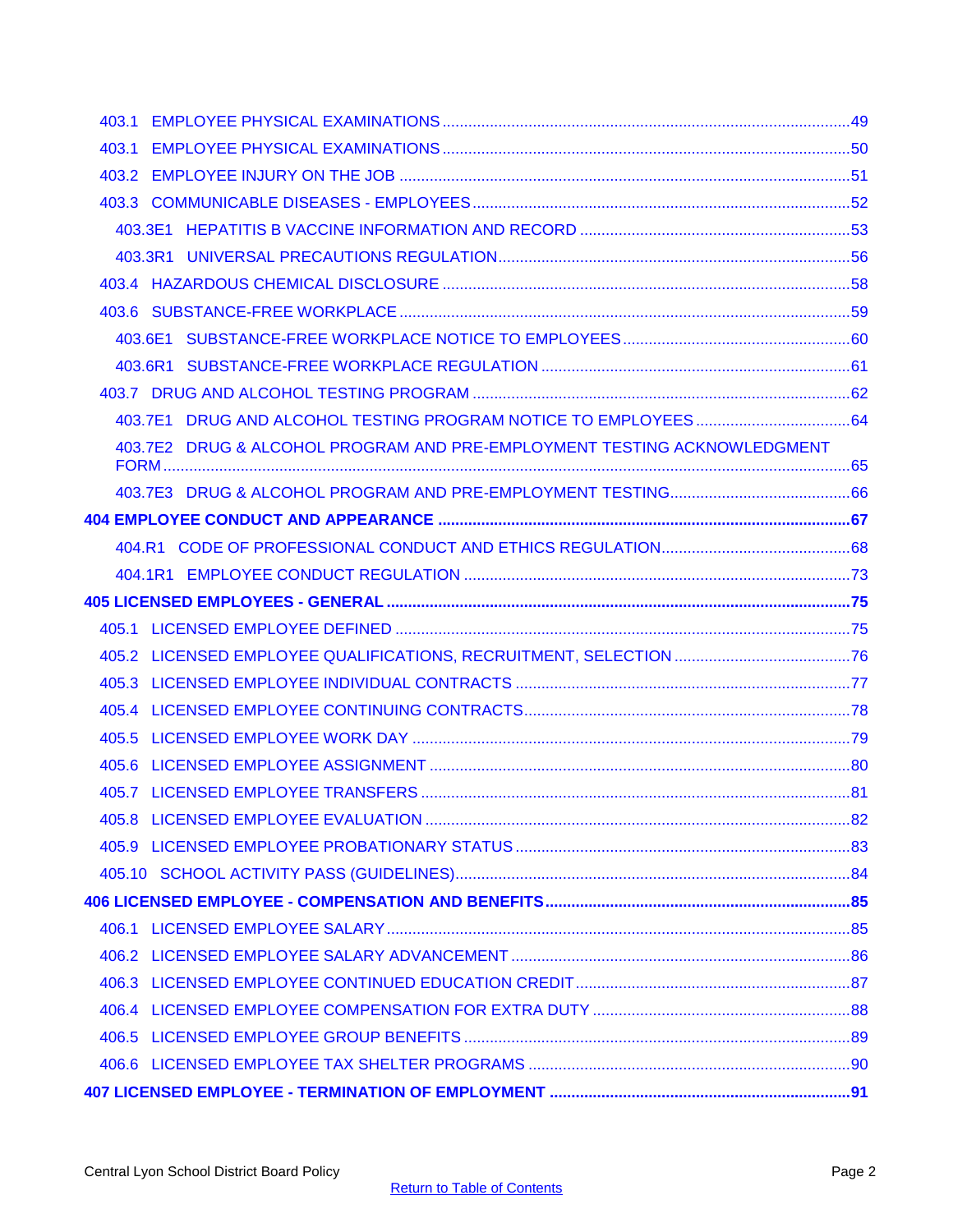| 411.2 CLASSIFIED EMPLOYEE - QUALIFICATIONS, RECRUITMENT, SELECTION116 |  |
|-----------------------------------------------------------------------|--|
|                                                                       |  |
|                                                                       |  |
|                                                                       |  |
|                                                                       |  |
|                                                                       |  |
|                                                                       |  |
|                                                                       |  |
|                                                                       |  |
|                                                                       |  |
|                                                                       |  |
|                                                                       |  |
|                                                                       |  |
|                                                                       |  |
|                                                                       |  |
|                                                                       |  |
|                                                                       |  |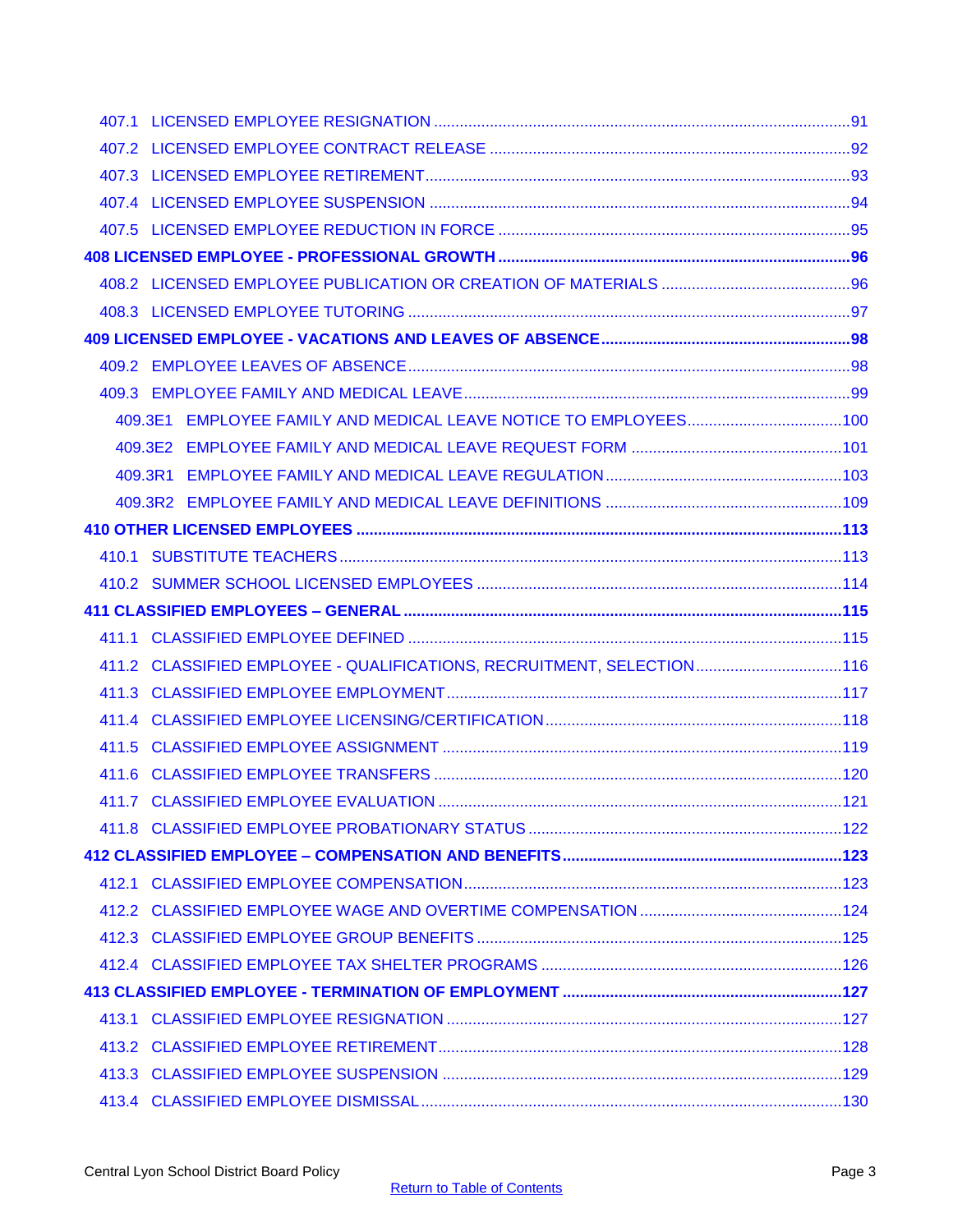| 415 EARLY RETIREMENT PROGRAM FOR CENTRAL LYON COMMUNITY SCHOOL DISTRICT 133 |  |
|-----------------------------------------------------------------------------|--|
|                                                                             |  |
| 415.1E1 APPLICATION FOR EARLY RETIREMENT - LICENSED TEACHING STAFF 134      |  |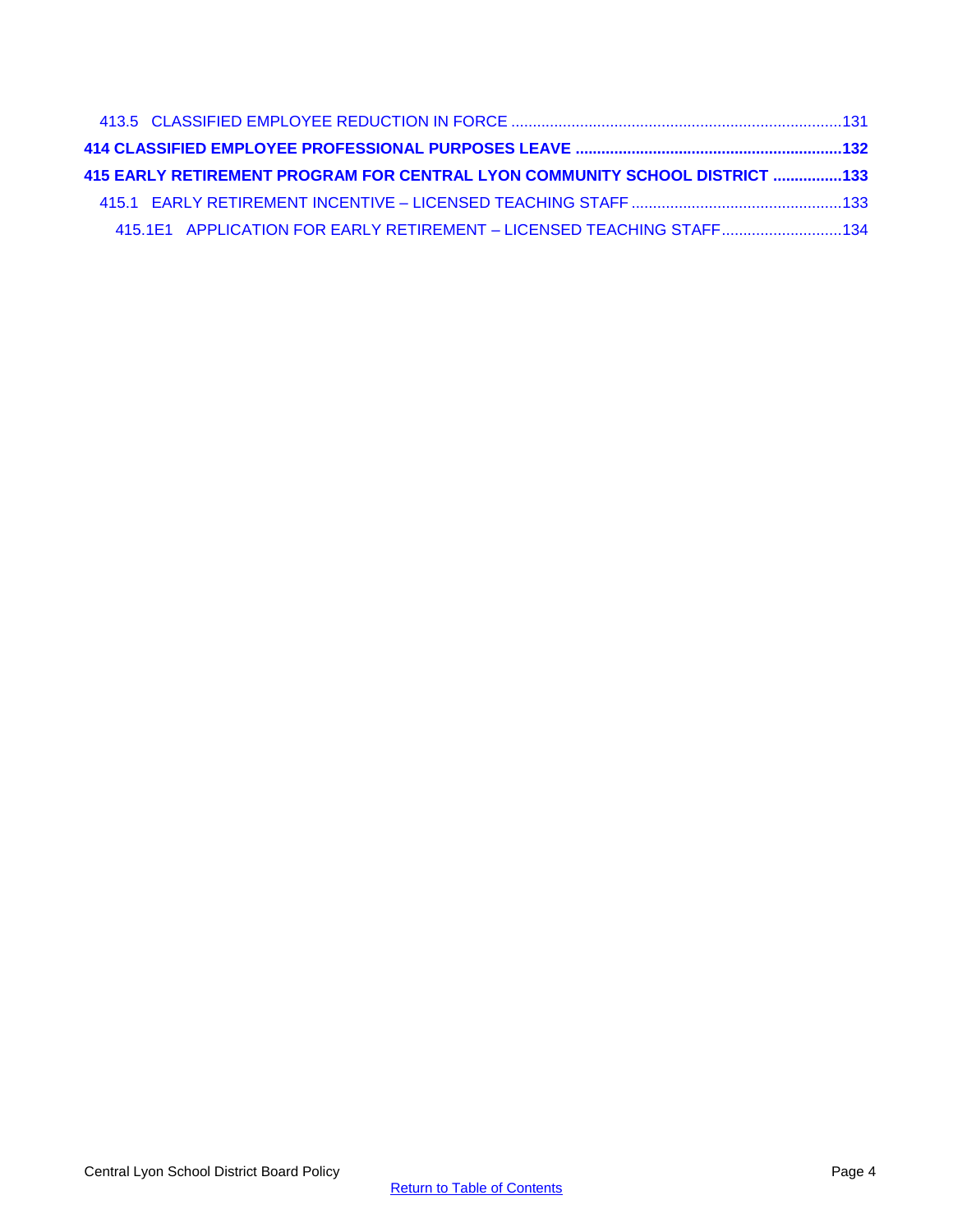## <span id="page-4-0"></span>**400 ROLE OF AND GUIDING PRINCIPLES FOR EMPLOYEES**

This series of the board policy manual is devoted to the board's goals and objectives for employees in the performance of their jobs. Employees provide a variety of important services for the children of the school district community. They may be teaching or assisting in the classroom, working in the office, maintaining the facilities, driving or repairing the school buses, or cooking lunches. Each employee plays a vital role in providing an equal opportunity for a quality education for students commensurate with the students' individual needs. While the teachers have the most direct impact on the formal instruction of students, all employees have an impact on the school environment by their dedication to their work and their actions. As role models for the students, employees shall promote a cooperative, enthusiastic, and supportive learning environment for the students.

In striving to achieve a quality education program, the board's goal is to obtain and retain qualified and effective employees. The board shall have complete discretion to determine the number, the qualifications, and the duties of the positions and the school district's standards of acceptable performance. It shall be the responsibility of the superintendent to make recommendations to the board in these areas prior to board action.

Board policies in this series relating to general employees shall apply to employees regardless of their position as a licensed employee, classified employee, substitute or administrator. Board policies relating to licensed employees shall apply to positions that require a teaching license or administrator's certificate or other professional license, certificate or endorsement, unless administrative positions are specifically excluded from the policy. Classified employees' policies included in this series shall apply to positions that do not fall within the definition of licensed employee.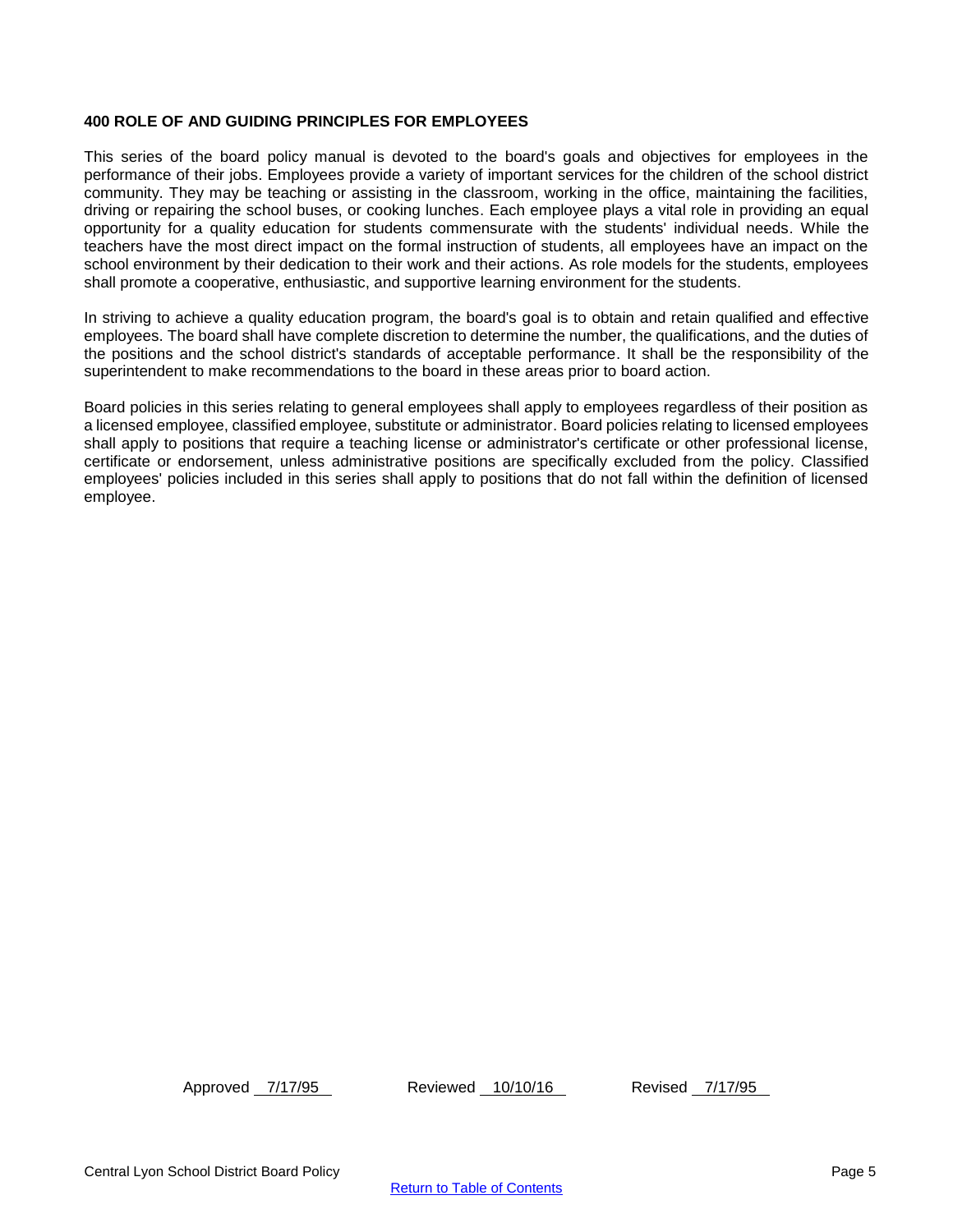## <span id="page-5-1"></span><span id="page-5-0"></span>**401 EMPLOYEES AND INTERNAL RELATIONS**

#### 401.1 EQUAL EMPLOYMENT OPPORTUNITY

The Central Lyon Community School District will provide equal opportunity to employees and applicants for employment in accordance with applicable equal employment opportunity and affirmative action laws, directives and regulations of federal, state and local governing bodies. Opportunity to all employees and applicants for employment includes hiring, placement, promotion, transfer or demotion, recruitment, advertising or solicitation for employment, treatment during employment, rates of pay or other forms of compensation, and layoff or termination. The school district will take affirmative action in major job categories where women, men, minorities and persons with disabilities are underrepresented. Employees will support and comply with the district's established equal employment opportunity and affirmative action policies. Employees will be given notice of this policy annually.

The board will appoint an affirmative action coordinator. The affirmative action coordinator will have the responsibility for drafting the affirmative action plan. The affirmative action plan will be reviewed by the board at least every two years.

Individuals who file an application with the school district will be given consideration for employment if they meet or exceed the qualifications set by the board, administration, and Iowa Department of Education for the position for which they apply. In employing individuals, the board will consider the qualifications, credentials, and records of the applicants without regard to race, color, national origin, gender, disability, age, religion, creed, sexual orientation, marital status, and gender identity. In keeping with the law, the board will consider the veteran status of applicants.

Prior to a final offer of employment for any teaching position the school district will perform the background checks required by law. The district may determine on a case-by-case basis that, based on the duties, other positions within the district will also require background checks. Based upon the results of the background checks, the school district will determine whether an offer will be extended. If the candidate is a teacher who has an initial license from the BOEE, then the requirement for a background check is waived.

Advertisements and notices for vacancies within the district will contain the following statement: The Central Lyon Community School District is "an EEO/AA employer." The statement will also appear on application forms.

Inquiries by employees or applicants for employment regarding compliance with equal employment opportunity and affirmative action laws and policies, including but not limited to complaints of discrimination, will be directed to the Affirmative Action Coordinator by writing to the Affirmative Action Coordinator, Central Lyon Community School District, 1105 S. Story Street, Rock Rapids , Iowa 51246; or by telephoning 712-472-2664.

Inquiries by employees or applicants for employment regarding compliance with equal employment opportunity and affirmative action laws and policies, including but not limited to complaints of discrimination, may also be directed in writing to the Director of the Region VII office of Civil Rights, U.S. Department of Education, 310 W. Wisconsin Ave., Ste. 800, Milwaukee, Wisconsin, 53203-2292, (414) 291-1111 or the Iowa Civil Rights Commission, 400 E. 14th Street, Des Moines, Iowa, 50319-1004, (515) 281-4121 or 1-800-457-4416, http://www.state.ia.us/government/crc/index.html. This inquiry or complaint to the federal office may be done instead of, or in addition to, an inquiry or complaint at the local level.

Further information and copies of the procedures for filing a complaint are available in the school district's central administrative office and the administrative office in each attendance center.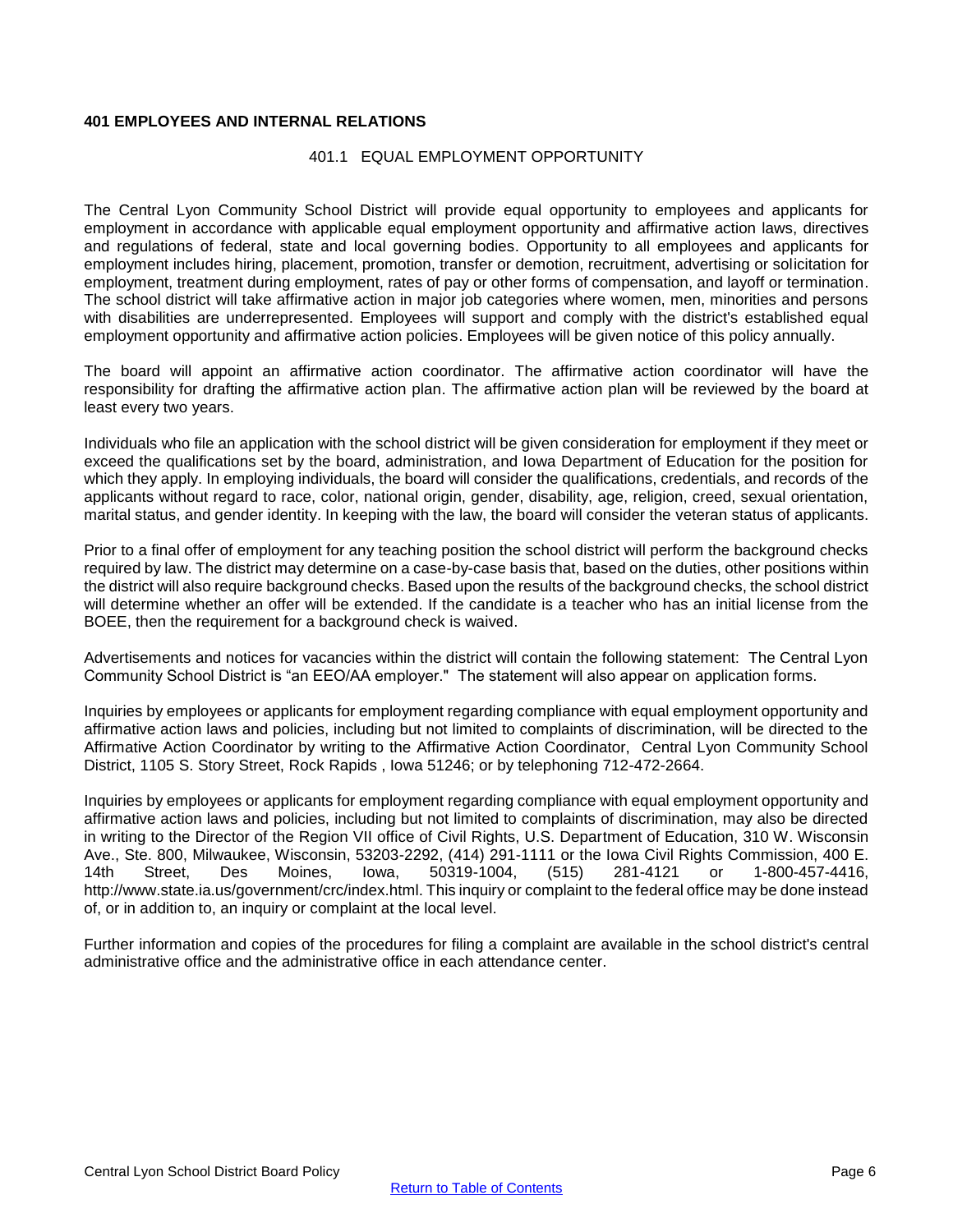| Legal Reference: |                              | 29 U.S.C. §§ 621-634 (2004).<br>42 U.S.C. §§ 2000e et seq. (2004).<br>42 U.S.C. §§ 12101 et seq. (2004).<br>lowa Code §§ 19B; 20; 35C; 73; 216; 279.8; 692.2; 692.2A; 692.2C(5); 235A.15; 235A.6e(9) (2007).<br>281 I.A.C. 12.4; 95.<br>28 I.A.C. 14.1. |
|------------------|------------------------------|---------------------------------------------------------------------------------------------------------------------------------------------------------------------------------------------------------------------------------------------------------|
| Cross Reference: | 102<br>104<br>405.2<br>411.2 | <b>Equal Educational Opportunity</b><br>Bullying/Harassment<br>Licensed Employee Qualifications, Recruitment, Selection<br>Classified Employee Qualifications, Recruitment, Selection                                                                   |
| Approved 7/17/07 |                              | Reviewed 10/10/16<br>Revised 12/10/07                                                                                                                                                                                                                   |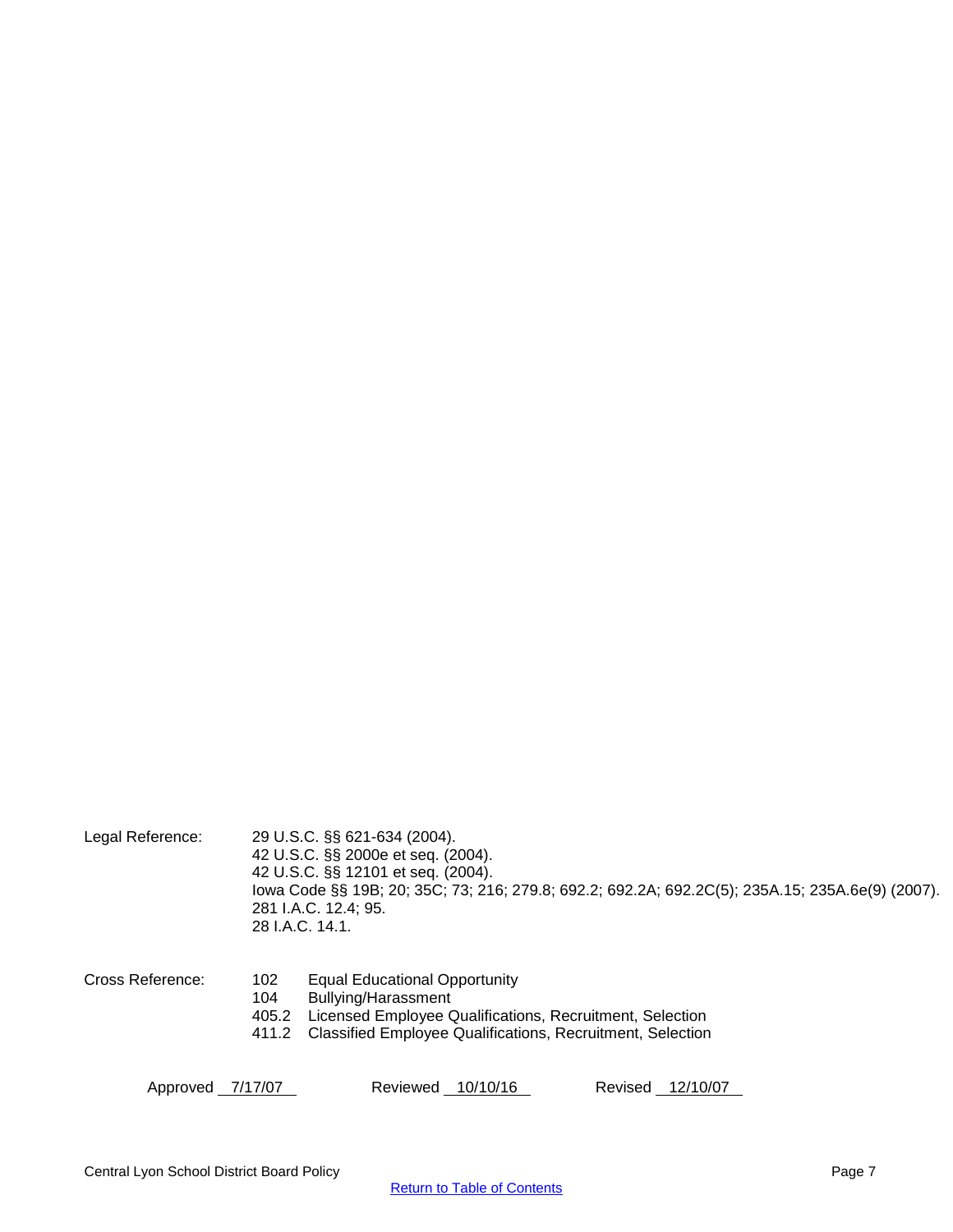# 401.2 EMPLOYEE CONFLICT OF INTEREST

<span id="page-7-0"></span>Employees' use of their position with the school district for financial gain is considered a conflict of interest with their position as employees and may subject employees to disciplinary action.

Employees have access to information and a captive audience that could award the employee personal or financial gain. No employee may solicit other employees or students for personal or financial gain to the employee without the approval of the superintendent. If the approval of the superintendent is given, the employee must conduct the solicitations within the conditions set by the superintendent. Further, the superintendent may, upon five days notice, require the employee to cease such solicitations as a condition of continued employment.

Employees will not act as an agent or dealer for the sale of textbooks or other school supply companies doing business with the school district. Employees will not participate for personal financial remuneration in outside activities wherein their position on the staff is used to sell goods or services to students or to parents. Employees will not engage in outside work or activities where the source of information concerning the customer, client or employer originates from information obtained because of the employee's position in the school district.

It will also be a conflict of interest for an employee to engage in any outside employment or activity which is in conflict with the employee's official duties and responsibilities. In determining whether outside employment or activity of an employee creates a conflict of interest, situations in which an unacceptable conflict of interest is deemed to exist will include, but not be limited to, any of the following:

- (1) The outside employment or activity involves the use of the school district's time, facilities, equipment and supplies or the use of the school district's badge, uniform, business card or other evidences of office to give the employee or the employee's immediate family an advantage or pecuniary benefit that is not available to other similarly situated members or classes of members of the general public. For purposes of this section, a person is not "similarly situated" merely by being related to an employee who is employed by the school district.
- (2) The outside employment or activity involves the receipt of, promise of, or acceptance of more or other consideration by the employee or a member of the employee's immediate family from anyone other than the school district for the performance of any act that the employee would be required or expected to perform as part of the employee's regular duties or during the hours during which the employee performs service or work for the school district.
- (3) The outside employment or activity is subject to the official control, inspection, review, audit or enforcement authority of the employee during the performance of the employee's duties.

If the outside employment or activity is employment or activity in (1) or (2) above, the employee must cease the employment of or activity. If the activity or employment falls under (3), then the employee must:

- Cease the outside employment or activity; or,
- Publicly disclose the existence of the conflict and refrain from taking any official action or performing any official duty that would detrimentally affect or create a benefit for the outside employment or activity. Official action or official duty includes, but is not limited to, participating in any vote, taking affirmative action to influence any vote, or providing any other official service or thing that is not available generally to members of the public in order to further the interests of the outside employment or activity.

It is the responsibility of each employee to be aware of and take the necessary action to eliminate a potential conflict of interest should it arise.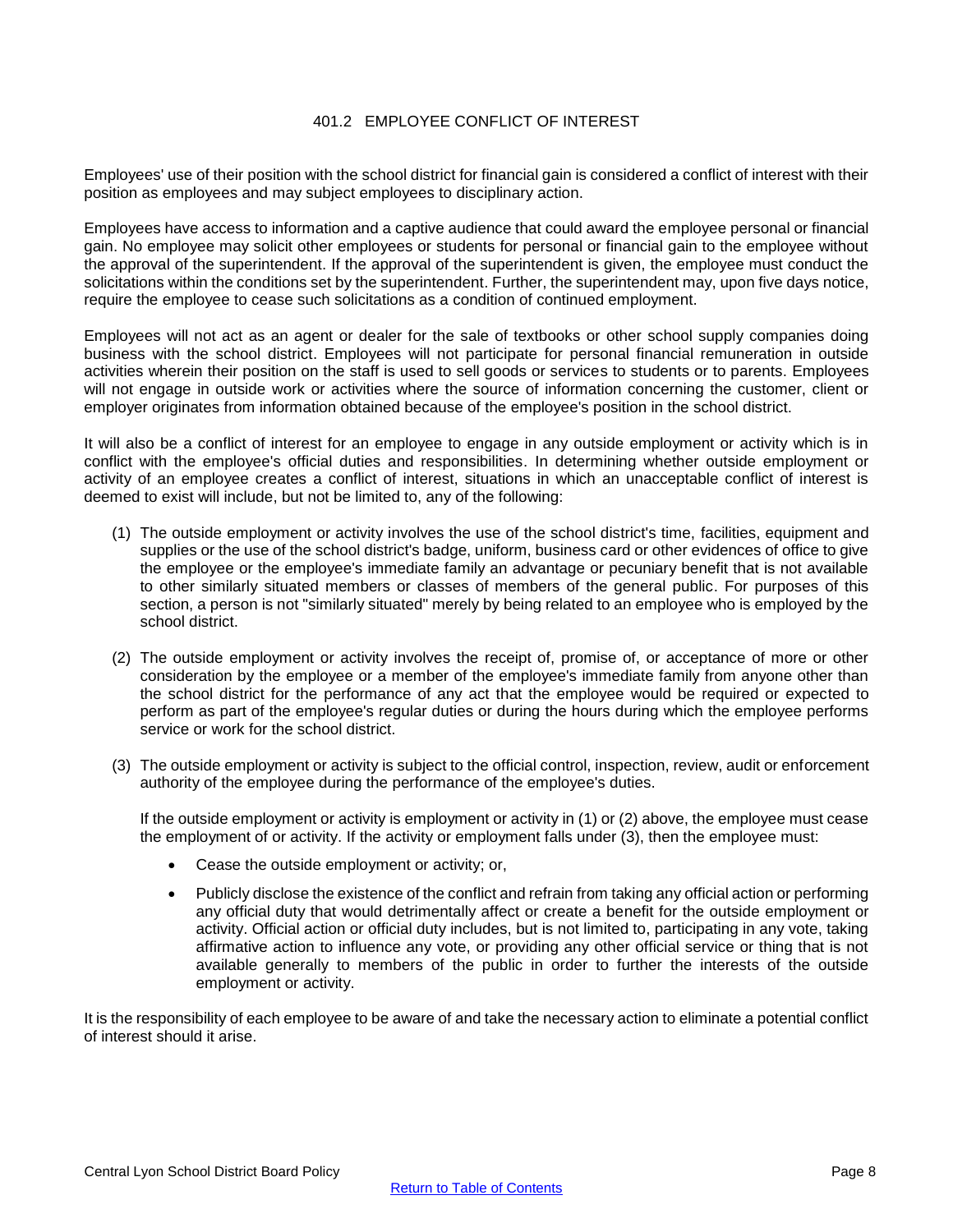Legal Reference: Iowa Code §§ 20.7; 68B; 279.8; 301.28 (2009).

- Cross Reference: 203 Board of Directors' Conflict of Interest
	- 402.4 Gifts to Employees
	- 402.7 Employee Outside Employment
	- 404 Employee Conduct and Appearance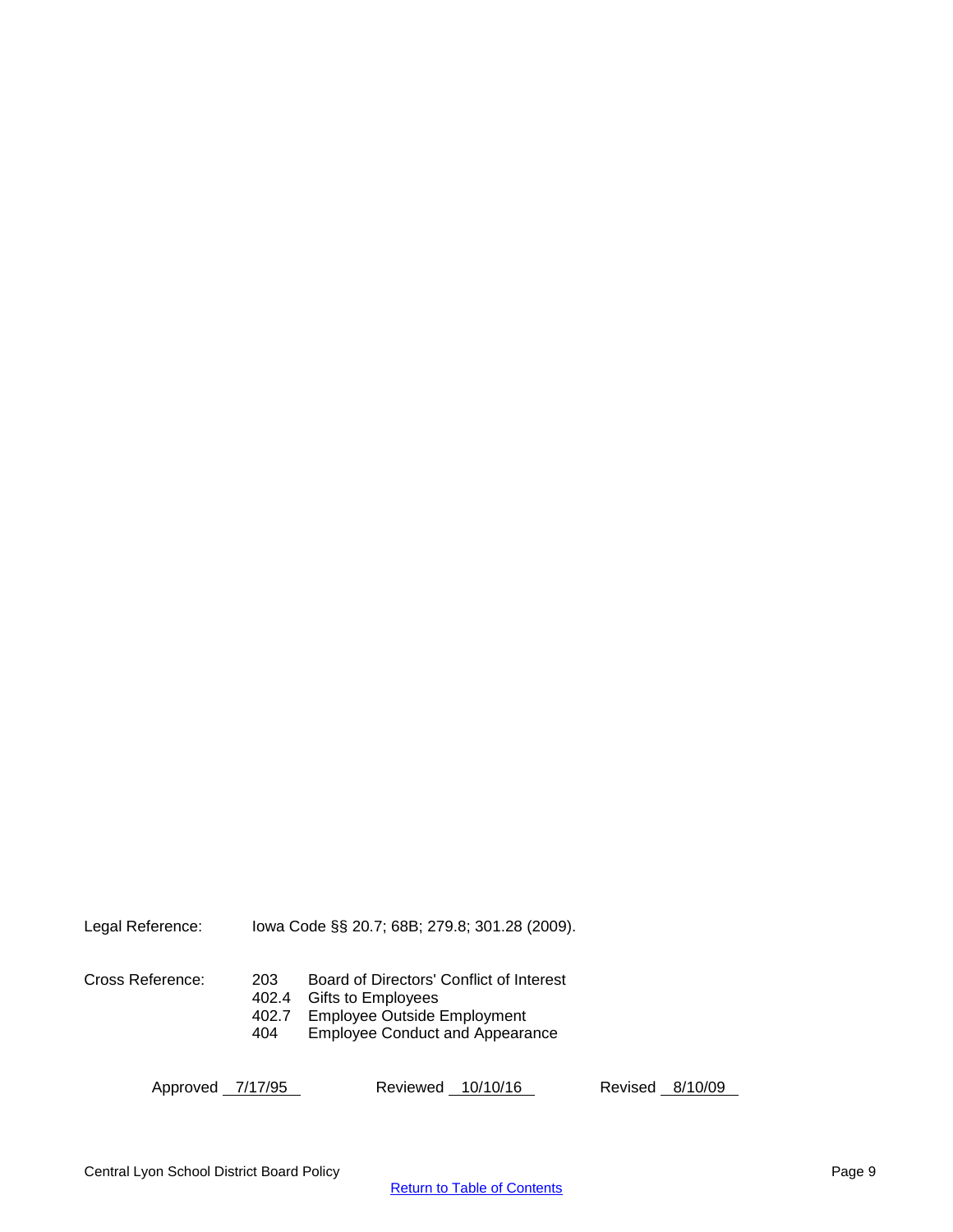## 401.3 NEPOTISM

<span id="page-9-0"></span>More than one family member may be an employee of the school district. It is within the discretion of the superintendent to allow one family member employed by the school district to supervise another family member employed by the school district, subject to the approval of the board.

The employment of more than one individual in a family is on the basis of their qualifications, credentials and records.

Legal Reference: Iowa Code §§ 20; 71; 277.27; 279.8 (1995).

Cross Reference: 405.2 Licensed Employee Qualifications, Recruitment Selection 411.2 Classified Employee Qualifications, Recruitment Selection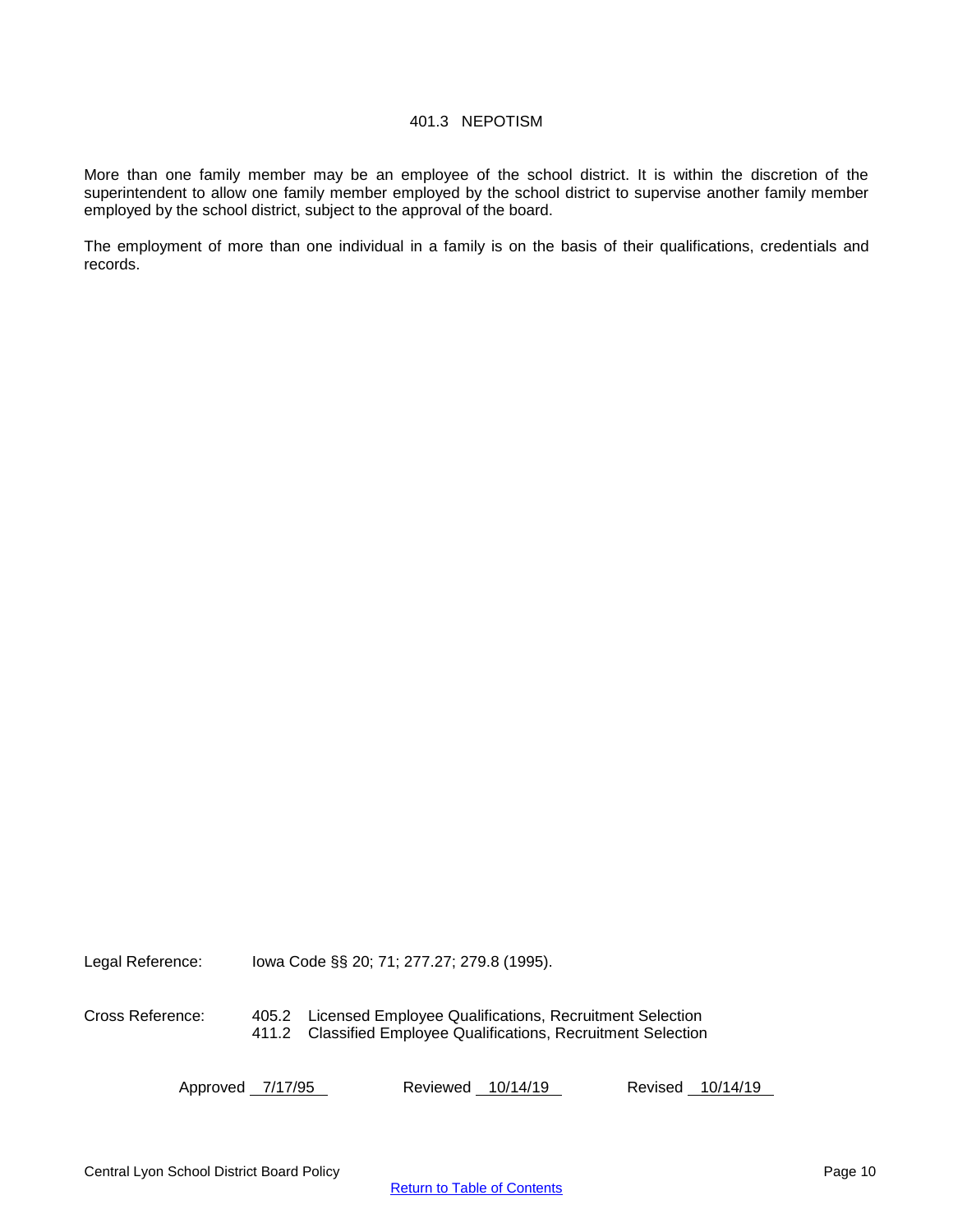## 401.4 EMPLOYEE COMPLAINTS

<span id="page-10-0"></span>Complaints of employees against fellow employees should be discussed directly between employees as appropriate for the nature of the complaint. Complaints should be made in a constructive and professional manner. Complaints should generally not be made in the presence of other employees, students or outside persons.

If the complaint cannot be resolved, the employee may discuss the matter with their immediate supervisor. If the matter cannot be resolved within five (5) days of speaking with the immediate supervisor, the employee may discuss it with the principal within five (5) days of the supervisor's decision. If the matter cannot be resolved by the principal, the employee may discuss it with the superintendent within five (5) days after speaking with the principal.

If the matter is not satisfactorily resolved by the superintendent, the employee may ask to have the matter placed on the board agenda of a regularly scheduled board meeting in compliance with board policy. The board retains discretion as to whether to consider or take action on any complaint.

This policy is designed to create an appropriate process for pursuing general employee complaints. However, employees wishing to address a complaint on a topic with a more specialized procedure such as master contract grievances, or bullying or harassment claims should follow the appropriate process set forth in the master contract, employee handbook or other board policies specific to that topic.

Legal Reference: Iowa Code §§ 20; 279.8

Cross Reference: 210.8 Board Meeting Agenda

Approved 11/12/01 Reviewed 11/15/21 Revised 11/15/21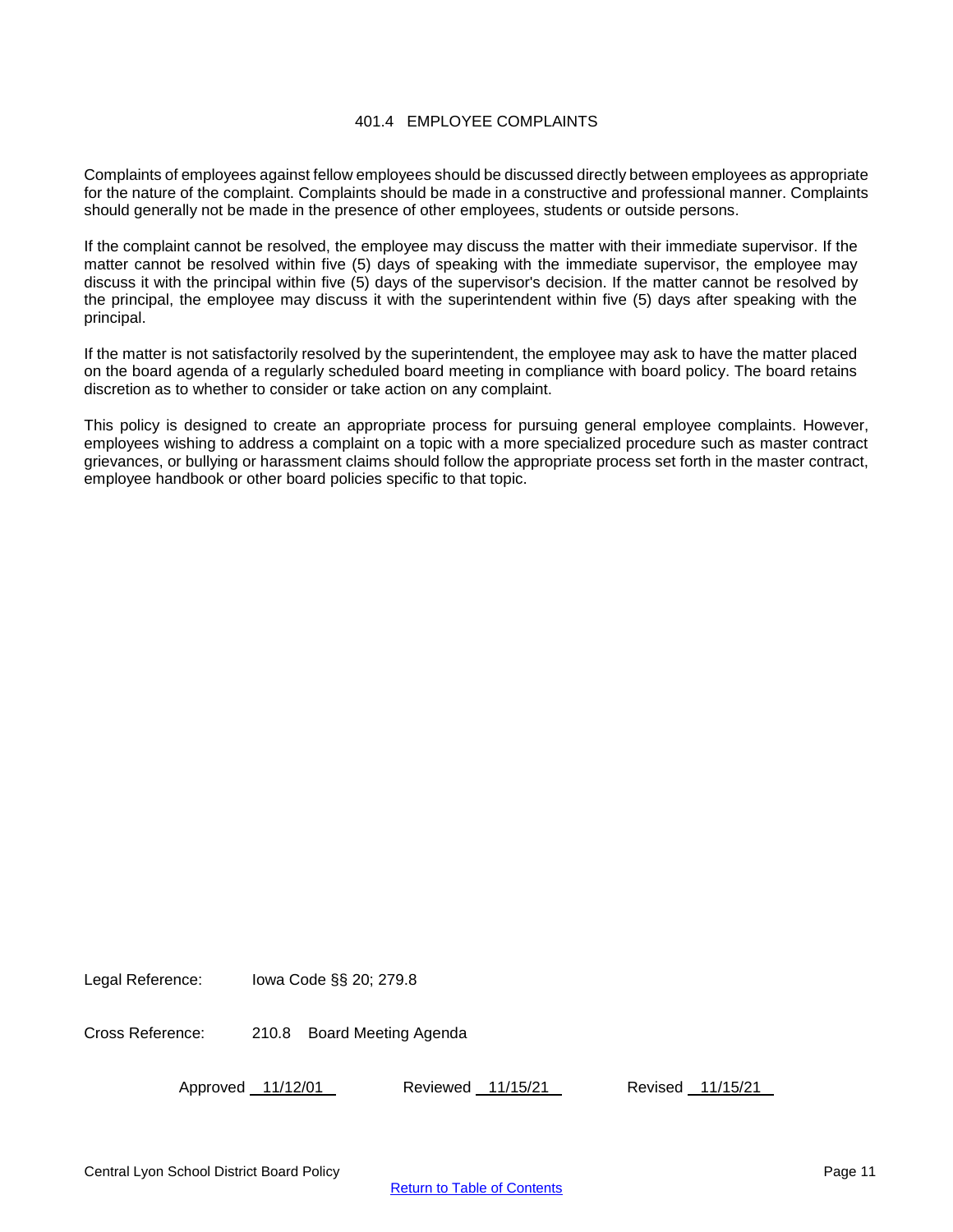# 401.5 EMPLOYEE RECORDS

<span id="page-11-0"></span>The school district will maintain personnel records on employees. The records are important for the daily administration of the educational program, for implementing board policy, for budget and financial planning, and for meeting state and federal requirements.

The records will include, but not be limited to, records necessary for the daily administration of the school district, salary records, evaluations, application for employment, references, and other items needed to carry out board policy. Employee personnel files are school district records and are considered confidential records and therefore are not generally open to public inspection or accessibility. Only in certain limited instances, when the employee has given a signed consent, will employee personnel records be accessible to individuals other than the employee or authorized school officials.

Employees may have access to their personnel files, with the exception of letters of reference, and copy items from their personnel files at a time mutually agreed upon between the superintendent and the employee. The school district may charge a reasonable fee for each copy made. However, employees will not be allowed access to the employment references written on behalf of the employee. Board members will generally only have access to an employee's file when it is necessary because of an employee related matter before the board.

It is the responsibility of the superintendent to keep employees' personnel files current. The board secretary is the custodian of employee records.

It is the responsibility of the superintendent to develop administrative regulations for the implementation of this policy.

Legal Reference: Iowa Code chs. 20; 21; 22; 91B (1999).

Cross Reference: 402.1 Release of Credit Information

- 403 Employees' Health and Well-Being
	- 708 Care, Maintenance and Disposal of School District Records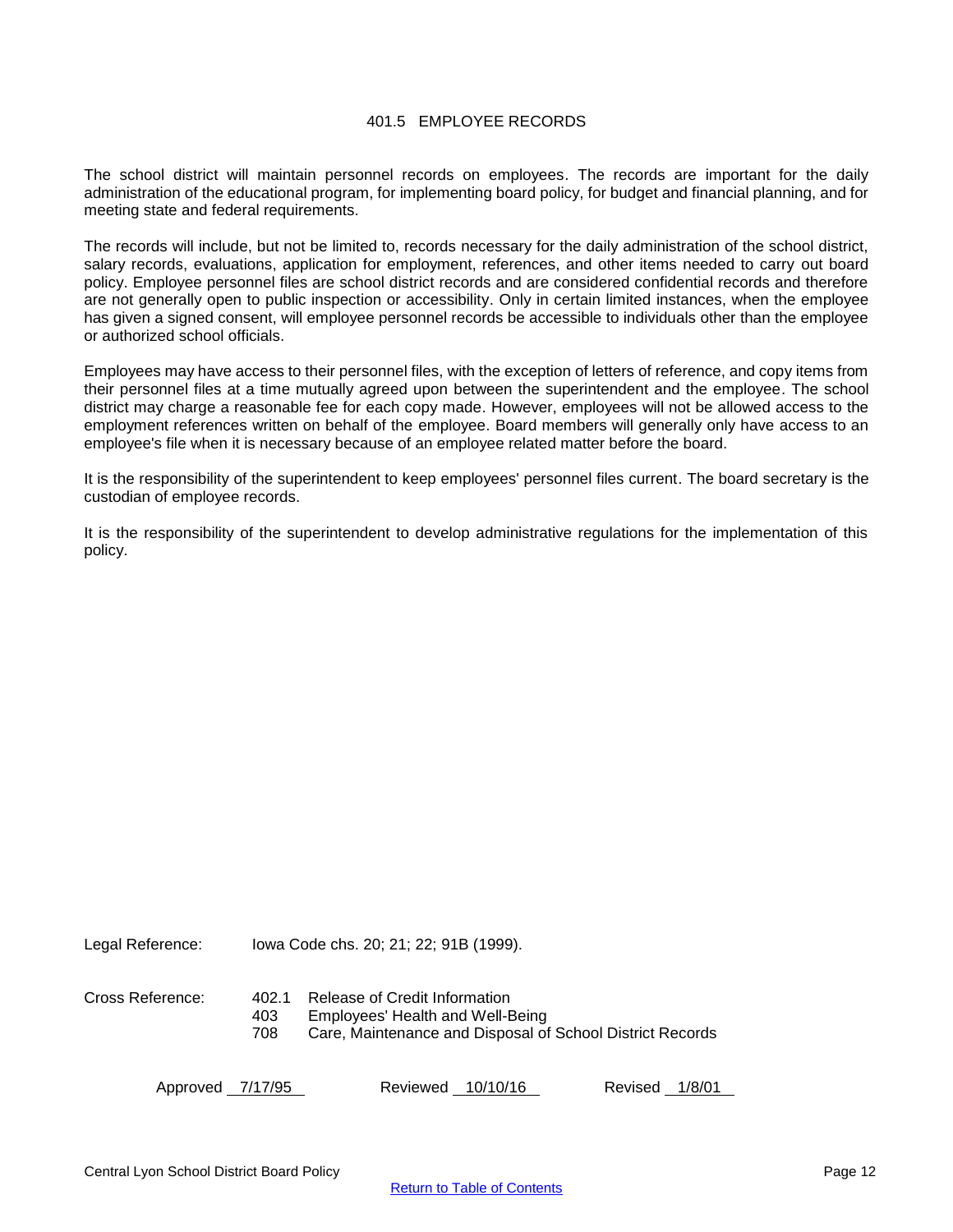# 401.5R1 EMPLOYEE RECORDS REGULATION

## <span id="page-12-0"></span>**Employee Personnel Records Content**

- 1. Employee personnel records may contain the following information:
	- Personal information including, but not limited to, name, address, telephone number, emergency numbers, birth date and spouse.
	- Individual employment contract.
	- Evaluations.
	- Application, resume and references.
	- Salary information.
	- Copy of the employee's license or certificate, if needed for the position.
	- Educational transcripts.
	- Assignment.
	- Records of disciplinary matters.
- 2. Employee health and medical records are kept in a file separate from the employee's personnel records. Health and medical records may contain, but are not limited to:
	- Medical professional signed physical form.
	- Sick or long-term disability leave days.
	- Worker's compensation claims.
	- Reasonable accommodation made by the school district to accommodate the employee's disability.
	- Employee's medical history.
	- Employee emergency names and numbers.
	- Family and medical leave request forms.

## **Applicant File Records Content**

Records on applicants for positions with the school district are maintained in the central administration office. The records will include, but not be limited to:

- Application for employment.
- Resume.
- References.
- Evidence of appropriate license or certificate, if necessary for the position for which the individual applied.
- Affirmative action form, if submitted.

## **Record Access**

Only authorized school officials will have access to an employee's records without the written consent of the employee. Authorized school officials may include, but not be limited to, the superintendent, building principal, or board secretary. In the case of a medical emergency, the school nurse or other first aid or safety personnel may have access to the employee's health or medical file without the consent of the employee. Board members will generally only have access to an employee's personnel file without the consent of the employee when necessary for the conducting of board business.

## **Employee Record Retention**

All employee records, except payroll and salary records, are maintained for a minimum of seven years after termination of employment with the district. Applicant records are maintained for minimum of seven years after the position was filled. Payroll and salary records are maintained for a minimum of five years after payment.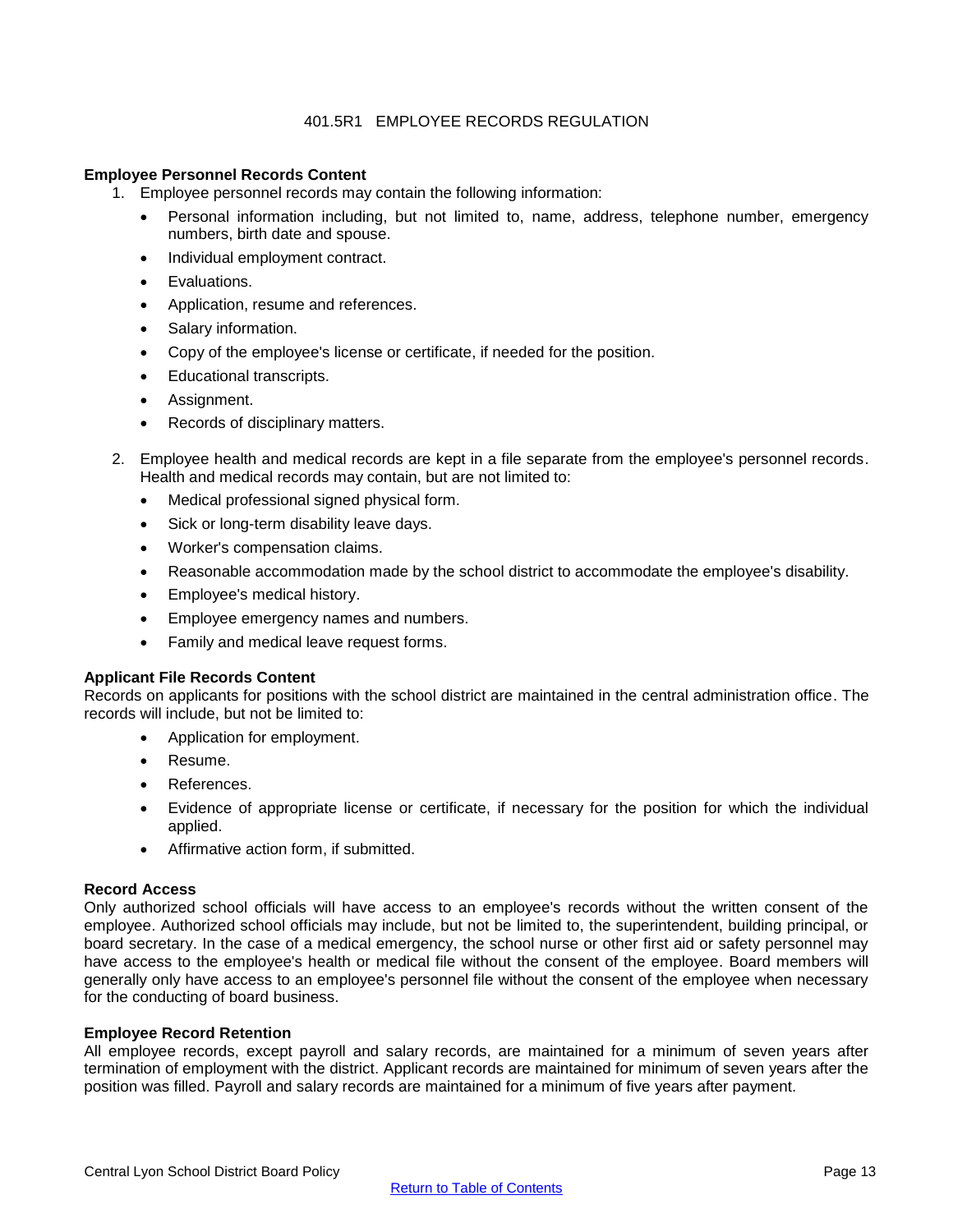## 401.7 EMPLOYEE TRAVEL COMPENSATION

<span id="page-13-0"></span>Employees traveling on behalf of the school district and performing approved school district business will be reimbursed for their actual and necessary expenses upon the approval of the superintendent or his designee. Actual and necessary travel expenses shall include, but not be limited to, transportation and/or mileage costs, lodging expenses, meal expenses and registration costs.

#### **Travel Outside the School District**

Travel outside of the school district must be pre-approved. Pre-approval shall include an evaluation of the necessity of the travel, the reason for the travel and an estimate of the cost of the travel to qualify as approved school district business. Travel outside the school district by employees, other than the superintendent, shall be approved by the superintendent.

Reimbursement for actual and necessary expenses will be allowed for travel outside the school district if the employee received pre-approval for the travel. Prior to reimbursement of actual and necessary expenses, the employee must provide the school district with a detailed receipt, other than a credit card receipt, indicating the date, purpose and nature of the expense for each claim item. In exceptional circumstances, the superintendent may allow a claim without proper receipt. Written documentation explaining the exceptional circumstances shall be maintained as part of the school district's record of the claim. Failure to have a detailed receipt shall make the expense a personal expense.

Personal expenses shall be reimbursed by the employee to the school district no later than ten (10) working days following the date of the expense.

Reimbursement for actual and necessary expenses for travel outside the school district will be limited to the preapproved expenses. Pre-approved expenses for registration shall be limited to the actual cost of the registration.

Pre-approved expenses for transportation within three-hundred (300) miles of the school district administrative office shall be limited to travel by automobile. If a school district vehicle is not available, the employee will be reimbursed at the federal established rate per mile. Pre-approved expenses for transportation outside of three-hundred miles of the school district administrative office may be by public carrier. Reimbursement for air travel shall be at the tourist class fares. Should an employee choose to travel by automobile, reimbursement shall be limited to the public carrier amount. Pre-approved expenses for transportation in a rental car is limited to the cost of a Class "C" rental car at a medium priced agency unless the number of people traveling on behalf of the school district warrants a larger vehicle.

Pre-approved expense for lodging within the state is limited to \$ 150.00 per night. Pre-approved expense for lodging outside the state is limited to the rate of a medium priced hotel in the area. Lodging may be pre-approved for a greater amount if special circumstances require the employee to stay at a particular hotel. Pre-approved expenses for meals are limited to \$30.00 per day. (This applies to General Fund Expenditures.) Meals may be pre-approved for a larger amount by the Superintendent.

## **Travel Within the School District**

Employees required to travel in their personal vehicle between school district buildings to carry out the duties of their position may be reimbursed at the federal established rate per mile. It shall be the responsibility of the superintendent to approve travel within the school district by employees. It shall be the responsibility of the board to review the travel within the school district by the superintendent through the board's audit and approval process.

Employees who are allowed an in-school district travel allowance shall have the amount of the allowance actually received during each calendar year included on the employee's W-2 form as taxable income according to the Internal Revenue Code.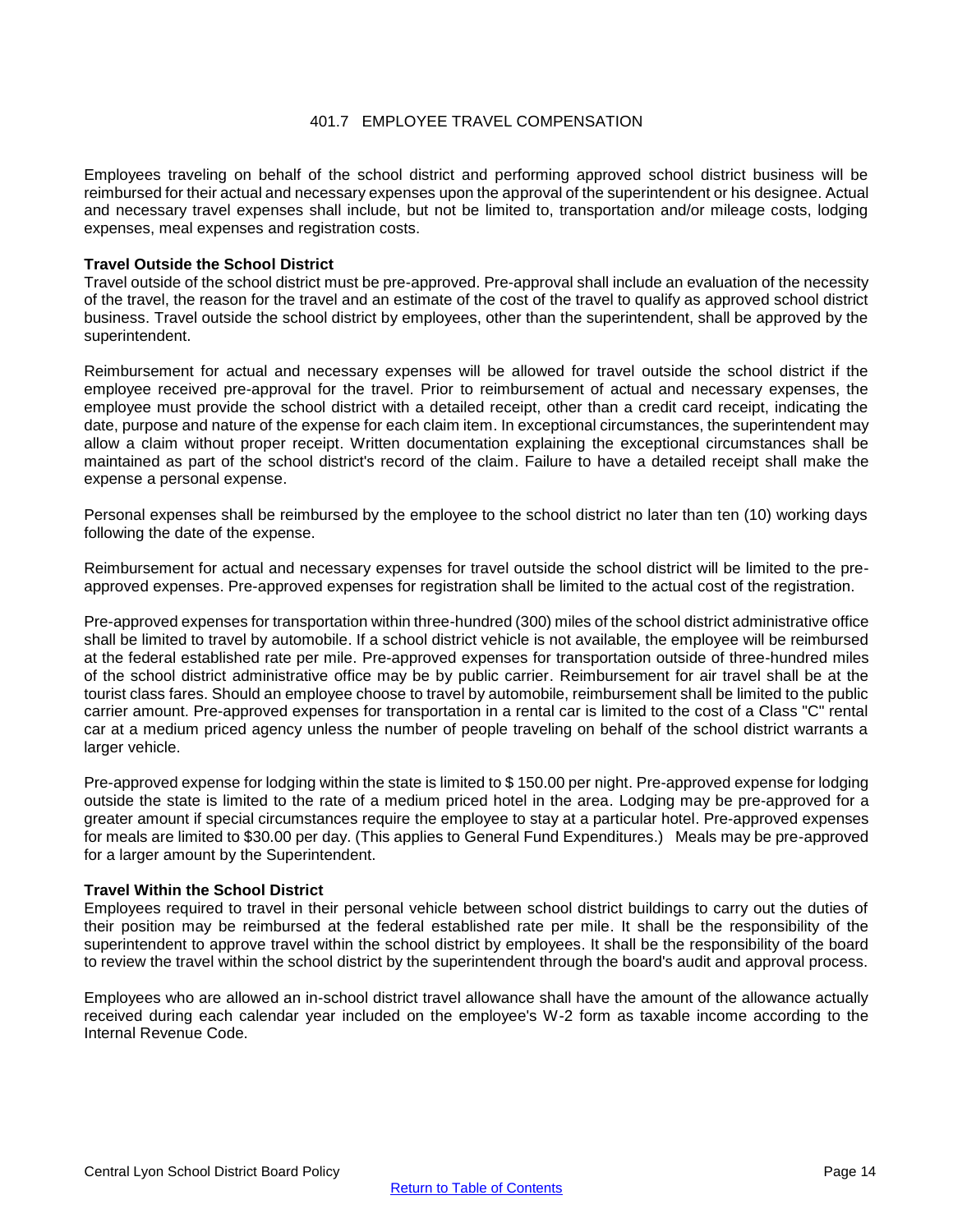The superintendent shall be responsible for developing administrative regulations regarding actual and necessary expenses, in-school district travel allowances and assignment of school district vehicles. The administrative regulations shall include the appropriate forms to be filed for reimbursement to the employee from the school district and the procedures for obtaining approval for travel outside of and within the school district.

| Legal Reference: | lowa Constitution, Art. III, § 31.<br>lowa Code §§ 70A.9-.11 (1995).<br>1980 Op. Att'y Gen. 512.                                                                                              |
|------------------|-----------------------------------------------------------------------------------------------------------------------------------------------------------------------------------------------|
| Cross Reference: | 216.3 Board of Directors' Member Compensation and Expenses<br>401.6 Transporting of Students by Employees<br>401.10 Credit Cards<br><b>Transporting Students in Private Vehicles</b><br>904.1 |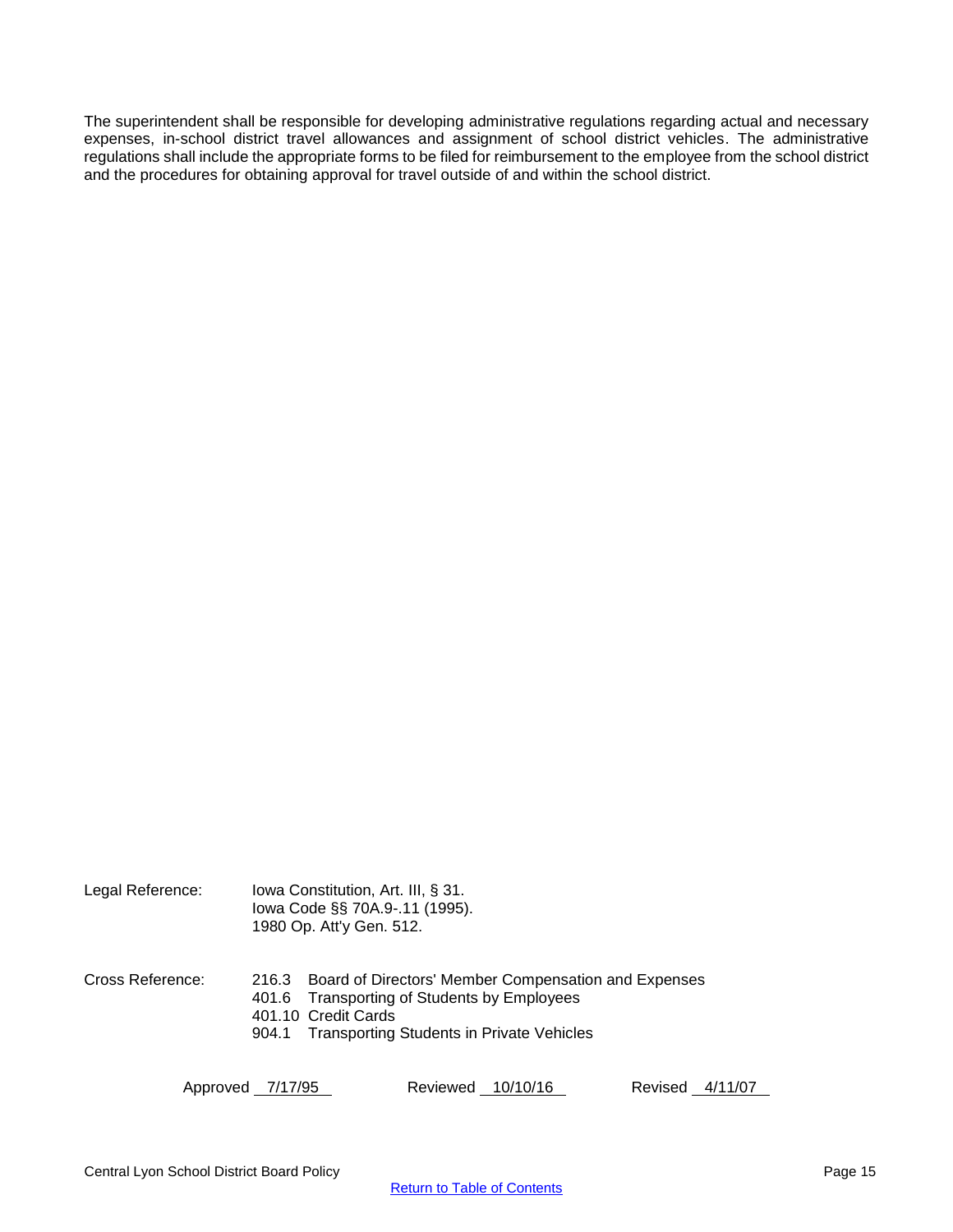<span id="page-15-0"></span>The board recognizes and appreciates the service of its employees. Employees who retire or resign may be honored by the board, administration and staff in an appropriate manner.

If the form of honor thought appropriate by the administration and employees involves unusual expense to the school district, the superintendent shall seek prior approval from the board.

| Legal Reference: |            | lowa Const. Art. III, § 31.<br>lowa Code § 279.8 (1995).<br>1980 Op. Att'y Gen. 102. |          |                                                                                                     |         |         |
|------------------|------------|--------------------------------------------------------------------------------------|----------|-----------------------------------------------------------------------------------------------------|---------|---------|
| Cross Reference: | 407<br>413 |                                                                                      |          | Licensed Employee Termination of Employment<br><b>Classified Employee Termination of Employment</b> |         |         |
| Approved         | 7/17/95    |                                                                                      | Reviewed | 10/10/16                                                                                            | Revised | 7/17/95 |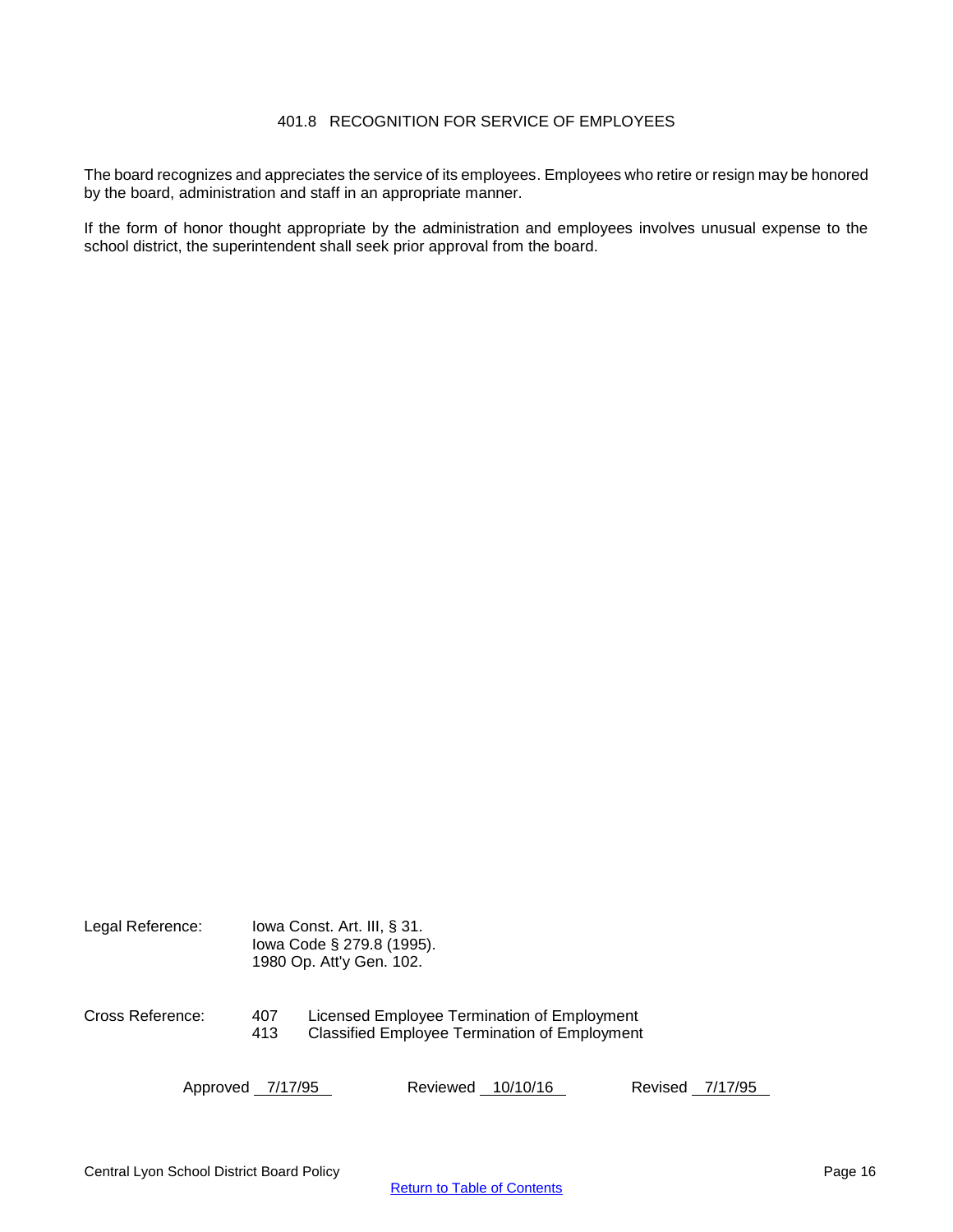## 401.9 EMPLOYEE POLITICAL ACTIVITY

<span id="page-16-0"></span>Employees shall not engage in political activity upon property under the jurisdiction of the board. Activities including, but not limited to, posting of political circulars or petitions, the distribution of political circulars or petitions, the collection of or solicitation for campaign funds, solicitation for campaign workers, and the use of students for writing or addressing political materials, or the distribution of such materials to or by students are specifically prohibited.

Violation of this policy may be grounds for disciplinary action.

|  | Iowa Code Chapter 55; Iowa Code Section 279.8 (1995). |
|--|-------------------------------------------------------|

Cross Reference: 409.5 Licensed Employee Political Leave 414.5 Classified Employee Political Leave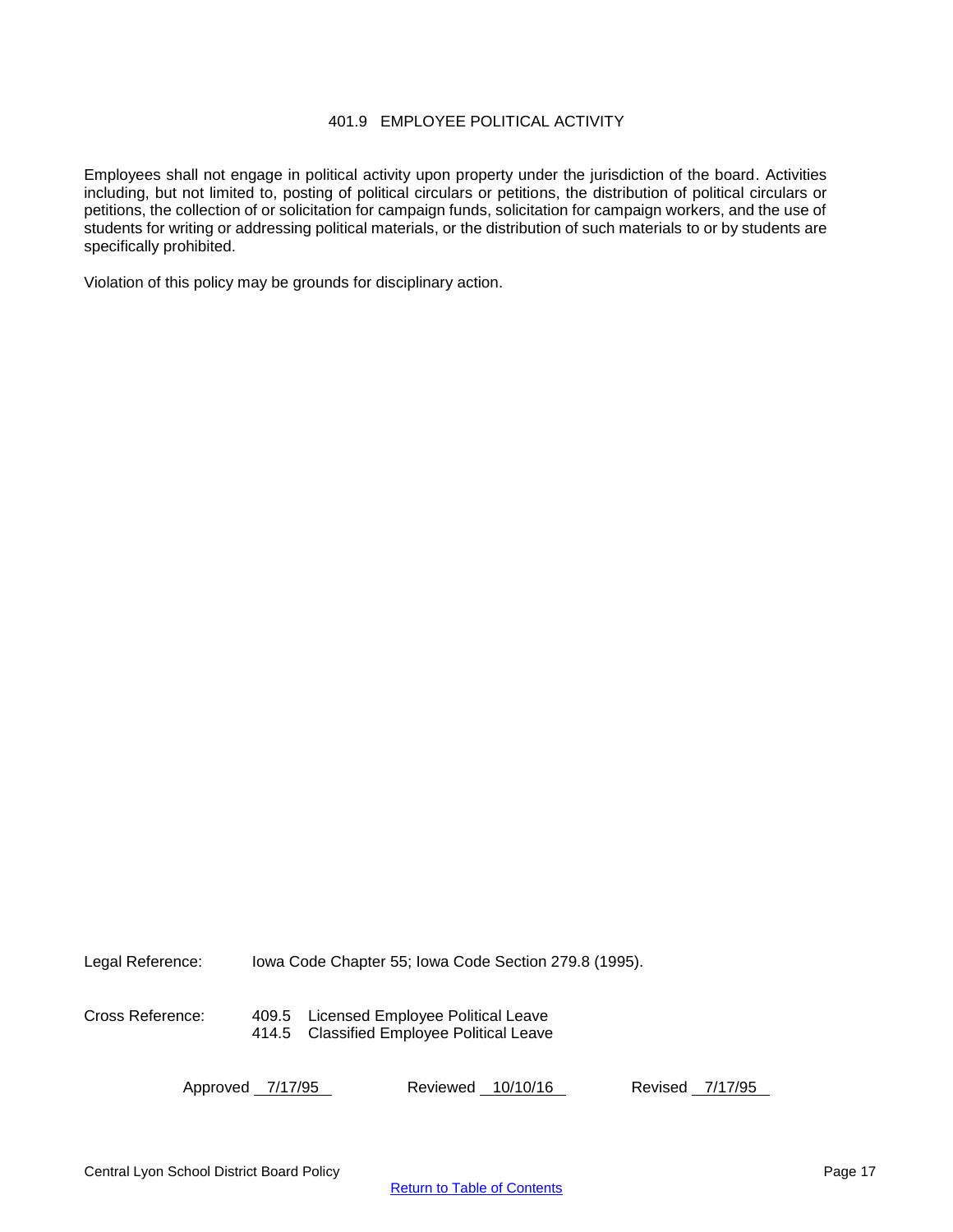## 401.10 CREDIT CARDS

<span id="page-17-0"></span>Employees may use school district credit cards for the actual and necessary expenses incurred in the performance of work-related duties. Actual and necessary expenses incurred in the performance of work-related duties include, but are not limited to, fuel for school district transportation vehicles used for transporting students to and from school and for school-sponsored events, payment of claims related to professional development of the board and employees, and other expenses required by employees and the board in the performance of their duties.

Employees and officers using a school district credit card must submit a detailed receipt in addition to a credit card receipt indicating the date, purpose and nature of the expense for each claim item. Failure to provide a proper receipt shall make the employee responsible for expenses incurred. Those expenses shall be reimbursed to the school district no later than ten (10) working days following use of the school district's credit card. In exceptional circumstances, the superintendent or board may allow a claim without proper receipt. Written documentation explaining the exceptional circumstances shall be maintained as part of the school district's record of the claim.

The school district may maintain a school district credit card for actual and necessary expenses incurred by employees and officers in the performance of their duties. The superintendent may maintain a school district credit card for actual and necessary expenses incurred in the performance of the superintendent's duties.

It shall be the responsibility of the superintendent to determine whether the school district credit card use is for appropriate school business. It shall be the responsibility of the board to determine through the audit and approval process of the board whether the school district credit card use by the superintendent and the board is for appropriate school business.

The superintendent shall be responsible for developing administrative regulations regarding actual and necessary expenses and use of a school district credit card. The administrative regulations shall include the appropriate forms to be filed for obtaining a credit card.

| Legal Reference: |                  | lowa Constitution, Art. III, § 31.<br>lowa Code §§ 279.8, .29, .30 (1995).<br>281 I.A.C. 12.3(1). |  |                                     |          |                                                      |         |
|------------------|------------------|---------------------------------------------------------------------------------------------------|--|-------------------------------------|----------|------------------------------------------------------|---------|
| Cross Reference: | 216.3<br>401.7   |                                                                                                   |  | <b>Employee Travel Compensation</b> |          | Board of Directors' Member Compensation and Expenses |         |
|                  | Approved 7/17/95 |                                                                                                   |  | Reviewed                            | 10/10/16 | Revised                                              | 7/17/95 |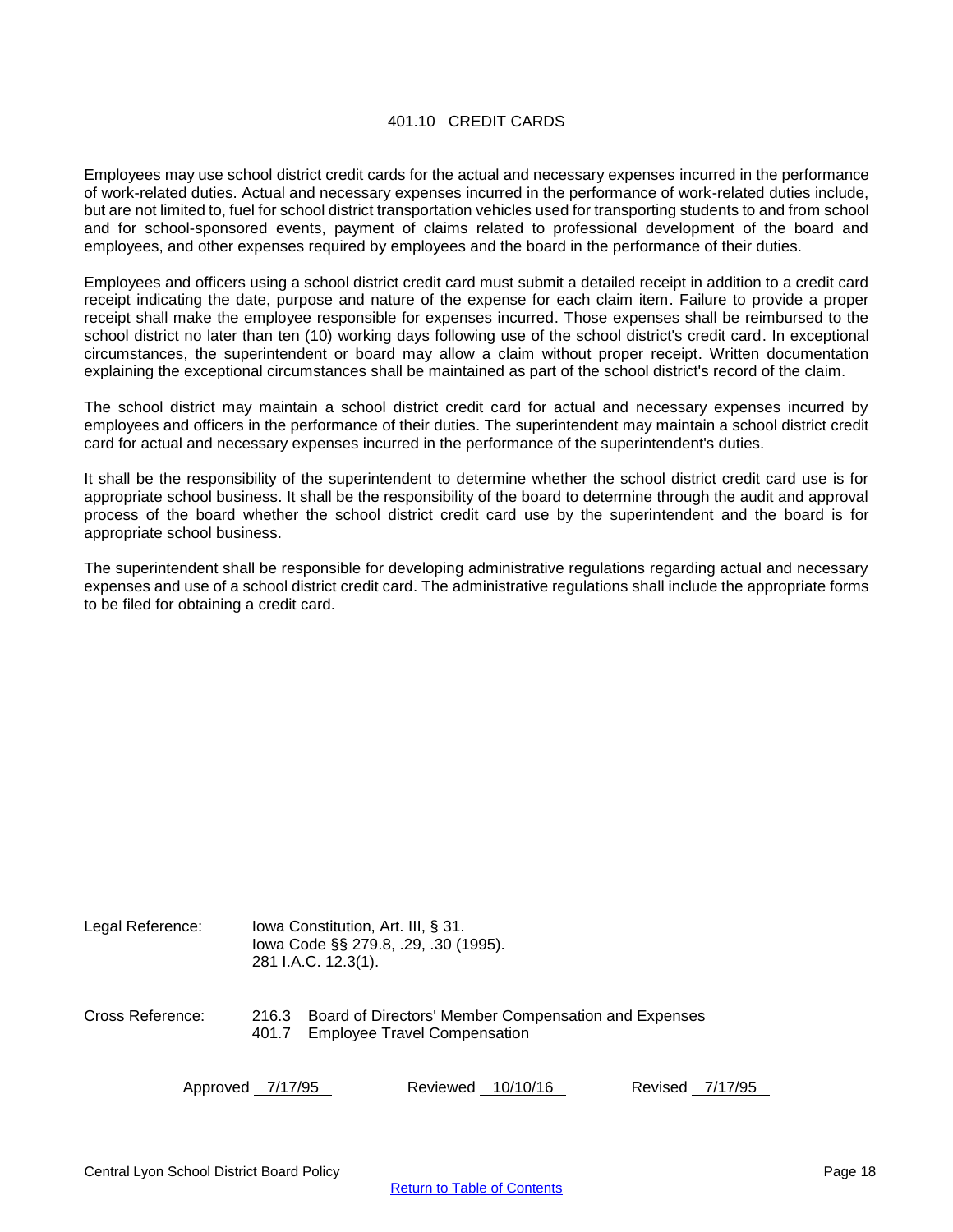# 401.11 EMPLOYEE ORIENTATION

<span id="page-18-0"></span>Employees must know their role and duties. New employees may be required to participate in an orientation program for new employees. The employee's immediate supervisor should provide the new employee with a review of the employee's responsibilities and duties. Payroll procedures and employee benefit programs and accompanying forms will be explained to the employee by the Business Manager/Board Secretary. Regular employees ineligible for the school district's group health plan will be given information regarding where they can obtain health care or health care insurance.

| Legal Reference: |                   | 191 I.A.C. 74. | lowa Code §§ 20; 279.8 (1999).                                                                                                                |          |         |        |
|------------------|-------------------|----------------|-----------------------------------------------------------------------------------------------------------------------------------------------|----------|---------|--------|
| Cross Reference: | 404<br>406<br>412 |                | <b>Employee Conduct and Appearance</b><br>Licensed Employee Compensation and Benefits<br><b>Classified Employee Compensation and Benefits</b> |          |         |        |
|                  | Approved 7/17/95  |                | Reviewed                                                                                                                                      | 10/10/16 | Revised | 1/8/01 |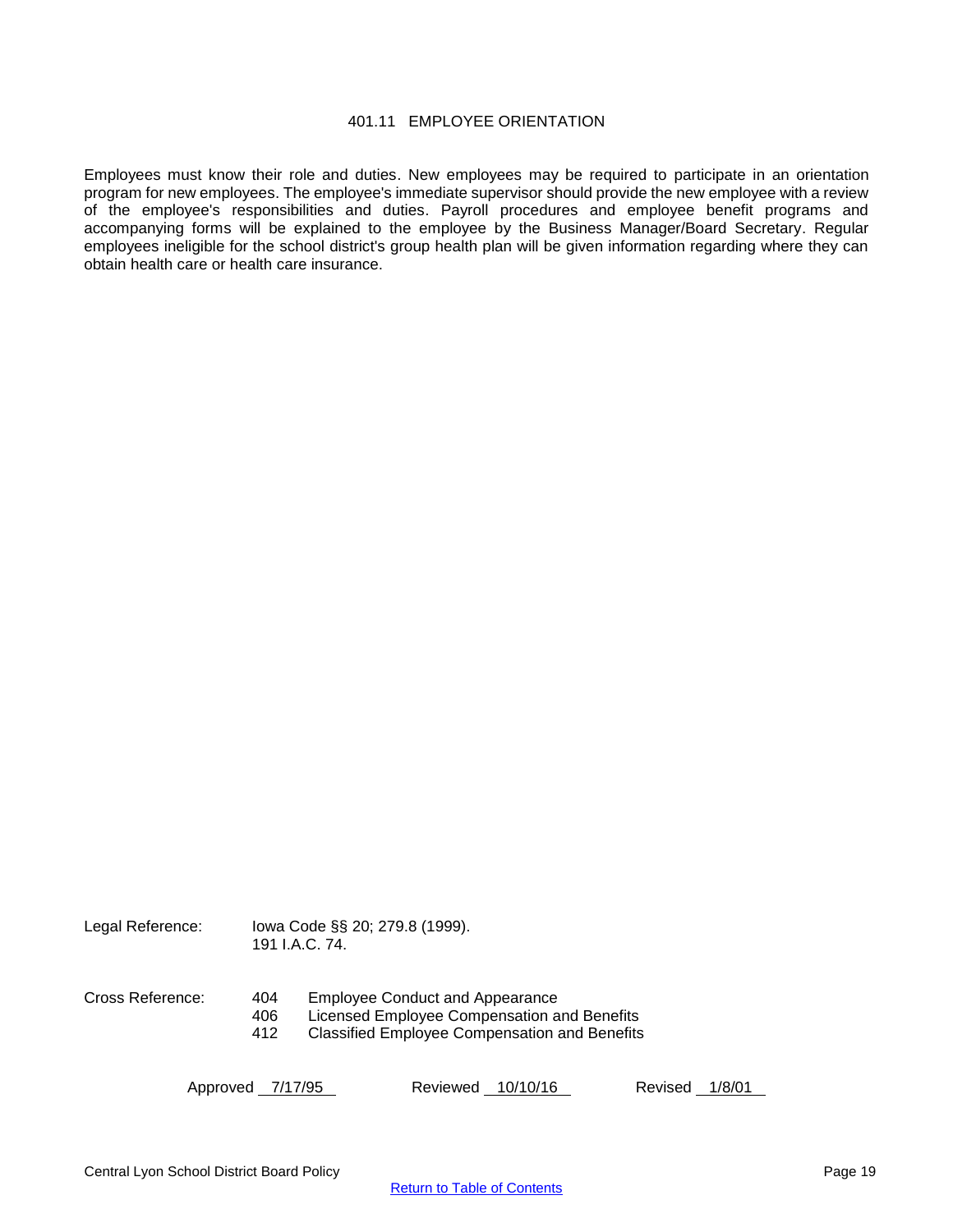# 401.12 EMPLOYEE USE OF CELL PHONES

<span id="page-19-0"></span>The use of cell phones and other communication devices may be appropriate to provide for the effective and efficient operation of the School district and to help ensure safety and security of people and property while on School district property or engaged in school sponsored activities.

School bus drivers are prohibited from using cell phones while operating the bus except in the case of an emergency, or to call for assistance, after the vehicle has been stopped.

| Legal References: | Internal Revenue Comment Notice, 2009-46, http://www.irs.gov/irb/2009-23_IRB/ar07.html<br>lowa Code § 279.8, 321.276 (2009) |                                                                                                                                 |  |  |  |
|-------------------|-----------------------------------------------------------------------------------------------------------------------------|---------------------------------------------------------------------------------------------------------------------------------|--|--|--|
| Cross References: | 406<br>412<br>707.5                                                                                                         | Licensed Employee Compensation and Benefits<br><b>Classified Employee Compensation and Benefits</b><br><b>Internal Controls</b> |  |  |  |
| Approved          | 2/13/11                                                                                                                     | 10/10/16<br>Reviewed<br>2/13/11<br>Revised                                                                                      |  |  |  |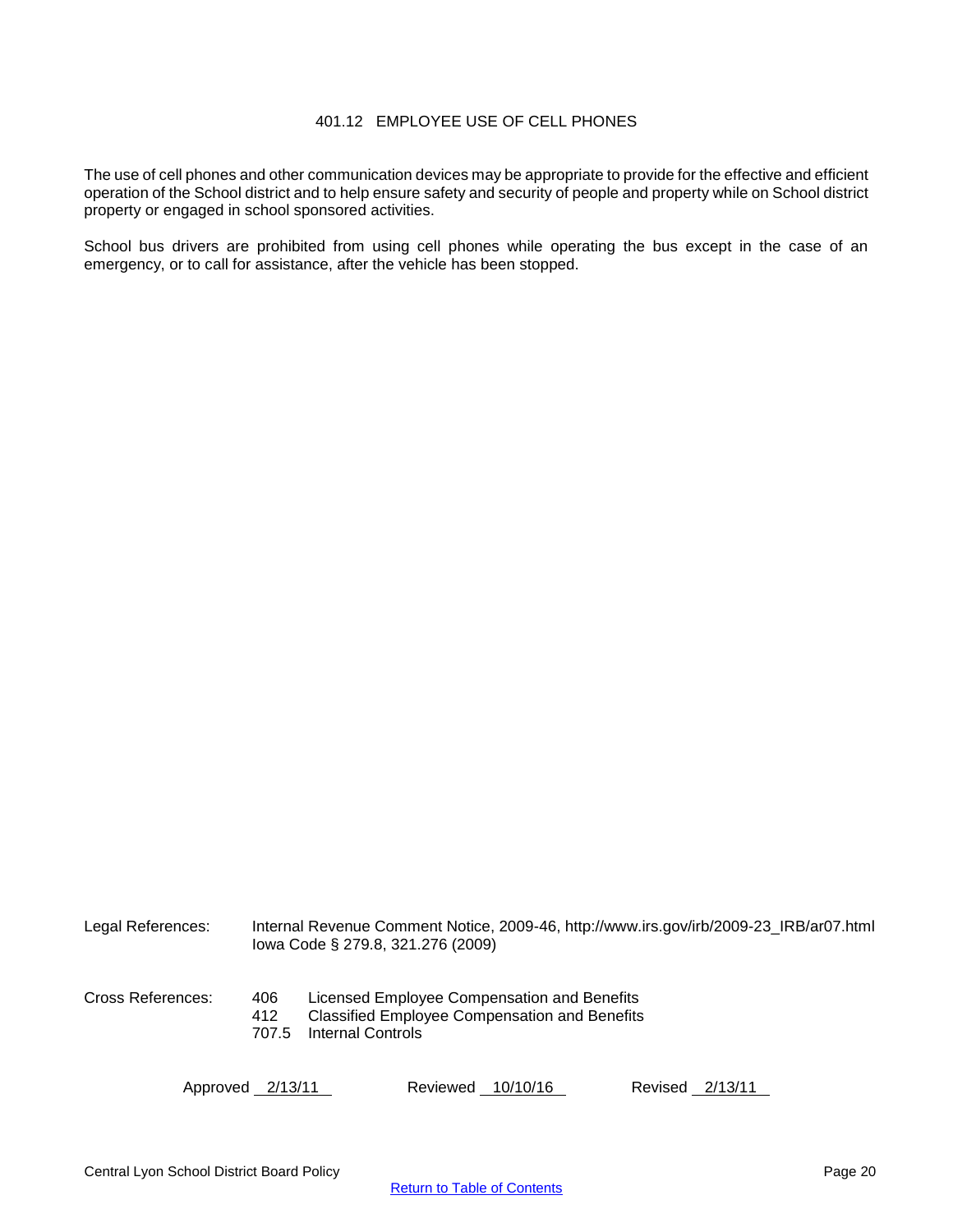## 401.13 STAFF TECHNOLOGY USE/SOCIAL NETWORKING

<span id="page-20-0"></span>Computers are a powerful and valuable education and research tool and, as such, are an important part of the instructional program. In addition, the school district depends upon computers as an integral part of administering and managing the schools' resources, including the compilation of data and recordkeeping for personnel, students, finances, supplies and materials. This policy outlines the board's expectations in regard to these different aspects of the school district's computer resources. Employees must conduct themselves in a manner that does not disrupt from or disrupt the educational process and failure to do so will result in discipline, up to and including, discharge.

#### **General Provisions**

The superintendent is responsible for designating a Technology Coordinator who will oversee the use of school district computer resources. The Technology Coordinator will prepare in-service programs for the training and development of school district staff in computer skills, appropriate use of computers and for the incorporation of computer use in subject areas.

The superintendent, working with appropriate staff, shall establish regulations governing the use and security of the school district's computer resources. The school district will make every reasonable effort to maintain the security of the system. All users of the school district's computer resources, including students, staff and volunteers, shall comply with this policy and regulation, as well as others impacting the use of school equipment and facilities. Failure to comply may result in disciplinary action, up to and including discharge, as well as suspension and/or revocation of computer access privileges.

Usage of the school district's computer resources is a privilege, not a right, and that use entails responsibility. All information on the school district's computer system is considered a public record. Whether there is an exception to keep some narrow, specific content within the information confidential is determined on a case by case basis. Therefore, users of the school district's computer network must not expect, nor does the school district guarantee, privacy for e-mail or use of the school district's computer network including web sites visited. The school district reserves the right to access and view any material stored on school district equipment or any material used in conjunction with the school district's computer network.

The superintendent, working with the appropriate staff, shall establish procedures governing management of computer records in order to exercise appropriate control over computer records, including financial, personnel and student information. The procedures will address:

- passwords,
- system administration,
- separation of duties,
- remote access,
- data back-up (including archiving of e-mail),
- record retention, and
- disaster recovery plans.

## **Social Networking or Other External Web Sites**

For purposes of this policy any web site, other than the school district web site or school-school district sanctioned web sites, are considered external web sites. Employees shall not post confidential or proprietary information, including photographic images, about the school district, its employees, students, agents or others on any external web site without consent of the superintendent. The employee shall adhere to all applicable privacy and confidentiality policies adopted by the school district when on external web sites. Employees shall not use the school district logos, images, iconography, etc. on external web sites. Employees shall not use school district time or property on external sites that are not in direct-relation to the employee's job. Employees, students and volunteers need to realize that the Internet is not a closed system and anything posted on an external site may be viewed by others, all over the world. Employees, students and volunteers who don't want school administrators to know their personal information, should refrain from exposing it on the Internet. Employees, who would like to start a social media site for school district sanctioned activities, should contact the superintendent.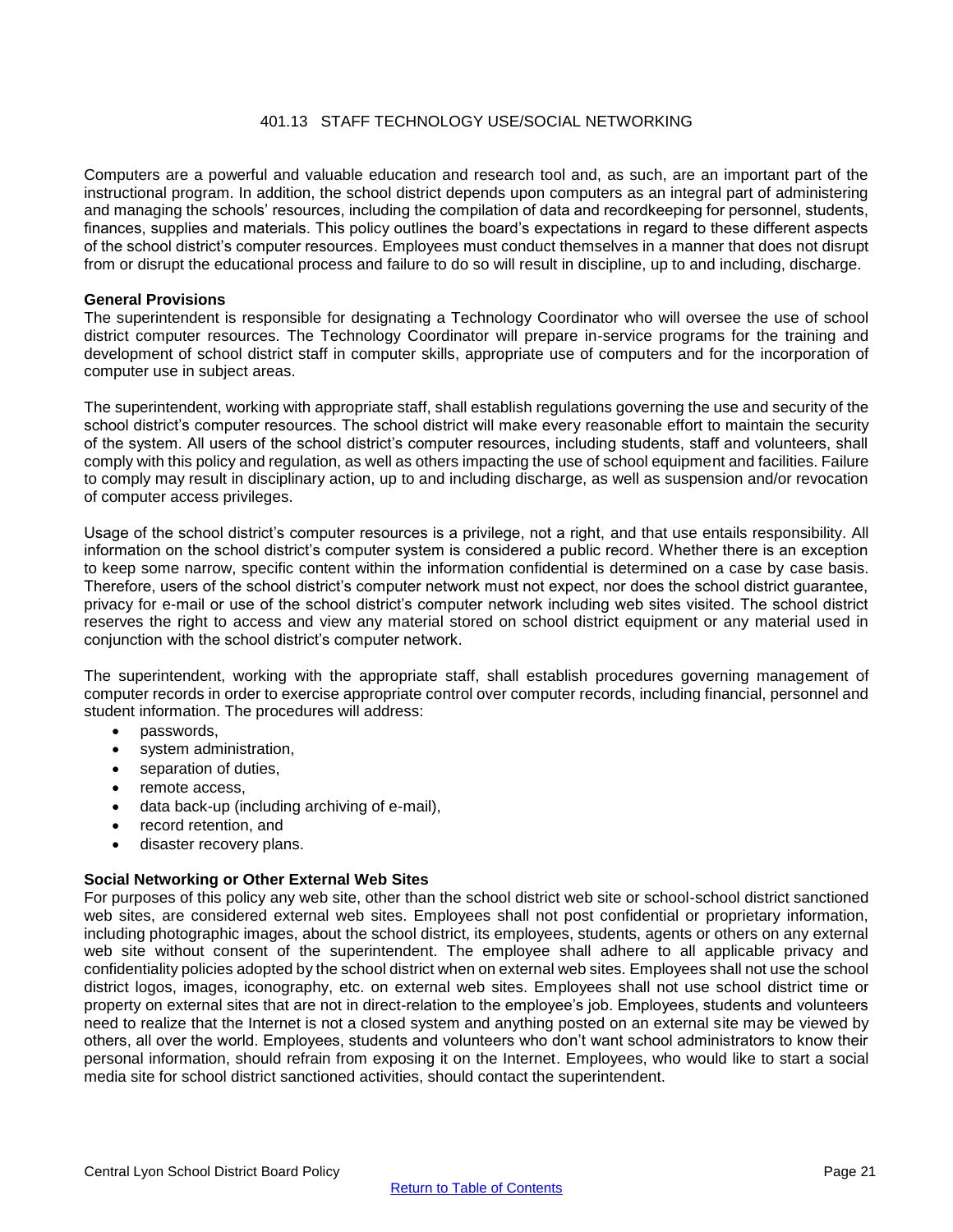It is the responsibility of the superintendent to develop administrative regulations implementing this policy.

Legal Reference: Iowa Code § 279.8 (2011). 281 I.A.C. 13.35, .26

- Cross Reference: 104 Anti-Bullying/Harassment
	- 306 Administrator Code of Ethics
	- 401.11 Employee Orientation
	- 407 Licensed Employee Termination of Employment
	- 413 Classified Employee Termination of Employment
	- 605 Instructional Materials

Approved 2/13/11 Reviewed 10/10/16 Revised 2/13/11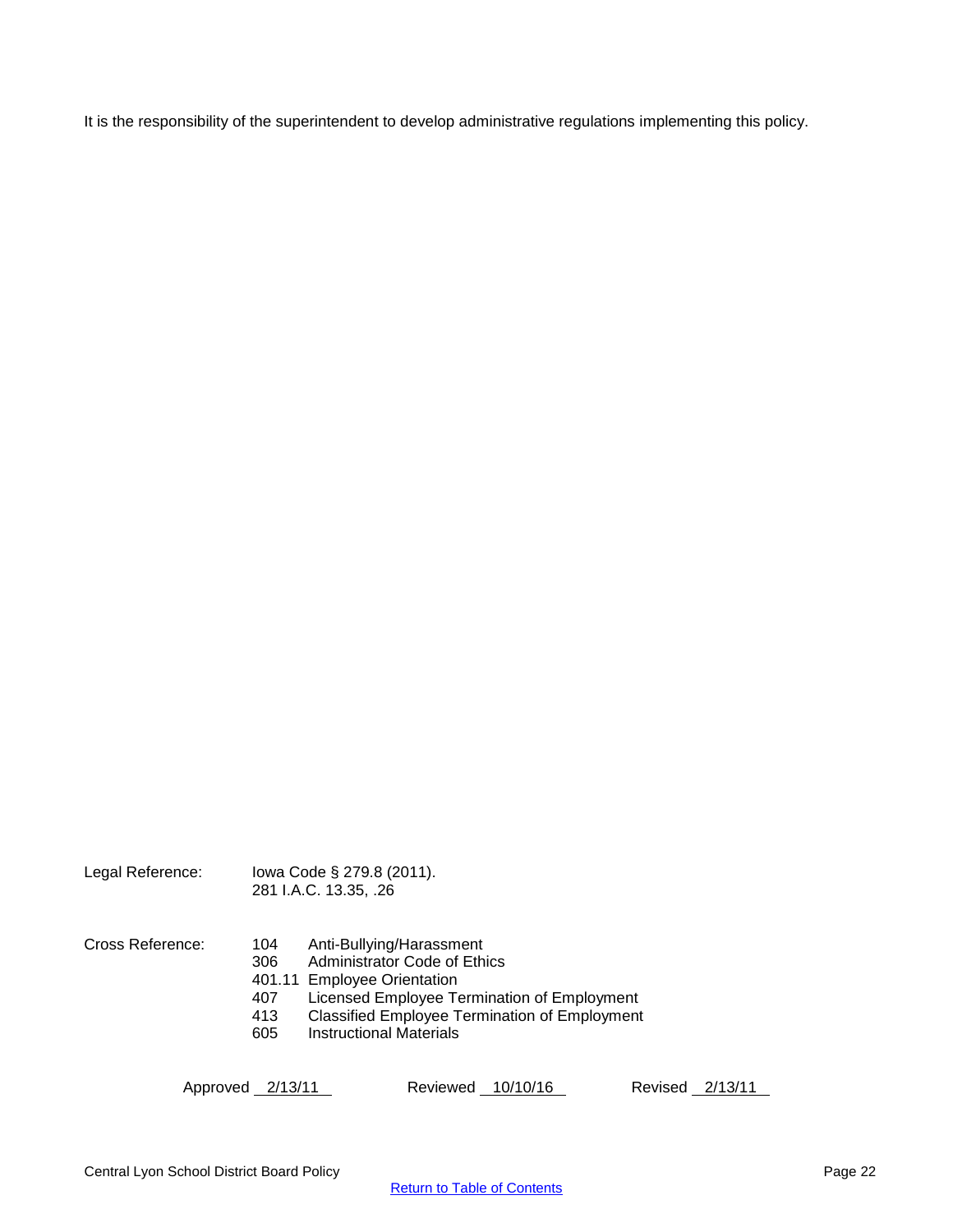# 401.13R1 STAFF TECHNOLOGY USE REGULATION

## <span id="page-22-0"></span>**General**

The following rules and regulations govern the use of the school district's computer network system, employee access to the Internet, and management of computerized records:

- Employees will be issued a school district e-mail account. Passwords must be changed periodically.
- Each individual in whose name an access account is issued is responsible at all times for its proper use.
- Employees are expected to review their e-mail regularly throughout the day, and shall reply promptly to inquiries with information that the employee can reasonably be expected to provide.
- Communications with parents and/or students must be made on a school district computer, unless in the case of an emergency, and should be saved and the school district will archive the e-mail records according to procedures developed by the Technology Coordinator.
- Employees may access the Internet for education-related and/or work-related activities.
- Employees shall minimize using computer resources for personal use, including access to social networking sites.
- Use of the school district computers and school e-mail address is a public record. Employees cannot have an expectation of privacy in the use of the school district's computers.
- Use of computer resources in ways that violate the acceptable use and conduct regulation, outlined below, will be subject to discipline, up to and including discharge.
- Use of the school district's computer network is a privilege, not a right. Inappropriate use may result in the suspension or revocation of that privilege.
- Off-site access to the school district computer network will be determined by the superintendent in conjunction with appropriate personnel.
- All network users are expected to abide by the generally accepted rules of network etiquette. This includes being polite and using only appropriate language. Abusive language, vulgarities and swear words are all inappropriate.
- Network users identifying a security problem on the school district's network must notify appropriate staff. Any network user identified as a security risk or having a history of violations of school district computer use guidelines may be denied access to the school district's network.

## **Prohibited Activity and Uses**

The following is a list of prohibited activity for all employees concerning use of the school district's computer network. Any violation of these prohibitions may result in discipline, up to and including discharge, or other appropriate penalty, including suspension or revocation of a user's access to the network.

- Using the network for commercial activity, including advertising, or personal gain.
- Infringing on any copyrights or other intellectual property rights, including copying, installing, receiving, transmitting or making available any copyrighted software on the school district computer network. See Policy 605.7, Use of Information Resources for more information.
- Using the network to receive, transmit or make available to others obscene, offensive, or sexually explicit material
- Using the network to receive, transmit or make available to others messages that are racist, sexist, and abusive or harassing to others.
- Use of another's account or password.
- Attempting to read, delete, copy or modify the electronic mail (e-mail) of other system users.
- Forging or attempting to forge e-mail messages.
- Engaging in vandalism. Vandalism is defined as any malicious attempt to harm or destroy school district equipment or materials, data of another user of the school district's network or of any of the entities or other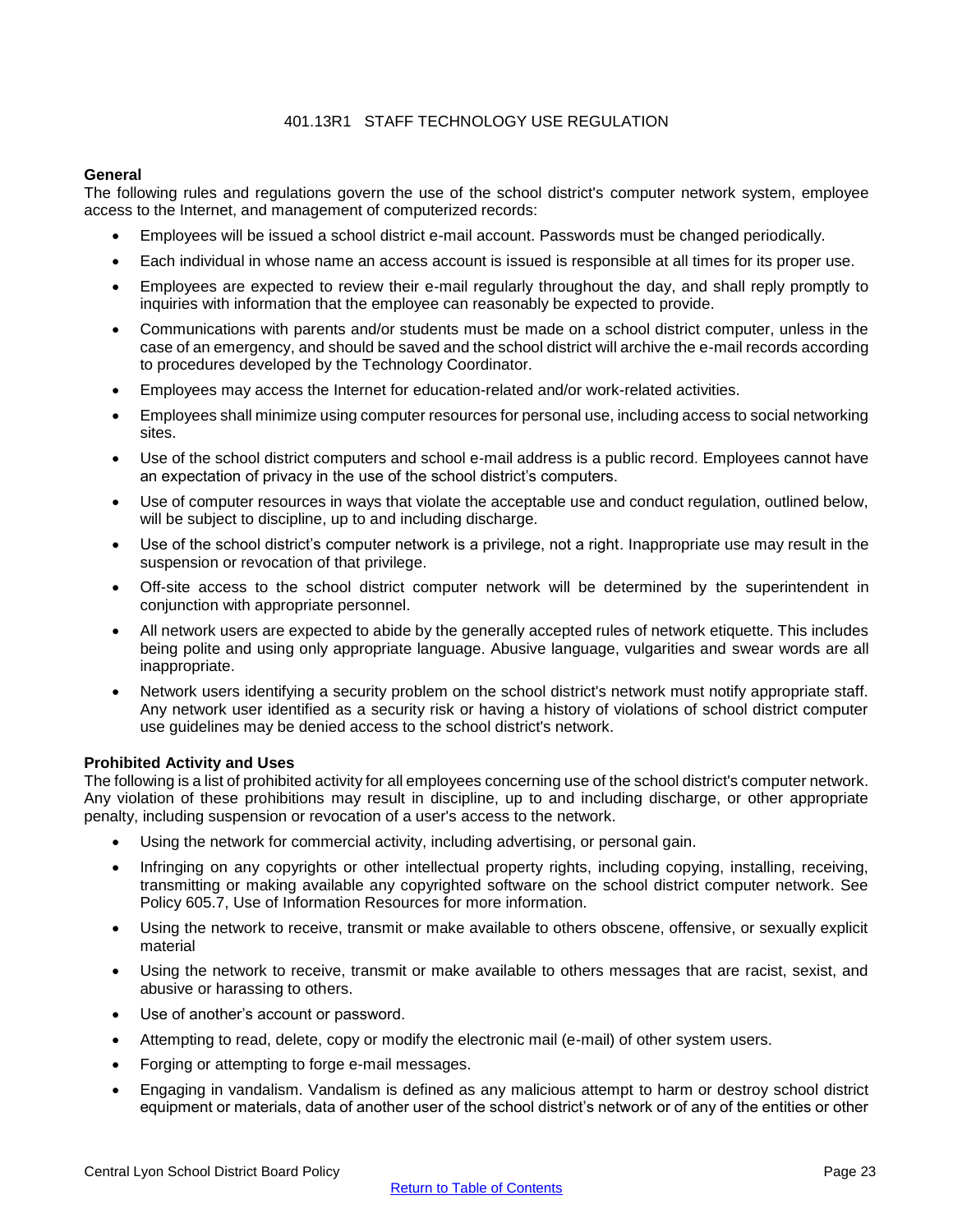networks that are connected to the Internet. This includes, but is not limited to, creating and/or placing a computer virus on the network.

- Using the network to send anonymous messages or files.
- Revealing the personal address, telephone number or other personal information of oneself or another person.
- Intentionally disrupting network traffic or crashing the network and connected systems.
- Installing personal software or using personal disks on the school district's computers and/or network without the permission of the Technology Coordinator.
- Using the network in a fashion inconsistent with directions from teachers and other staff and generally accepted network etiquette.

## **Other Technology Issues**

Employees with personal cell phones should not be using the phones for school district business. Employees should contact students and their parents through the school district computer or phone unless in the case of an emergency or with prior consent of the principal. Employees should not release their cell phone number, personal e-mail address, etc. to students or their parents. Employees, who are coaches or sponsors of activities, may create a text list of students and parents in order to communicate more effectively as long as the texts go to all students and the principal is included in the text address list.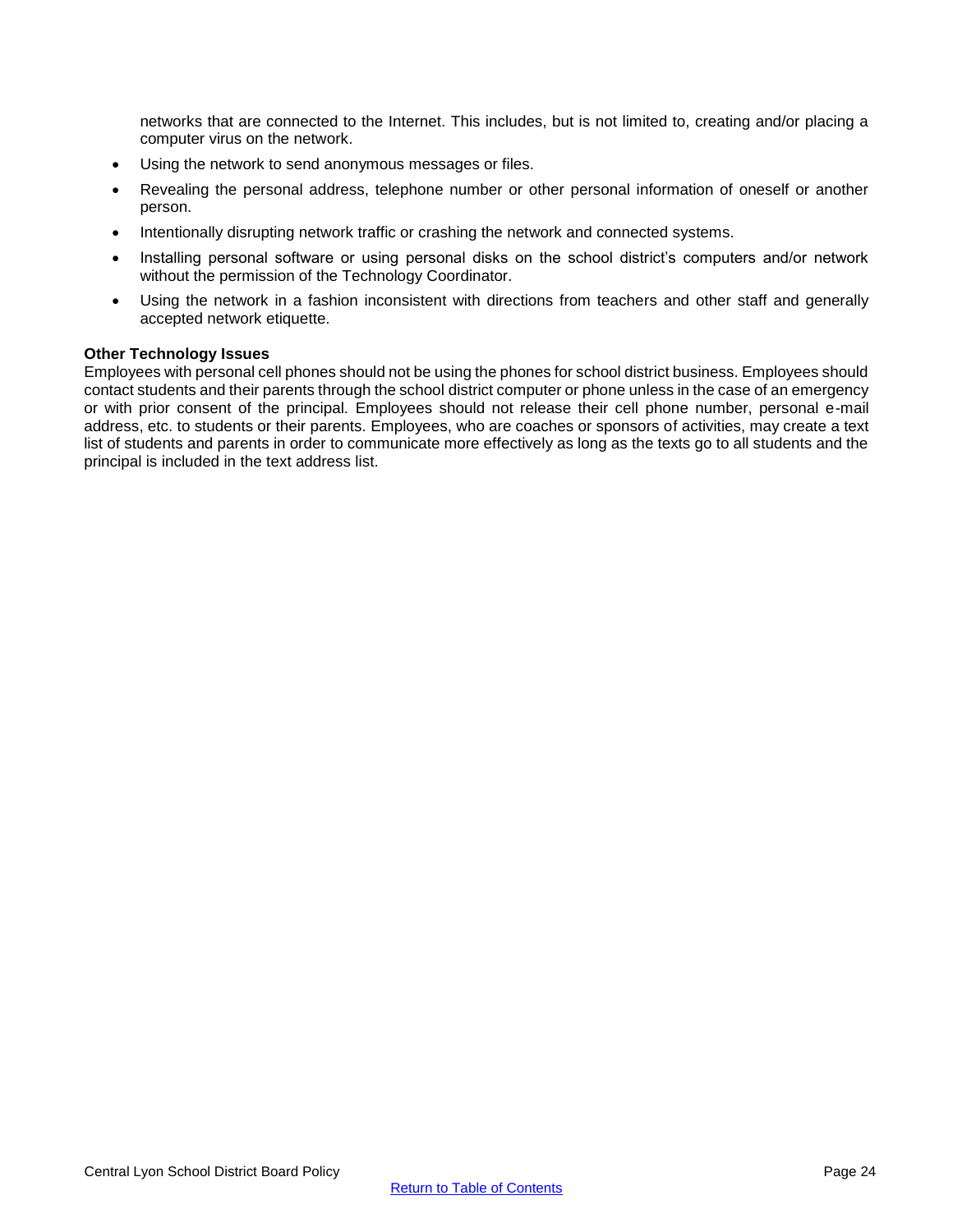## 401.14 EMPLOYEE EXPRESSION

<span id="page-24-0"></span>The board believes the district has an interest in maintaining an orderly and effective work environment while balancing employees First Amendment rights to freedom of expression and diverse viewpoints and beliefs. When employees speak within their official capacity, their expression represents the district and may be regulated. The First Amendment protects a public employee's speech when the employee is speaking as an individual citizen on a matter of public concern. Even so, employee expression that has an adverse impact on district operations and/or negatively impacts an employee's ability to perform their job for the district may still result in disciplinary action up to and including termination.

Employees who use social media platforms are encouraged to remember that the school community may not be able to separate employees as private citizens, from their role within the district. Employee expression on social media platforms that interferes with the district's operations or prevents the district from functioning efficiently and effectively may be subject to discipline up to and including termination.

A district employee who acts to protect a student for engaging in free expression or who refuses to infringe on students engaging in free expression; and who is acting within the scope of their professional ethics will not be retaliated against or face any adverse employment action based on their behavior provided that expression is otherwise permitted by law and board policy.

If the board or court finds an employee that is subject to licensure, certification or authorization by the Board of Educational Examiners discriminated against a student or other co-employee, the board will refer the employee to the Board of Educational Examiners for additional proceedings as required by law and which may result in discipline up to and including termination.

Legal Reference: U.S. Const. Amend. I Iowa Code §§ 279.73; 280.22 Cross Reference: 502.3 Student Expression 504.3 Student Publications

Approved 10/11/21 Reviewed 10/11/21 Revised 10/11/21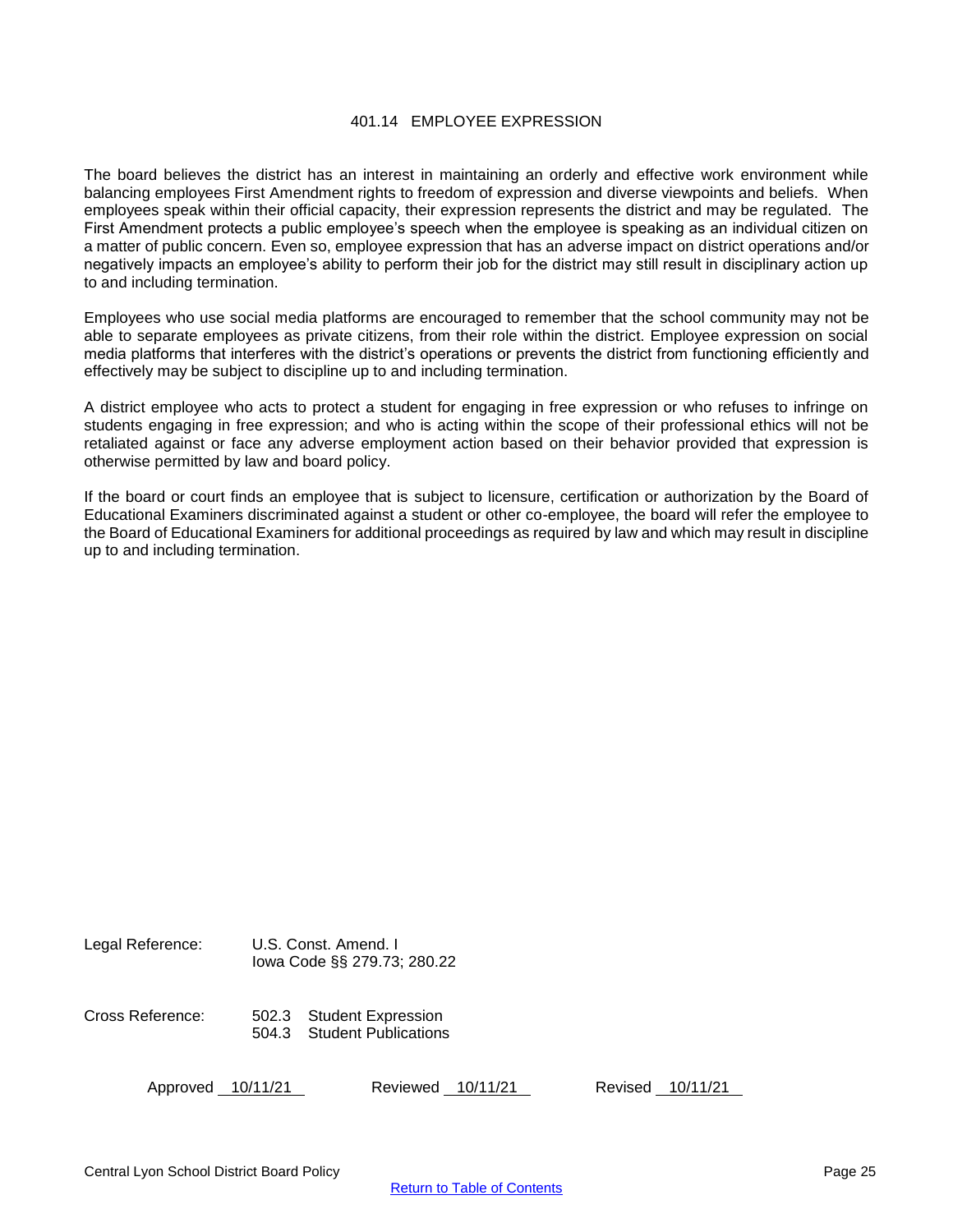# 401.15 COMPUTER ACCESS

<span id="page-25-0"></span>The Central Lyon District reserves the right to have access to all computer programs including any software programs and data files and/or creations of any description which reside on District computers and/or storage media.

Cross Reference: 401.12 Computers Utilization 401.13 Computer Utilization Software (Personnel) 401.15 Computers Program Development 401.16 Computers Records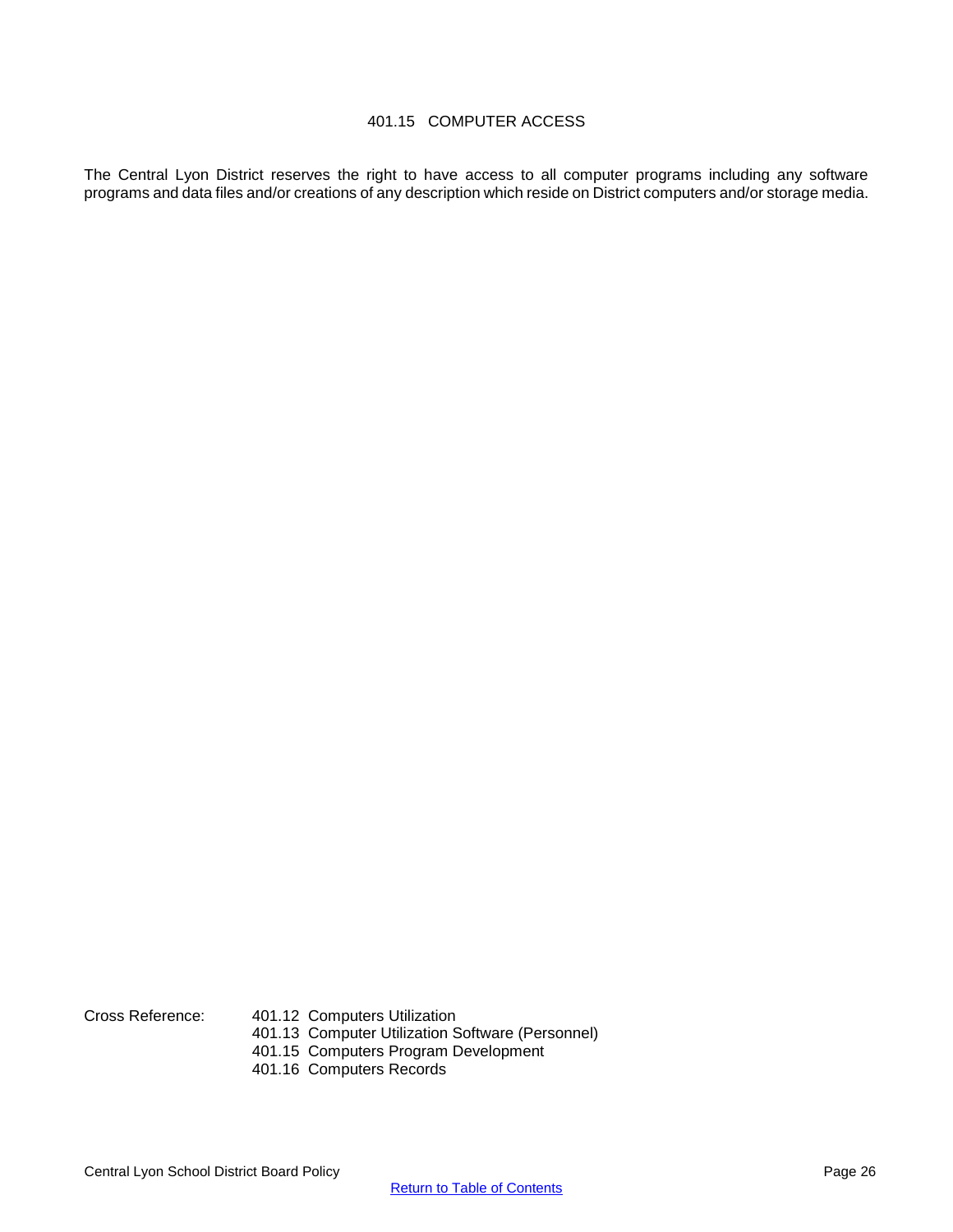## 401.16 COMPUTERS PROGRAM DEVELOPMENT

<span id="page-26-0"></span>The Central Lyon Community School District retains the right to all computer programs, curriculums, data files, forms or other files which may be or have been developed for district use or by district personnel or students on district equipment or during the district work or school day.

Legal Reference: Iowa Code § 279.8

Cross Reference: 401.12 Computers Utilization 401.13 Computer Utilization Software (Personnel) 401.14 Computer Access 401.16 Computers Records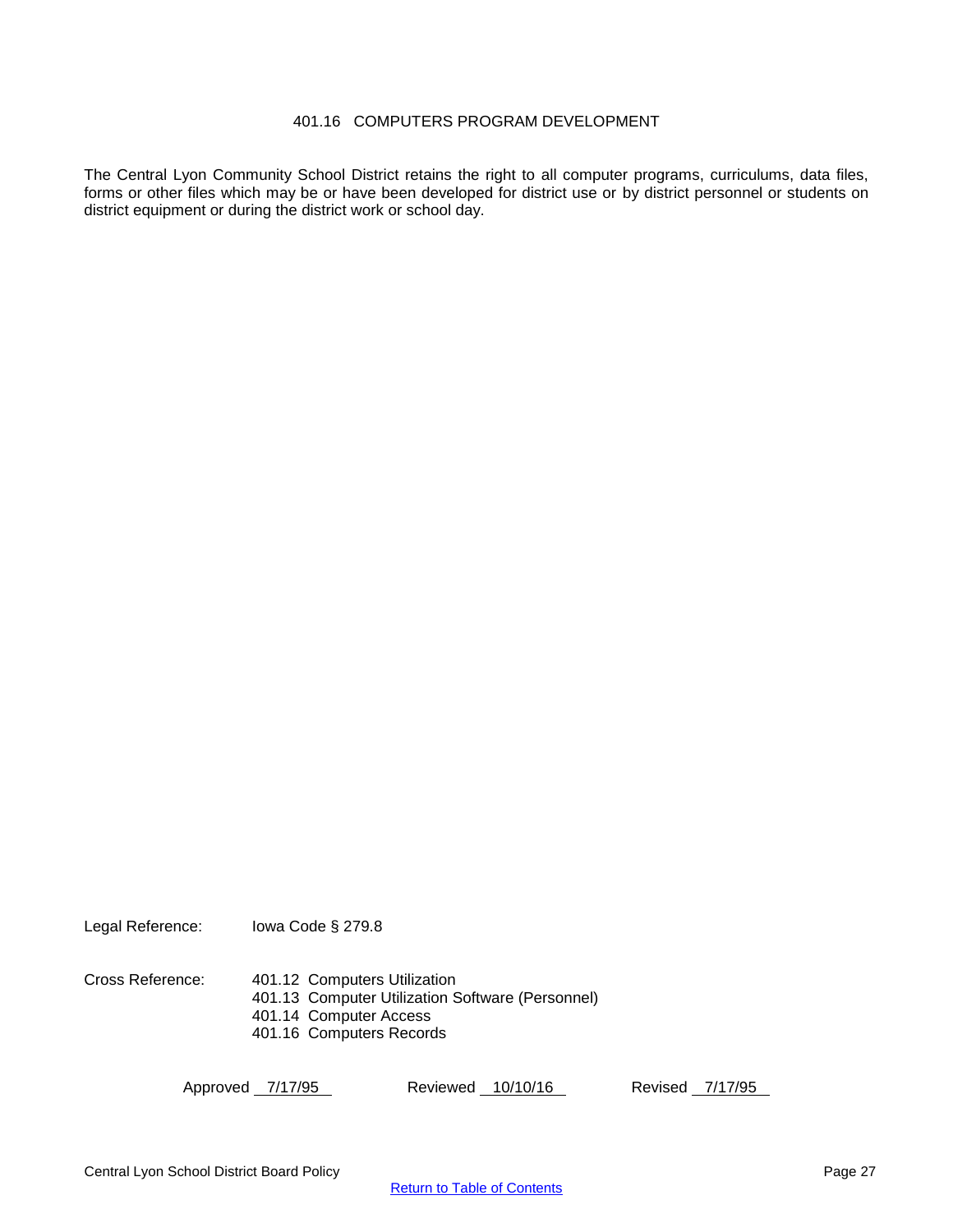# 401.17 COMPUTERS RECORDS

<span id="page-27-0"></span>District students/district personnel shall not have access to student records unless specifically authorized by the Superintendent or his/her designee or unless expressly permitted by law. Electronic files, computer programs, and software containing student/personnel records are subject to the rights of privacy created by state and federal law.

| Legal Reference: | 20 U.S.C., 1232g<br>34 C.F.R. Pt 99<br>Iowa Code Chapter 22                                                                                        |
|------------------|----------------------------------------------------------------------------------------------------------------------------------------------------|
| Cross Reference: | 401.12 Computers Utilization<br>401.13 Computer Utilization Software (Personnel)<br>401.14 Computer Access<br>401.15 Computers Program Development |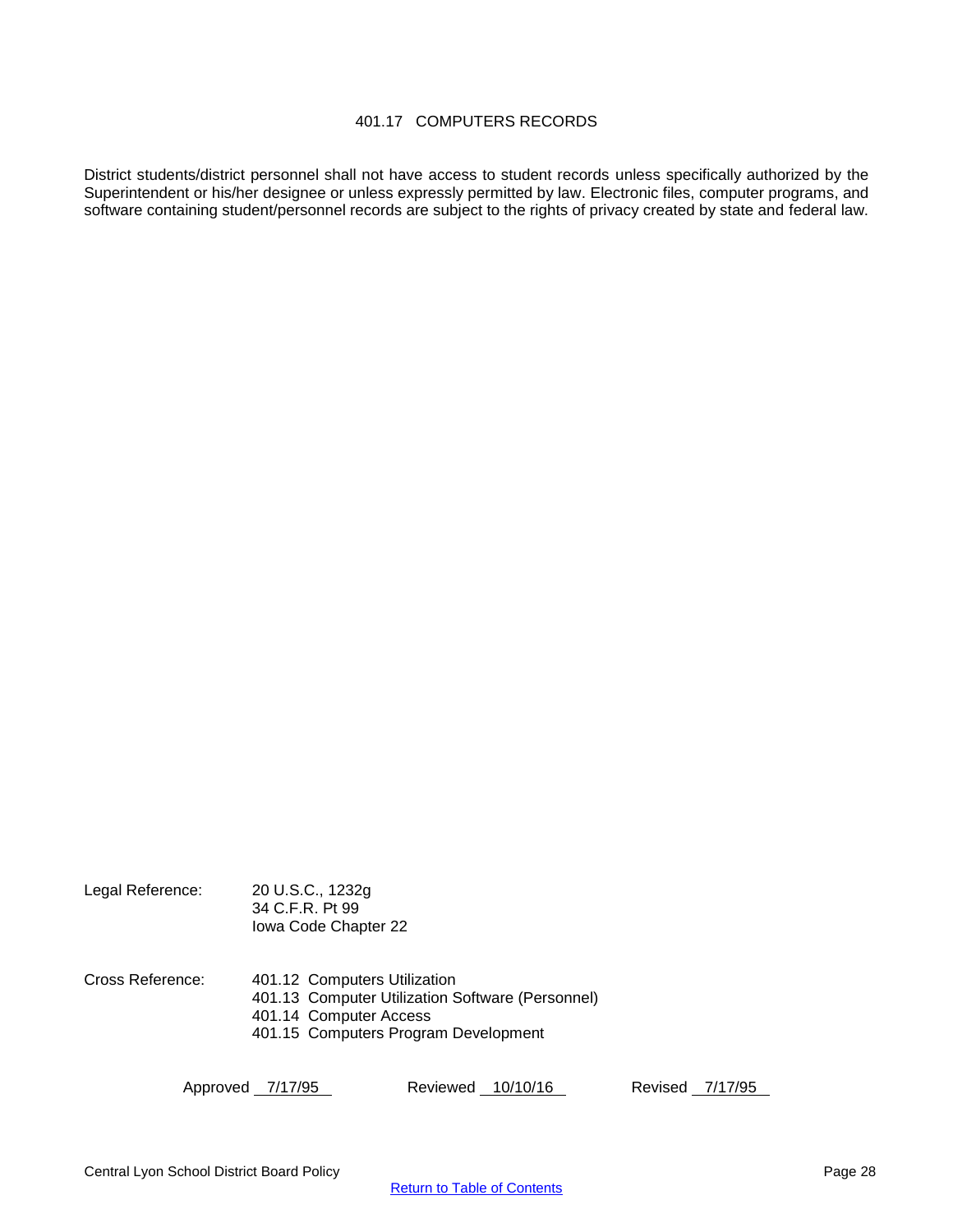## 401.18 EQUIPMENT LOAN POLICY

<span id="page-28-0"></span>The Board desires to encourage technology usage in the classroom by making available equipment for teachers to use under specifically defined rules to assure the preservation of school property.

Equipment shall be loaned only during the summer and only when there is not a conflict with the school's educational program.

The purpose and intent of making equipment available for loan to teachers is to enhance their learning opportunity, for the use of teaching in their classroom and/for application of technology to enrich curriculum materials.

The operation and maintenance of equipment represents an expense to the district. Free use, therefore, must be confined to those who have a relationship to the school system or programs. Equipment loaned to staff members shall be utilized by them only.

During use, the user shall assume full responsibility for damage of school property, including restitution for damages caused by or during such use.

Equipment shall not be loaned for use in any profit-making venture or be loaned for any profit-making purpose to an employee or organization.

Legal References: Iowa Code §§ 276; 278l.1(4); 279.8; 288; 297.9-.11 (1995) 1982 Op. Att'y Gen. 561. 1940 Op. Att'y Gen. 232. 1936 Op. Att'y Gen. 196.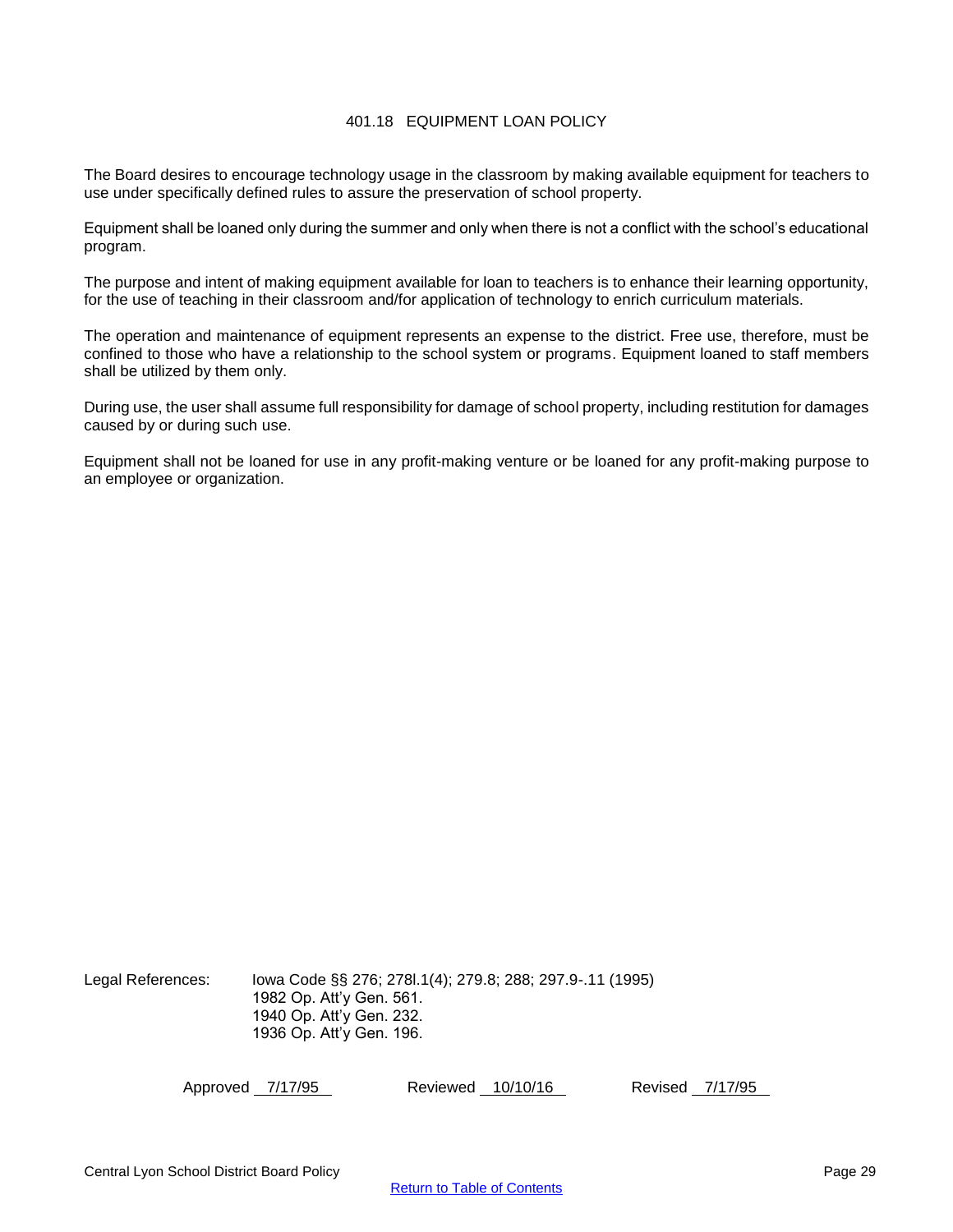# 401.18A EQUIPMENT LOAN AGREEMENT

<span id="page-29-0"></span>

| All applications for usage of equipment must be submitted to the building administrator or supervisor and approved<br>by the District Superintendent. |  |
|-------------------------------------------------------------------------------------------------------------------------------------------------------|--|
| Equipment requested by                                                                                                                                |  |

| Address:              |                                                                                                                      |      |
|-----------------------|----------------------------------------------------------------------------------------------------------------------|------|
|                       |                                                                                                                      | Iowa |
| Phone:                |                                                                                                                      |      |
|                       |                                                                                                                      |      |
| Purpose of Borrowing: |                                                                                                                      |      |
| Loan Period From:     | <u> 1989 - Johann Barn, mars eta inperiodo eta inperiodo eta inperiodo eta inperiodo eta inperiodo eta inperiodo</u> |      |
| To:                   |                                                                                                                      |      |
|                       |                                                                                                                      |      |
|                       |                                                                                                                      |      |
|                       |                                                                                                                      |      |
|                       |                                                                                                                      |      |
|                       |                                                                                                                      |      |
|                       |                                                                                                                      |      |
|                       |                                                                                                                      |      |

I, the under signed, assume full responsibility for the above equipment and in the event said equipment is damaged while in my care, I shall have it repaired to the same condition or better at my expense. If it cannot be repaired, the equipment shall be replaced with new equipment of the same quality or better.

| Signature of Borrower     | (Date)     |
|---------------------------|------------|
| <b>Building Principal</b> | (Date)     |
| Superintendent            | (Date)     |
| Approved                  | Disapprove |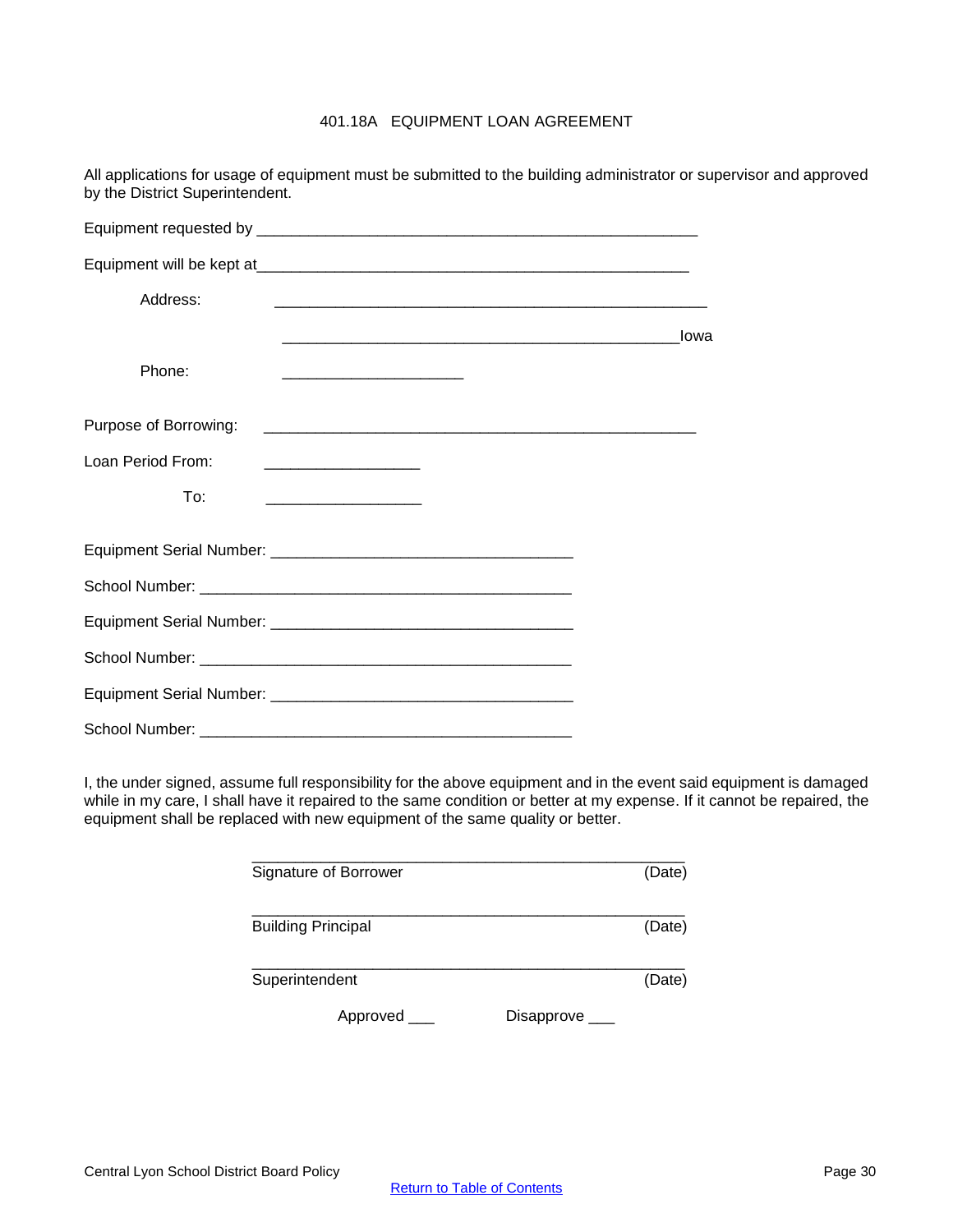## <span id="page-30-1"></span><span id="page-30-0"></span>**402 EMPLOYEES AND OUTSIDE RELATIONS**

402.1 RELEASE OF CREDIT INFORMATION

The following information will be released to an entity with whom an employee has applied for credit or has obtained credit: title of position, salary, and number of years employed. This information will be released without prior written notice to the employee. Confidential information about the employee will be released to an inquiring creditor with a written authorization from the employee.

It shall be the responsibility of the board secretary/ business manager or superintendent to respond to inquiries from creditors.

Legal Reference: Iowa Code §§ 22.7; 279.8 (1995).

Cross Reference: 401.5 Employee Records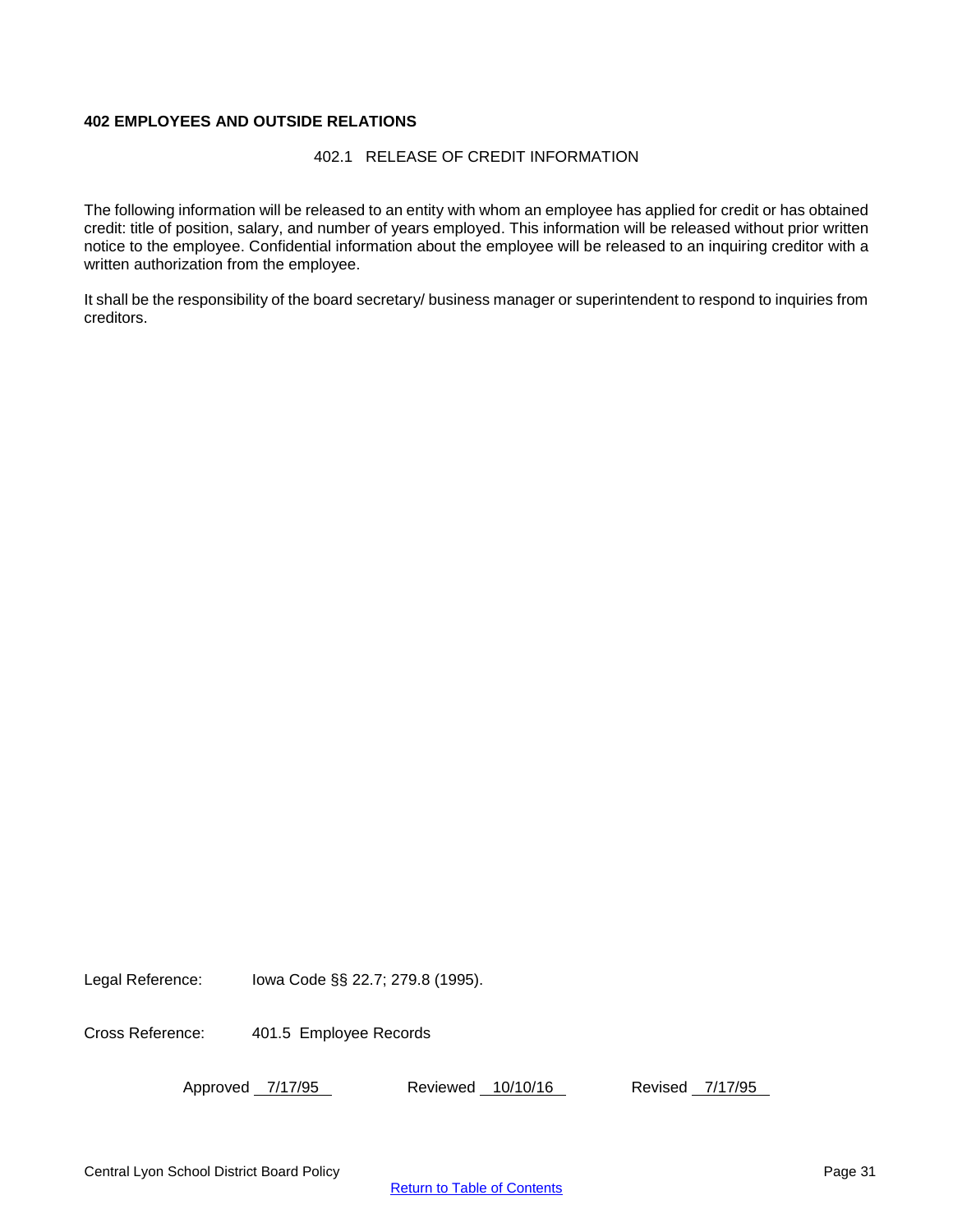## 402.2 CHILD ABUSE REPORTING

<span id="page-31-0"></span>In compliance with state law and to provide protection to victims of child abuse, the board believes incidents of alleged child abuse should be reported to the proper authorities. All licensed school employees, teachers, coaches and paraeducators are mandatory reporters as provided by law and are to report alleged incidents of child abuse they become aware of within the scope of their professional duties.

When a mandatory reporter suspects a student is the victim of child abuse, the mandatory reporter shall make an oral report of the suspected child abuse to the Iowa Department of Human Services within 24 hours of becoming aware of the abusive incident and shall make a written report to the Iowa Department of Human Services within 48 hours following the oral report. If the mandatory reporter believes the child is in immediate danger, the local law enforcement agency will also be notified.

Within six months of their initial employment, mandatory reporters will take a two-hour training course involving the identification and reporting of child abuse, or submit evidence they've taken the course within the previous three years. After July 1, 2019, employees who have previously taken mandatory reporter training will be required to take the two-hour training course before the expiration of their current training certificate. Once the training course has been taken, the certificate will remain valid for three years. Employees who have taken the post-July 1, 2019 twohour training course will take the one-hour follow up training course every three years and prior to the expiration of their certificate.

*For more information, please visit the "Report Abuse and Fraud" section of the Iowa Department of Human Services' website, located at [http://dhs.iowa.gov/report-abuse-and-fraud.](http://dhs.iowa.gov/report-abuse-and-fraud)* 

*Please remember there are two types of reporters identified in Iowa law: mandatory reporters and permissive reporters. Mandatory reporters are those individuals who are required by law to report suspected incidents of child abuse when they become aware of such incidents within the scope of their employment or professional responsibilities. Permissive reporters are not required by law to report abuse, but may choose to report to the Iowa Department of Human Services. While all licensed school employees, teachers, coaches and paraeducators are mandatory reporters within the scope of their profession, they are considered permissive reporters outside the scope of their profession.* 

| Legal Reference: | lowa Code §§ 232.67-.77; 232A; 235A; 280.17. |
|------------------|----------------------------------------------|
|                  | 441 I.A.C. 9.2; 155; 175.                    |

Cross Reference: 402.3 Abuse of Students by School District Employees

- 502.9 Interviews of Students by Outside Agencies
- 507 Student Health and Well-Being

| Approved 7/17/95 | Reviewed 1/13/20 | Revised 1/13/20 |
|------------------|------------------|-----------------|
|------------------|------------------|-----------------|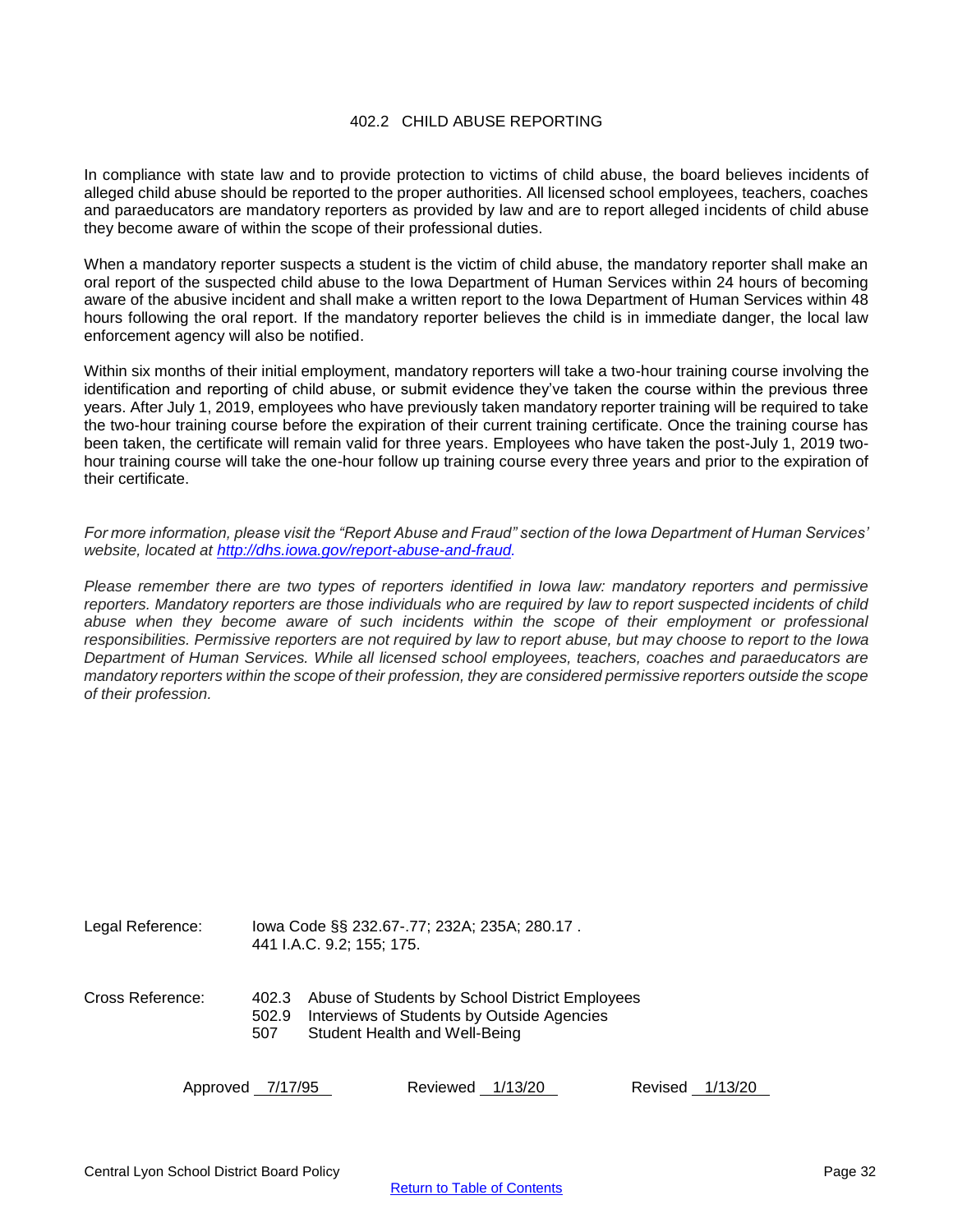## 402.2R1 CHILD ABUSE REPORTING REGULATION

<span id="page-32-0"></span>Iowa law requires all licensed school employees, teachers, coaches and paraeducators to report to the Iowa Department of Human Services (DHS) instances of suspected child abuse which they become aware of within the scope of their professional practice.

The law further specifies that a licensed employee who knowingly or willfully fails to report a suspected case of child abuse is guilty of a simple misdemeanor and that the licensed employee may be subject to civil liability for damages caused by the failure to report.

Employees participating in good faith in the making of a report or in a judicial proceeding that may result from the report are immune from liability.

#### **Child Abuse Defined**

"Child abuse" is defined as:

Any non-accidental physical injury, or injury which is at variance with the history given of it, suffered by a child as the result of the acts or omissions of a person responsible for the care of the child.

The commission of a sexual offense with or to a child . . . as a result of the acts or omissions of the person responsible for the child. . . . Sexual offense includes sexual abuse, incest, and sexual exploitation of a minor.

The failure on the part of a person responsible for the care of a child to provide for the adequate food, shelter, clothing or other care necessary for the child's welfare when financially able to do so. A parent or guardian legitimately practicing religious beliefs who does not provide specified medical treatment for a child for that reason alone shall not be considered abusing the child.

The acts or omissions of a person responsible for the care of a child which allow, permit or encourage the child to engage in acts prohibited pursuant to Iowa Code, section 725.1 which deals with prostitution.

Teachers in public schools are not "persons responsible for the care of the child" under this definition. However, a teacher who abuses a child is subject to civil, criminal, and professional sanctions.

#### **Reporting Procedures**

All licensed school employees, teachers, coaches, paraeducators and school nurses, are required to report, either orally or in writing, within twenty-four (24) hours to the Iowa Department of Human Services (DHS) when the employee reasonably believes a child has suffered from abuse within the scope of employment. Within forty-eight (48) hours of an oral report, a written report must be filed with DHS.

Each report should contain as much of the following information as can be obtained within the time limit. However, the law specifies that a report will be considered valid even if it does not contain all of the following information:

- name, age, and home address of the child;
- name and home address of the parents, guardians or other persons believed to be responsible for the care of the child;
- the child's present whereabouts if not the same as the parent's or other person's home address;
- description of injuries, including evidence of previous injuries;
- name, age, and condition of other children in the same home;
- any other information considered helpful; and,
- hame and address of the person making the report.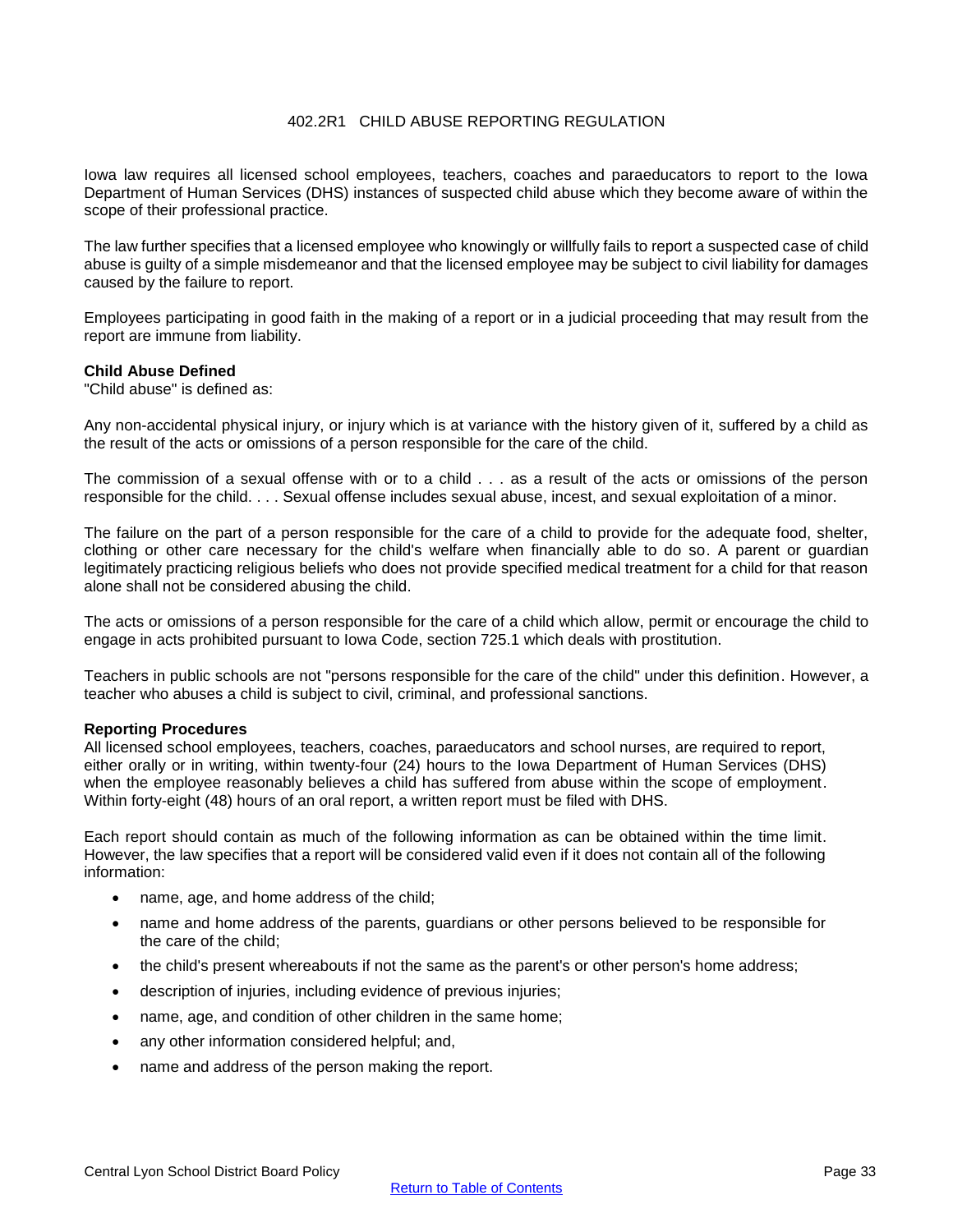Board policy states that it is not the responsibility of employees to prove that a child has been abused or neglected. Employees should not take it upon themselves to investigate the case or contact the family of the child. The DHS is responsible for investigating the incident of alleged abuse.

Approved 7/17/95 Reviewed 10/10/16 Revised 9/12/16

Central Lyon School District Board Policy **Page 34** Page 34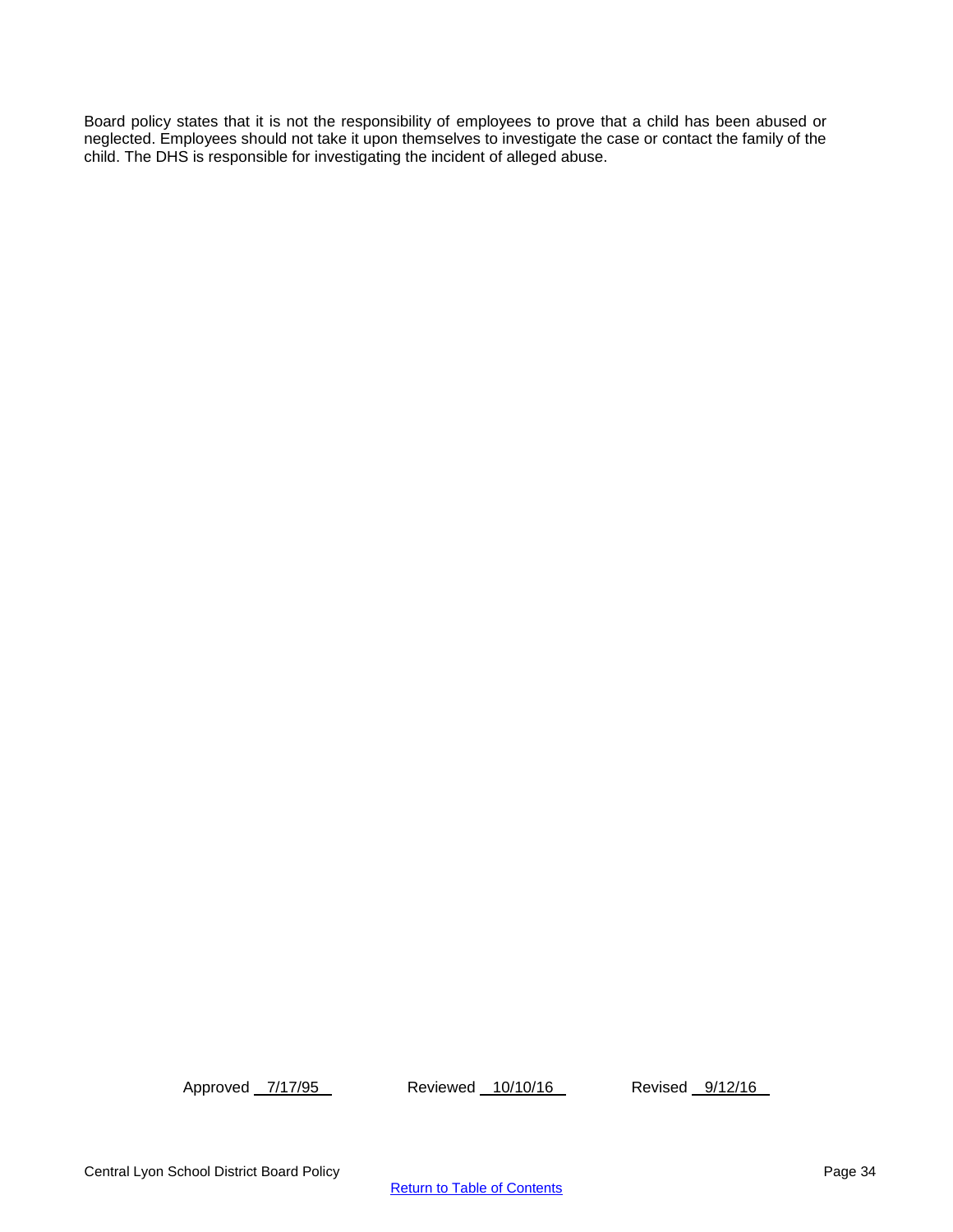# 402.3 ABUSE OF STUDENTS BY SCHOOL DISTRICT EMPLOYEES

<span id="page-34-0"></span>Physical or sexual abuse of students, including inappropriate and intentional sexual behavior, by employees will not be tolerated. The definition of employees for the purpose of this policy includes not only those who work for pay but also those who are volunteers of the school district under the direction and control of the school district. Employees found in violation of this policy will be subject to disciplinary action up to and including discharge.

The school district will respond promptly to allegations of abuse of students by school district employees by investigating or arranging for the investigation of an allegation. The processing of a complaint or allegation will be handled confidentially to the maximum extent possible. Employees are required to assist in the investigation when requested to provide information and to maintain the confidentiality of the reporting and investigation process.

The school district has appointed a Level I investigator and alternate Level I investigator. The school district has also arranged for a trained, experienced professional to serve as the Level II investigator. The Level I investigator and alternate will be provided training in the conducting of an investigation at the expense of the school district. The names of the investigators are listed in the student handbook, published annually in the local newspaper and posted in all school facilities.

The superintendent is responsible for drafting administrative regulations to implement this policy.

| Legal Reference: | lowa Code §§ 232.67, .70, .73, .75; 235A; 272A; 280.17; 709; 728.12(1) (1999).<br>281 I.A.C. 12.3(6), 102; 103.<br>441 I.A.C. 155; 175.<br>1980 Op. Att'y Gen. 275. |                                                                         |          |          |         |         |
|------------------|---------------------------------------------------------------------------------------------------------------------------------------------------------------------|-------------------------------------------------------------------------|----------|----------|---------|---------|
| Cross Reference: | 403.5<br>503.5                                                                                                                                                      | 402.2 Child Abuse Reporting<br>Harassment<br><b>Corporal Punishment</b> |          |          |         |         |
| Approved         | 7/17/95                                                                                                                                                             |                                                                         | Reviewed | 10/10/16 | Revised | 9/12/16 |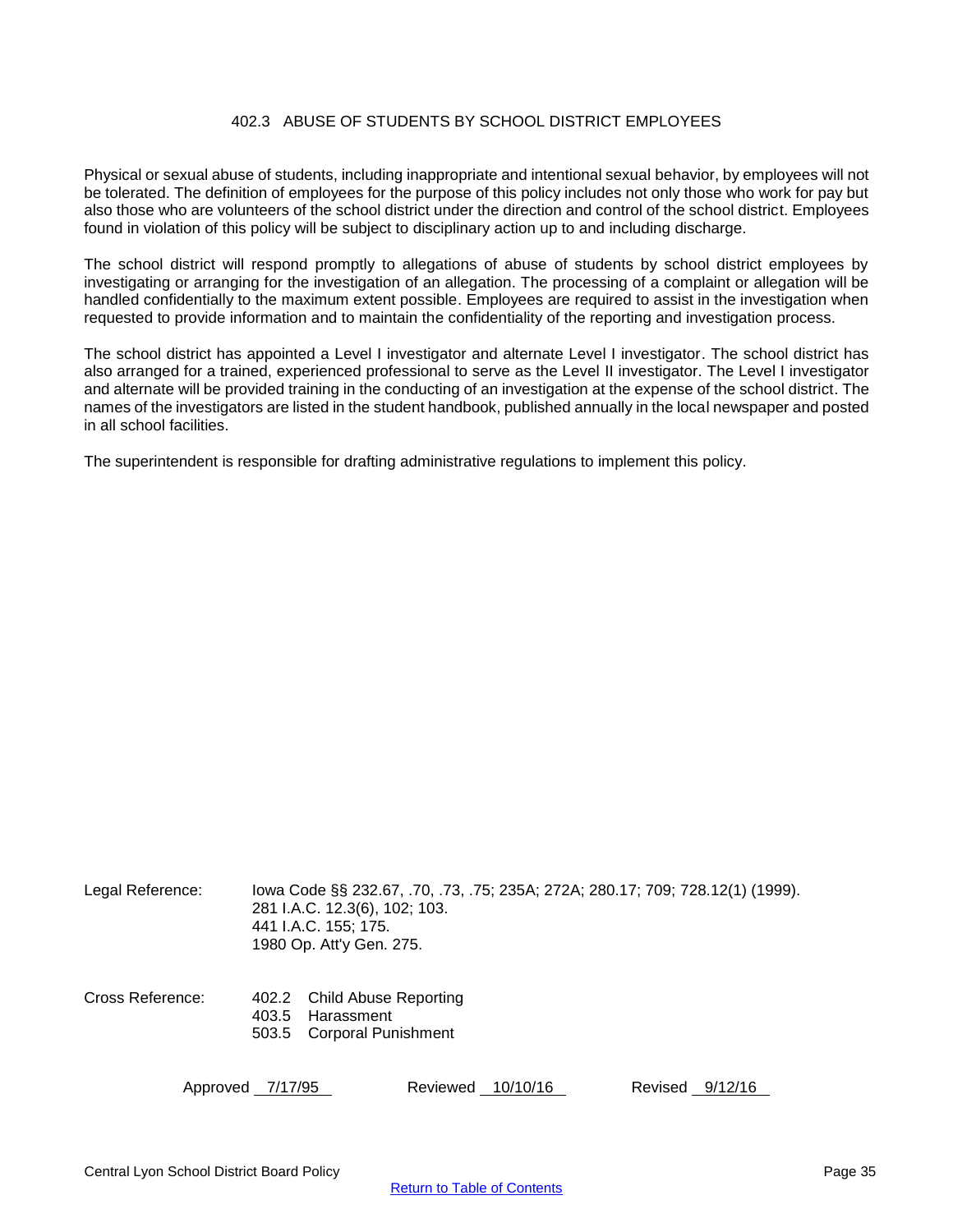# 402.3E1 ABUSE OF STUDENTS BY SCHOOL DISTRICT EMPLOYEES

<span id="page-35-0"></span>Complaint of Injury to or Abuse of a Student by a School District Employee

Please complete the following as fully as possible. If you need assistance, contact the Level I investigator in your school.

Student's name and address:

Student's telephone no.:

Student's school:

Name and place of employment of employee accused of abusing student:

Allegation is of Physical abuse sexual abuse\*

Please describe what happened. Include the date, time and where the incident took place, if known. If physical abuse is alleged, also state the nature of the student's injury:

Were there any witnesses to the incident or are there students or persons who may have information about this incident? yes no

If yes, please list by name, if known, or classification (for example "third grade class," "fourth period geometry class"):

\*Parents of children who are in pre-kindergarten through sixth grade and whose children are the alleged victims of or witnesses to sexual abuse have the right to see and hear any interviews of their children in this investigation. Please indicate "yes" if the parent/guardian wishes to exercise this right:

Yes No Telephone Number

Complaint of Injury to or Abuse of a Student by a School District Employee

Has any professional person examined or treated the student as a result of the incident? yes no unknown

If yes, please provide the name and address of the professional(s) and the date(s) of examination or treatment, if known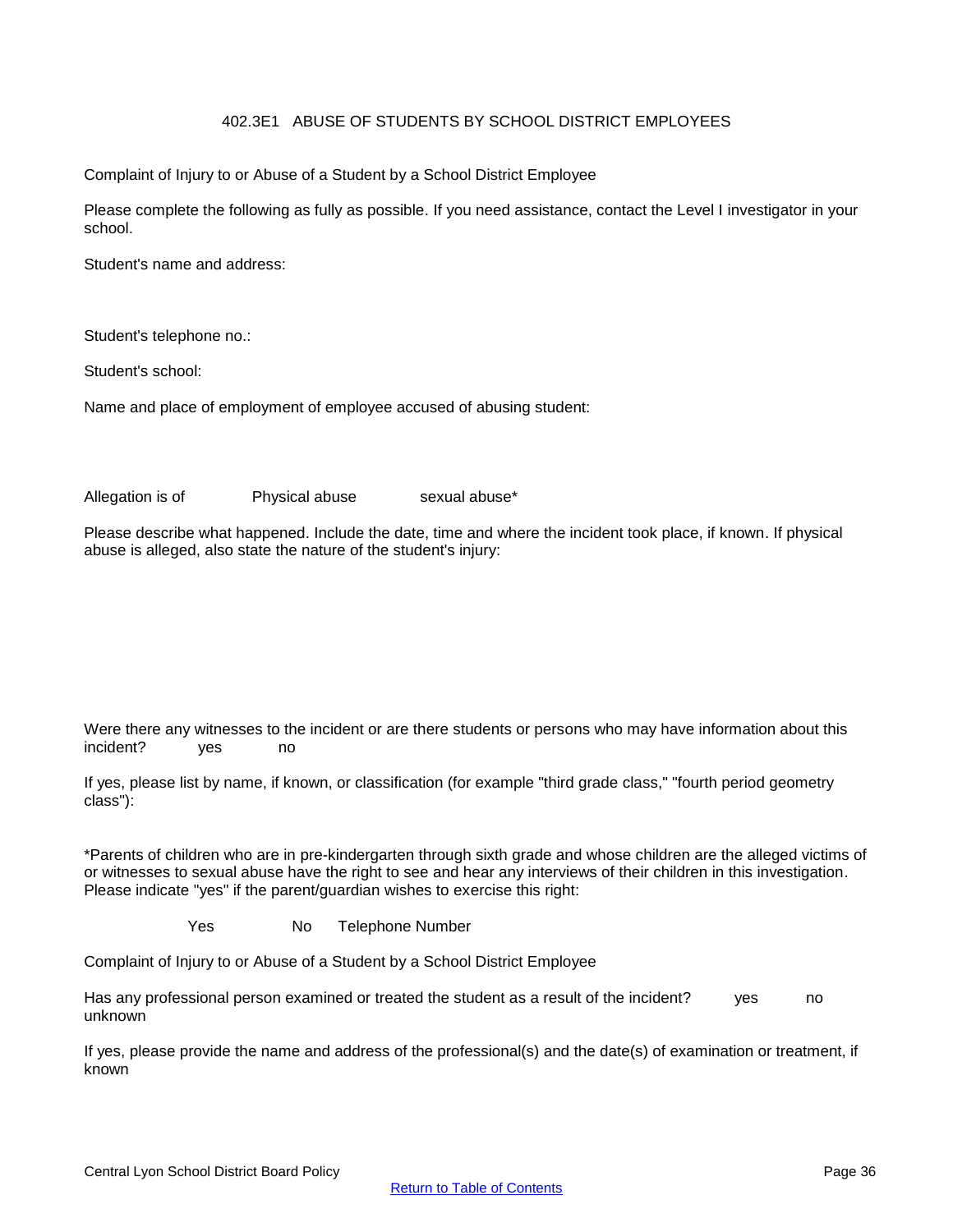Has anyone contacted law enforcement about this incident? yes no

Please provide any additional information you have which would be helpful to the investigator. Attach additional pages if needed.

Your name, address and telephone number:

Relationship to student:

Complainant Signature Witness Signature

Date Witness Name (please print)

Witness Address

Be advised that you have the right to contact the police or sheriff's office, the county attorney, a private attorney, or the State Board of Educational Examiners (if the accused is a licensed employee) for investigation of this incident. The filing of this report does not deny you that opportunity.

You will receive a copy of this report (if you are the named student's parent or guardian) and a copy of the Investigator's Report within fifteen calendar days of filing this report unless the investigation is turned over to law enforcement.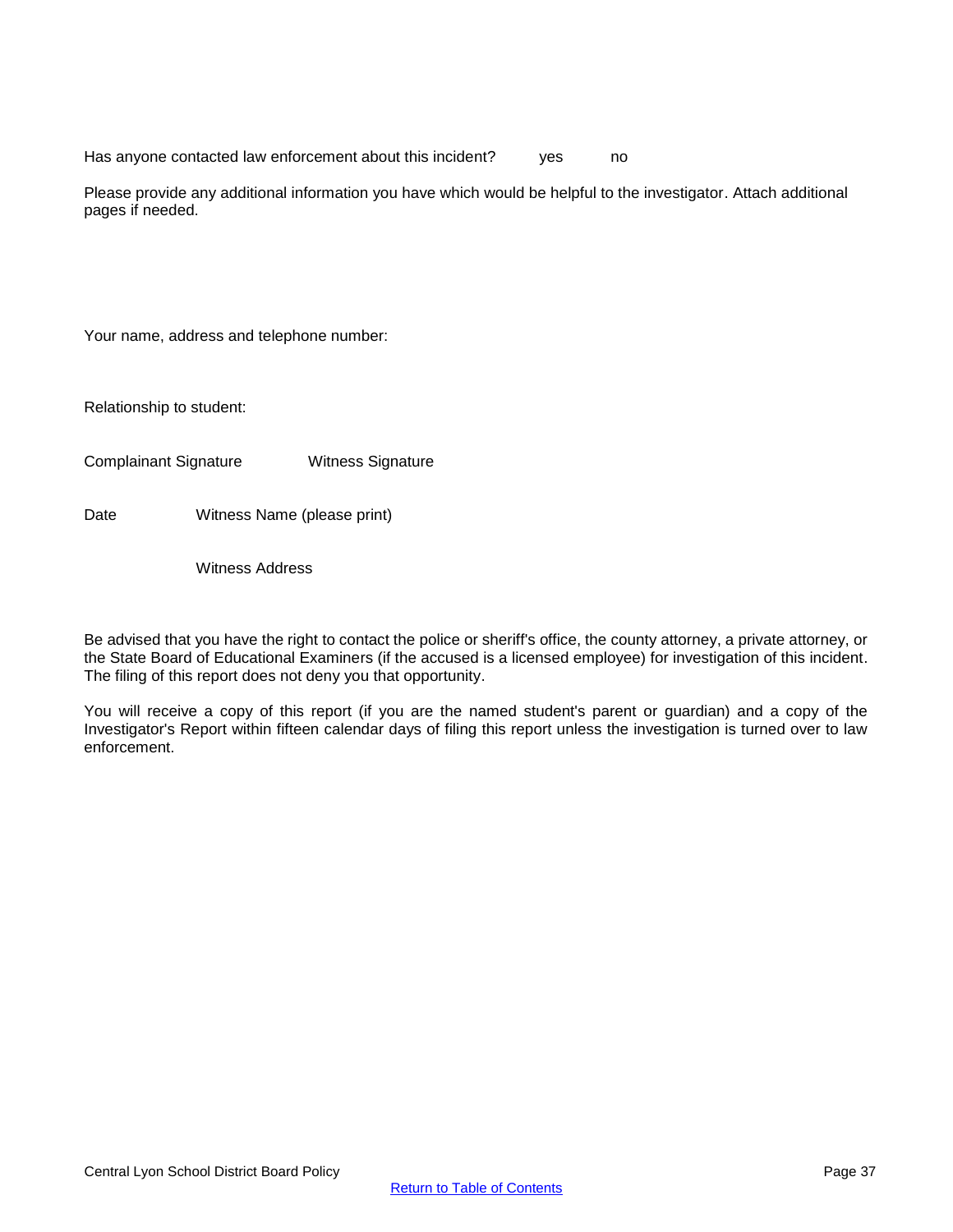# 402.3E2 ABUSE OF STUDENTS BY SCHOOL DISTRICT EMPLOYEES Report of Level I Investigation

Student's name:

Student's age: Student's grade:

Student's address:

Student's school:

Name of accused school employee: Building:

Name and address of person filing report:

Name and address of student's parent or guardian, if different from person filing report:

Date report of abuse was filed:

Allegation is of Physical abuse sexual abuse\*

Describe the nature, extent and cause of the student's injury, if any and if known: (Attach additional pages if needed).

Describe your investigation: Attach additional pages if needed. (Please do not use student witnesses' full names.)

\*Were parent(s) or guardian(s) advised of their right to see and hear any interview of their pre-kindergarten through sixth grade children who are alleged victims of or a witness in a sexual abuse investigation?

|                   | Yes                                      | No | Was the right exercised?            |     | Yes                                                                                     | No                              |     |     |
|-------------------|------------------------------------------|----|-------------------------------------|-----|-----------------------------------------------------------------------------------------|---------------------------------|-----|-----|
|                   | Were audio tapes made of any interviews? |    |                                     | yes | no                                                                                      |                                 |     |     |
|                   | Were video tapes made of any interviews? |    |                                     | yes | no                                                                                      |                                 |     |     |
|                   |                                          |    |                                     |     | Was any action taken to protect the student during or as a result of the investigation? |                                 | yes | no. |
| If yes, describe: |                                          |    |                                     |     |                                                                                         |                                 |     |     |
|                   |                                          |    | student excused from school         |     |                                                                                         | school employee placed on leave |     |     |
|                   |                                          |    | student assigned to different class |     | other (please specify)                                                                  |                                 |     |     |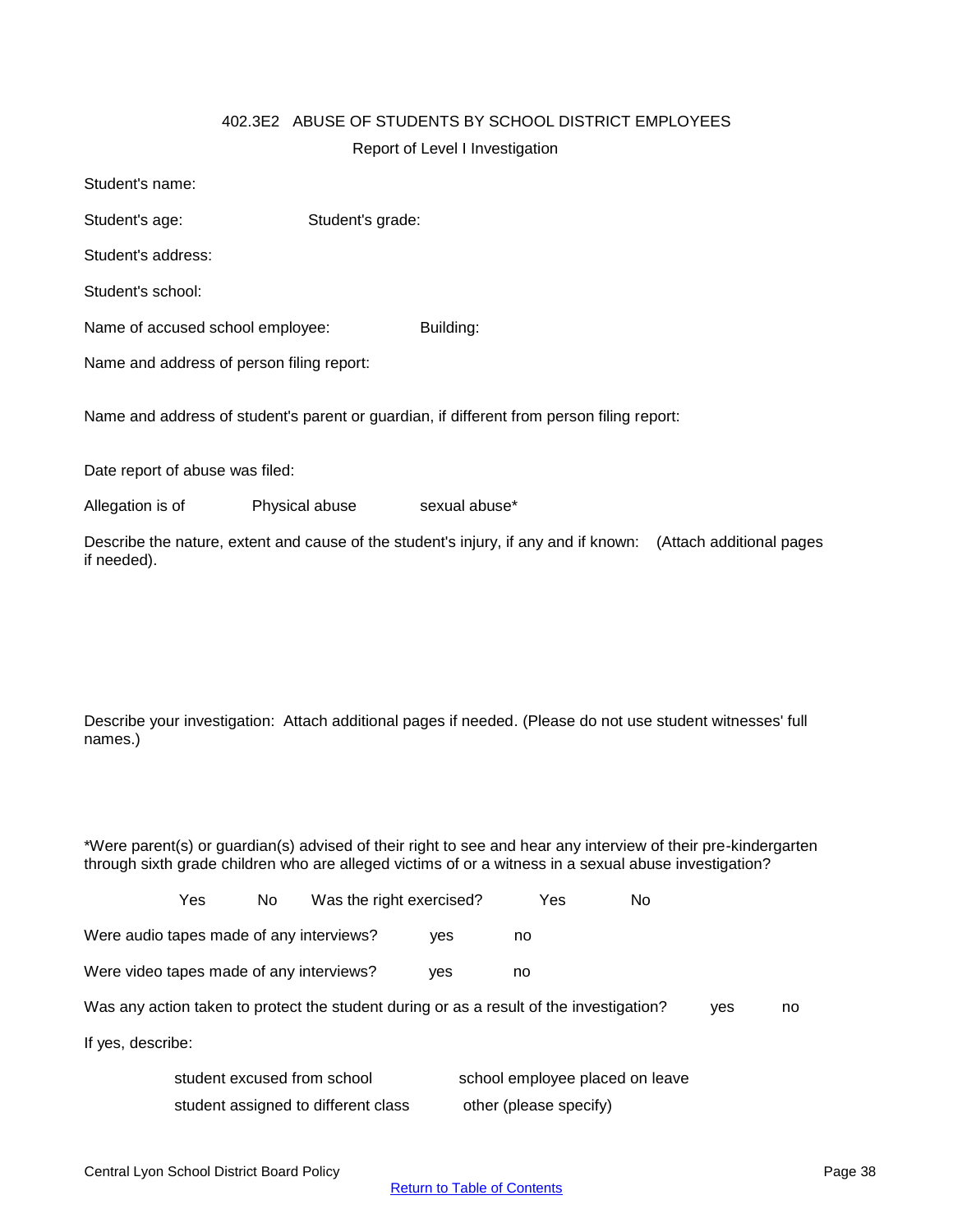### **Level I investigator's conclusions:**

The complaint is being dismissed for lack of jurisdiction.

Physical abuse was alleged, but no allegation of injury was made.

Physical abuse was alleged, but no evidence of physical injury exists and the nature of the alleged incident makes it unlikely an injury, as defined in the rules, occurred.

Sexual abuse was alleged, but the alleged actions of the school employee, even if true, would not meet the definition of sexual abuse in the rules.

Alleged victim was not a student at the time of the incident.

Alleged school employee is not currently employed by this school district.

Alleged incident did not occur on school grounds, on school time, at a school-sponsored activity, nor in a school-related context.

The complaint has been investigated and concluded at Level I as unfounded.

Complaint was withdrawn.

Insufficient evidence exists that an incident of abuse, as defined in the rules, took place.

The complaint has been investigated at Level I and is founded.

The investigation is founded at Level I and is being turned over to Level II for further investigation.

Investigation of the complaint was deferred at Level I and referred to law enforcement at this time.

The investigation is concluded at Level I because the accused school employee has admitted the violation, has resigned, or has agreed to relinquish any teaching license held.

### **Current status of investigation:**

Closed. No further investigation is warranted.

Closed and referred to school officials for further investigation as a personnel matter.

Deferred to law enforcement officials.

Turned over to Level II investigator.

Other comments:

I have given a copy of the report of abuse and of this investigative report to the employee named in the report, the employee's supervisor, and the student's parent or guardian and informed the person filing the report of the options of contacting law enforcement, private counsel, or the State Board of Educational Examiners, if the accused school employee holds an Iowa teacher's certificate or license.

Name of investigator (please print) Investigator's place of employment

Signature of investigator Date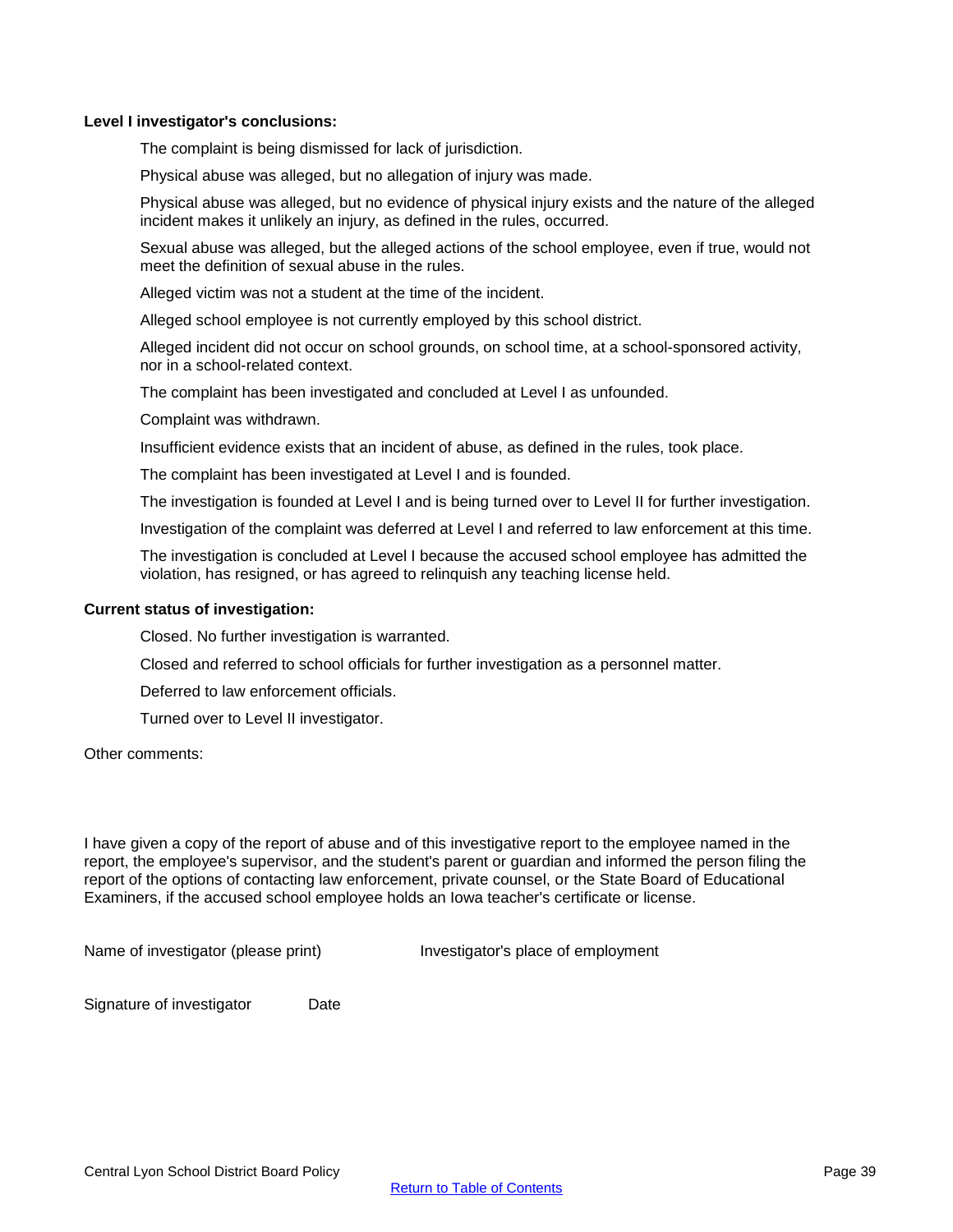# 402.3R1 ABUSE OF STUDENTS BY SCHOOL DISTRICT EMPLOYEES REGULATION

An individual who has knowledge an employee has physically or sexually abused a student may immediately report it to the individual appointed in the June board meeting as the school district's Level I investigator. "Employee" means one who works for pay or as a volunteer under the direction and control of the school district. The report is written, signed and witnessed by a person of majority age. The witness may be the Level I investigator. The reporter is the individual filing the report. The report will contain the following:

- The full name, address, and telephone number of the person filing.
- The full name, age, address, and telephone number, and attendance center of the student.
- The name and place of employment of the employee who allegedly committed the abuse.
- A concise statement of the facts surrounding the incident, including date, time, and place of occurrence, if known.
- A list of possible witnesses by name, if known.
- Names and locations of persons who examined, counseled or treated the student for the alleged abuse, including the dates on which those services were provided, if known.

Upon request, the Level I investigator may assist the reporter in completing the report. An incomplete report will not be rejected unless the missing information would render the investigation futile or impossible. An employee receiving a report of alleged abuse of a student by an employee will pass the report to the investigator and will keep the report confidential to the maximum extent possible. In performing the investigation, the investigator will have access to the educational records of the alleged student victim as well as access to the student for interviewing purposes.

In order for the school district to have jurisdiction over the acts and to constitute a violation of the law, acts of the employee must be alleged to have occurred on school grounds, on school time, at a school-sponsored activity, or in a school-related context. However, the student need not be a student in the school district. The student can be from another school district. To be investigable, the written report must include basic information showing that the victim of the alleged abuse is or was a student at the time of the incident, that the alleged act of the employee resulted in injury or otherwise meets the definition of abuse in these rules, and that the person responsible for the act is currently an employee. If the report is not investigable due to lack of jurisdiction, the investigator will dismiss the complaint and inform the reporter of other options available. Other options available to the reporter include contacting law enforcement authorities, private counsel, or the Board of Educational Examiners in the case of a licensed employee.

If the Level I investigator believes the student is in imminent danger if continued contact is permitted between the employee and the student, the Level I investigator may:

- temporarily remove the student from contact with the employee;
- temporarily remove the employee from service; or,
- take other appropriate action to ensure the student's safety.

The Level I investigator will have access to the educational records of the student and access to the student for purposes of interviewing the student about the report.

### **Physical Abuse Allegations**

When physical abuse is reported, the Level I investigator will make copies of the report and give a copy to the person filing the report, the students' parents and the immediate supervisor of the employee named in the report. The employee named in the report will not receive a copy of the report until the employee is initially interviewed.

The Level I investigator will use discretion in handling the information received regarding an investigation of abuse by an employee, and those persons involved in the investigation will not discuss information regarding the complaint outside the investigation. The entire investigative procedure will be thoroughly explained, including the confidential nature of the proceedings, to the student and other persons involved in the investigation.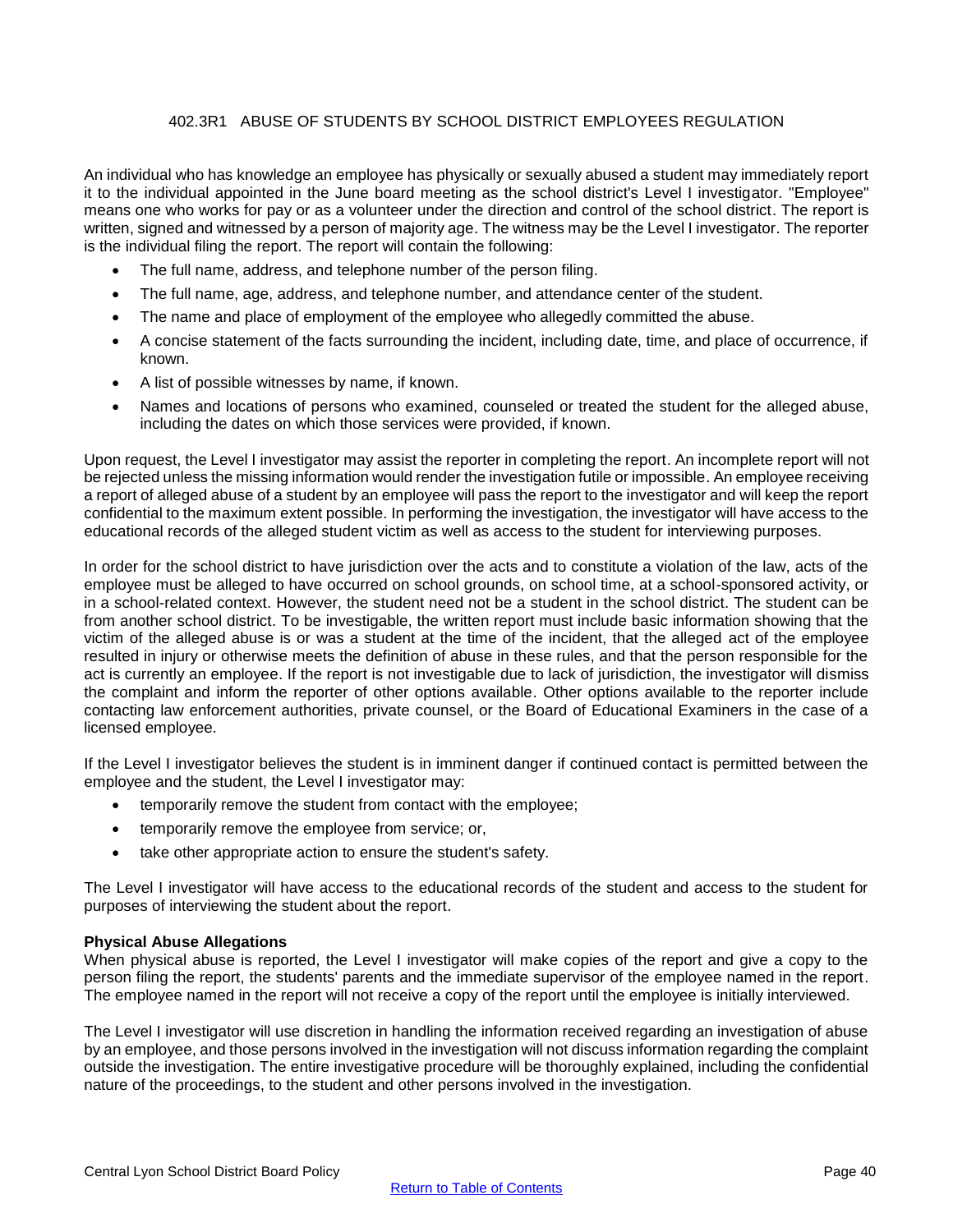Within five days of receipt of an investigable report, the Level I investigator will complete an informal investigation. The informal investigation will consist of interviews with the student, the employee and others who may have knowledge of the alleged incident. If the Level I investigator determines that the allegations in the report are founded and that immediate and professional investigation is necessary, the Level I investigator may defer further investigation and contact appropriate law enforcement officials, the student's parents and the person filing the report. Within fifteen days of receipt of the report, the Level I investigator will complete a written investigative report, unless the investigation was temporarily deferred.

The written investigative report will include:

- 1. The name, age, address and attendance center of the student named in the report.
- 2. The name and address of the student's parent or guardian and the name and address of the person filing the report, if different from the student's parent or guardian.
- 3. The name and work address of the employee named in the report as allegedly responsible for the abuse of the student.
- 4. An identification of the nature, extent and cause, if known, of any injuries or abuse to the student named in the report.
- 5. A general review of the investigation.
- 6. Any actions taken for the protection and safety of the student.
- 7. A statement that, in the investigator's opinion, the allegations in the report are either:
- 8. Unfounded. (It is not likely that an incident, as defined in these rules, took place), or Founded. (It is likely that an incident took place.)
- 9. The disposition or current status of the investigation.
- 10. A listing of the options available to the parents or guardian of the student to pursue the allegations. These options include, but are not limited to:
	- Contacting law enforcement officials.
	- Contacting private counsel for the purpose of filing a civil suit or complaint.
	- Filing a complaint with the board of educational examiners if the employee is a licensed employee.

The investigator will retain the original and provide a copy of the written investigative report to the school employee named in the report, the employee's supervisor and the student's parent or guardian. The person filing the report, if not the student's parent or guardian, is notified only that the Level I investigation has been concluded and of the disposition or anticipated disposition of the case.

It is the responsibility of the Level I investigator to determine whether it is more likely than not that an incident of abuse as defined in the rules took place between the student and employee. The Level I investigator does not make the determination of whether the use of physical contact was appropriate or whether any of the exceptions apply. That is the responsibility of the Level II investigator. Upon completion of the report, if the Level I investigator determines the allegations of physical abuse are founded and serious, the Level I investigator will notify law enforcement authorities. If the allegations are founded but the physical abuse is not of a serious nature, the Level I investigator will refer the case on to the individual appointed at the June board meeting annually as the Level II investigator.

The Level II investigator will review the Level I investigator's final investigative report and conduct further investigation. The Level II investigative report will state the conclusion as to the occurrence of the alleged incident, the applicability of exceptions, the reason for the contact or force used, and recommendations regarding the need for further investigation. In determining the applicability of the exceptions or the reasonableness of the contact or force used, the Level II investigator will use the following definitions:

Physical abuse is non-accidental physical injury to the student as a result of the action of an employee. Injury occurs when evidence of it is still apparent at least twenty-four hours after its occurrence. The following do not constitute physical abuse, and no employee is prohibited from:

a. Using reasonable and necessary force, not designed or intended to cause pain: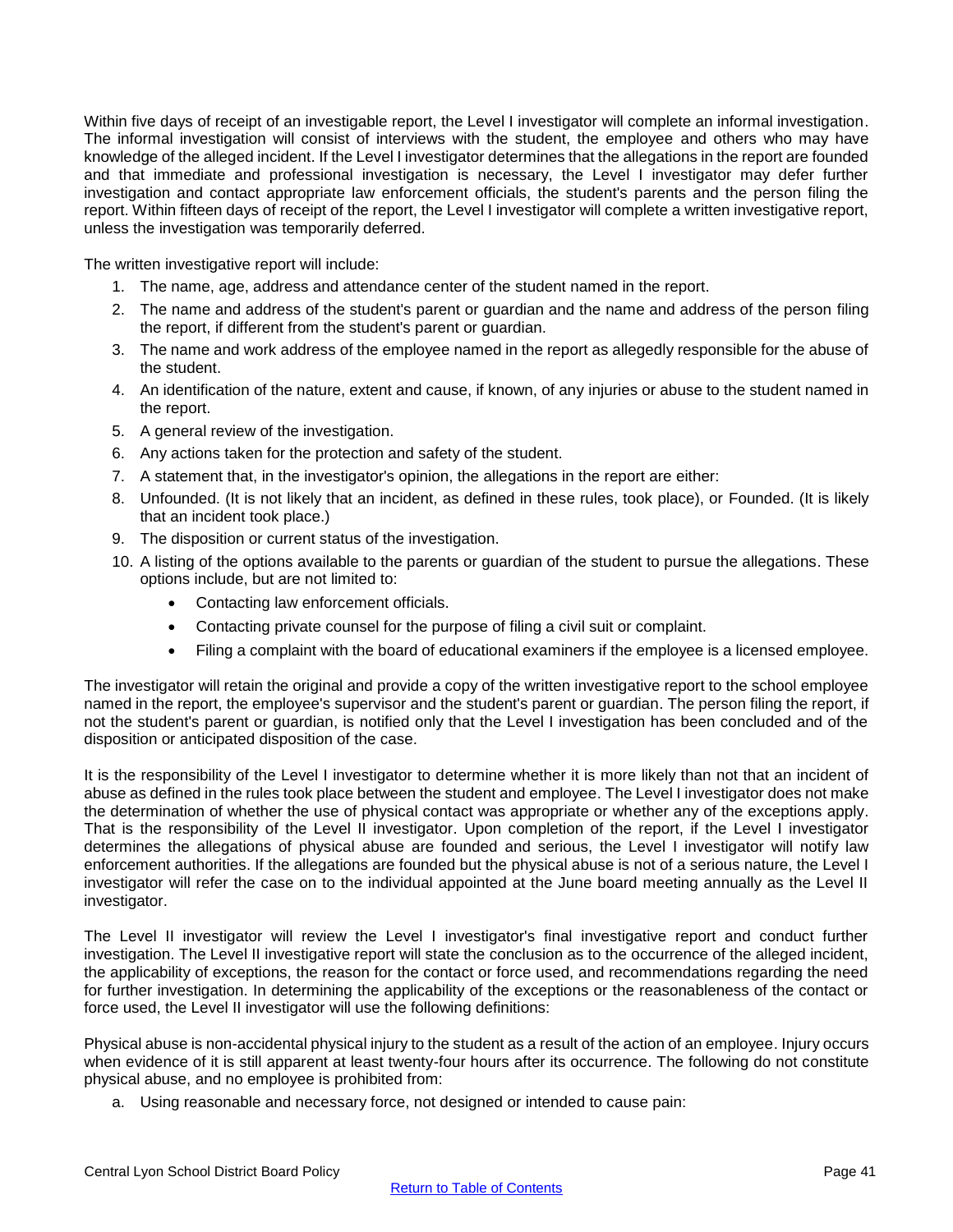- (1) To quell a disturbance or prevent an act that threatens physical harm to any person.
- (2) To obtain possession of a weapon or other dangerous object within a pupil's control.
- (3) For the purposes of self-defense of defense of others as provided for in Iowa Code § 704.3.
- (4) For the protection of property as provided for in Iowa Code §§ 704.4, .5.
- (5) To remove a disruptive pupil from class, or any area of school premises or from school-sponsored activities off school premises.
- (6) To prevent a student from the self-infliction of harm.
- (7) To protect the safety of others.
- b. Using incidental, minor, or reasonable physical contact to maintain order and control.

In determining the reasonableness of the contact or force used, the following factors are considered:

- The nature of the misconduct of the student, if any, precipitating the physical contact by the school employee.
- The size and physical condition of the student.
- The instrumentality used in making the physical contact.
- The motivation of the school employee in initiating the physical contact.
- The extent of injury to the student resulting from the physical contact.

"Reasonable force" is that force and no more which a reasonable person, in like circumstances, would judge to be necessary to prevent an injury or loss and can include deadly force if it is reasonable to believe that such force is necessary to avoid injury or risk to one's life or safety or the life or safety of another, or it is reasonable to believe that such force is necessary to resist a like force or threat.

Upon completion of the Level II investigation, the Level I investigator will forward copies of the Level II investigative report to the employee, the employee's immediate supervisor and the student's parent. The Level I investigator will notify the person filing the report of the current status of the case.

If the Level II investigator's report or law enforcement officials conclude abuse occurred, or the employee admits the violation, or the employee has surrendered the employee's certificate or license, the Level I investigator will file a complaint with the State Board of Educational Examiners. The Level I investigator will also arrange for counseling services for the student if the student or student's parents request counseling services.

### **Sexual Abuse**

Sexual abuse is defined as including sexual acts involving a student, acts that encourage the student to engage in prostitution, as well as inappropriate, intentional sexual behavior or sexual harassment by the employee toward a student. "Sexual harassment" is defined as unwelcome sexual advances, requests for sexual favors or other verbal or physical conduct of a sexual nature when:

- 1. Submission to the conduct is made either implicitly or explicitly a term or condition of the student's education or benefits;
- 2. Submission to or rejection of the conduct is used as the basis for academic decisions affecting that student; or
- 3. The conduct has the purpose or effect of substantially interfering with a student's academic performance by creating an intimidating, hostile or offensive education environment.

When sexual abuse is reported, the Level I investigator will make copies of the report and give a copy to the person filing the report, the students' parents and the immediate supervisor of the employee named in the report. The employee named in the report will not receive a copy of the report until the employee is initially interviewed. The designated investigator will not interview the school employee named in a report of sexual abuse until after a determination is made that jurisdiction exists, the alleged victim has been interviewed and a determination made that the investigation will not be deferred.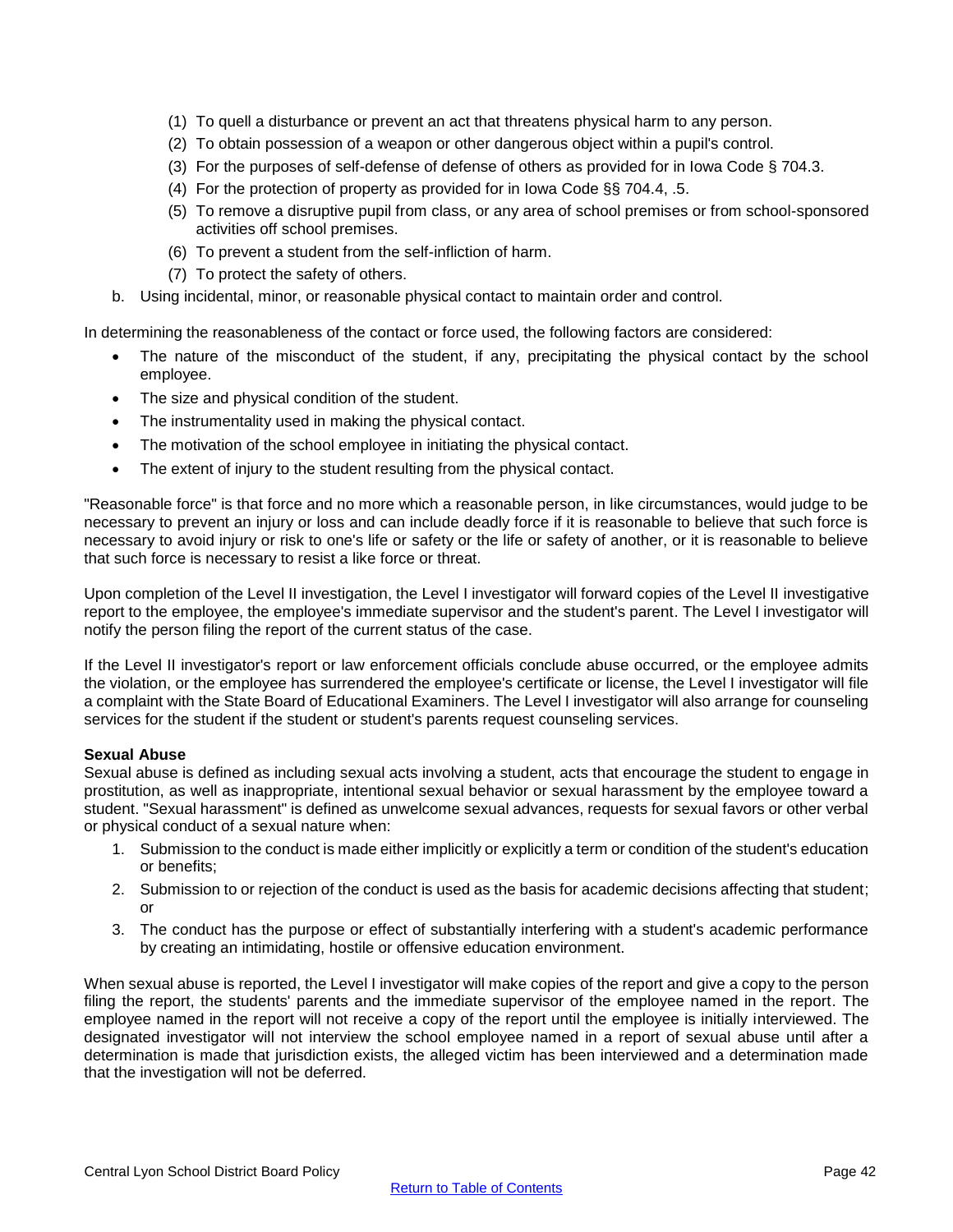The investigator will notify the parent, guardian or legal custodian of a student in prekindergarten through grade six, of the date and time of the interview and of the right to be present or to see and hear the interview or send a representative in the parent's place. The Level I investigator will interview the student as soon as possible, but in no case later than five days from the receipt of a report or notice of the allegation of sexual abuse. The Level I investigator may record the interview electronically.

The Level I investigator will exercise discretion in the investigative process to preserve the privacy interests of the individuals involved. To the maximum extent possible, the investigator will maintain the confidentiality of the report.

It is the responsibility of the Level I investigator to determine whether it is more likely than not that an incident took place between the employee and the student. If the Level I investigator believes the employee committed a sex act with a student or sexually exploited a student, the Level I investigator will defer the Level I investigation and immediately notify law enforcement officials, the student's parents and the person filing the report.

If the Level I investigator determines an incident occurred, while not an illegal sex act with a student or sexual exploitation of a student, but where the employee engaged in inappropriate, intentional sexual behavior, further investigation is warranted. If further investigation is warranted, the Level I investigator may proceed to interview the employee and other individuals who may have knowledge of the circumstances contained in the report. Prior to interviewing other individuals who may have knowledge of the circumstance contained in the report, the Level I investigator will provide notice of the impending interview of student witnesses or the student who is in prekindergarten through grade six, to their parent, guardian, or legal custodian, and may provide notice to the parent or guardian of older students, prior to interviewing those students. The Level I investigator shall, if founded, arrange for the Level II investigator to further investigate the allegations.

Within fifteen days of receipt of the report or notice of alleged sexual abuse, the Level I investigator will complete a written investigative report unless the investigation was temporarily deferred. The written investigative report will include:

- 1. The name, age, address and attendance center of the student named in the report.
- 2. The name and address of the student's parent or guardian and the name and address of the person filing the report, if different from the student's parent or guardian.
- 3. The name and work address of the school employee named in the report as allegedly responsible for the abuse of the student.
- 4. An identification of the nature, extent and cause, if known, of any injuries or abuse to the student named in the report.
- 5. A general review of the investigation.
- 6. Any actions taken for the protection and safety of the student.
- 7. A statement that, in the investigator's opinion, the allegations in the report are either:
	- Unfounded. (It is not likely that an incident, as defined in these rules, took place), or
	- Founded. (It is likely that an incident took place.)
- 8. The disposition or current status of the investigation.
- 9. A listing of the options available to the parents or guardian of the student to pursue the allegations. These options include, but are not limited to:
	- Contacting law enforcement officials.
	- Contacting private counsel for the purpose of filing a civil suit or complaint.
	- Filing a complaint with the board of educational examiners if the school employee is certificated.

The investigator will retain the original and provide a copy of the investigative report to the school employee named in the report, the school employee's supervisor and the named student's parent or guardian. The person filing the report, if not the student's parent or guardian, is notified only that the Level I investigation has been concluded and of the disposition or anticipated disposition of the case.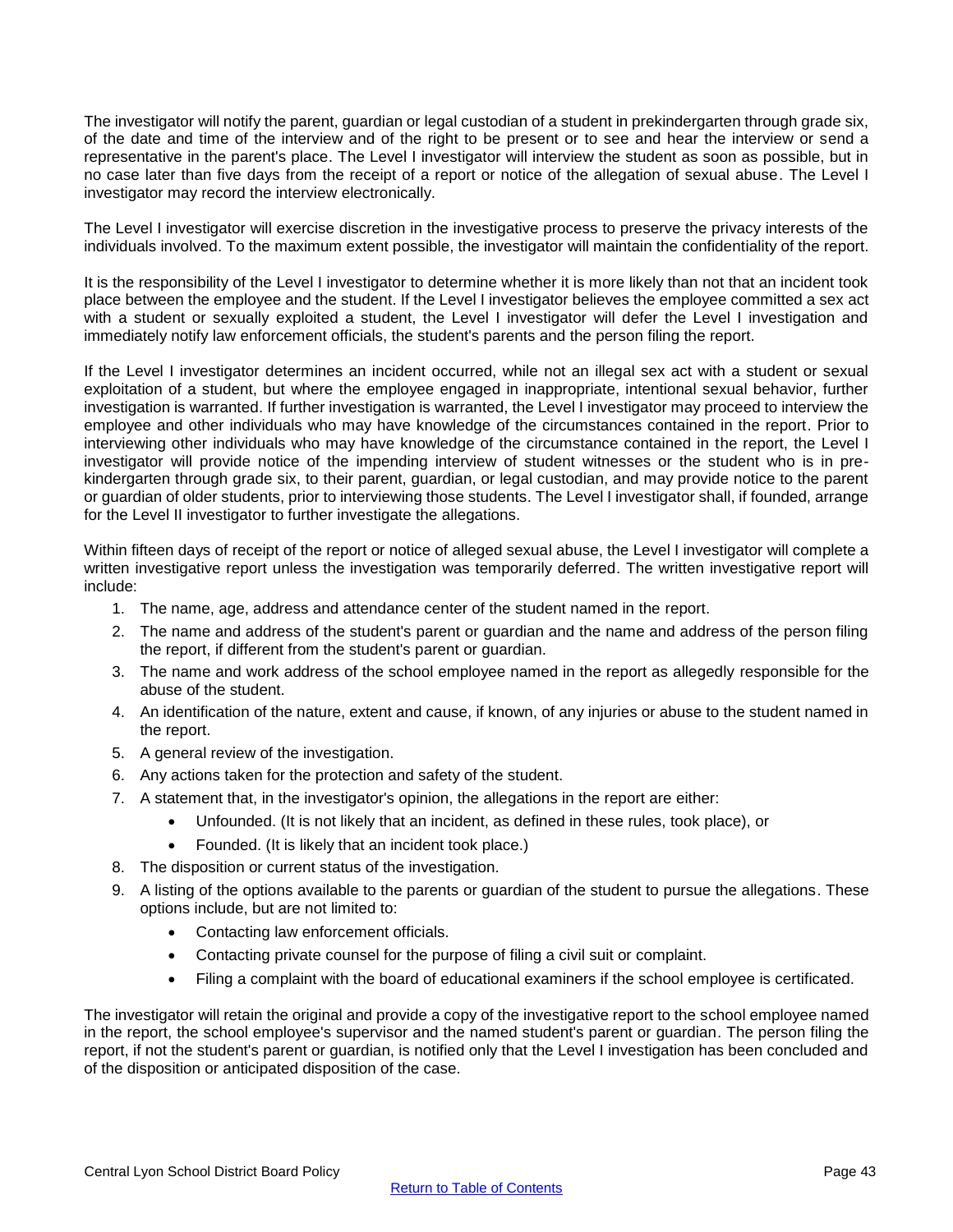If the allegations are founded, the Level I investigation will refer the case to the Level II investigator. The Level II investigator will review the Level I investigator's final investigative report and conduct further investigation if necessary. The Level II investigative report will state conclusively as to the occurrence of the alleged incident, conclusively as to the nature of the sexual abuse and recommendations regarding the need for further investigation. Upon completion of the Level II investigation, the Level I investigator will forward copies of the Level II investigative report to the employee, the employee's immediate supervisor and the student's parent. The Level I investigator will notify the person filing the report of the current status of the case.

If the Level II investigator's report or law enforcement officials conclude sexual abuse occurred, or the employee admits the violation, or the employee has surrendered the employee's certificate or license, the Level I investigator will file a complaint on behalf of the district after obtaining the superintendent's signature with the State Board of Educational Examiners. The Level I investigator will also arrange for counseling services for the student if the student or student's parents request counseling services.

In cases involving founded physical or sexual abuse by a licensed employee, the board will notify the Board of Educational Examiners. Information of unfounded abuse at Level I or Level II will not be kept in the employee's personnel file. If the Level I investigative report is founded but Level II is unfounded, then the Level I report is removed from the employee's permanent file.

It is the responsibility of the board to annually identify a Level I and Level II investigator. The board will also designate annually an alternate Level I investigator, preferably of the opposite sex of the designated Level I investigator, to whom reports may also be made. The names and telephone numbers of the Level I investigator and the alternate Level I investigator is included in employee handbooks, student handbooks, annually published in the local newspaper, and prominently displayed in all school buildings.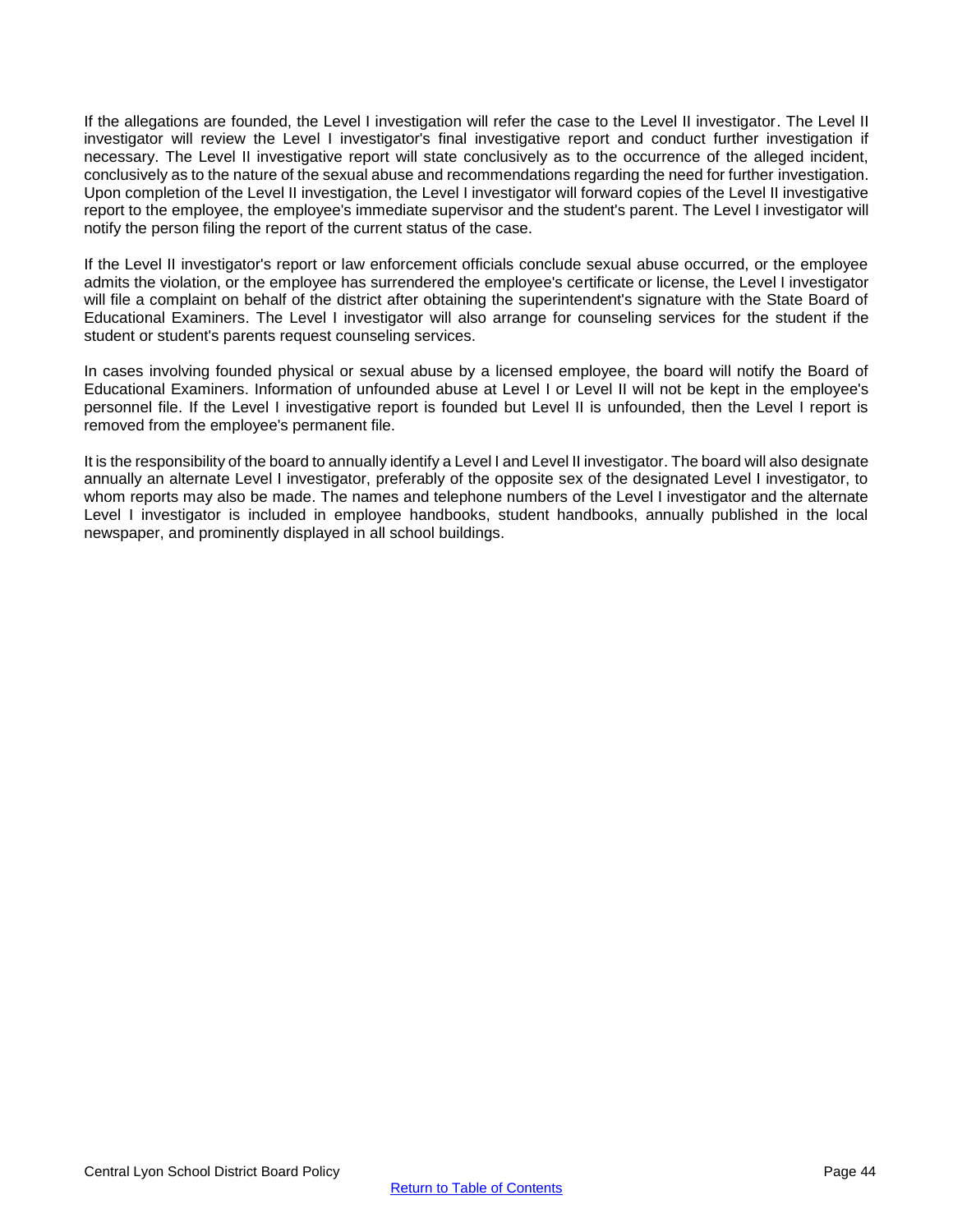# 402.4 GIFTS TO EMPLOYEES

Employees may receive a gift on behalf of the school district. Employees will not, either directly or indirectly, solicit, accept or receive any gift, series of gifts or an honorarium unless the donor does not meet the definition of "restricted donor" stated below or the gift or honorarium does not meet the definition of gift or honorarium stated below.

A "restricted donor" is defined as a person or other entity which:

- Is seeking to be, or is a party to, any one or any combination of sales, purchases, leases or contracts to, from or with the school district;
- Will be directly and substantially affected financially by the performance or nonperformance of the employee's official duty in a way that is greater than the effect on the public generally or on a substantial class of persons to which the person belongs as a member of a profession, occupation, industry or region; or
- Is a lobbyist or a client of a lobbyist with respect to matters within the school district's jurisdiction.

A "gift" is the giving of anything of value in return for which something of equal or greater value is not given or received. However, "gift" does not include any of the following:

- Contributions to a candidate or a candidate's committee;
- Information material relevant to an employee's official function, such as books, pamphlets, reports, documents, periodicals or other information that is recorded in a written, audio or visual format;
- Anything received from a person related within the fourth degree by kinship or marriage, unless the donor is acting as an agent or intermediary for another person not so related;
- An inheritance;
- Anything available or distributed to the general public free of charge without regard to the official status of the employee;
- Items received from a charitable, professional, educational or business organization to which the employee belongs as a dues paying member if the items are given to all members of the organization without regard to an individual member's status or positions held outside of the organization and if the dues paid are not inconsequential when compared to the items received;
- Actual expenses of an employee for food, beverages, travel and lodging for a meeting, which is given in return for participation in a panel or speaking engagement at the meeting when the expenses relate directly to the day or days on which the employee has participation or presentation responsibilities;
- Plaques or items of negligible resale value given as recognition for public service;
- Nonmonetary items with a value of less than three dollars that are received from any one donor during one calendar day;
- Items or services solicited or given to a state, national or regional organization in which the state of Iowa or a school district is a member for purposes of a business or educational conference, seminar or other meeting or solicited by or given for the same purposes to state, national or regional government organizations whose memberships and officers are primarily composed of state or local government officials or employees for purposes of a business or educational conference, seminar or other meeting;
- Funeral flowers or memorials to a church or nonprofit organization;
- Gifts other than food, beverages, travel and lodging received by an employee which are received from a person who is a citizen of a country other than the United States and is given during a ceremonial presentation or as a result of a custom of the other country and is of personal value only to the employee
- Gifts which are given to an employee for the employee's wedding or twenty-fifth or fiftieth wedding anniversary;
- Items or services received by members or representatives of members as part of a regularly scheduled event that is part of a business or educational conference, seminar or other meeting that is sponsored and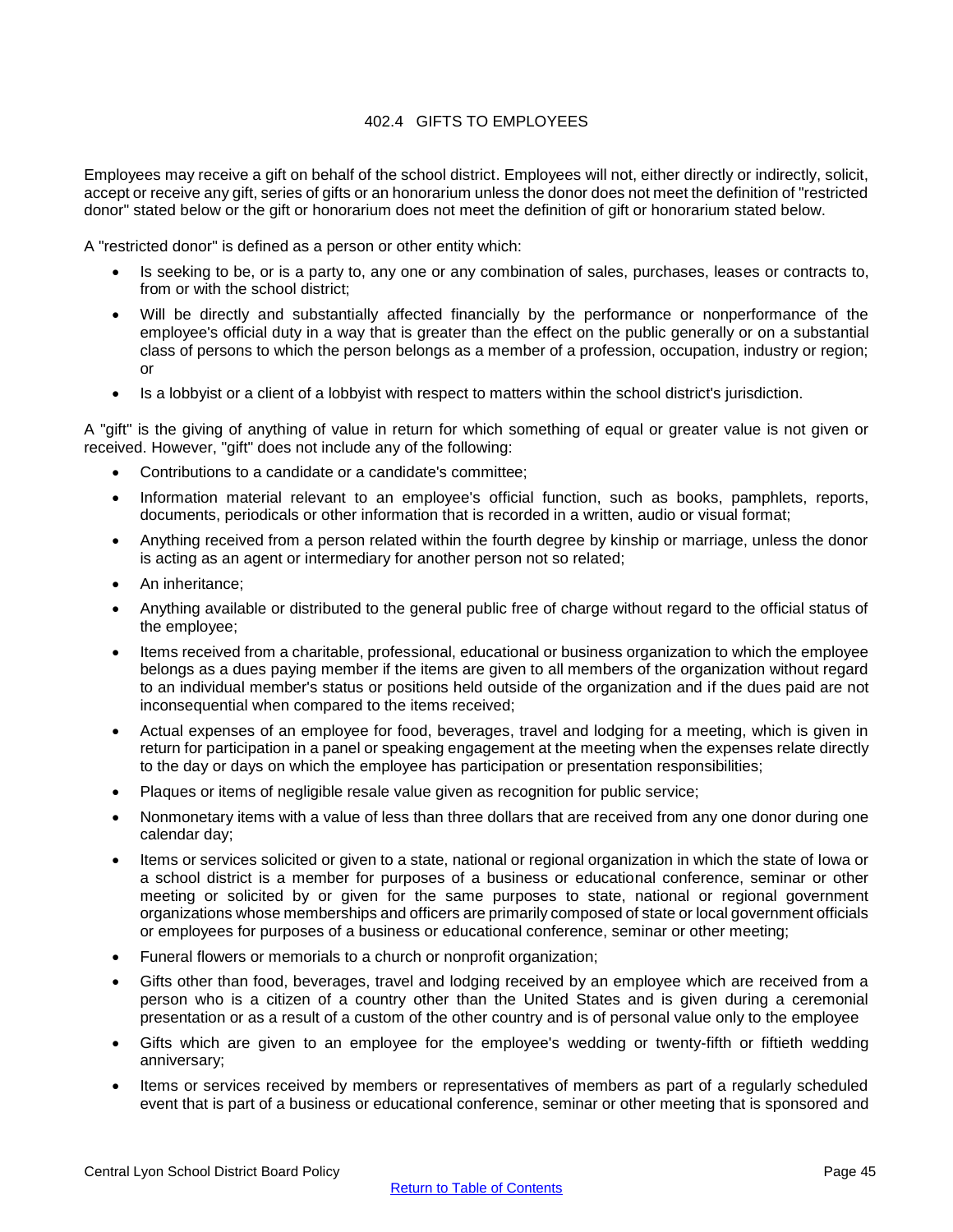directed by any state, national or regional government organization in which the state of Iowa or a political subdivision of the state of Iowa is a member or received at such an event by members or representatives of members of state, national or regional government organizations whose memberships and officers are primarily composed of state or local government officials or employees;

- Payment of salary or expenses by the school district for the cost of attending a meeting of a subunit of an agency when the employee whose expenses are being paid serves on a board, commission, committee, council or other subunit of the agency and the employee is not entitled to receive compensation or reimbursement of expenses from the school district for attending the meeting; or
- Actual registration costs for informational meetings or sessions which assist a public official or public employee in the performance of the person's official functions. The costs of food, drink, lodging and travel are not "registration costs" under this paragraph. Meetings or sessions which a public official or public employee attends for personal or professional licensing purposes are not "informational meetings or sessions which assist a public official or public employee in the performance of the person's official functions" under this paragraph.

An "honorarium" is anything of value that is accepted by, or on behalf of, an employee as consideration for an appearance, speech or article. An honorarium does not include any of the following:

- Actual expenses of an employee for registration, food, beverages, travel or lodging for a meeting, which is given in return for participation in a panel or speaking engagement at a meeting when the expenses relate directly to the day or days on which the employee has participation or presentation responsibilities;
- A non-monetary gift or series of non-monetary gifts donated within thirty days to a public body, an educational or charitable organization or the Iowa department of general services; or
- A payment made to an employee for services rendered as part of a private business, trade or profession in which the employee is engaged if the payment is commensurate with the actual services rendered and is not being made because of the person's status as an employee of the district, but, rather, because of some special expertise or other qualification.

It is the responsibility of each employee to know when it is appropriate to accept or reject gifts or an honorarium.

| Legal References: | lowa Code ch. 68B (2007).<br>1972 Op. Att'y Gen. 276.<br>1970 Op. Att'y Gen. 319.                           |  |
|-------------------|-------------------------------------------------------------------------------------------------------------|--|
| Cross References: | Gifts to Board of Directors<br>217<br>401.2 Employee Conflict of Interest<br>Gifts-Grants-Bequests<br>704.4 |  |

Approved 7/17/95 Reviewed 10/10/16 Revised 7/17/95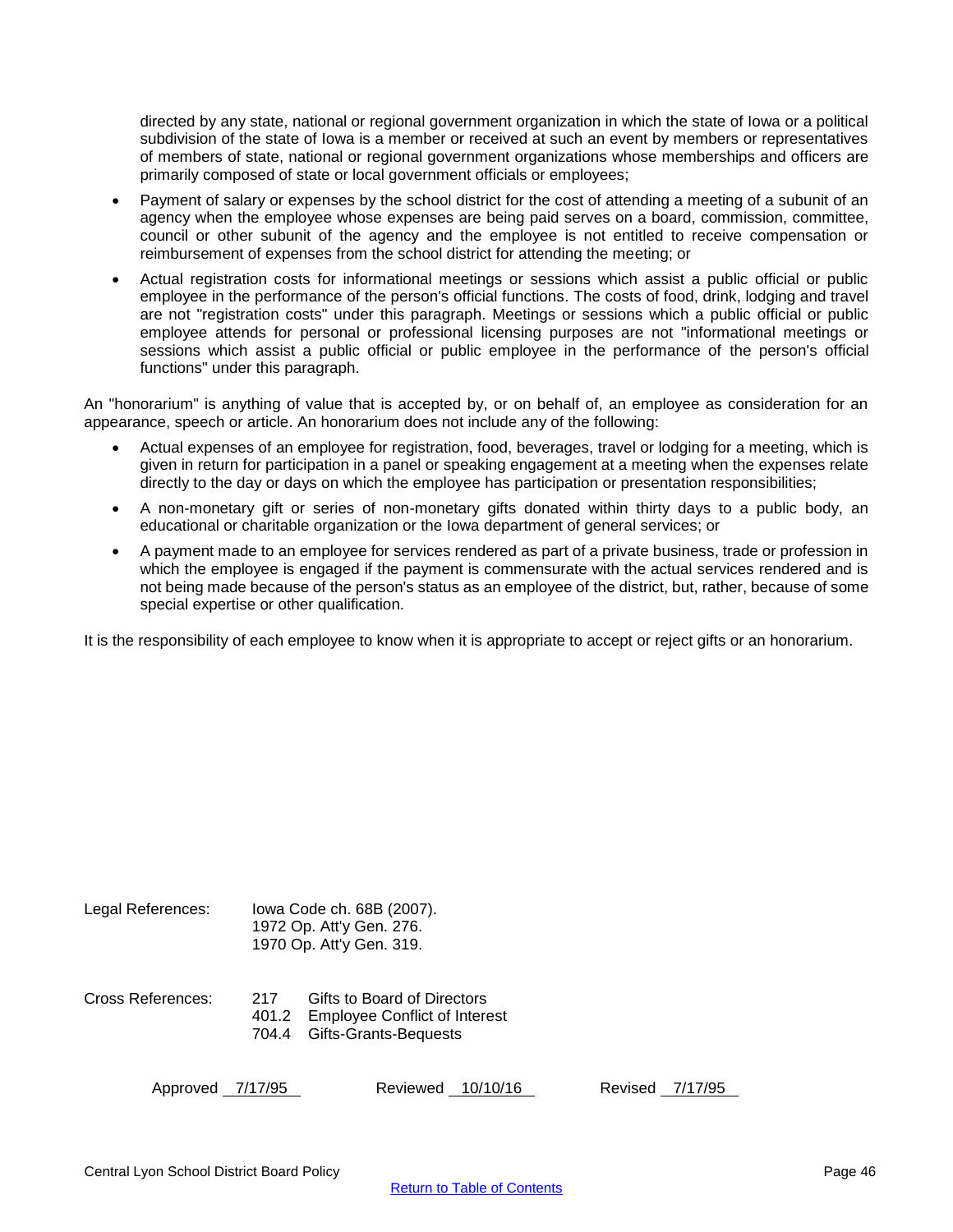# 402.5 PUBLIC COMPLAINTS ABOUT EMPLOYEES

The board recognizes situations may arise in the operation of the school district which are of concern to parents and other members of the school district community. While constructive criticism is welcomed, the board desires to support its employees and their actions to free them from unnecessary, spiteful, or negative criticism and complaints that do not offer advice for improvement or change.

The board firmly believes concerns should be resolved at the lowest organizational level by those individuals closest to the concern. Whenever a complaint or concern about and employee is brought to the attention of the board it will be referred to the administration to be resolved. Prior to board action however, the following should be completed:

- a. Matters concerning an individual student, teacher, or other employee should first be addressed to the teacher or employee.
- b. Unsettled matters from (a) above or problems and questions about individual attendance centers should be addressed to the employee's building principal for licensed employees and the superintendent for classified employees.
- c. Unsettled matters regarding licensed employees from (b) above or problems and questions concerning the school district should be directed to the superintendent.
- d. If a matter cannot be settled satisfactorily by the superintendent, it may then be brought to the board. To bring a concern regarding an employee, the individual may notify the board president or superintendent in writing, who may bring it to the attention of the entire board, or the item may be placed on the board agenda of a regularly scheduled board meeting in accordance with board policy.

It is within the discretion of the board to address complaints from the members of the school district community, and the board will only do so if they are in writing, signed, and the complainant has complied with this policy.

Legal Reference: Iowa Code § 279.8 (1995).

Cross Reference: 210.8 Board Meeting Agenda 213 Public Participation in Board Meetings

Approved 7/17/95 Reviewed 10/10/16 Revised 9/12/16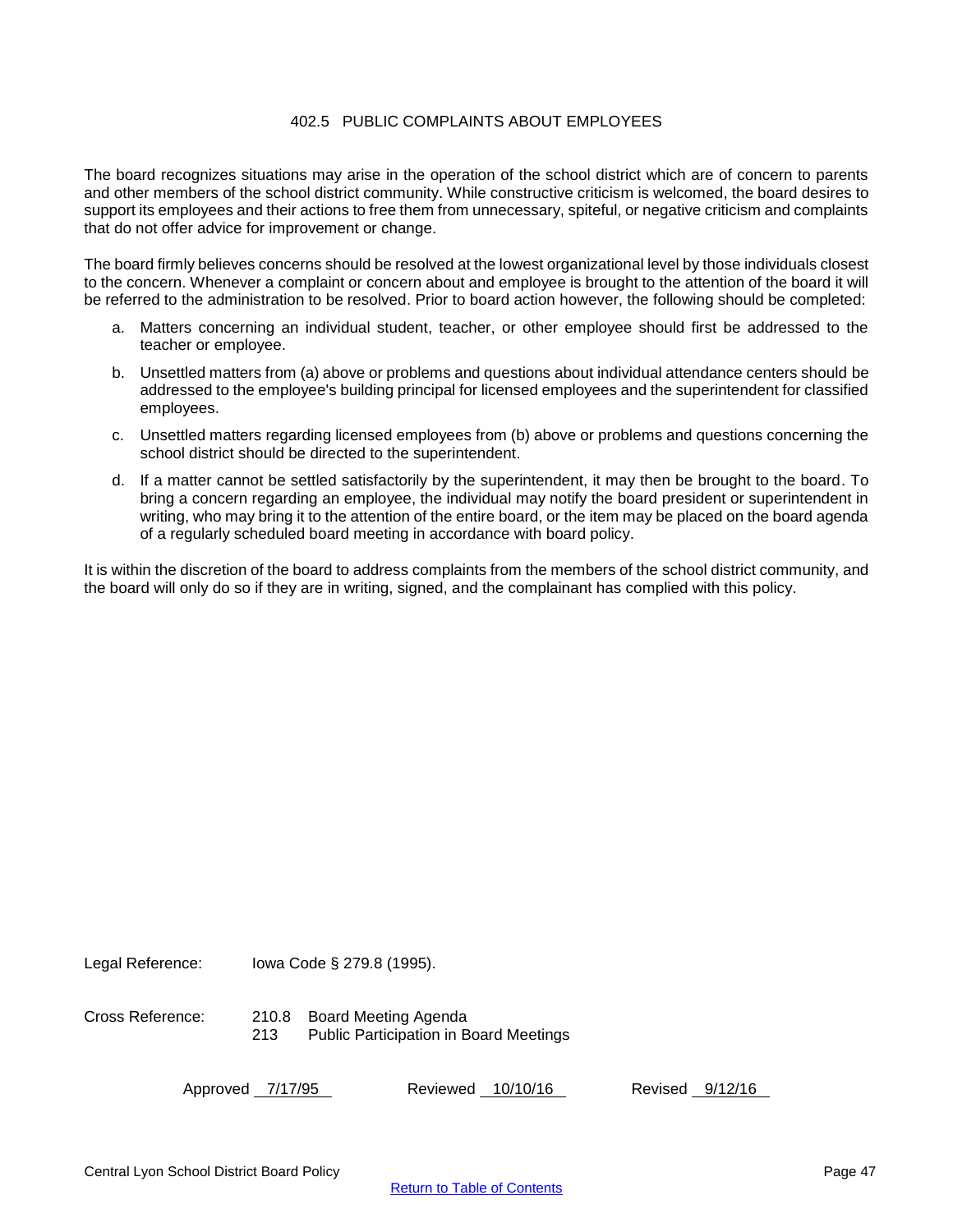### 402.6 EMPLOYEE OUTSIDE EMPLOYMENT

The board believes the primary responsibility of employees is to the duties of their position within the school district as outlined in their job description. The board considers a regular full-time employee's duties as full-time employment. The board expects such employees to give the responsibilities of their positions in the school district precedence over any other employment.

It shall be the responsibility of the superintendent or his/her designee to counsel employees, whether full-time or part-time, if, in the judgment of the superintendent and the employee's immediate supervisor, the employee's outside employment interferes with the performance of the employee's duties required in the employee's position within the school district.

The board may request the employee to cease the outside employment as a condition of continued employment with the school district.

Legal Reference: Iowa Code §§ 20.7; 279.8 (1995).

Cross Reference: 401.2 Employee Conflict of Interest 408.3 Licensed Employee Tutoring

Approved 7/17/95 Reviewed 10/10/16 Revised 7/17/95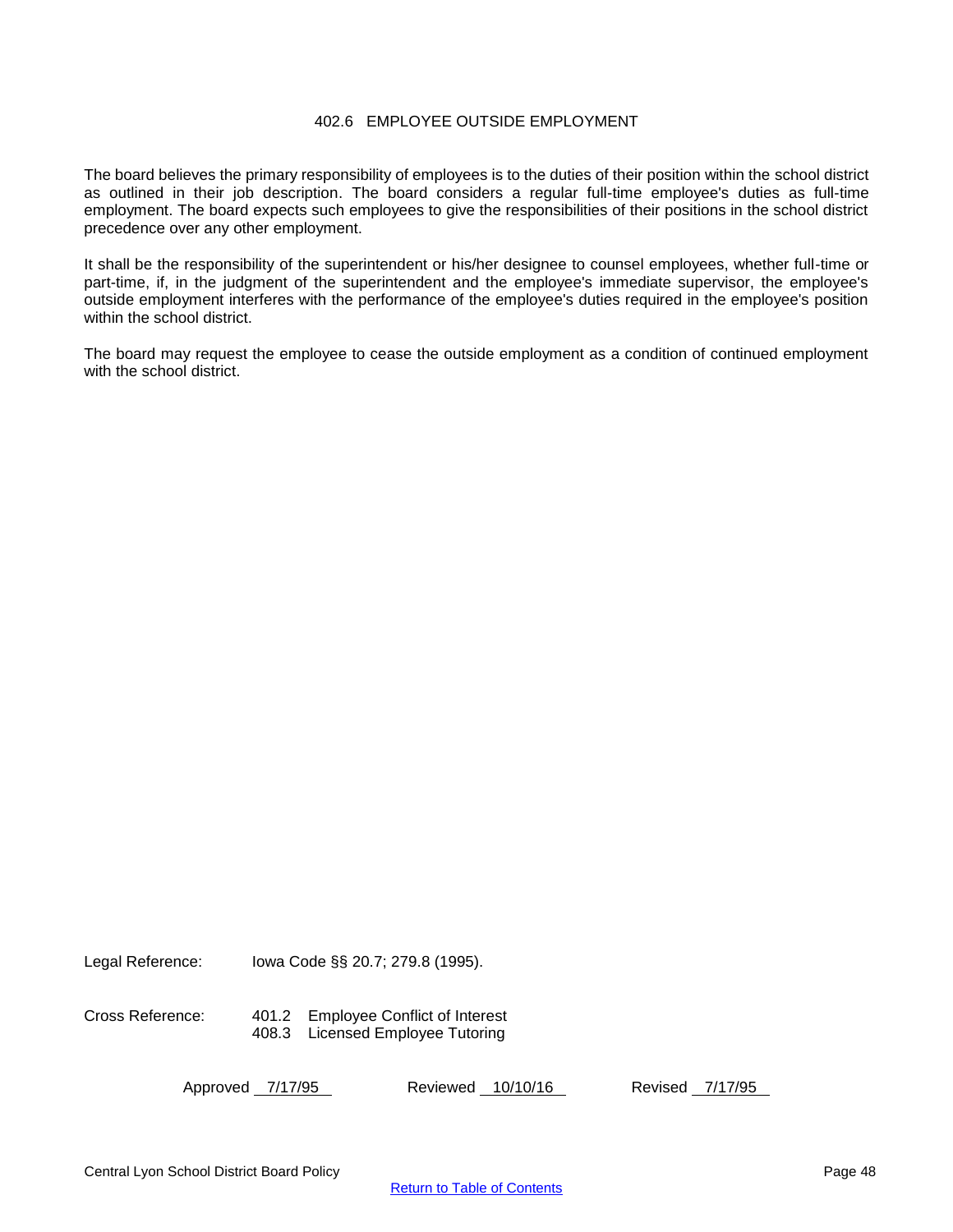# **403 EMPLOYEES' HEALTH AND WELL-BEING**

#### 403.1 EMPLOYEE PHYSICAL EXAMINATIONS

Good health is important to job performance. Employees may present evidence of good health, in the form of a physical examination report, prior to their employment with the school district.

School bus drivers will present evidence of good health every other year in the form of a physical examination report unless otherwise required by law or medical opinion. Employees whose physical or mental health, in the judgment of the administration, may be in doubt will submit to additional examinations, when requested to do so, at the expense of the school district.

The cost of the initial examination will be paid by the employee. The form indicating the employee is able to perform the duties for which the employee was hired must be returned prior to payment of salary. The cost of bus driver renewal physicals will be paid by the school district up to the rate charged by Sanford Medical Center. The school district will provide the standard examination form to be completed by the personal physician of the employee. The form indicating the employee is able to perform the duties for which the employee was hired must be returned prior to payment of salary. An additional form stating the employee did not test positive for tuberculosis, tested within the last 3 years, must be returned prior to payment of salary. Employees identified as having reasonably anticipated contact with blood or infectious materials will receive the Hepatitis B vaccine or sign a written waiver stating that they will not take the vaccine.

It is the responsibility of the superintendent to write an exposure control plan to eliminate or minimize district occupational exposure to blood borne pathogens. The plan for designated employees will include, but not be limited to, scope and application, definitions, exposure control, methods of compliance, Hepatitis B vaccination and postexposure evaluation and follow-up, communication of hazards to employees, and record keeping.

The requirements stated in the Master Contract between employees in that certified collective bargaining unit and the board regarding physical examinations of such employees are followed.

| Legal Reference: | 29 C.F.R. Pt. 1910.1030 (2002).           |
|------------------|-------------------------------------------|
|                  | lowa Code §§ 20.9; 279.8, 321.376 (2003). |
|                  | 281 I.A.C. 12.4(14); 43.15 -.20.          |

Cross Reference: 403 Employees' Health and Well-Being

Approved 7/17/95 Reviewed 10/10/16 Revised 4/11/07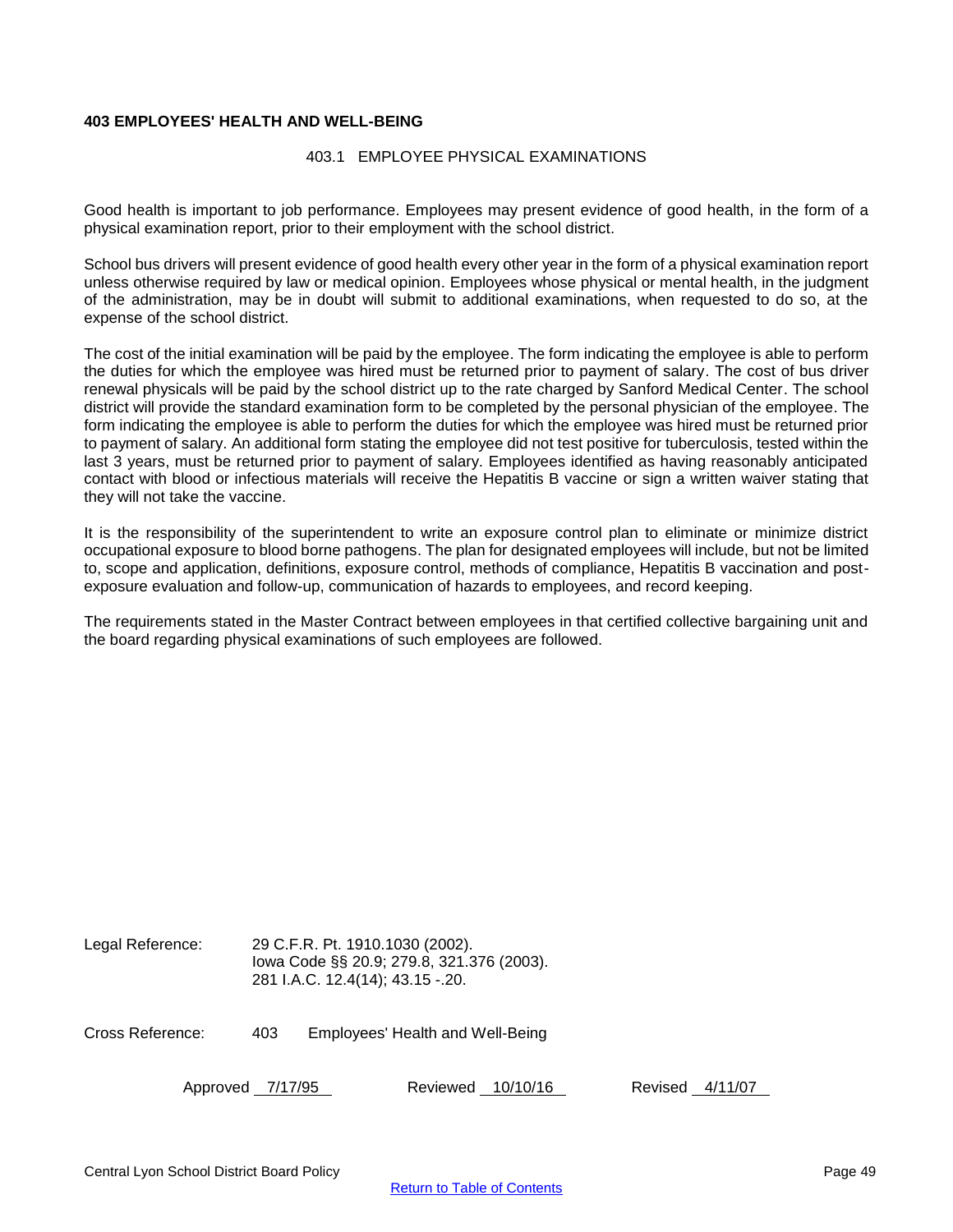# 403.1 EMPLOYEE PHYSICAL EXAMINATIONS Evidence of Good Health Statement

Employee Name

\_\_\_\_\_\_\_\_\_\_\_\_\_\_\_\_\_\_\_\_\_\_\_\_\_\_\_\_\_\_\_\_\_\_\_\_\_\_\_\_\_\_\_\_\_\_\_\_\_

\_\_\_\_\_\_\_\_\_\_\_\_\_\_\_\_\_\_\_\_\_\_\_\_\_\_\_\_\_\_\_\_\_\_\_\_\_\_\_\_\_\_\_\_\_\_\_\_\_

\_\_\_\_\_\_\_\_\_\_\_\_\_\_\_\_\_\_\_\_\_\_\_\_\_\_\_\_\_\_\_\_\_\_\_\_\_\_\_\_\_\_\_\_\_\_\_\_\_\_\_\_

\_\_\_\_\_\_\_\_\_\_\_\_\_\_\_\_\_\_\_\_\_\_\_\_\_\_\_\_\_\_\_\_\_\_\_\_\_\_\_\_\_\_\_\_\_\_\_\_\_\_\_\_

\_\_\_\_\_\_\_\_\_\_\_\_\_\_\_\_\_\_\_\_\_\_\_\_\_\_\_\_\_\_\_\_\_\_\_\_\_\_\_\_\_\_\_\_\_\_\_\_\_\_\_\_

Employee Position

The above-named individual meets the requirements to perform the duties for which he/she was hired. I have performed a physical examination or have sufficient knowledge of the individual and he/she presents evidence of good health.

Date

Signature of Physician

\_\_\_\_\_\_\_\_\_\_\_\_\_\_\_\_\_\_\_\_\_\_\_\_\_\_\_

Physician's Name

Physician's Address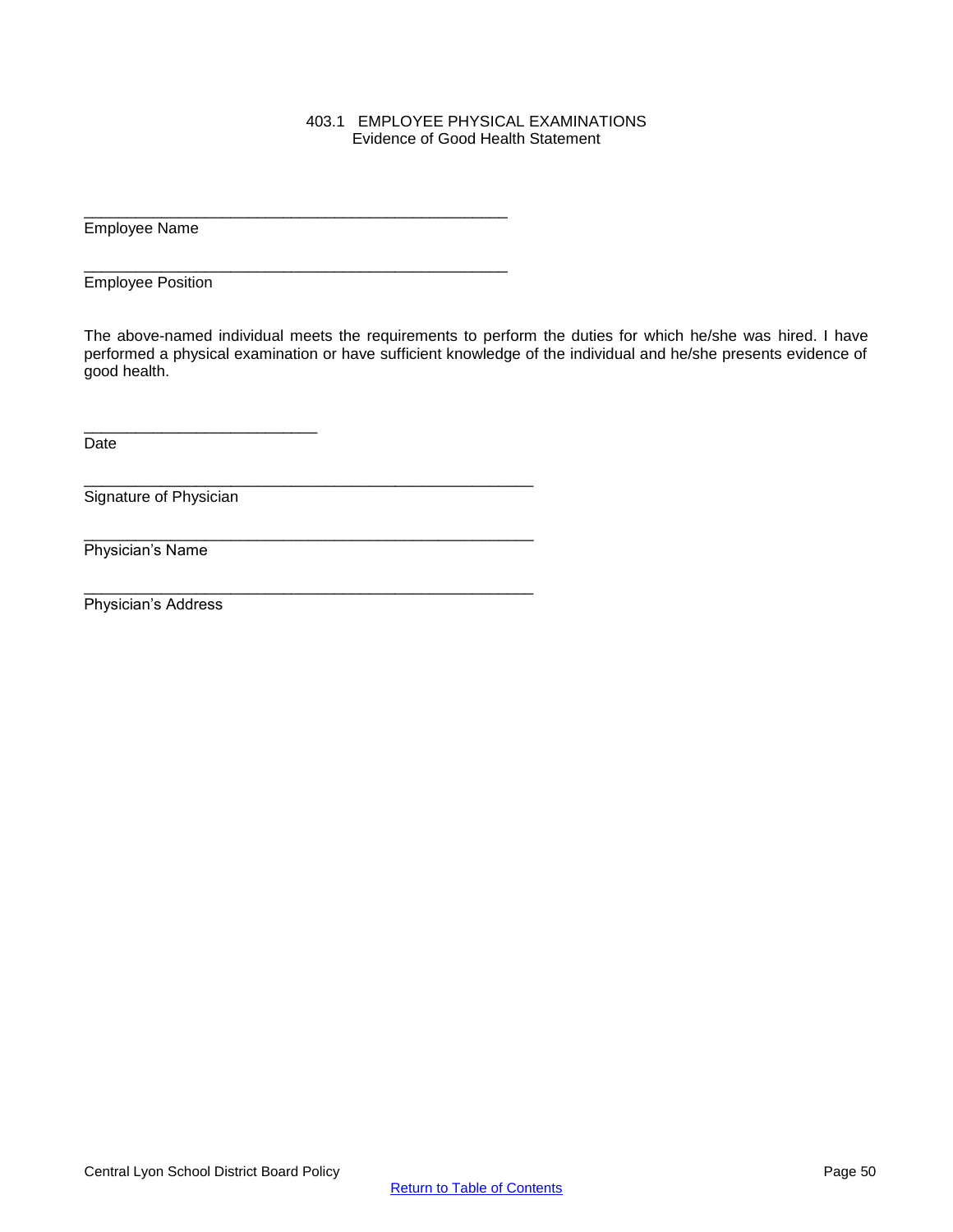### 403.2 EMPLOYEE INJURY ON THE JOB

When an employee becomes seriously injured on the job, the immediate supervisor shall notify a member of the family, or an individual of close relationship, as soon as the supervisor becomes aware of the injury.

If possible, an employee may administer emergency or minor first aid. An injured employee shall be turned over to the care of the employee's family or qualified medical employees as quickly as possible. The school district is not responsible for administering medical treatment of an injured employee.

It shall be the responsibility of the employee injured on the job to inform the superintendent within twenty-four (24) hours of the occurrence. It shall be the responsibility of the employee's immediate supervisor to file an accident report within twenty-four (24) hours after the employee reported the injury.

It shall be the responsibility of the employee to file claims, such as workers' compensation, through the board secretary/ business manager.

| Legal Reference: |                       |  | lowa Code §§ 85; 613.17 (1995).<br>1972 Op. Att'y Gen. 177.                                                                |         |         |
|------------------|-----------------------|--|----------------------------------------------------------------------------------------------------------------------------|---------|---------|
| Cross Reference: | 403<br>409.2<br>414.2 |  | Employees' Health and Well-Being<br>Licensed Employee Personal Illness Leave<br>Classified Employee Personal Illness Leave |         |         |
| Approved         | 7/17/95               |  | Reviewed<br>10/10/16                                                                                                       | Revised | 7/17/95 |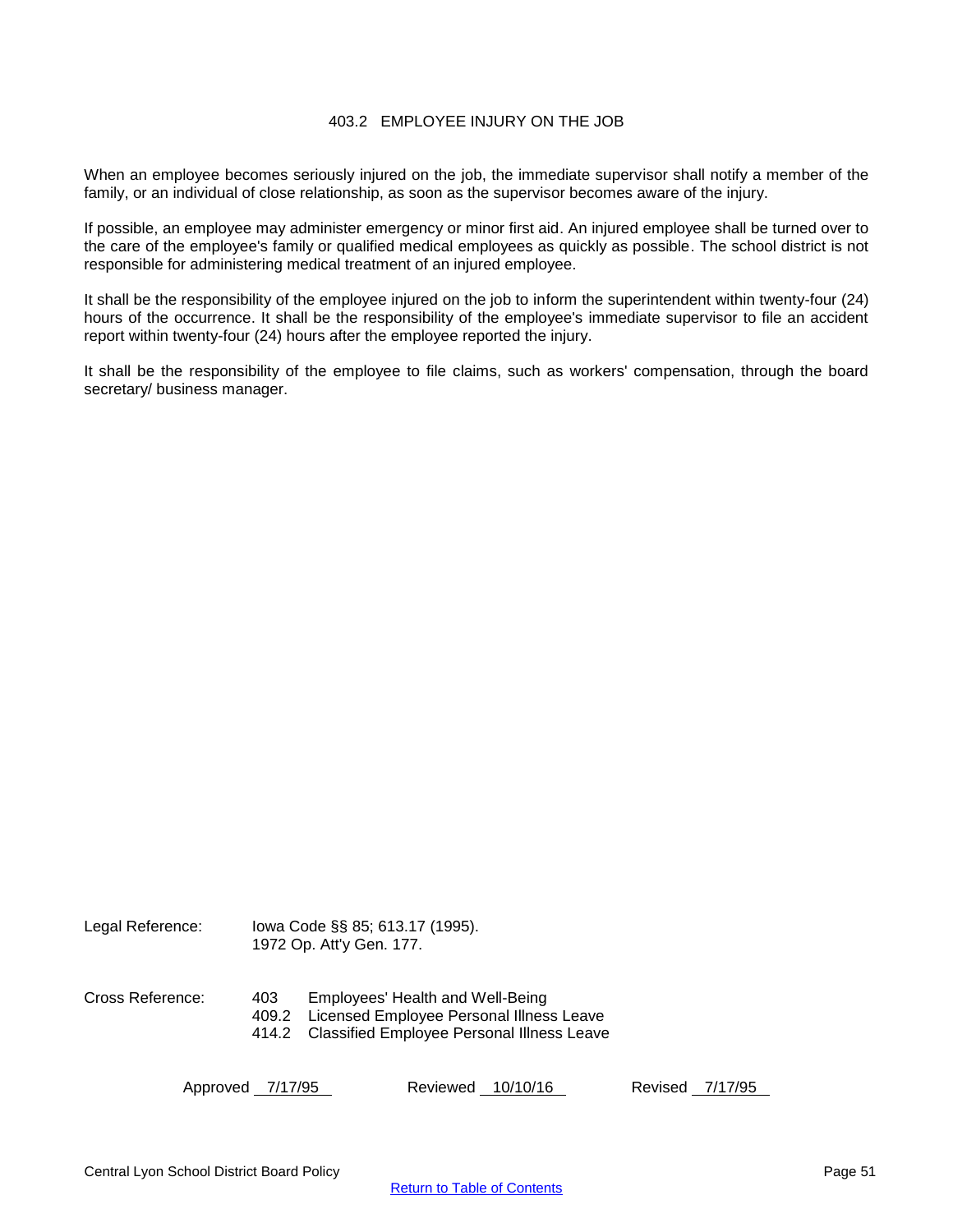# 403.3 COMMUNICABLE DISEASES - EMPLOYEES

Employees with a communicable disease will be allowed to perform their customary employment duties provided they are able to perform the essential functions of their position and their presence does not create a substantial risk of illness or transmission to students or other employees. The term "communicable disease" will mean an infectious or contagious disease spread from person to person, or animal to person, or as defined by law.

Prevention and control of communicable diseases is included in the school district's bloodborne pathogens exposure control plan. The procedures will include scope and application, definitions, exposure control, methods of compliance, universal precautions, vaccination, post-exposure evaluation, follow-up, communication of hazards to employees and record keeping. This plan is reviewed annually by the superintendent and school nurse.

The health risk to immunodepressed employees is determined by their personal physician. The health risk to others in the school district environment from the presence of an employee with a communicable disease is determined on a case-by-case basis by the employee's personal physician, a physician chosen by the school district or public health officials.

An employee who is at work and who has a communicable disease which creates a substantial risk of harm to a student, coworkers, or others at the workplace will report the condition to the Superintendent any time the employee is aware that the disease actively creates such risk.

Health data of an employee is confidential and it will not be disclosed to third parties. Employee medical records are kept in a file separate from their personal file.

It is the responsibility of the superintendent, in conjunction with the school nurse, to develop administrative regulations stating the procedures for dealing with employees with a communicable disease.

| Legal Reference: |       | School Board of Nassau County v. Arline, 480 U.S. 273 (1987).<br>29 U.S.C. §§ 794, 1910 (1994).<br>42 U.S.C. §§ 12101 et seq. (1994).<br>45 C.F.R. Pt. 84.3 (1999).<br>lowa Code chs. 139; 141 (1999).<br>641 I.A.C. 1.2-.7. |  |  |  |  |
|------------------|-------|------------------------------------------------------------------------------------------------------------------------------------------------------------------------------------------------------------------------------|--|--|--|--|
| Cross Reference: | 507.3 | 401.5 Employee Records<br>403.1 Employee Physical Examinations<br>Communicable Diseases - Students                                                                                                                           |  |  |  |  |

| Approved 7/17/95 | Reviewed 10/10/16 | Revised 1/8/12 |  |
|------------------|-------------------|----------------|--|
|                  |                   |                |  |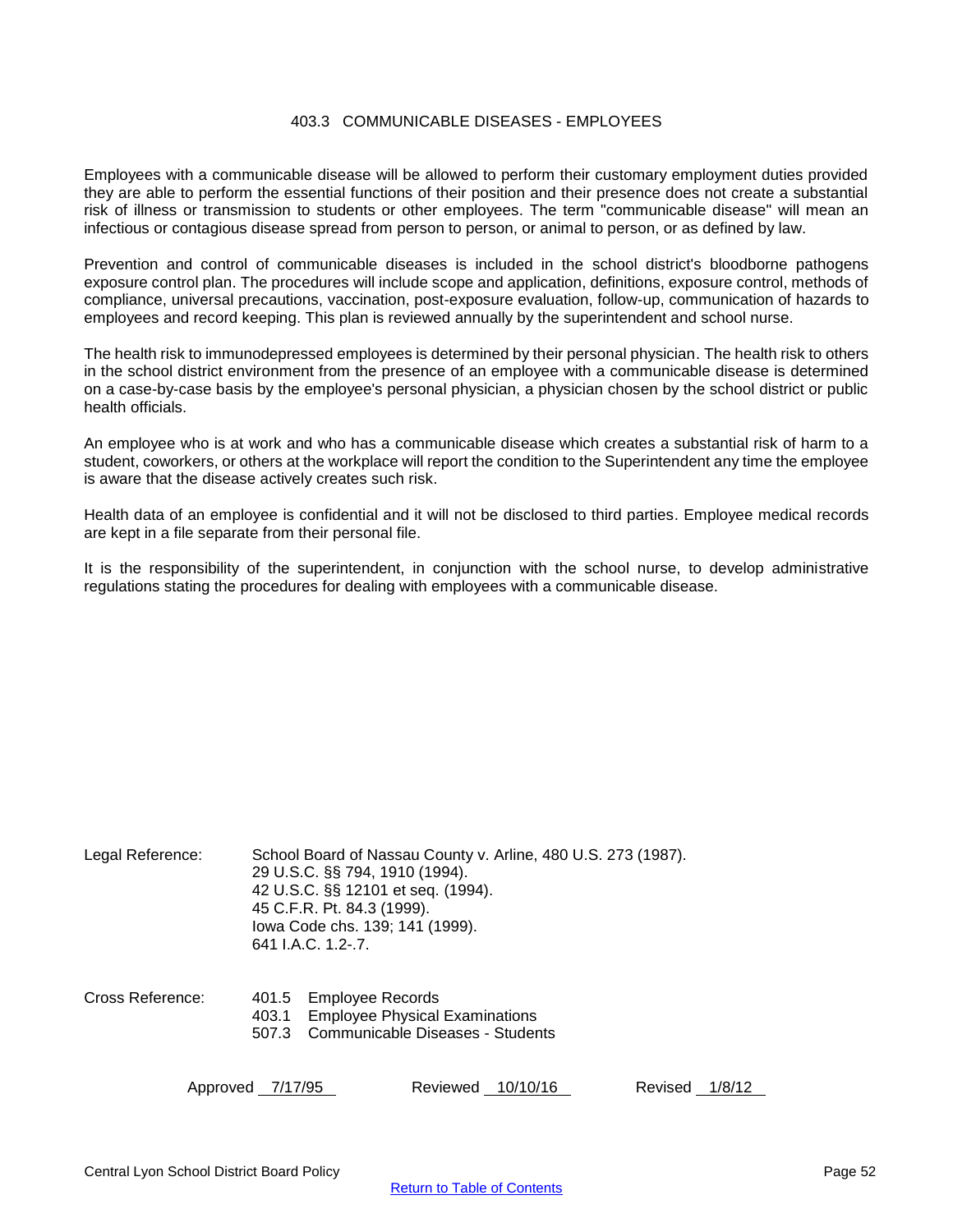# 403.3E1 HEPATITIS B VACCINE INFORMATION AND RECORD

### **The Disease**

Hepatitis B is a viral infection caused by the Hepatitis B virus (HBV) which causes death in 1-2% of those infected. Most people with HBV recover completely, but approximately 5-10% become chronic carriers of the virus. Most of these people have no symptoms, but can continue to transmit the disease to others. Some may develop chronic active hepatitis and cirrhosis. HBV may be a causative factor in the development of liver cancer. Immunization against HBV can prevent acute hepatitis and its complications.

### **The Vaccine**

The HBV vaccine is produced from yeast cells. It has been extensively tested for safety and effectiveness in large scale clinical trials.

Approximately 90 percent of healthy people who receive two doses of the vaccine and a third dose as a booster achieve high levels of surface antibody (anti-HBs) and protection against the virus. The HBV vaccine is recommended for workers with potential for contact with blood or body fluids. Full immunization requires three doses of the vaccine over a six-month period, although some persons may not develop immunity even after three doses.

There is no evidence that the vaccine has ever caused Hepatitis B. However, persons who have been infected with HBV prior to receiving the vaccine may go on to develop clinical hepatitis in spite of immunization.

#### **Dosage and Administration**

The vaccine is given in three intramuscular doses in the deltoid muscle. Two initial doses are given one month apart and the third dose is given six months after the first.

#### **Possible Vaccine Side Effects**

The incidence of side effects is very low. No serious side effects have been reported with the vaccine. Ten to 20 percent of persons experience tenderness and redness at the site of injection and low grade fever. Rash, nausea, joint pain, and mild fatigue have also been reported. The possibility exists that other side effects may be identified with more extensive use.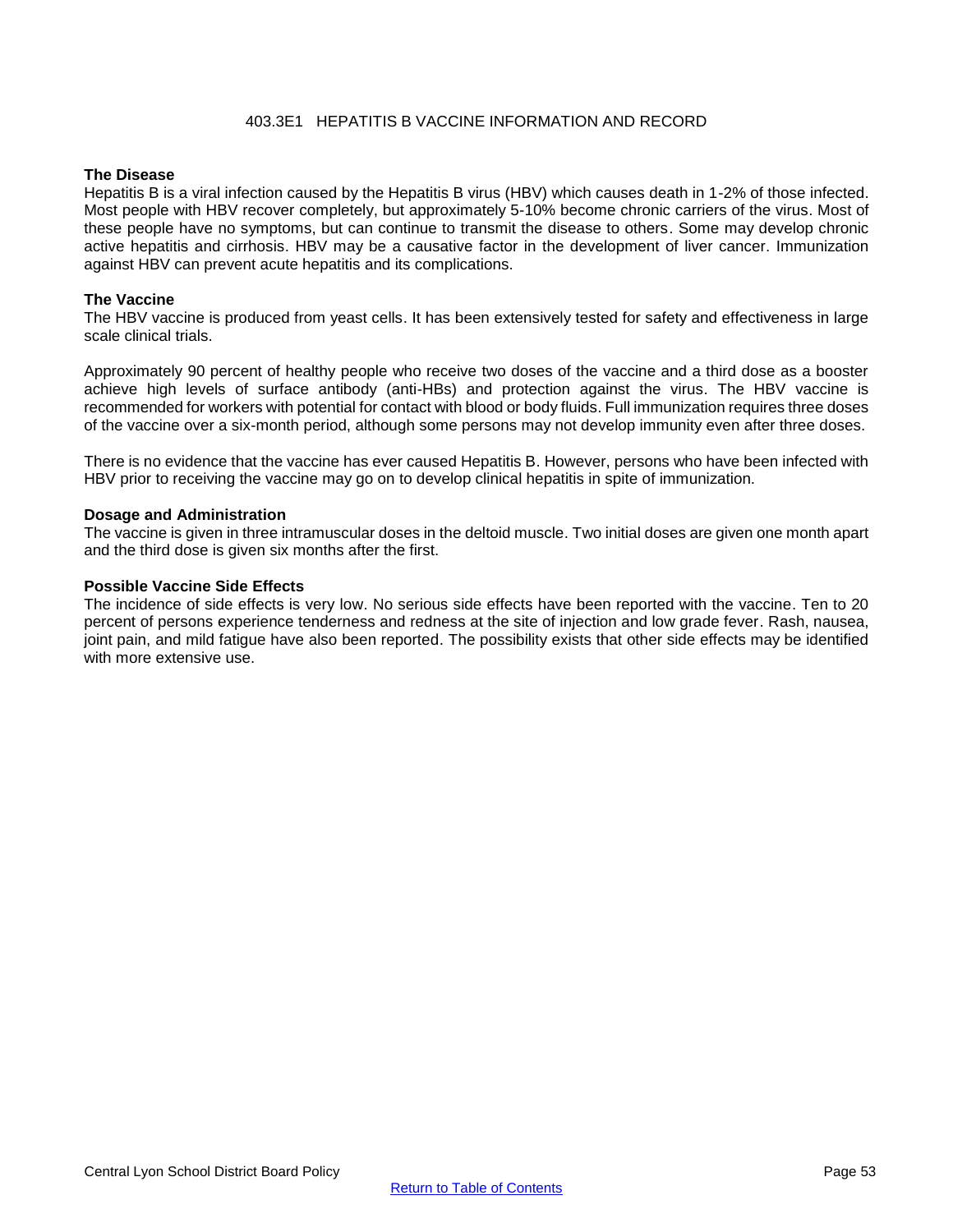### **CONSENT OF HEPATITIS B VACCINATION**

I have knowledge of Hepatitis B and the Hepatitis B vaccination. I have had an opportunity to ask questions of a qualified nurse or physician and understand the benefits and risks of Hepatitis B vaccination. I understand that I must have three doses of the vaccine to obtain immunity. However, as with all medical treatment, there is no guarantee that I will become immune or that I will not experience side effects from the vaccine. I give my consent to be vaccinated for Hepatitis B.

Signature of Employee (consent for Hepatitis B vaccination) Date

Signature of Witness **Date** 

#### **REFUSAL OF HEPATITIS B VACCINATION**

I understand that due to my occupational exposure to blood or other potentially infectious materials I may be at risk of acquiring the Hepatitis B virus infection. I have been given the opportunity to be vaccinated with Hepatitis B vaccine at no charge to myself. However, I decline the Hepatitis B vaccination at this time. I understand that by declining this vaccine, I continue to be at risk of acquiring Hepatitis B, a serious disease. If in the future I continue to have occupational exposure to blood or other potentially infectious materials and I want to be vaccinated with the Hepatitis B vaccine, I can receive the vaccination series at no charge to me.

Signature of Employee (refusal for Hepatitis B vaccination) Date

Signature of Witness **Date** 

I refuse because I believe I have (check one)

started the series completed the series

### **RELEASE FOR HEPATITIS B MEDICAL INFORMATION**

I hereby authorize (individual or organization holding Hepatitis B records and address) to release to the Central Lyon Community School District, my Hepatitis B vaccination records for required employee records.

I hereby authorize release of my Hepatitis B status to a health care provider, in the event of an exposure incident.

Signature of Employee Date

Signature of Witness **Date**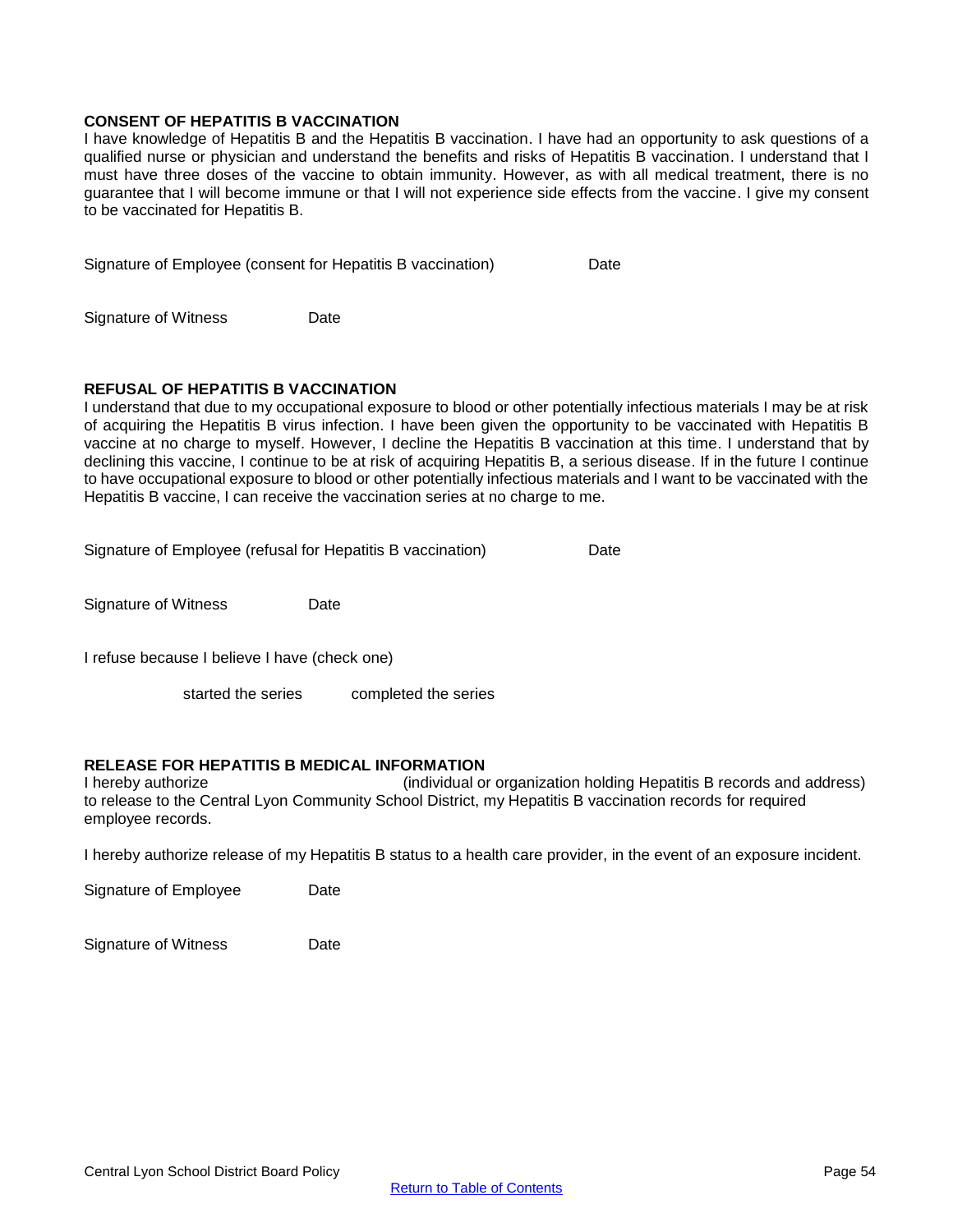# **CONFIDENTIAL RECORD**

| Employee Name (last, first, middle) | Social Security No. |
|-------------------------------------|---------------------|
| Job Title: .                        |                     |

Hepatitis B Vaccination Date Lot Number Site Administered by 1. 2. 3.

Additional Hepatitis B status information:

Post-exposure incident: (Date, time, circumstances, route under which exposure occurred)

Identification and documentation of source individual:

Source blood testing consent:

Description of employee's duties as related to the exposure incident:

Copy of information provided to health care professional evaluating an employee after an exposure incident:

Attach a copy of all results of examinations, medical testing, follow-up procedures, and health care professional's written opinion.

Training Record: (date, time, instructor, location of training summary)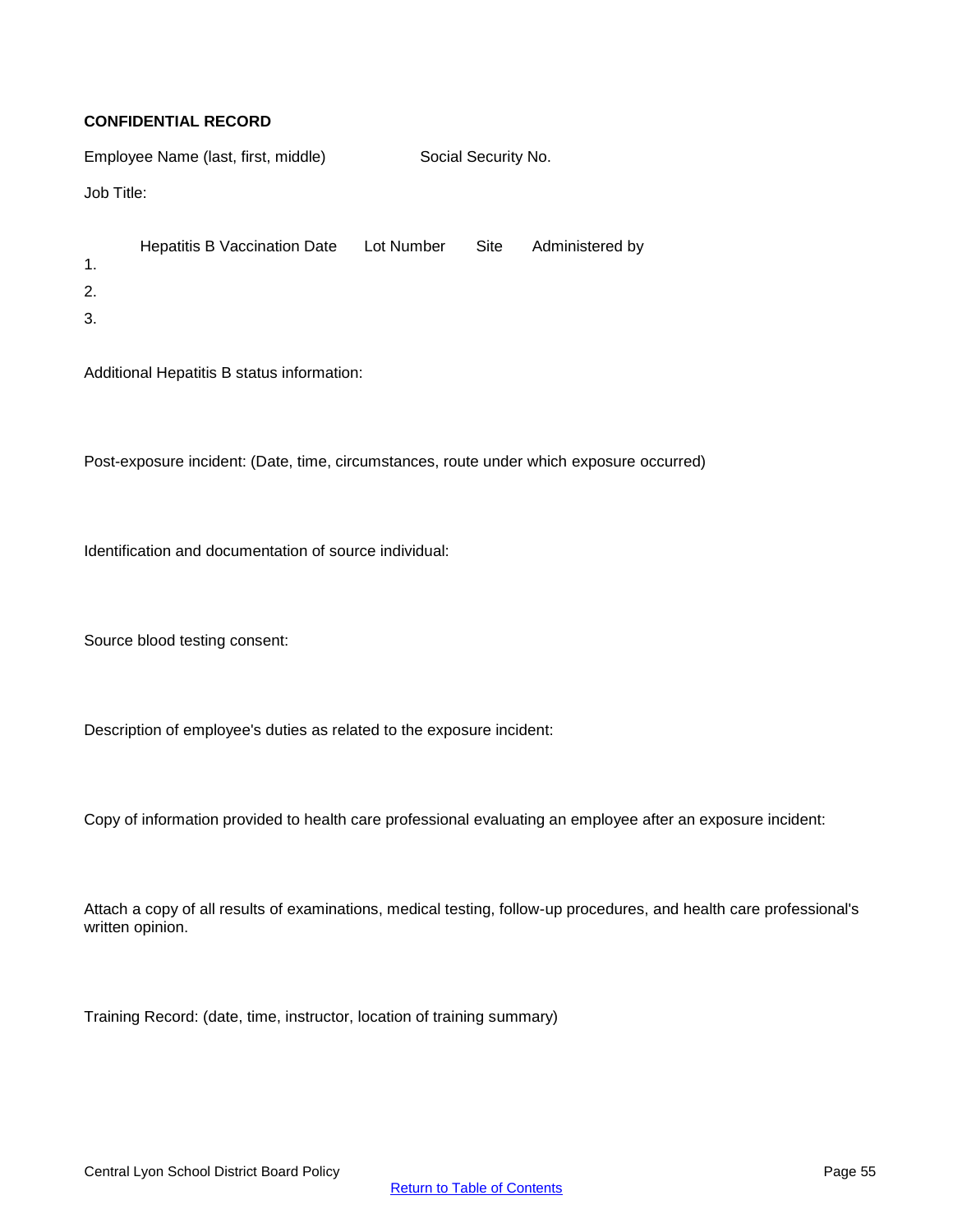# 403.3R1 UNIVERSAL PRECAUTIONS REGULATION

Universal precautions (UP) are intended to prevent transmission of infection, as well as decrease the risk of exposure for employees and students. It is not currently possible to identify all infected individuals, thus precautions must be used with every individual. UP pertain to blood and other potentially infectious materials (OPIM) containing blood. These precautions do not apply to other body fluids and wastes (OBFW) such as saliva, sputum, feces, tears, nasal secretions, vomitus and urine unless blood is visible in the material. However, these OBFW can be sources of other infections and should be handled as if they are infectious. The single most important step in preventing exposure to and transmission of any infection is anticipating potential contact with infectious materials in routine as well as emergency situations. Based on the type of possible contact, employees and students should be prepared to use the appropriate precautions prior to the contact. Diligent and proper hand washing, the use of barriers, appropriate disposal of waste products and needles, and proper decontamination of spills are essential techniques of infection control. All individuals should respond to situations practicing UP followed by the activation of the school response team plan. Using common sense in the application of these measures will enhance protection of employees and students.

### **Hand Washing**

Proper hand washing is crucial to preventing the spread of infection. Textured jewelry on the hands or wrists should be removed prior to washing and kept off until completion of the procedure and the hands are re-washed. Use of running water, lathering with soap and using friction to clean all hand surfaces is key. Rinse well with running water and dry hands with paper towels.

- Hands should be washed before physical contact with individuals and after contact is completed.
- Hands should be washed after contact with any used equipment.
- If hands (or other skin) come into contact with blood or body fluids, hands should be washed immediately before touching anything else.
- Hands should be washed whether gloves are worn or not and, if gloves are worn, after the gloves are removed.

#### **Barriers**

Barriers anticipated to be used at school include disposable gloves, absorbent materials and resuscitation devices. Their use is intended to reduce the risk of contact with blood and body fluids as well as to control the spread of infectious agents from individual to individual. Gloves should be worn when in contact with blood, OPIM or OBFW. Gloves should be removed without touching the outside and disposed of after each use.

#### **Disposal of Waste**

Blood, OPIM, OBFW, used gloves, barriers and absorbent materials should be placed in a plastic bag and disposed of in the usual procedure. When the blood or OPIM is liquid, semi-liquid or caked with dried blood, it is not absorbed in materials, and is capable of releasing the substance if compressed, special disposal as regulated waste is required. A band-aid, towel, sanitary napkin or other absorbed waste that does not have the potential of releasing the waste if compressed would not be considered regulated waste. It is anticipated schools would only have regulated waste in the case of a severe incident. Needles, syringes and other sharp disposable objects should be placed in special puncture-proof containers and disposed of as regulated waste. Bodily wastes such as urine, vomitus or feces should be disposed of in the sanitary sewer system.

#### **Clean up**

Spills of blood and OPIM should be cleaned up immediately. The employee should:

- Wear gloves.
- Clean up the spill with paper towels or other absorbent material.
- Use a solution of one part household bleach to one hundred parts of water (1:100) or other EPA-approved disinfectant and use it to wash the area well.
- Dispose of gloves, soiled towels and other waste in a plastic bag.
- Clean and disinfect reusable supplies and equipment.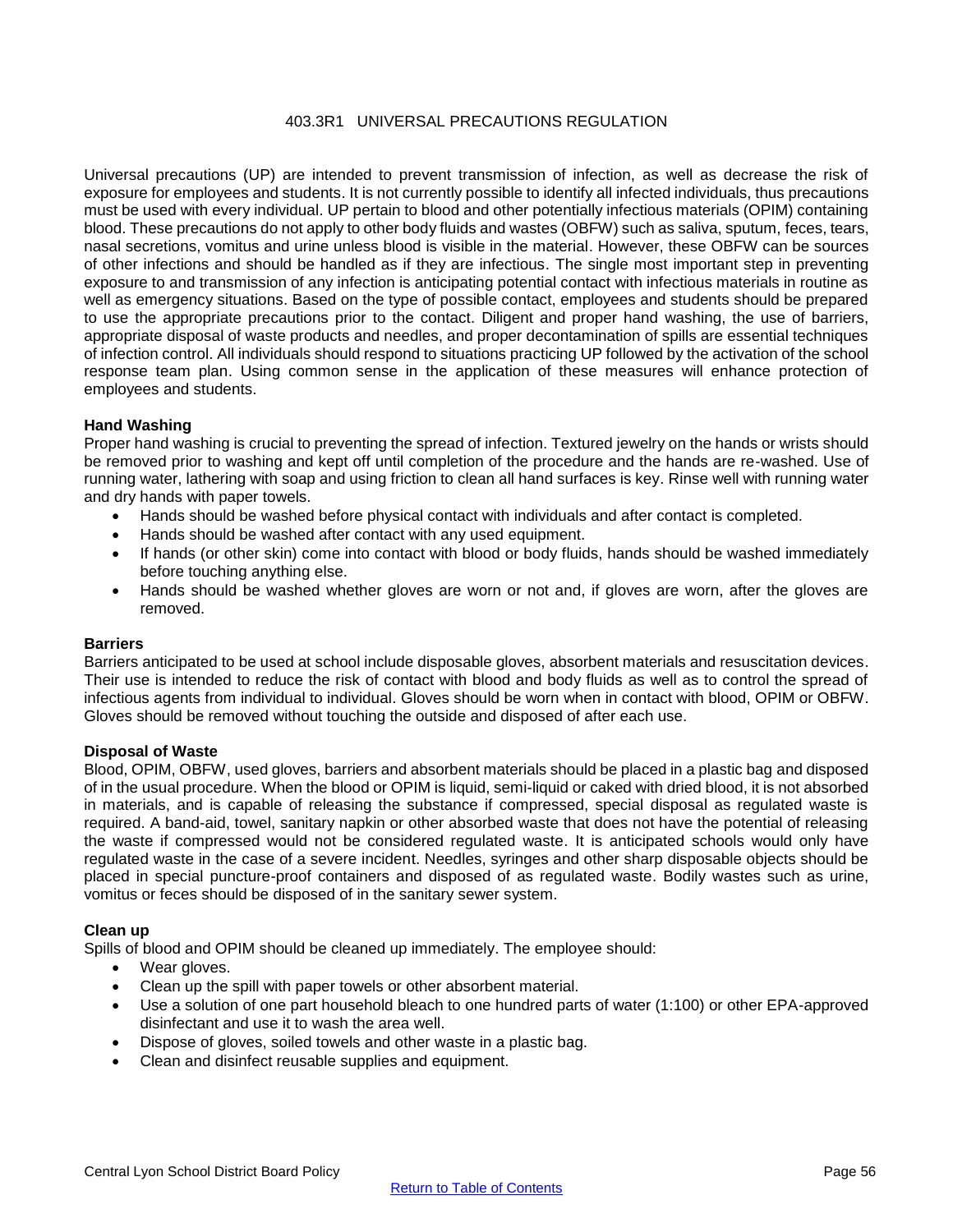# **Laundry**

Laundry with blood or OPIM should be handled as little as possible with a minimum of agitation. It should be bagged at the location. If it has the potential of releasing the substance when compacted, regulated waste guidelines should be followed. Employees who have contact with this laundry should wear protective barriers.

# **Exposure**

An exposure to blood or OPIM through contact with broken skin, mucous membrane or by needle or sharp stick requires immediate washing, reporting and follow-up.

- Always wash the exposed area immediately with soap and water.
- If a mucous membrane splash (eye or mouth) or exposure of broken skin occurs, irrigate or wash the area thoroughly.
- If a cut or needle stick injury occurs, wash the area thoroughly with soap and water.

The exposure should be reported immediately, the parent or guardian is notified, and the person exposed contacts a physician for further health care.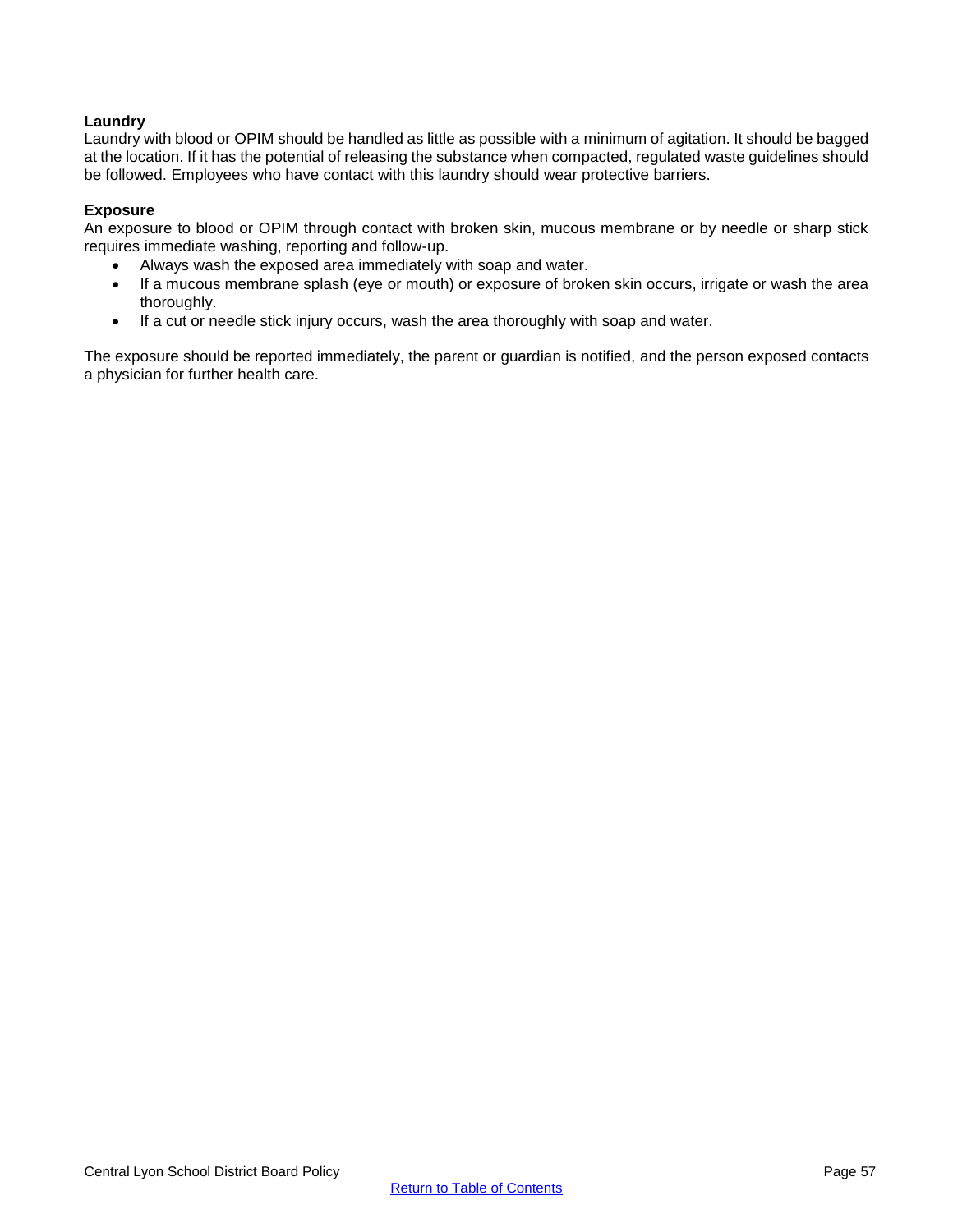# 403.4 HAZARDOUS CHEMICAL DISCLOSURE

The board authorizes the development of a comprehensive hazardous chemical communication program for the school district to disseminate information about hazardous chemicals in the workplace.

Each employee shall annually review information about hazardous substances in the workplace. When a new employee is hired or transferred to a new position or work site, the information and training, if necessary, shall be included in the employee's orientation. When an additional hazardous substance enters the workplace, information about it shall be distributed to all employees, and training shall be conducted for the appropriate employees. The superintendent shall maintain a file indicating when which hazardous substances are present in the workplace and when training and information sessions take place.

Employees who will be instructing or otherwise working with students shall disseminate information about the hazardous chemicals with which they will be working as part of the instructional program.

It shall be the responsibility of the superintendent to develop administrative regulations regarding this program.

| Legal Reference: |            | 29 C.F.R. Pt. 1910; 1200 et seq. (1993).<br>lowa Code chs. 88; 89B (1995).<br>347 J.A.C. 120. |                                  |          |         |         |  |
|------------------|------------|-----------------------------------------------------------------------------------------------|----------------------------------|----------|---------|---------|--|
| Cross Reference: | 403<br>804 | Safety Program                                                                                | Employees' Health and Well-Being |          |         |         |  |
| Approved         | 7/17/95    |                                                                                               | Reviewed                         | 10/10/16 | Revised | 7/17/95 |  |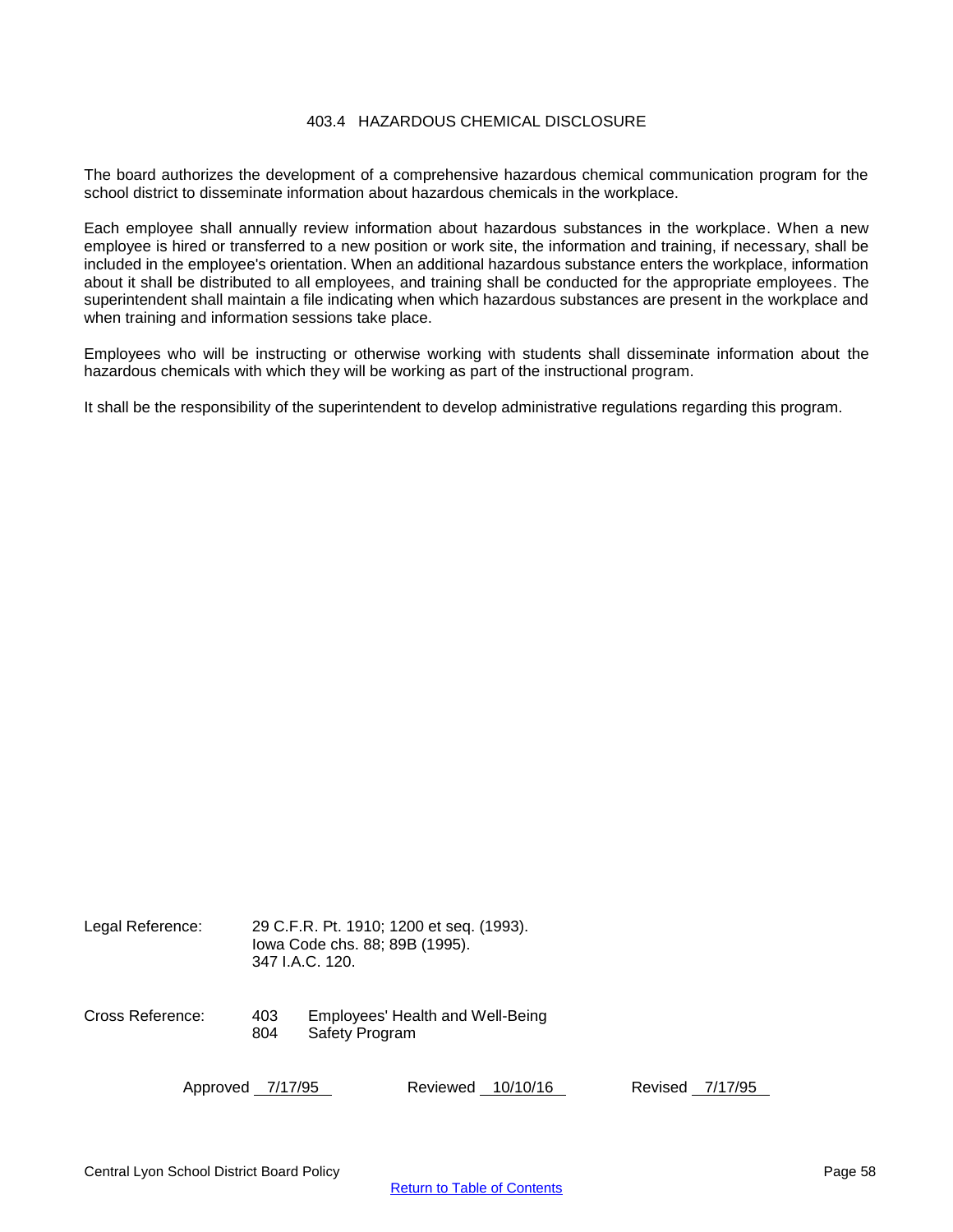# 403.6 SUBSTANCE-FREE WORKPLACE

The board expects the school district and its employees to remain substance free. No employee shall unlawfully manufacture, distribute, dispense, possess, use, or be under the influence of in the workplace any narcotic drug, hallucinogenic drug, amphetamine, barbiturate, marijuana or any other controlled substance or alcoholic beverage as defined by federal or state law. "Workplace" includes school district facilities, school district premises or school district vehicles. "Workplace" also includes non-school property if the employee is at any school-sponsored, schoolapproved or school-related activity, event or function, such as field trips or athletic events where students are under the control of the school district or where the employee is engaged in school business.

If an employee is convicted of a violation of any criminal drug offense committed in the workplace, the employee shall notify the employee's supervisor of the conviction within five (5) days of the conviction.

The superintendent will make the determination whether to require the employee to undergo substance abuse treatment or to discipline the employee. An employee who violates the terms of this policy may be subject to discipline up to and including termination. An employee who violates this policy shall be required to successfully participate in a substance abuse treatment program approved by the board. If the employee fails to successfully participate in a program, the employee may be subject to discipline up to and including termination.

The superintendent shall be responsible for publication and dissemination of this policy to each employee. In addition, the superintendent shall oversee the establishment of a substance-free awareness program to educate employees about the dangers of substance abuse and notify them of available substance abuse treatment programs.

It is the responsibility of the superintendent to develop administrative regulations to implement this policy.

| Legal Reference: |                  | 41 U.S.C. §§ 701-707 (1988).<br>42 U.S.C. §§ 12101 et seq. (Supp. 1990).<br>34 C.F.R. Pt. 85 (1993).<br>lowa Code §§ 124; 279.8 (1995). |                                        |                   |         |         |  |
|------------------|------------------|-----------------------------------------------------------------------------------------------------------------------------------------|----------------------------------------|-------------------|---------|---------|--|
| Cross Reference: | 404              |                                                                                                                                         | <b>Employee Conduct and Appearance</b> |                   |         |         |  |
|                  | Approved 7/17/95 |                                                                                                                                         |                                        | Reviewed 10/10/16 | Revised | 7/17/95 |  |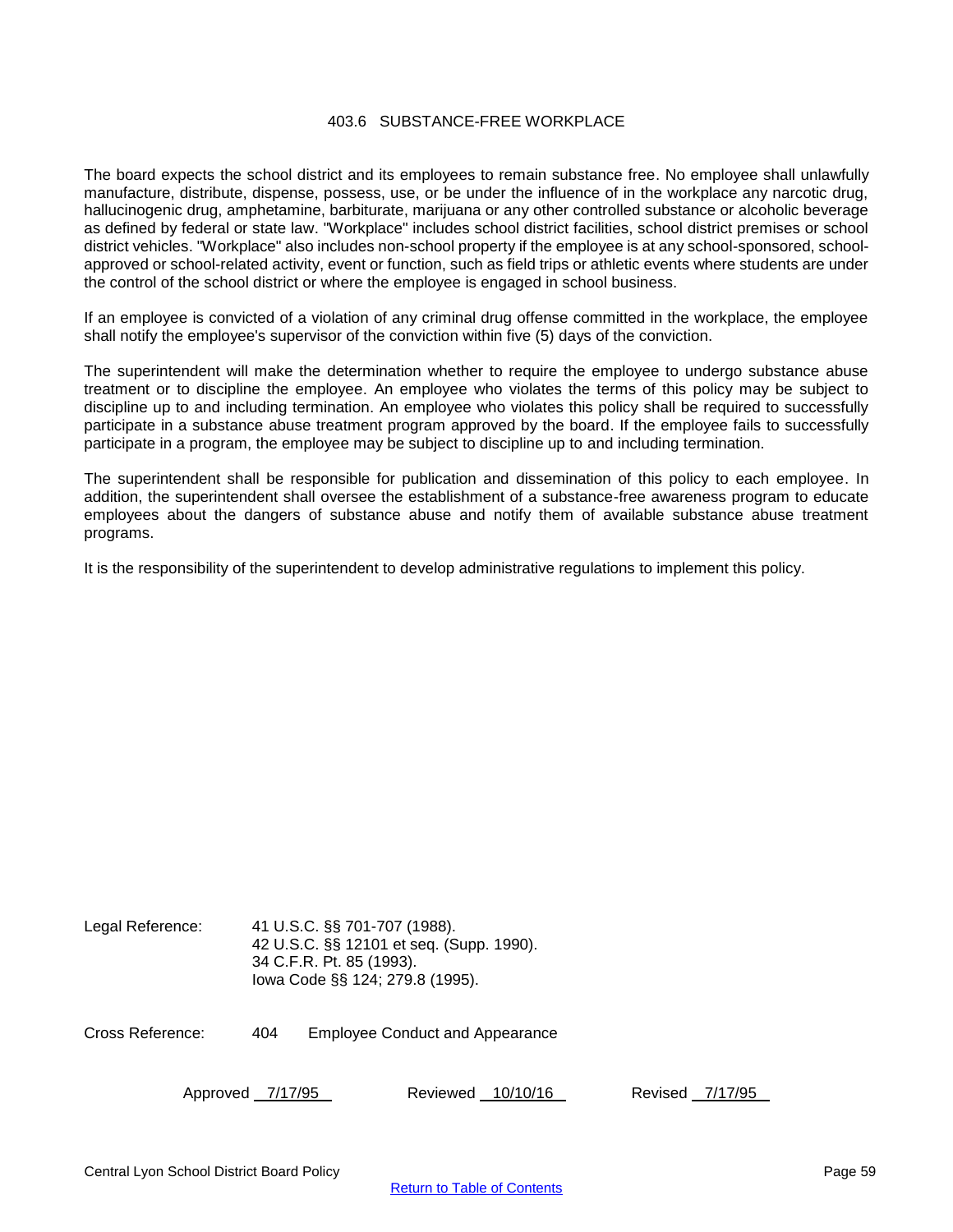# 403.6E1 SUBSTANCE-FREE WORKPLACE NOTICE TO EMPLOYEES

EMPLOYEES ARE HEREBY NOTIFIED it is a violation of the Substance-Free Workplace policy for an employee to unlawfully manufacture, distribute, dispense, possess, use, or be under the influence of in the workplace any narcotic drug, hallucinogenic drug, amphetamine, barbituate, marijuana or any other controlled substance or alcohol, as defined in Schedules I through V of section 202 of the Controlled Substances Act (21 U.S.C. 812) and as further defined by regulation at 21 C.F.R. 1300.11 through 1300.15 and Iowa Code Chapter 204.

"Workplace" is defined as the site for the performance of work done in the capacity as a employee. This includes school district facilities, other school premises or school district vehicles. Workplace also includes non-school property if the employee is at any school-sponsored, school-approved or school-related activity, event or function, such as field trips or athletic events where students are under the control of the school district or where the employee is engaged in school business.

Employees who violate the terms of the Substance-Free Workplace policy shall be required to successfully participate in a substance abuse treatment program approved by the board. The superintendent retains the discretion to discipline an employee for violation of the Substance-Free Workplace policy. If the employee fails to successfully participate in such a program, the employee shall be subject to discipline up to and including termination.

EMPLOYEES ARE FURTHER NOTIFIED that it is a condition of their continued employment that they comply with the above policy of the school district and will notify their supervisor of their conviction of any criminal drug statute for a violation committed in the workplace, no later than five (5) days after the conviction.

# **SUBSTANCE-FREE WORKPLACE ACKNOWLEDGMENT FORM**

I, 1. All that the Substance-Free Workplace policy. I understand that is not even be very statement of that if I violate the Substance-Free Workplace policy I may be required to participate in a substance abuse treatment program. If I fail to successfully participate in a substance abuse treatment program, I understand I may be subject to discipline up to and including termination. I understand that if I am required to participate in a substance abuse treatment program and I refuse to participate, I may be subject to discipline up to and including termination. I also understand that if I am convicted of a criminal drug offense committed in the workplace, I must report that conviction to my supervisor within five (5) days of the conviction.

(Signature of Employee) (Date)

 $\overline{a}$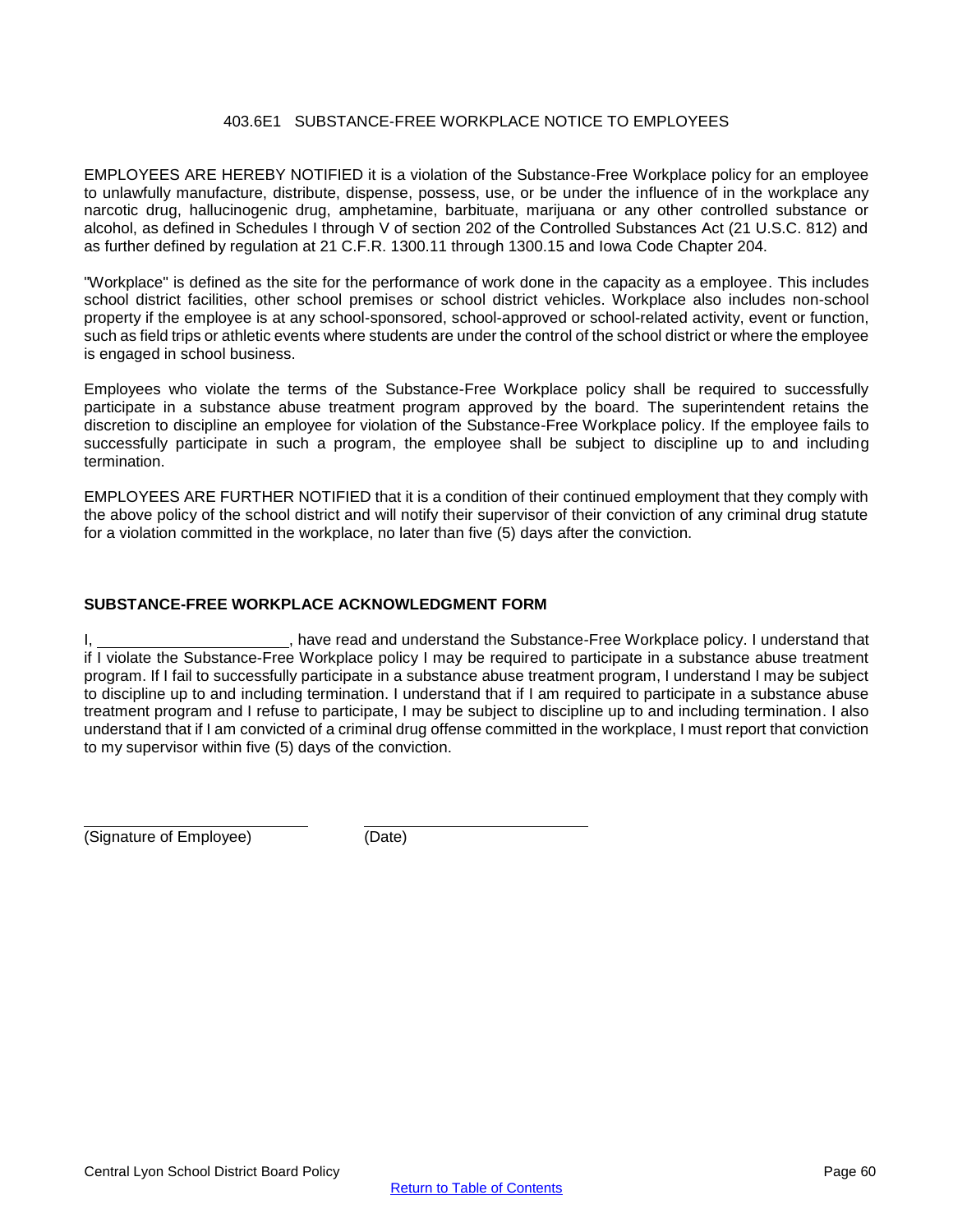# 403.6R1 SUBSTANCE-FREE WORKPLACE REGULATION

A superintendent/supervisor who suspects an employee has a substance abuse problem shall follow these procedures:

- 1. Identification the superintendent/supervisor shall document the evidence the superintendent/supervisor has which leads the superintendent/supervisor to conclude the employee has violated the Substance-Free Workplace policy. After the superintendent/supervisor has determined there has been a violation of the Substance-Free Workplace policy, the superintendent/supervisor shall discuss the problem with the employee.
- 2. Discipline if, after the discussion with the employee, the superintendent/supervisor determines there has been a violation of the Substance-Free Workplace policy, the superintendent may recommend discipline up to and including termination or may recommend the employee seek substance abuse treatment. Participation in a substance abuse treatment program is voluntary.
- 3. Failure to participate in referral if the employee refuses to participate in a substance abuse treatment program or if the employee does not successfully complete a substance abuse treatment program, the employee may be subject to discipline up to and including termination.
- 4. Conviction if an employee is convicted of a criminal drug offense committed in the workplace, the employee must notify the employer of the conviction within five (5) days of the conviction.

Approved 7/17/95 Reviewed 10/10/16 Revised 7/17/95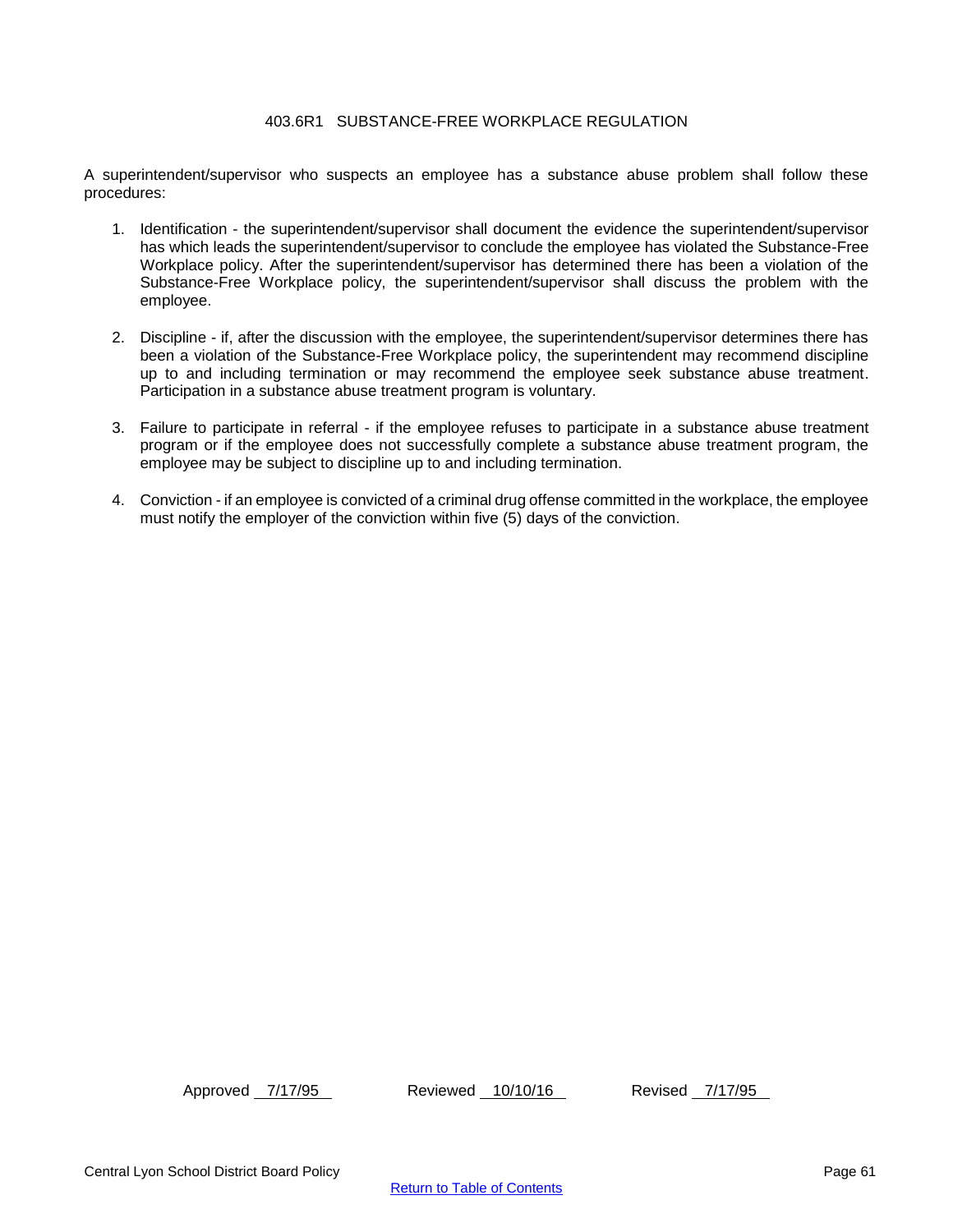# 403.7 DRUG AND ALCOHOL TESTING PROGRAM

Employees who operate school vehicles are subject to drug and alcohol testing if a commercial driver's license is required to operate the school vehicle and the school vehicle transports sixteen or more persons including the driver or the school vehicle weighs twenty-six thousand one pounds or more. For purposes of the drug and alcohol testing program, the term "employees" includes applicants who have been offered a position to operate a school vehicle.

The employees operating a school vehicle as described above are subject to pre-employment drug testing and random, reasonable suspicion, post-accident, return-to-duty and follow-up drug and alcohol testing. Employees operating school vehicles will not perform a safety-sensitive function within four hours of using alcohol. Employees governed by this policy are subject to the drug and alcohol testing program beginning the first day they operate or are offered a position to operate school vehicles and continue to be subject to the drug and alcohol testing program as long as they may be required to perform a safety-sensitive function as it is defined in the administrative regulations. Employees with questions about the drug and alcohol testing program may contact the school district contact person, Central Lyon Transportation Director, at 1010 S. Greene Street, Rock Rapids, IA 51246.

Employees who violate the terms of this policy may be subject to discipline up to and including termination. Employees who violate this policy bear the personal and financial responsibility, as a condition of continued employment, to successfully participate in a substance abuse evaluation and a substance abuse treatment program recommended by the substance abuse professional. Employees who fail to or refuse to successfully participate in a substance abuse evaluation or recommended substance abuse treatment program may be subject to discipline up to and including termination. The district is required to keep a record of all drug or alcohol violations by employees for a minimum of five years. Employees are put on notice that information related to drug or alcohol violations will be reported to the Federal Motor Carrier Safety Administration (FMCSA) Clearinghouse. Additionally, the district will conduct FMCSA Clearinghouse queries for employees annually. Employees must provide written consent for the district to conduct FMCSA Clearinghouse queries; however, employees who choose to withhold consent will be prohibited from performing any safety sensitive functions

It is the responsibility of the superintendent to develop administrative regulations to implement this policy in compliance with the law. The superintendent will inform applicants of the requirement for drug and alcohol testing in notices or advertisements for employment.

The superintendent will also be responsible for publication and dissemination of this policy and supporting administrative regulations and forms to employees operating school vehicles. The superintendent will also oversee a substance-free awareness program to educate employees about the dangers of substance abuse and notify them of available substance abuse treatment resources and programs.

IASB Drug and Alcohol Testing Program (IDATP) website: [https://www.ia-sb.org/Main/Affiliated\\_Programs/Iowa\\_Drug\\_Alcohol\\_Testing\\_Program.aspx.](https://www.ia-sb.org/Main/Affiliated_Programs/Iowa_Drug_Alcohol_Testing_Program.aspx)

Information about the Federal Motor Carrier Safety Administration Clearinghouse is located at: [clearinghouse.fmcsa.dot.gov](https://clearinghouse.fmcsa.dot.gov/)

Information about resources for a substance-free awareness program and related services may be obtained from the school district's employee assistance program, the Department of Education at (515) 281-3021 or Department of Health, Substance Abuse Division at (515) 281-3641. For regulations and forms, [http://www.fmcsa.dot.gov/rules](http://www.fmcsa.dot.gov/rules-regulations/topics/drug/drug.htm)[regulations/topics/drug/drug.htm?](http://www.fmcsa.dot.gov/rules-regulations/topics/drug/drug.htm)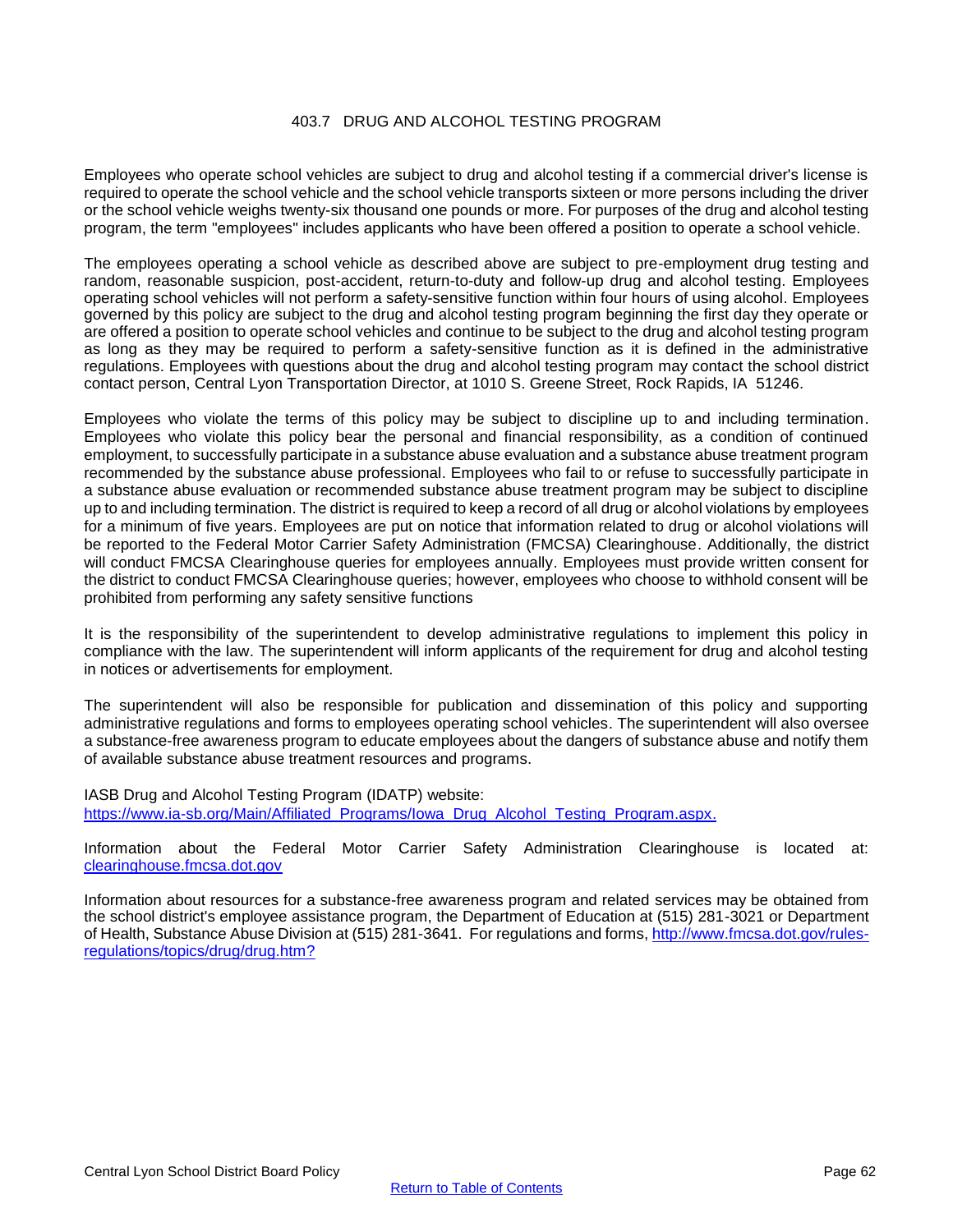| Legal Reference: |                         | American Trucking Association, Inc., v. Federal Highway Administration, 51 Fed.<br>3rd 405 Cir. (4th 1995).<br>49 U.S.C. §§ 5331 et seq.<br>42 U.S.C. §§ 12101.<br>41 U.S.C. §§ 81.<br>49 C.F.R. Pt. 40; 382; 391.<br>34 C.F.R. Pt. 85.<br>Local 301, Internat'l Assoc. of Fire Fighters, AFL-CIO, and City of Burlington, PERB No.<br>3876 (3-26-91).<br>lowa Code §§ 124; 279.8; 321.375(2); 730.5. |
|------------------|-------------------------|-------------------------------------------------------------------------------------------------------------------------------------------------------------------------------------------------------------------------------------------------------------------------------------------------------------------------------------------------------------------------------------------------------|
| Cross Reference: | 403.5<br>409.2<br>414.2 | Substance-Free Workplace<br>Licensed Employee Personal Illness Leave<br><b>Classified Employee Personal Illness Leave</b>                                                                                                                                                                                                                                                                             |
| Approved 3/14/05 |                         | Reviewed 1/13/20<br>1/13/20<br>Revised                                                                                                                                                                                                                                                                                                                                                                |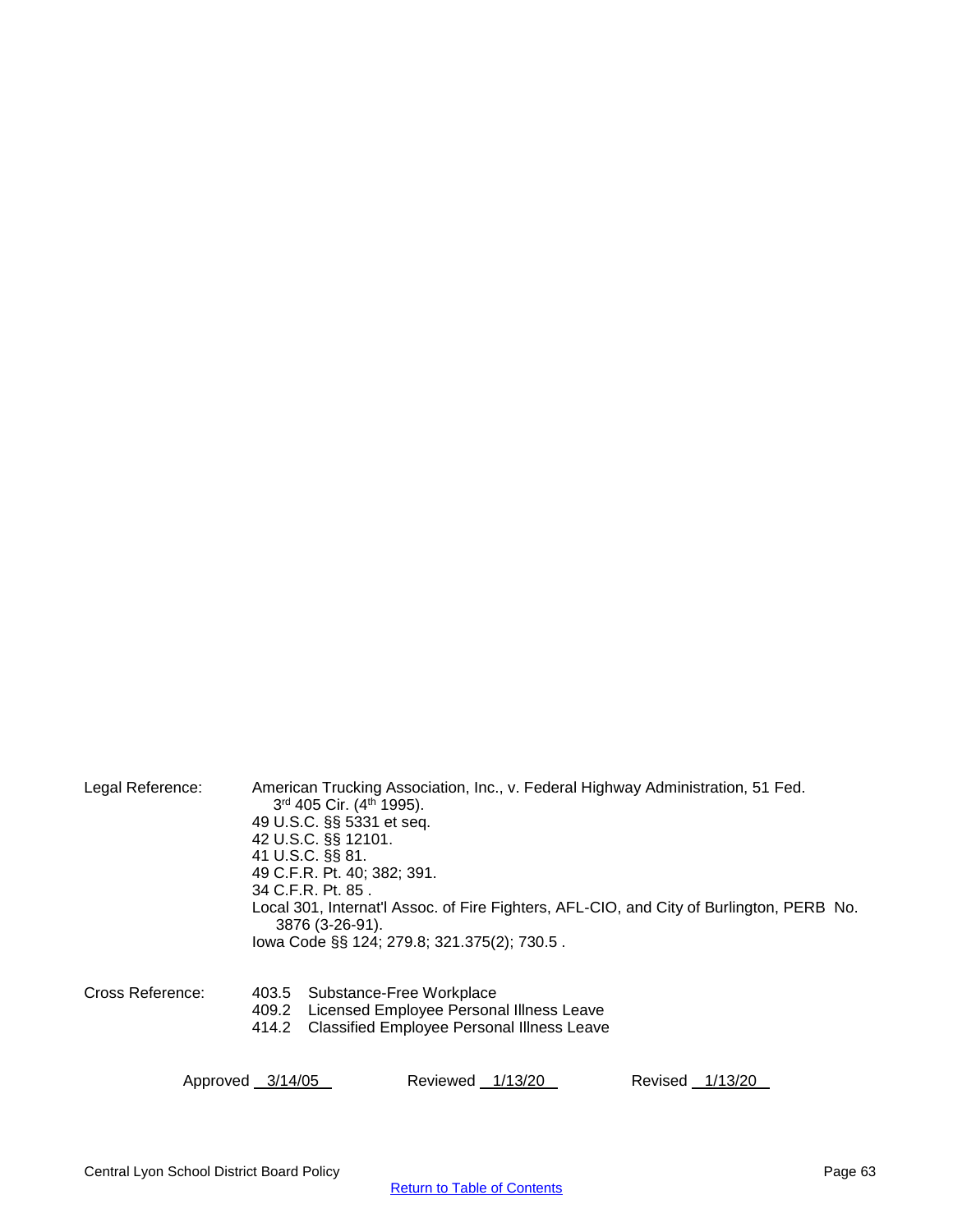# 403.7E1 DRUG AND ALCOHOL TESTING PROGRAM NOTICE TO EMPLOYEES

EMPLOYEES GOVERNED BY THE DRUG AND ALCOHOL TESTING POLICY ARE HEREBY NOTIFIED they are subject to the school district's drug and alcohol testing program for pre-employment drug testing and random, reasonable suspicion, post-accident, return-to-duty, and follow-up drug and alcohol testing as outlined in the Drug and Alcohol Testing Program policy, its supporting documents and the law.

Employees who operate school vehicles are subject to drug and alcohol testing if a commercial driver's license is required to operate the school vehicle and the school vehicle transports sixteen or more persons including the driver or the school vehicle weighs twenty-six thousand, one pounds or more. For purposes of the drug and alcohol testing program, "employees" also includes applicants who have been offered a position to operate a school vehicle. The employees operating a school vehicle are subject to the drug and alcohol testing program beginning the first day they operate or are offered a position to operate a school vehicle and continue to be subject to the drug and alcohol testing program.

It is the responsibility of the superintendent to inform employees of the drug and alcohol testing program requirements. Employees with questions regarding the drug and alcohol testing requirements will contact the school district contact person.

EMPLOYEES GOVERNED BY THE DRUG AND ALCOHOL TESTING POLICY ARE FURTHER NOTIFIED that employees violating this policy, its supporting documents or the law may be subject to discipline up to and including termination. As a condition of continued employment, employees violating this policy, its supporting documents or the law bear the personal and financial responsibility, as a condition of continued employment, to successfully participate in a substance abuse evaluation and, a substance abuse treatment program recommended by the substance abuse professional. Employees required to participate in and who fail to or refuse to successfully participate in a substance abuse evaluation or recommended substance abuse treatment program may be subject to discipline up to and including termination.

EMPLOYEES GOVERNED BY THE DRUG AND ALCOHOL TESTING POLICY ARE FURTHER NOTIFIED that information related to drug or alcohol violations will be reported to the Federal Motor Carrier Safety Administration (FMCSA) Clearinghouse.

EMPLOYEES GOVERNED BY THE DRUG AND ALCOHOL TESTING POLICY ARE FURTHER NOTIFIED it is a condition of their continued employment to comply with the Drug and Alcohol Testing Program policy, its supporting documents and the law. It is a condition of continued employment for employees operating a school vehicle to notify their supervisor of any prescription medication they are using. Drug and alcohol testing records about a driver are confidential and are released in accordance with this policy, its supporting documents or the law.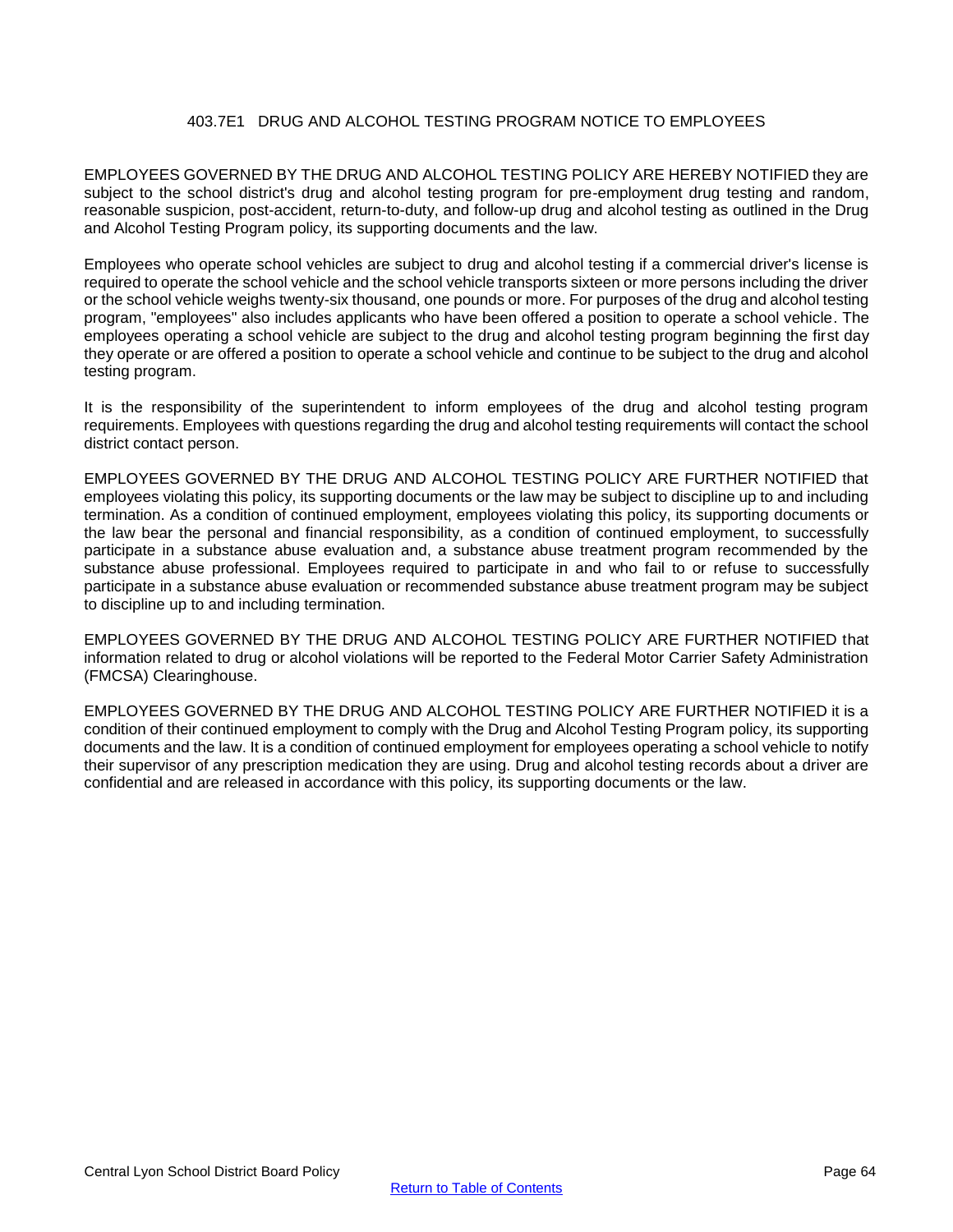# 403.7E2 DRUG & ALCOHOL PROGRAM AND PRE-EMPLOYMENT TESTING ACKNOWLEDGMENT FORM

I, ( *Name of Employee* ), have received a copy, read and understand the Drug and Alcohol Testing Program policy of the Central Lyon School District and its supporting documents.

I understand that if I violate the Drug and Alcohol Testing Program policy, its supporting documents or the law, I may be subject to discipline up to and including termination or I may be required to successfully participate in a substance abuse evaluation and a substance abuse treatment program, if recommended by the substance abuse professional. If I am required to and fail to or refuse to successfully participate in a substance abuse evaluation or recommended substance abuse treatment program, I understand I may be subject to discipline up to and including termination.

I also understand that I must inform my supervisor of any prescription medication I use.

In addition, I have received a copy of the U.S. DOT publication, "What Employees Need to Know about DOT Drug & Alcohol Testing," and have read and understand its contents.

Furthermore, I know and understand that I am required to submit to a controlled substance (drug) test, the results of which must be received by this employer before being employed by the school district and before being allowed to perform a safety-sensitive function. I also understand that if the results of the pre-employment test are positive, that I will not be considered further for employment with the school district.

I further understand that drug and alcohol testing records and information about me are confidential, and may be released at my request or in accordance with the district's drug and alcohol testing program policy, its supporting documents or the law.

\_\_\_\_\_\_\_\_\_\_\_\_\_\_\_\_\_\_\_\_\_\_\_\_\_\_\_\_\_\_\_\_\_\_\_\_\_\_\_\_\_\_\_\_\_\_\_\_\_\_ \_\_\_\_\_\_\_\_\_\_\_\_\_\_\_\_\_\_\_\_\_\_\_\_

(Signature of Employee) (Date)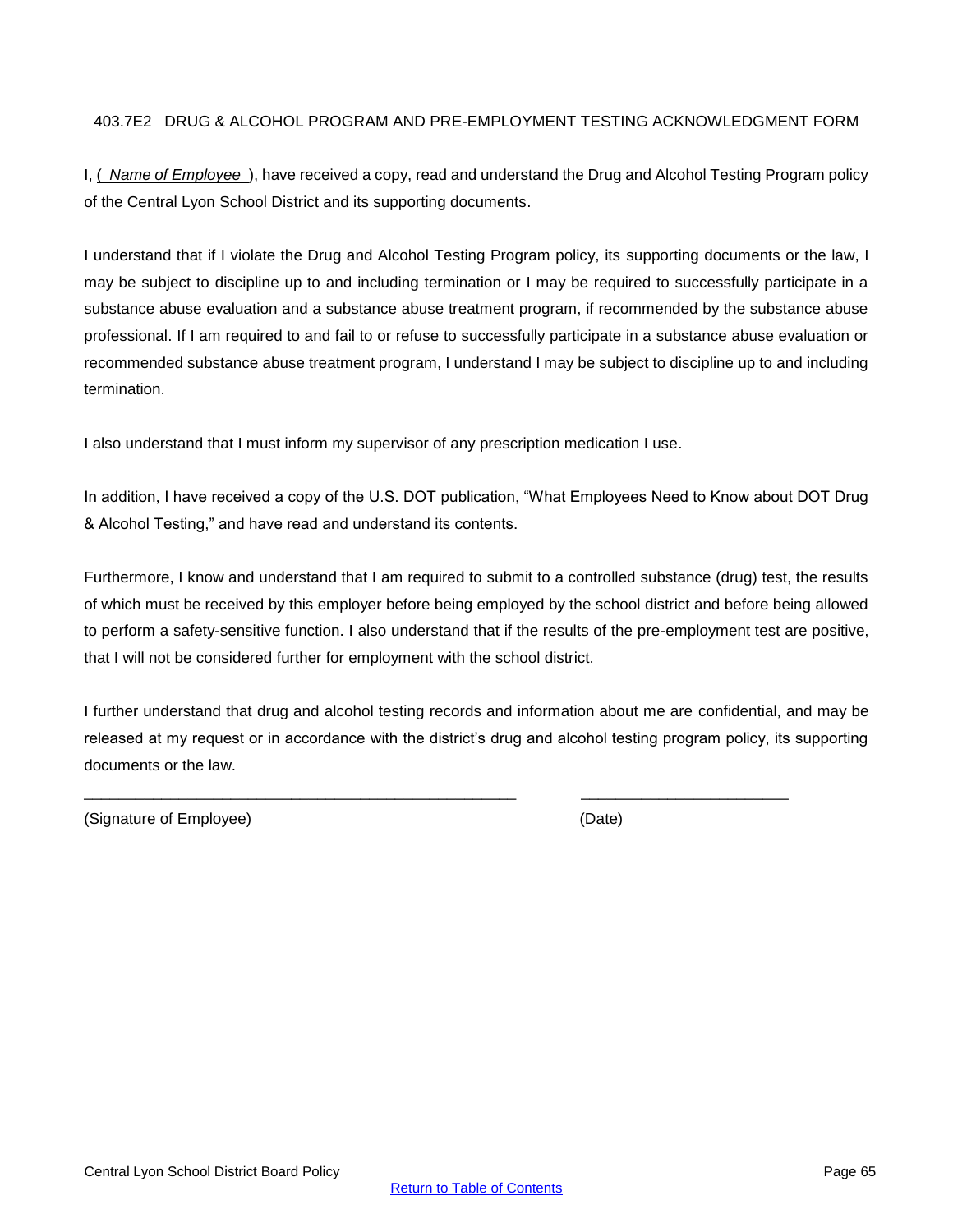# 403.7E3 DRUG & ALCOHOL PROGRAM AND PRE-EMPLOYMENT TESTING WRITTEN CONSENT TO SHARE INFORMATION

I, ( *Name of Employee* ), understand that as part of my employment in a position that requires a commercial driver's license in the Central Lyon Community School District, I grant consent for the District to conduct queries of the Federal Motor Carrier Safety Administration ("FMCSA") Commercial Driver's License Drug and Alcohol Clearinghouse to determine whether drug or alcohol violation information about me exists in the Clearinghouse. I further consent to the District sharing information related to my drug and alcohol testing results with prior, current and future employers, as well as the FMCSA Clearinghouse in accordance with state and federal laws.

I understand that the District will check and perform queries of my drug and alcohol testing results prior to my employment in any position which requires the use of a commercial driver's license. I further understand the District will check and perform queries of my testing results annually and is required to report any drug and alcohol violations of this policy to the FMCSA Clearinghouse.

I understand that I am not required to consent to the query of the FMCSA Clearinghouse or the District sharing of drug and alcohol testing information with past, present or future employers or the FMCSA Clearinghouse; but that without my consent I understand I will be prohibited from performing safety sensitive functions, including driving a commercial motor vehicle, as required by FMCSA's drug and alcohol program regulations.

I hereby give my consent to the District to perform queries of the FMCSA Clearinghouse and share my drug and alcohol testing results with past, present and future employers, as well as the FMCSA Clearinghouse.

\_\_\_\_\_\_\_\_\_\_\_\_\_\_\_\_\_\_\_\_\_\_\_\_\_\_\_\_\_\_\_\_\_\_\_\_\_\_\_\_\_\_\_\_\_\_\_\_\_\_ \_\_\_\_\_\_\_\_\_\_\_\_\_\_\_\_\_\_\_\_\_\_\_\_

(Signature of Employee) (Date)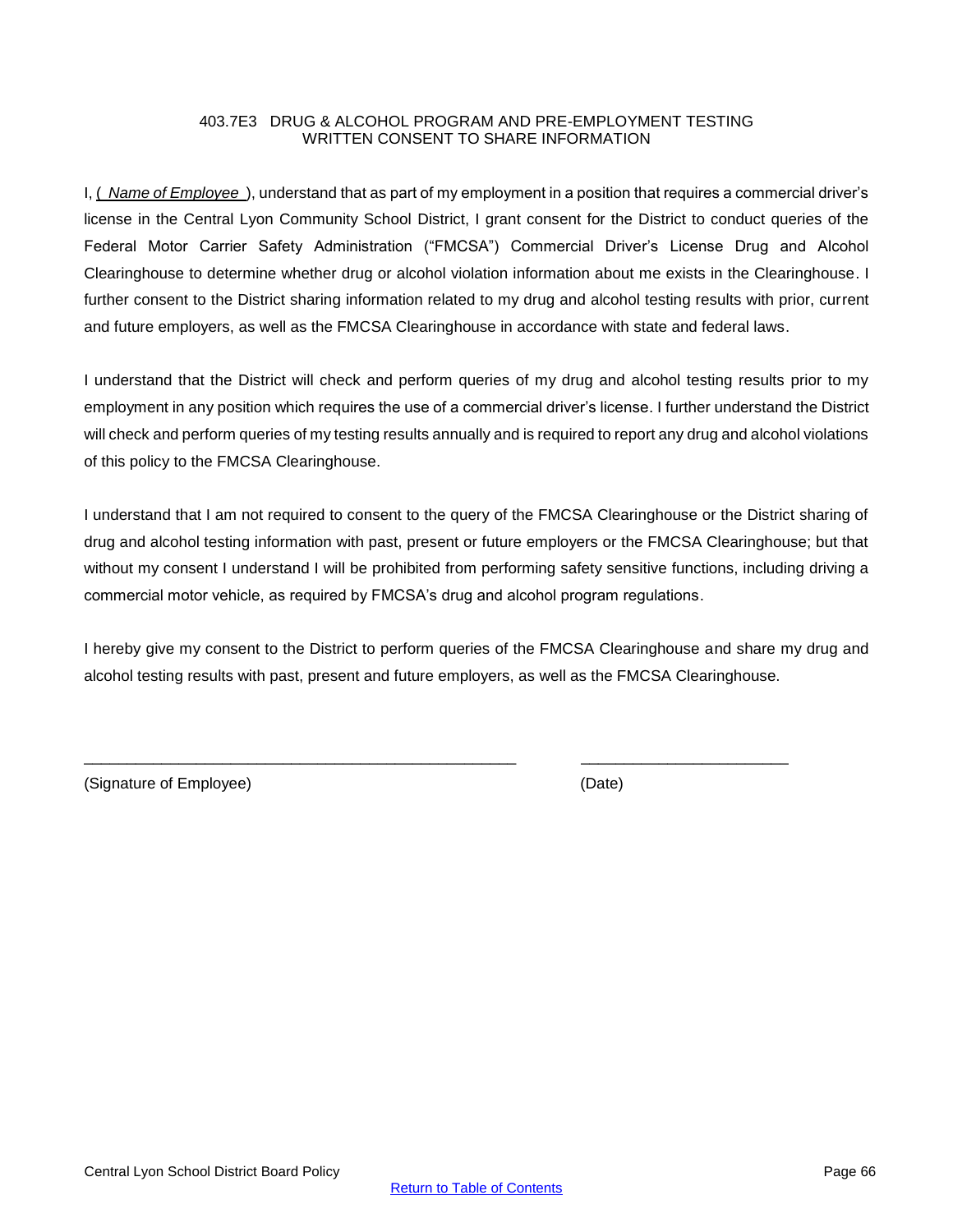# **404 EMPLOYEE CONDUCT AND APPEARANCE**

Employees are role models for the students who come in contact with them during and after school hours. The board recognizes the positive effect employees can have on students in this capacity. To this end, the board strongly suggests and encourages employees to dress themselves, groom themselves and conduct themselves in a manner appropriate to the educational environment.

Employees shall conduct themselves in a professional manner. Employees shall dress in attire appropriate for their position. Clothing should be neat, clean, and in good taste. Discretion and common sense call for an avoidance of extremes which would interfere with or have an effect on the educational process.

Licensed employees of the school district shall follow the code of ethics for their profession as established by the Iowa Board of Educational Examiners.

Legal Reference: Iowa Code § 279.8 (1995). 282 I.A.C. 13. Cross Reference: 305 Administrator Code Of Ethics 403.5 Harassment 403.6 Substance-Free Workplace 407 Licensed Employee Termination of Employment 413 Classified Employee Termination of Employment Approved 7/17/95 Reviewed 10/10/16 Revised 7/17/95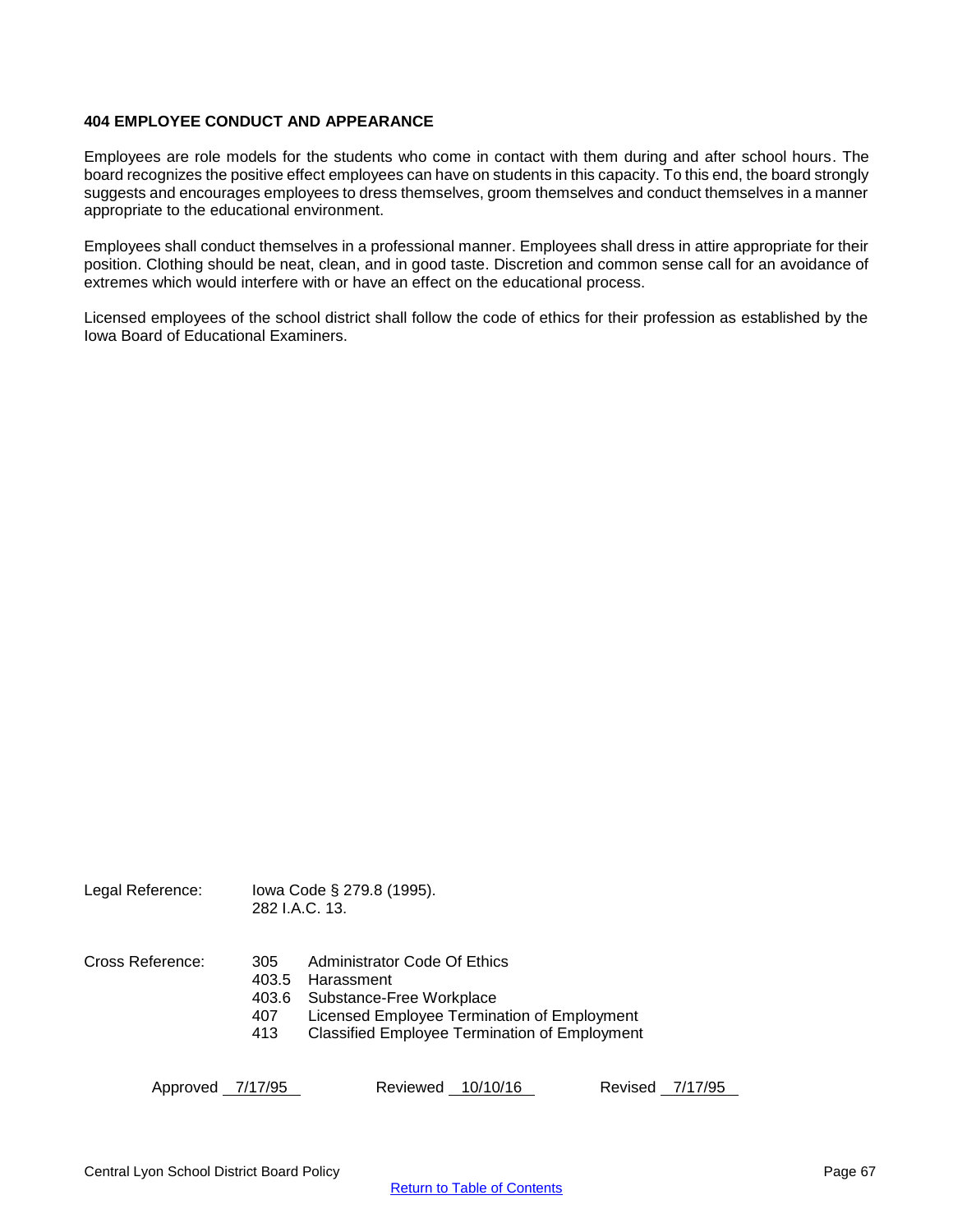# 404.R1 CODE OF PROFESSIONAL CONDUCT AND ETHICS REGULATION

### **CHAPTER 25**

**282—25.1(272) Scope of standards.** This code of professional conduct and ethics constitutes mandatory minimum standards of practice for all licensed practitioners as defined in Iowa Code chapter [272.](https://www.legis.iowa.gov/docs/ico/chapter/272.pdf) The adherence to certain professional and ethical standards is essential to maintaining the integrity of the education profession.

#### **282—25.2(272) Definitions.** Except where otherwise specifically defined by law:

*"Administrative and supervisory personnel"* means any licensed employee such as superintendent, associate superintendent, assistant superintendent, principal, associate principal, assistant principal, or other person who does not have as a primary duty the instruction of pupils in the schools.

*"Board"* means the Iowa board of educational examiners.

*"Discipline"* means the process of sanctioning a license, certificate or authorization issued by the board.

*"Ethics"* means a set of principles governing the conduct of all persons governed by these rules.

*"Fraud"* means knowingly providing false information or representations on an application for licensure or employment, or knowingly providing false information or representations made in connection with the discharge of duties.

*"License"* means any license, certificate, or authorization granted by the board.

*"Licensee"* means any person holding a license, certificate, or authorization granted by the board.

*"Practitioner"* means an administrator, teacher, or other licensed professional, including an individual who holds a statement of professional recognition, who provides educational assistance to students.

*"Responsibility"* means a duty for which a person is accountable by virtue of licensure.

*"Right"* means a power, privilege, or immunity secured to a person by law.

*"Student"* means a person, regardless of age, enrolled in a prekindergarten through grade 12 school, who is receiving direct or indirect assistance from a person licensed by the board.

*"Teacher"* means any person engaged in the instructional program for prekindergarten through grade 12 children, including a person engaged in teaching, administration, and supervision, and who is required by law to be licensed for the position held.

[**[ARC 7979B](https://www.legis.iowa.gov/docs/aco/arc/7979B.pdf)**, IAB 7/29/09, effective 9/2/09]

**282—25.3(272) Standards of professional conduct and ethics.** Licensees are required to abide by all federal, state, and local laws applicable to the fulfillment of professional obligations. Violation of federal, state, or local laws in the fulfillment of professional obligations constitutes unprofessional and unethical conduct which can result in disciplinary action by the board. In addition, it is hereby deemed unprofessional and unethical for any licensee to violate any of the following standards of professional conduct and ethics:

**25.3(1)** *Standard I—conviction of crimes, sexual or other immoral conduct with or toward a student, and child and dependent adult abuse.* Violation of this standard includes:

*a. Fraud.* Fraud means the same as defined in rule [282—25.2\(](https://www.legis.iowa.gov/docs/iac/rule/282.25.2.pdf)272).

*b. Criminal convictions.* The commission of or conviction for a criminal offense as defined by Iowa law provided that the offense is relevant to or affects teaching or administrative performance.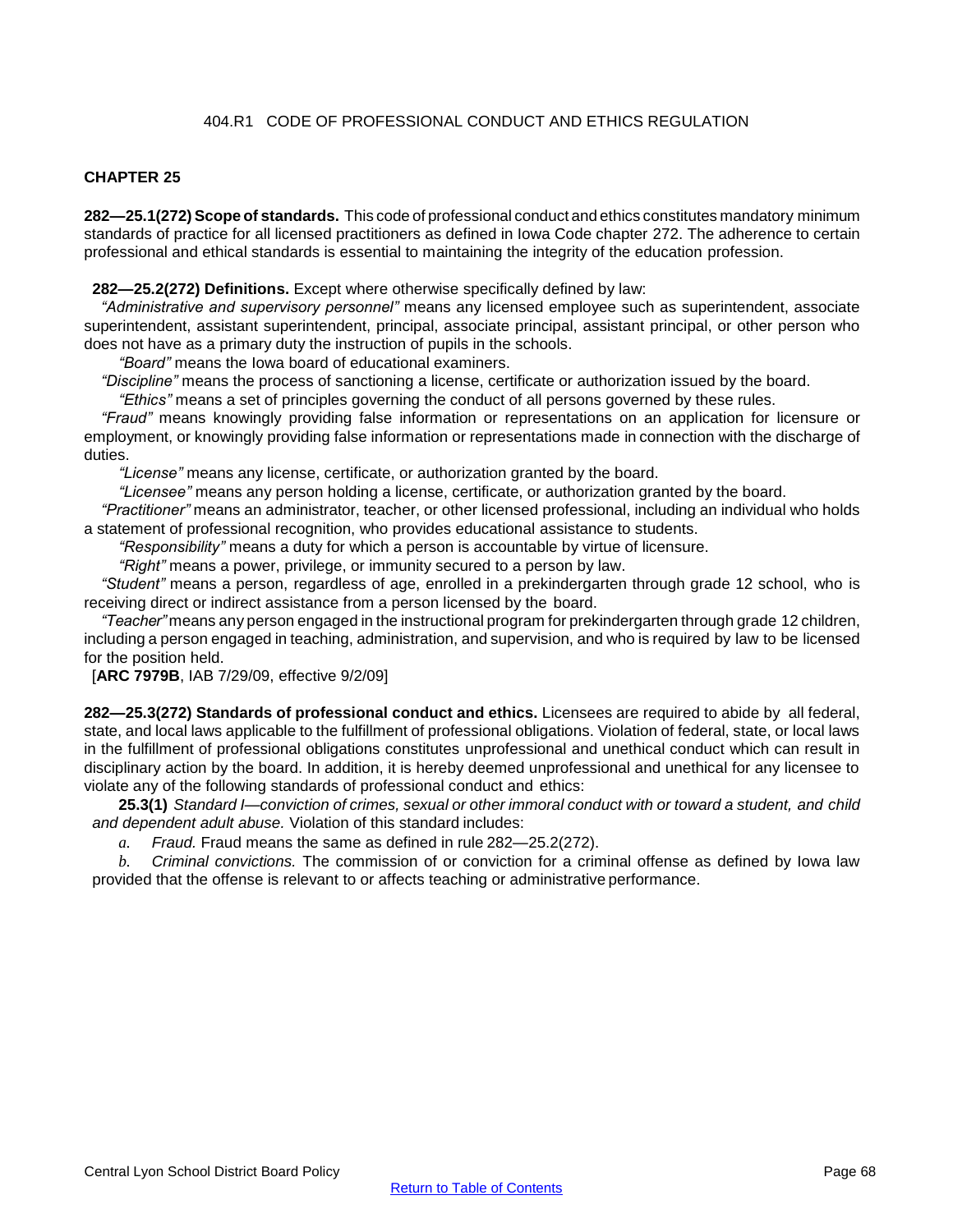(1) Disqualifying criminal convictions. The board shall deny an application for licensure and shall revoke a previously issued license if the applicant or licensee has, on or after July 1, 2002, been convicted of, has pled guilty to, or has been found guilty of the following criminal offenses, regardless of whether the judgment of conviction or sentence was deferred:

1. Any of the following forcible felonies included in Iowa Code section [702.11:](https://www.legis.iowa.gov/docs/ico/section/702.11.pdf) child endangerment, assault, murder, sexual abuse, or kidnapping;

2. Any of the following criminal sexual offenses, as provided in Iowa Code chapter [709,](https://www.legis.iowa.gov/docs/ico/chapter/709.pdf) involving a child:

 $\circ$  First-, second- or third-degree sexual abuse committed on or with a person who is under the age of 18;

o Lascivious acts with a child;

- o Assault with intent to commit sexual abuse;
- o Indecent contact with a child;
- o Sexual exploitation by a counselor;
- o Lascivious conduct with a minor;
- o Sexual exploitation by a school employee;
- o Enticing a minor under Iowa Code section [710.10;](https://www.legis.iowa.gov/docs/ico/section/710.10.pdf) or
- o Human trafficking under Iowa Code section [710A.2;](https://www.legis.iowa.gov/docs/ico/section/710A.2.pdf)
- 3. Incest involving a child as prohibited by Iowa Code section [726.2;](https://www.legis.iowa.gov/docs/ico/section/726.2.pdf)

4. Dissemination and exhibition of obscene material to minors as prohibited by Iowa Code section [728.2;](https://www.legis.iowa.gov/docs/ico/section/728.2.pdf)

5. Telephone dissemination of obscene material to minors as prohibited by Iowa Code section [728.15;](https://www.legis.iowa.gov/docs/ico/section/728.15.pdf)

6. Any offense specified in the laws of another jurisdiction, or any offense that may be prosecuted in a federal, military, or foreign court, that is comparable to an offense listed in subparagraph 25.3(1)*"b"*(1); or

7. Any offense under prior laws of this state or another jurisdiction, or any offense under prior law that was prosecuted in a federal, military, or foreign court, that is comparable to an offense listed in subparagraph 25.3(1)*"b"*(1).

(2) Other criminal convictions and founded child abuse. In determining whether a person should be denied a license or whether a licensee should be disciplined based upon any other criminal conviction, including a conviction for an offense listed in [25.3\(1\)](https://www.legis.iowa.gov/docs/iac/rule/282.25.3.pdf)*"b"*(1) which occurred before July 1, 2002, or a founded report of abuse of a child, the board shall consider:

- 1. The nature and seriousness of the crime or founded abuse in relation to the position sought;
- 2. The time elapsed since the crime or founded abuse was committed;

3. The degree of rehabilitation which has taken place since the crime or founded abuse was committed;

- 4. The likelihood that the person will commit the same crime or abuse again;
- 5. The number of criminal convictions or founded abuses committed; and

6. Such additional factors as may in a particular case demonstrate mitigating circumstances or heightened risk to public safety.

*c. Sexual involvement or indecent contact with a student.* Sexual involvement includes, but is not limitedto, thefollowing acts, whether consensual ornonconsensual: fondling ortouchingthe inner thigh, groin, buttocks, anus or breasts of a student; permitting or causing to fondle or touch the practitioner's inner thigh, groin, buttocks, anus, or breasts; or the commission of any sex act as defined in Iowa Code section [702.17.](https://www.legis.iowa.gov/docs/ico/section/702.17.pdf)

*d. Sexual exploitation of a minor.* The commission of or any conviction for an offense prohibited by Iowa Code section [728.12,](https://www.legis.iowa.gov/docs/ico/section/728.12.pdf) Iowa Code chapter [709 o](https://www.legis.iowa.gov/docs/ico/chapter/709.pdf)r 18 U.S.C. Section 2252A(a)(5)(B).

*e. Student abuse.* Licensees shall maintain professional relationships with all students, both inside and outside the classroom. The following acts or behavior constitutes unethical conduct without regard to the existence of a criminal charge or conviction: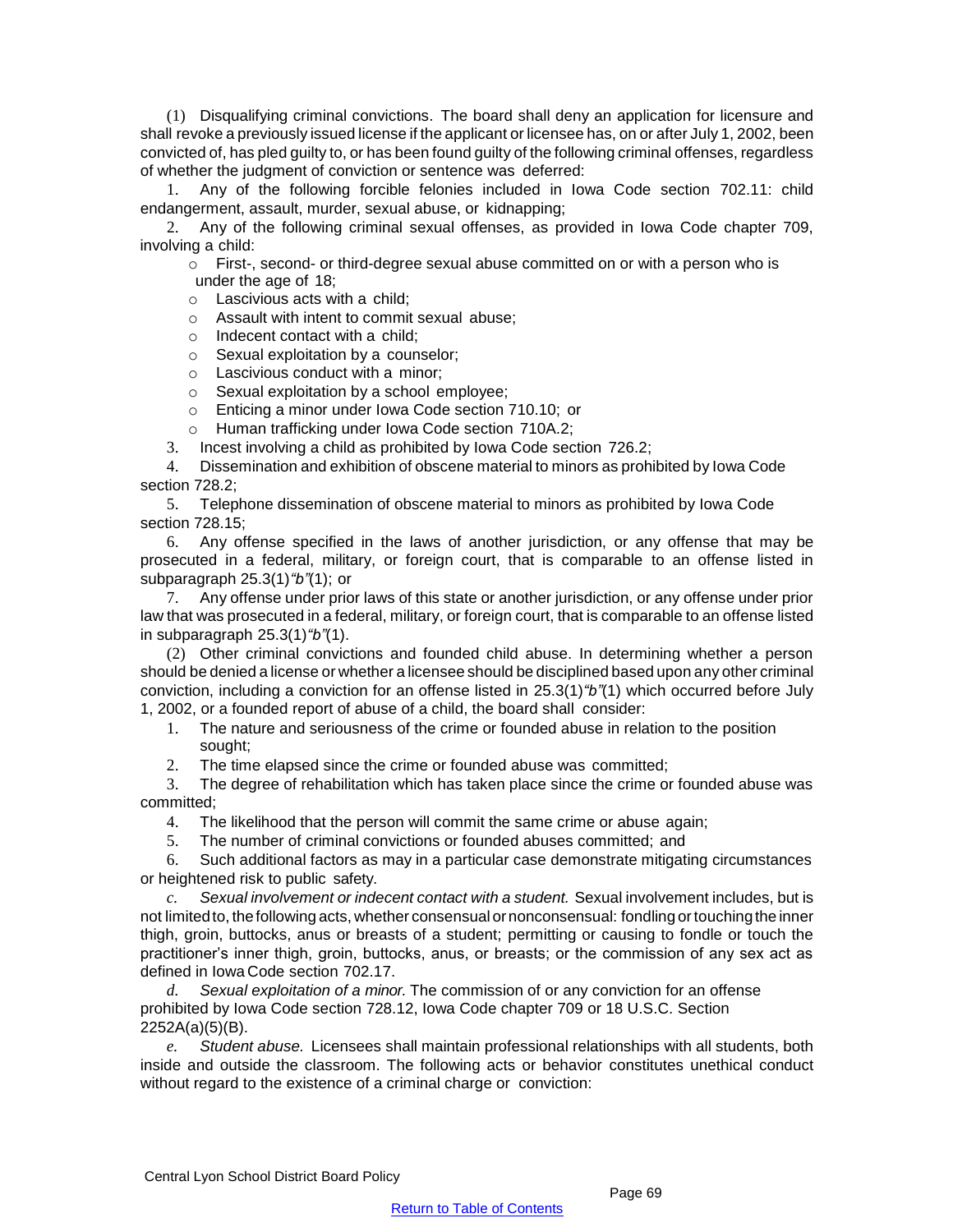(1) Committing any act of physical abuse of a student;

(2) Committing any act of dependent adult abuse on a dependent adult student;

(3) Committing or soliciting any sexual or otherwise indecent act with a student or anyminor;

(4) Soliciting, encouraging, or consummating a romantic or otherwise inappropriate relationship with a student;

(5) Furnishing alcohol or illegal or unauthorized drugs or drug paraphernalia to any student or knowingly allowing a student to consume alcohol or illegal or unauthorized drugs in the presence of the licensee;

(6) Failing to report any suspected act of child or dependent adult abuse as required by state law; or

(7) Committing or soliciting any sexual conduct as defined in Iowa Code section [709.15\(3\)](https://www.legis.iowa.gov/docs/ico/section/709.15.pdf)*"b"* or soliciting, encouraging, or consummating a romantic relationship with any person who was a student within 90 days prior to any conduct alleged in the complaint, if that person was taught by the practitioner or was supervised by the practitioner in any school activity when that person was a student.

**25.3(2)** *Standard II—alcohol or drug abuse.* Violation of this standard includes:

*a.* Being on school premises or at a school-sponsored activity involving students while under the influence of, possessing, using, or consuming illegal or unauthorized drugs or abusing legal drugs.

*b.* Being on school premises or at a school-sponsored activity involving students while under the influence of, possessing, using, or consuming alcohol.

**25.3(3)** *Standard III—misrepresentation, falsification of information.* Violation of this standard includes:

*a.* Falsifying or deliberately misrepresenting or omitting material information regarding professional qualifications, criminal history, college credit, staff development credit, degrees, academic award, or employment history when applying for employment or licensure.

*b.* Falsifying or deliberately misrepresenting or omitting material information regarding compliance reports submitted to federal, state, and other governmental agencies.

*c.* Falsifying or deliberately misrepresenting or omitting material information submitted in the course of an official inquiry or investigation.

*d.* Falsifying any records or information submitted to the board in compliance with the license renewal requirements imposed under [282—Chapter](https://www.legis.iowa.gov/docs/iac/chapter/282.20.pdf) 20.

*e.* Falsifying or deliberately misrepresenting or omitting material information regarding the evaluation of students or personnel, including improper administration of any standardized tests, including, but not limited to, changing test answers, providing test answers, copying or teaching identified test items, or using inappropriate accommodations or modifications for such tests.

**25.3(4)** *Standard IV—misuse of public funds and property.* Violation of this standard includes:

*a.* Failing to account properly for funds collected that were entrusted to the practitioner in an educational context.

*b.* Converting public property or funds to the personal use of the practitioner.

*c.* Submitting fraudulent requests for reimbursement of expenses or for pay.

*d.* Combining public or school-related funds with personal funds.

*e.* Failing to use time or funds granted for the purpose for which they were intended.

**25.3(5)** *Standard V—violations of contractual obligations.*

*a.* Violation of this standard includes:

(1) Asking a practitioner to sign a written professional employment contract before the practitioner has been unconditionally released from a current contract, unless the practitioner provided notice to the practitioner's employing board as set forth in subparagraph 25.3(5)*"b"*(2).

(2) Abandoning a written professional employment contract without prior unconditional release by the employer.

(3) As an employer, executing a written professional employment contract with a practitioner which requires the performance of duties that the practitioner is not legally qualified to perform.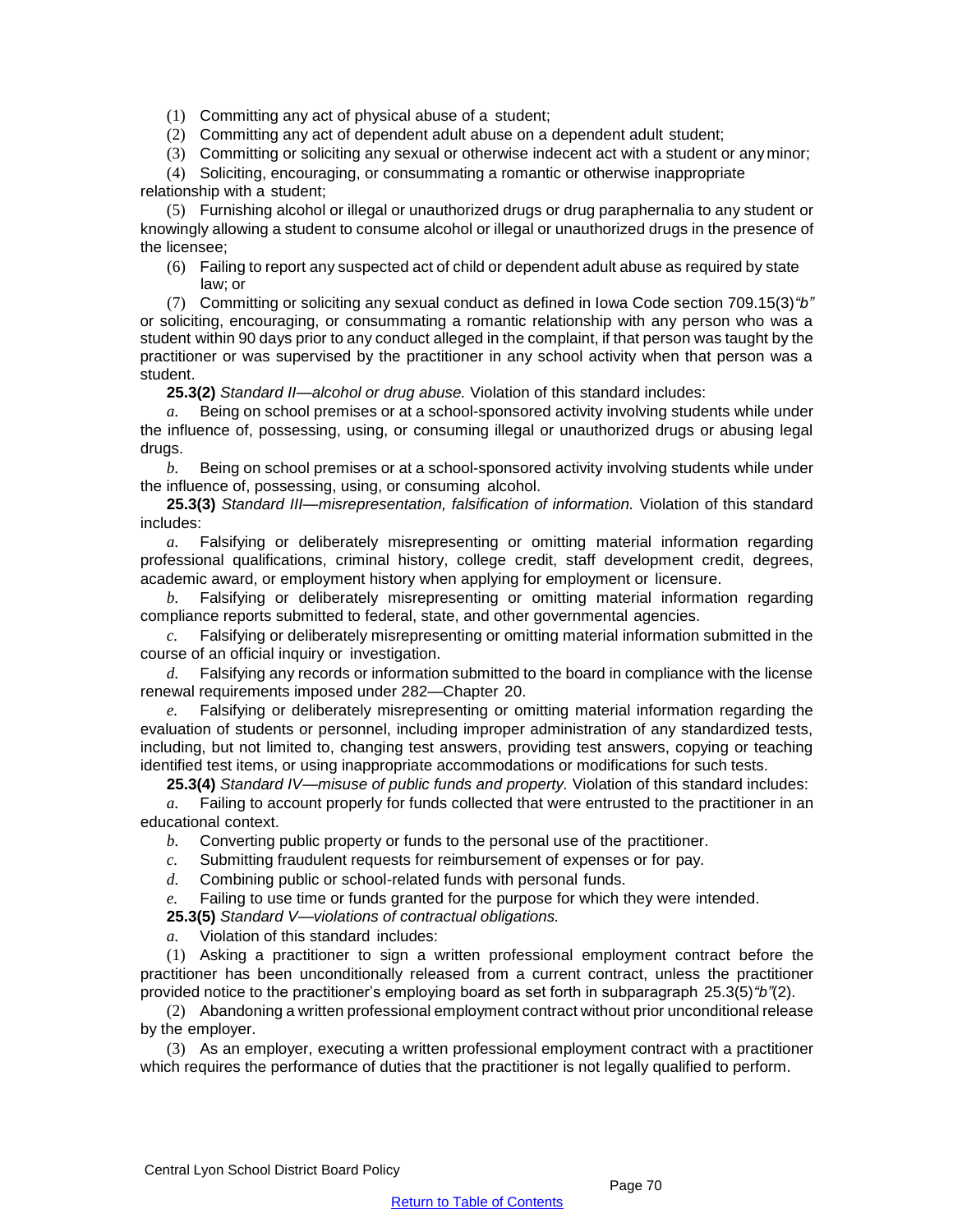(4) As a practitioner, executing a written professional employment contract which requires the performance of duties that the practitioner is not legally qualified to perform.

*b.* In addressing complaints based upon contractual obligations, the board shall consider factors beyond the practitioner's control. For purposes of enforcement of this standard, a practitioner will not be found to have abandoned an existing contract if:

(1) The practitioner obtained a release from the employing board before discontinuing services under the contract; or

(2) The practitioner provided notice to the employing board no later than the latest of the following dates:

1. The practitioner's last work day of the school year;

- 2. The date set for return of the contract as specified in statute; or
- 3. June 30.

**25.3(6)** *Standard VI—unethical practice toward other members of the profession, parents, students, and the community.* Violation of this standard includes:

- *a.* Denying the student, without just cause, access to varying points of view.
- *b.* Deliberately suppressing or distorting subject matter for which the educator bears responsibility.

*c.* Failing to make reasonable effort to protect the health and safety of the student or creating conditions harmful to student learning.

*d.* Conducting professional business in such a way that the practitioner repeatedly exposes students or other practitioners to unnecessary embarrassment or disparagement.

*e.* Engaging in any act of illegal discrimination, or otherwise denying a student or practitioner participation in the benefits of any program on the grounds of race, creed, color, religion, age, sex, sexual orientation, gender identity, disability, marital status, or national origin.

*f.* Soliciting students or parents of students to purchase equipment, supplies, or services from the practitioner for the practitioner's personal advantage.

*g.* Accepting gifts from vendors or potential vendors where there may be the appearance of or an actual conflict of interest.

*h.* Intentionally disclosing confidential information including, but not limited to, unauthorized sharing of information concerning student academic or disciplinary records, health and medical information, assessment or testing results, or family income. Licensees shall comply with state and federal laws and local school board policies relating to the confidentiality of student records, unless disclosure is required or permitted by law.

*i.* Refusing to participate in a professional inquiry when requested by the board.

*j.* Aiding, assisting, or abetting an unlicensed person in the completion of acts for which licensure is required.

*k.* Failing to self-report to the board within 60 days any founded child abuse report, or any conviction for a criminal offense listed in [25.3\(1\)](https://www.legis.iowa.gov/docs/iac/rule/282.25.3.pdf)*"b"*(1) which requires revocation of the practitioner's license.

*l.* Delegating tasks to unqualified personnel.

*m.* Failing to comply with federal, state, and local laws applicable to the fulfillment of professional obligations.

*n.* Allowing another person to use one's practitioner license for any purpose.

*o.* Performing services beyond the authorized scope of practice for which the individual is licensed or prepared or performing services without holding a valid license.

*p.* Falsifying, forging, or altering a license issued by the board.

*q.* Failure of the practitioner holding a contract under Iowa Code section [279.13](https://www.legis.iowa.gov/docs/ico/section/279.13.pdf) to disclose to the school official responsible for determining assignments a teaching assignment for which the practitioner is not properly licensed.

*r.* Failure of a school official responsible for assigning licensed practitioners holding contracts under Iowa Code section [279.13 t](https://www.legis.iowa.gov/docs/ico/section/279.13.pdf)o adjust an assignment if the practitioner discloses to the official that the practitioner is not properly licensed for an assignment.

[Return to Table of Contents](#page-0-0)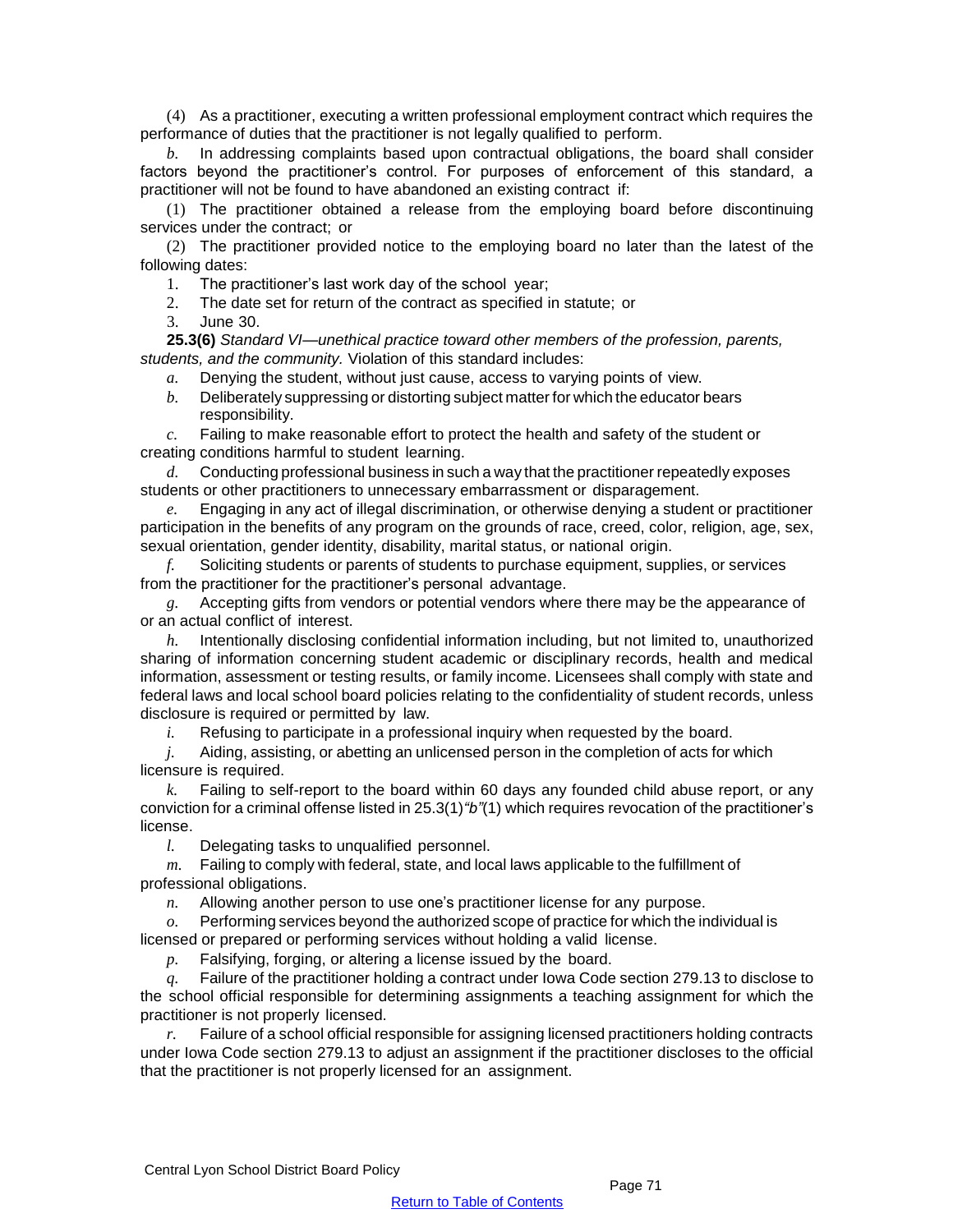**25.3(7)** *Standard VII—compliance with state law governing obligations to state or local governments, child support obligations, and board orders.* Violation of this standard includes:

*a.* Failing to comply with [282—Chapter 8](https://www.legis.iowa.gov/docs/iac/chapter/282.8.pdf) concerning payment of debts to state or local governments.

*b.* Failing to comply with [282—Chapter 10 c](https://www.legis.iowa.gov/docs/iac/chapter/282.10.pdf)oncerning child support obligations.

*c.* Failing to comply with a board order.

**25.3(8)** *Standard VIII—incompetence.* Violation of this standard includes, but is not limited to:

*a.* Willfully or repeatedly departing from or failing to conform to the minimum standards of acceptable and prevailing educational practice in the state of Iowa.

*b.* Willfully or repeatedly failing to practice with reasonable skill and safety.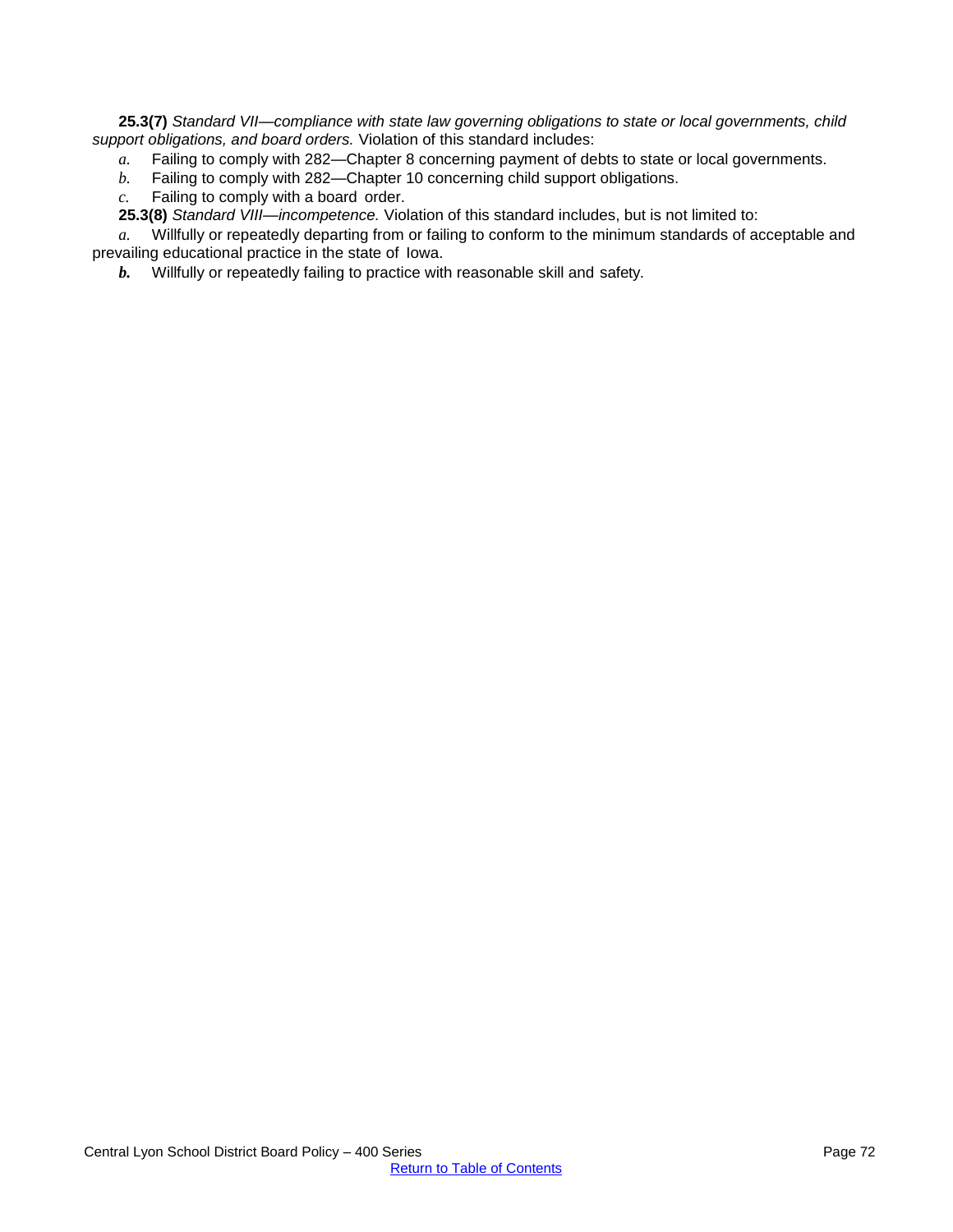## 404.1R1 EMPLOYEE CONDUCT REGULATION

#### I. Commitment to the student.

The educator measures success by the progress of each student toward realization of potential as a worthy and effective citizen. Therefore, the educator works to stimulate the spirit of inquiry, the acquisition of knowledge and understanding, and the thoughtful formulation of worthy goals. In fulfilling obligations to the student, the educator:

- A. Shall not without just cause restrain the student from independent action in a pursuit of learning and shall not without just cause deny the student access to varying points of view.
- B. Shall not deliberately suppress or distort subject matter for which the educator bears responsibility.
- C. Shall make reasonable effort to protect the student from conditions harmful to learning or to health and safety.
- D. Shall conduct professional business in such a way that the educator does not expose the student to unnecessary embarrassment or disparagement.
- E. Shall not on the ground of race, color, creed, age, sex, disability, or national origin exclude any student from participation in or deny the student benefits under any program nor grant any discriminatory consideration or advantage.
- F. Shall not use professional relationships with students for private advantage.
- G. Shall keep in confidence information that has been obtained in the course of professional service, unless disclosure serves professional purposes or is required by law.
- H. Shall not tutor for remuneration students assigned to the educator's classes, unless no other qualified teacher is reasonably available.
- II. Commitment to the public.

The educator believes that patriotism in its highest form requires dedication to the principles of our democratic heritage. The educator shares with all other citizens the responsibility for the development of sound public policy and assumes full political and citizenship responsibilities. The educator bears particular responsibility for the development of policy relating to the extension of educational opportunities for all and for interpreting educational programs and policies to the public. In fulfilling an obligation to the public, the educator:

- A. Shall not misrepresent an institution or organization with which the educator is affiliated and shall take adequate precautions to distinguish between personal and institutional or organizational views.
- B. Shall not knowingly distort or misrepresent the facts concerning educational matters in direct and indirect public expressions.
- C. Shall not interfere with a colleague's exercise of political and citizenship rights and responsibilities.
- D. Shall not use institutional privileges for monetary private gain or to promote political candidates or partisan political activities.
- E. Shall accept no gratuities, gifts, or favors that might impair or appear to impair professional judgment, not offer any favor, service, or thing of value to obtain special advantage.

#### III. Commitment to the profession.

The educator believes that the quality of the services of the education profession directly influences the nation and its citizens. Therefore, the educator exerts every effort to raise professional standards, to improve service, to promote a climate in which the exercise of professional judgment is encouraged, and to achieve conditions which attract persons worthy of the trust to careers in education. In fulfilling an obligation to the profession, the educator:

- A. Shall not discriminate on the ground of race, sex, age, disability, color, creed or national origin for membership in the profession, nor interfere with the participation or nonparticipation of colleagues in the affairs of their professional association.
- B. Shall accord just and equitable treatment to all members of the profession in the exercise of their professional rights and responsibilities.
- C. Shall not use coercive means or promise special treatment in order to influence professional decisions of colleagues.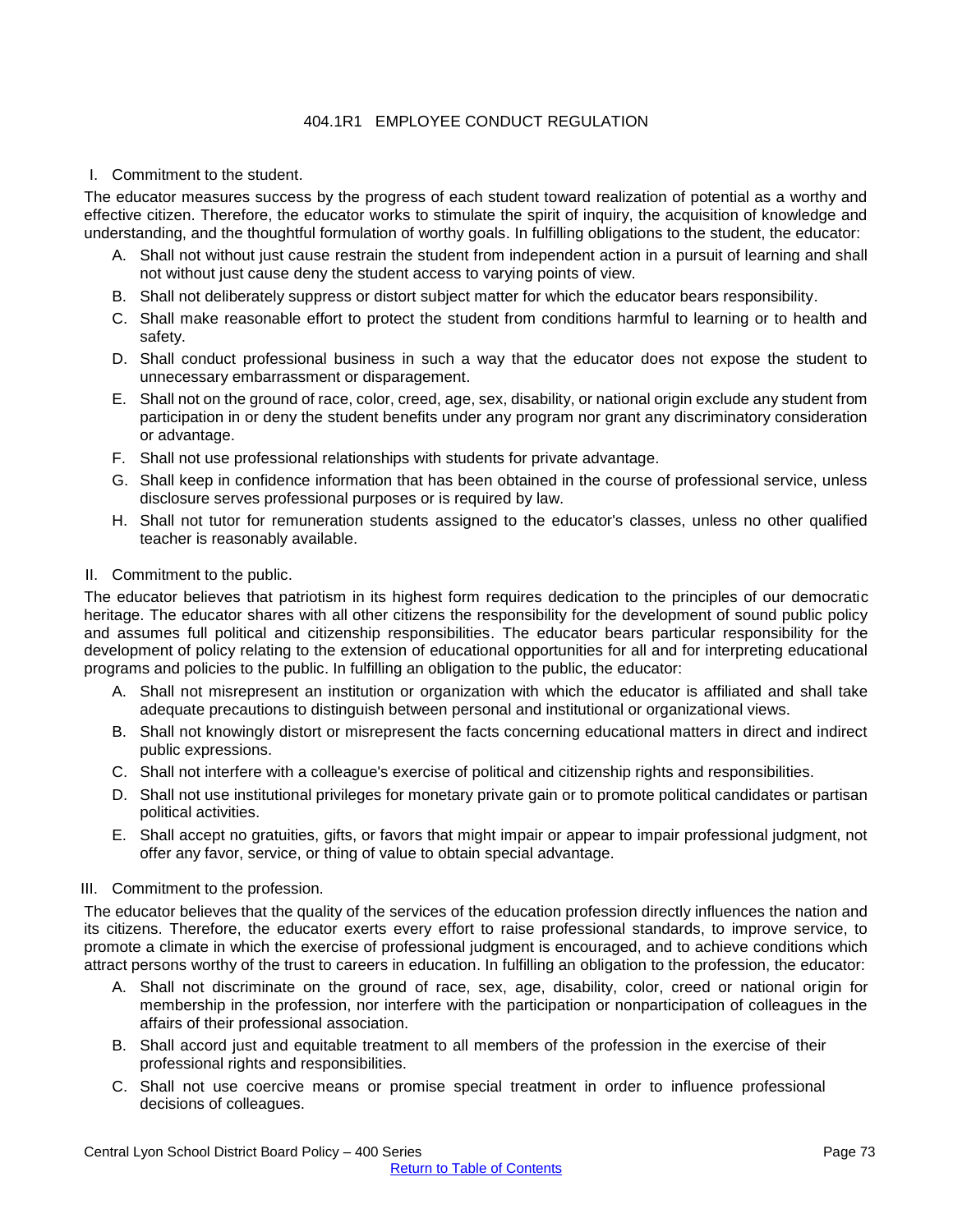- D. Shall withhold and safeguard information acquired about colleagues in the course of employment, unless disclosure serves professional purposes.
- E. Shall not refuse to participate in a professional inquiry when requested by the commission board.
- F. Shall provide upon the request of the aggrieved party a written statement of specific reason for recommendations that lead to the denial of increments, significant change in employment or termination of employment.
- G. Shall not misrepresent professional qualifications.
- H. Shall not knowingly distort evaluations of colleagues.
- IV. Commitment to professional employment practices.

The educator regards the employment agreement as a pledge to be executed both in spirit and in fact in a manner consistent with the highest ideals of professional service. The educator believes that sound professional personnel relationships with governing boards are built upon personal integrity, dignity and mutual respect. The administrator discourages the practice of the profession by unqualified persons. In fulfilling the obligation to professional employment practices, the educator:

- A. Shall apply for, accept, offer, or assign a position or responsibility on the basis of professional preparation and legal qualifications.
- B. Should recognize salary schedules and the salary clause of an individual teacher's contract as a binding document on both parties. The educator should not in any way violate the terms of the contract.
- C. Shall not knowingly withhold information regarding a position from an applicant or misrepresent an assignment or conditions of employment.
- D. Shall give prompt notice to the employing agency of any change in availability of service, and the employing agent shall give prompt notice of change in availability or nature of a position.
- E. Shall adhere to the terms of a contract or appointment unless these terms have been legally terminated, falsely represented, or substantially altered by unilateral action of the employing agency.
- F. Shall not delegate assigned tasks to unqualified personnel.
- G. Shall use time or funds granted for the purpose for which they were intended.

Approved 7/17/95 Reviewed 10/10/16 Revised 7/17/95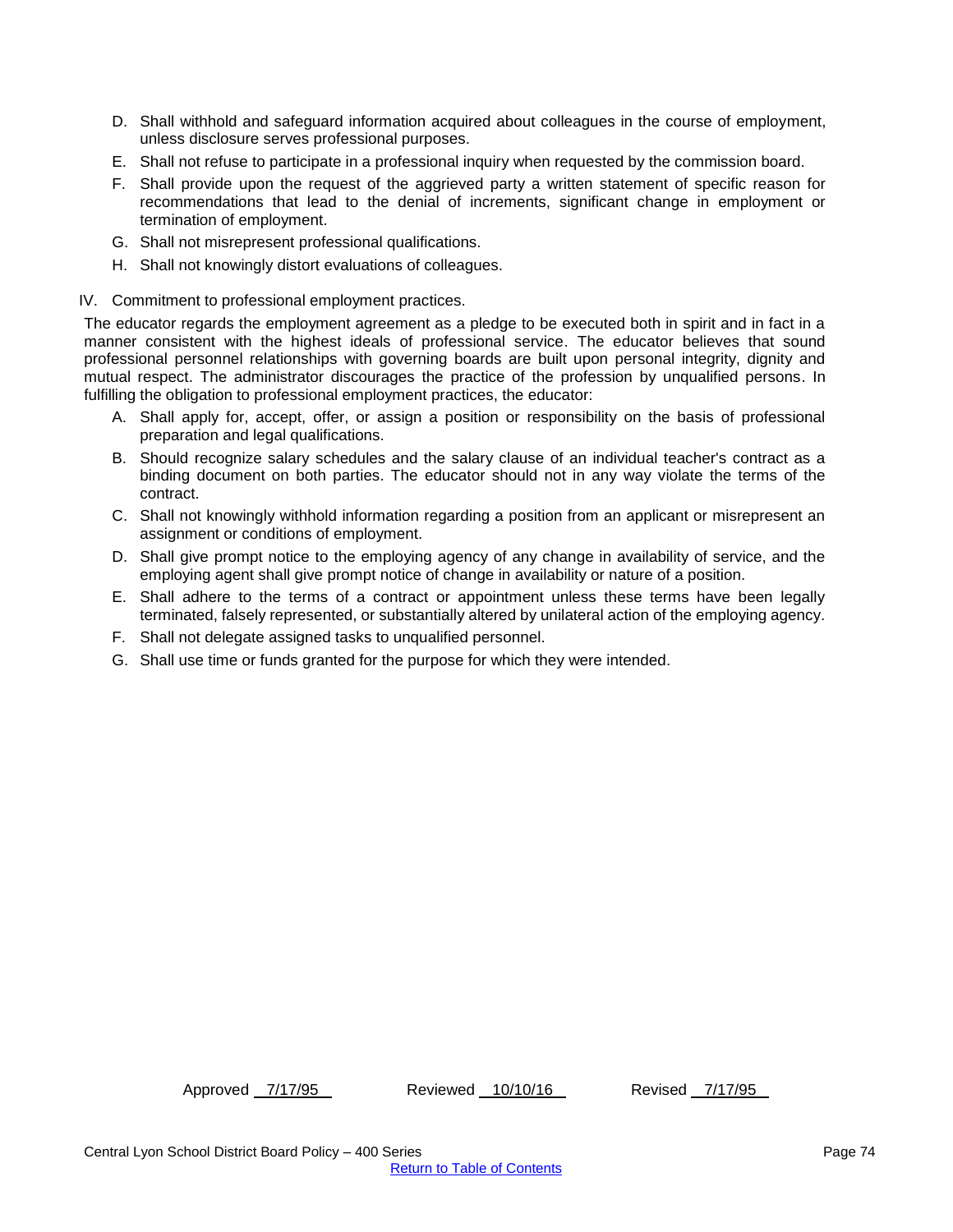### **405 LICENSED EMPLOYEES - GENERAL**

### 405.1 LICENSED EMPLOYEE DEFINED

Licensed employees, including administrators, are those employees required to hold an appropriate license from the Iowa Department of Education for their position as required by the Board of Educational Examiners or others with professional licenses. Licenses required for a position will be considered met if the employee meets the requirements established by the Iowa Department of Education.

It shall be the responsibility of the superintendent to establish job specifications and job descriptions for licensed employees' positions, other than the position of the superintendent. Job descriptions may be approved by the board.

Licensed employees must present evidence of current license to the board secretary/business manager prior to payment of salary each year.

| Legal Reference: | 282 J.A.C. 14.          | 89, 174 N.W. 47 (1919).<br>281 I.A.C. 12.4; 41.25.<br>1940 Op. Att'y Gen. 375. |                             | Clay v. Independent School District of Cedar Falls, 187 Iowa<br>lowa Code §§ 256.7(3); 272.6; 272A; 279.8; 294.1 (1995). |                                                         |         |
|------------------|-------------------------|--------------------------------------------------------------------------------|-----------------------------|--------------------------------------------------------------------------------------------------------------------------|---------------------------------------------------------|---------|
| Cross Reference: | 405.2<br>410.1<br>411.1 | <b>Substitute Teachers</b>                                                     | Classified Employee Defined |                                                                                                                          | Licensed Employee Qualifications, Recruitment Selection |         |
| Approved 7/17/95 |                         |                                                                                | Reviewed                    | 10/10/16                                                                                                                 | Revised                                                 | 7/17/95 |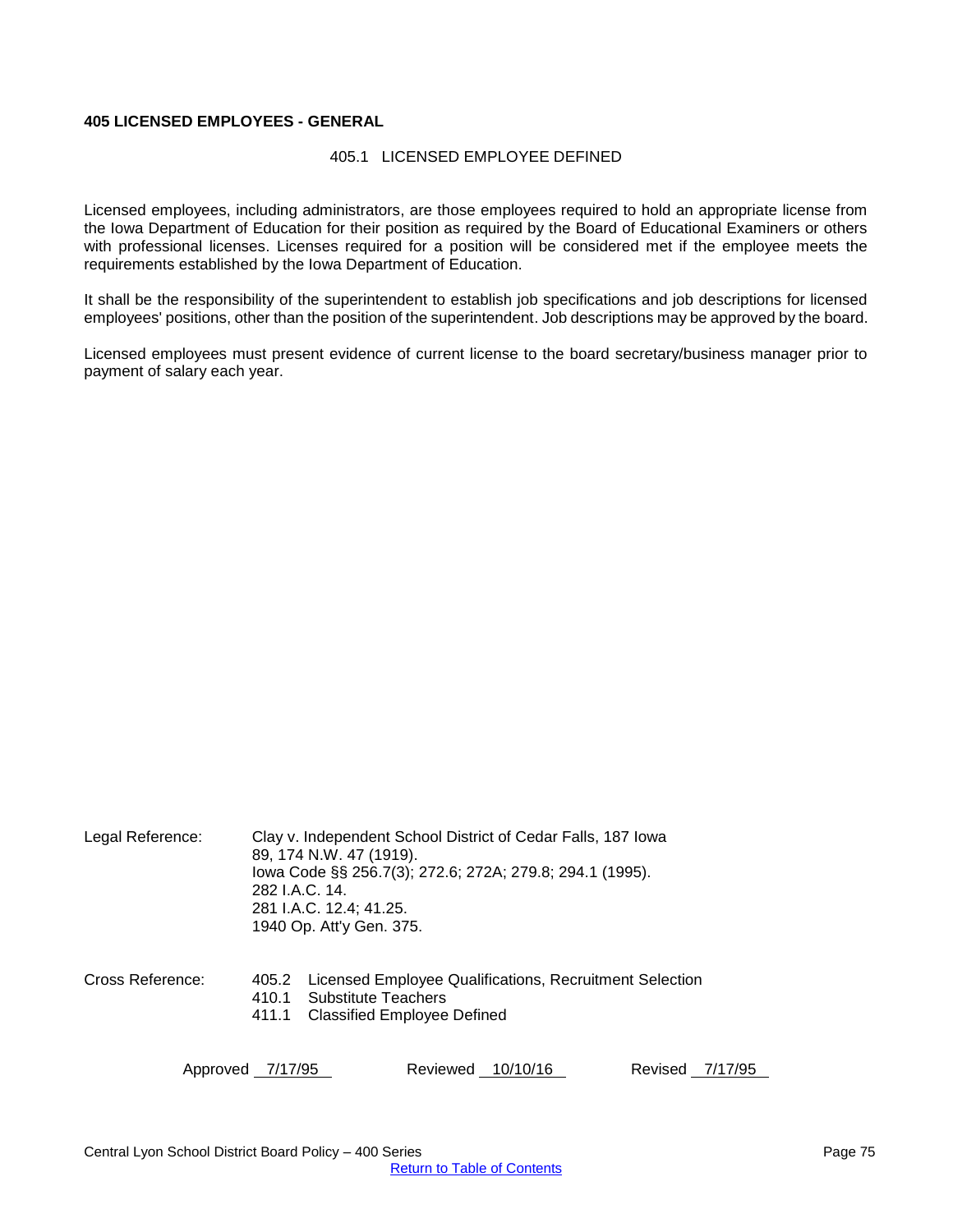# 405.2 LICENSED EMPLOYEE QUALIFICATIONS, RECRUITMENT, SELECTION

Persons interested in a licensed position, other than administrative positions which will be employed in accordance with board policies in Series 300, "Administration," will have an opportunity to apply and qualify for licensed positions in the school district without regard to age, race, creed, color, sex, national origin, religion, sexual orientation, gender identity or disability. Job applicants for licensed positions will be considered on the basis of the following:

- Training, experience, and skill;
- Nature of the occupation;
- Demonstrated competence; and
- Possession of, or ability to obtain, state license if required for the position.

All job openings shall be submitted to the Iowa Department of Education for posting on Teach Iowa, the online state job posting system. Additional announcements of the position may occur is in a manner which the superintendent believes will inform potential applicants about the position. Whenever possible, the preliminary screening of applicants will be conducted by the administrator who will be directly supervising and overseeing the person being hired.

The board will employ licensed employees after receiving a recommendation from the superintendent The superintendent, however, will have the authority to employ a licensed employee on a temporary basis until a recommendation can be made and action can be taken by the board on the position.

The requirements stated in the Master Contract between employees in the certified collective bargaining unit and the board regarding qualifications, recruitment and selections of such employees will be followed.

| Legal Reference: | 29 U.S.C. §§ 621-634.                      |
|------------------|--------------------------------------------|
|                  | 42 U.S.C. §§ 2000e; 12101 et seq.          |
|                  | lowa Code §§ 20; 35C; 216; 256.27; 279.13. |
|                  | 281 J.A.C. 12.                             |
|                  | 282 J.A.C. 14.                             |
|                  | 1980 Op. Att'y Gen. 367.                   |
|                  |                                            |

| Cross Reference: |     | 401.1 Equal Employment Opportunity |
|------------------|-----|------------------------------------|
|                  | 405 | Licensed Employees - General       |
|                  |     | 410.1 Substitute Teachers          |

| Approved 7/17/95 |  | Reviewed 10/10/16 |  |  | Revised 10/10/16 |
|------------------|--|-------------------|--|--|------------------|
|------------------|--|-------------------|--|--|------------------|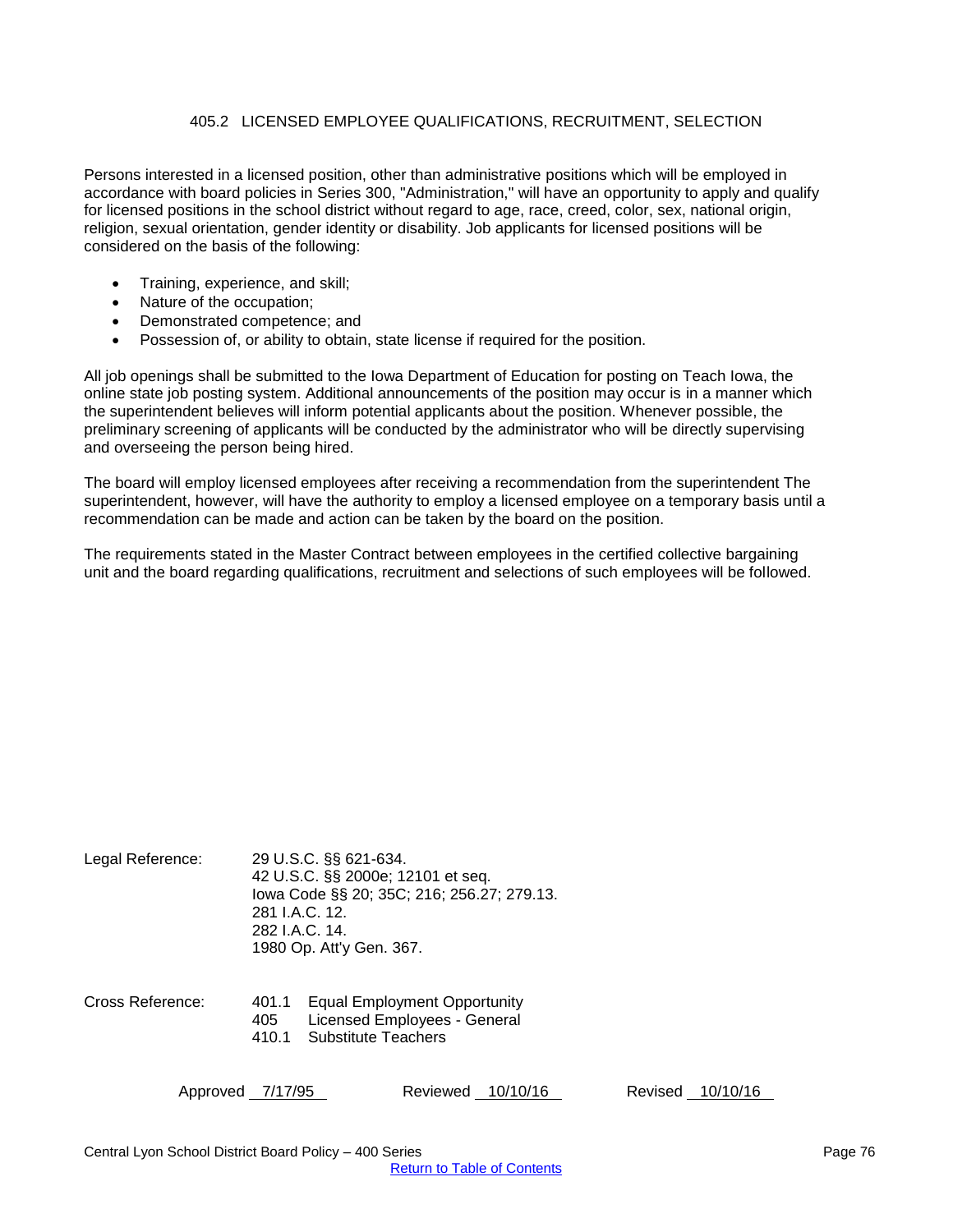# 405.3 LICENSED EMPLOYEE INDIVIDUAL CONTRACTS

The board will enter into a written contract with licensed employees, other than administrators, employed on a regular basis.

Each contract will be for a period of one (1) year, beginning on July 1 and ending on June 30.

It shall be the responsibility of the superintendent to complete the contracts for licensed employees and present them to the board for approval. The contracts, after being signed by the board president, shall be returned to the superintendent. The superintendent shall obtain the employee's signature. After being signed, the contract shall be filed with the board secretary/ business manager.

| Legal Reference: | Harris v. Manning Independent School District of Manning, 245 Iowa 1295, 66 N.W.2d 438 (1954).<br>Shackelford v. District Township of Beaver, Polk County, 203 Iowa 243, 212 N.W. 467 (1927).<br>Burkhead v. Independent School District of Independence, 107 Iowa 29, 77 N.W. 491 (1898).<br>lowa Code chs. 20; 279 (1995). |  |  |
|------------------|------------------------------------------------------------------------------------------------------------------------------------------------------------------------------------------------------------------------------------------------------------------------------------------------------------------------------|--|--|
| Cross Reference: | Licensed Employee Qualifications, Recruitment, Selection<br>405.2<br>Licensed Employee Continuing Contracts<br>405.4<br>Licensed Employee Termination of Employment<br>407                                                                                                                                                   |  |  |
|                  | Reviewed 10/10/16<br>Approved 7/17/95<br>Revised 7/17/95                                                                                                                                                                                                                                                                     |  |  |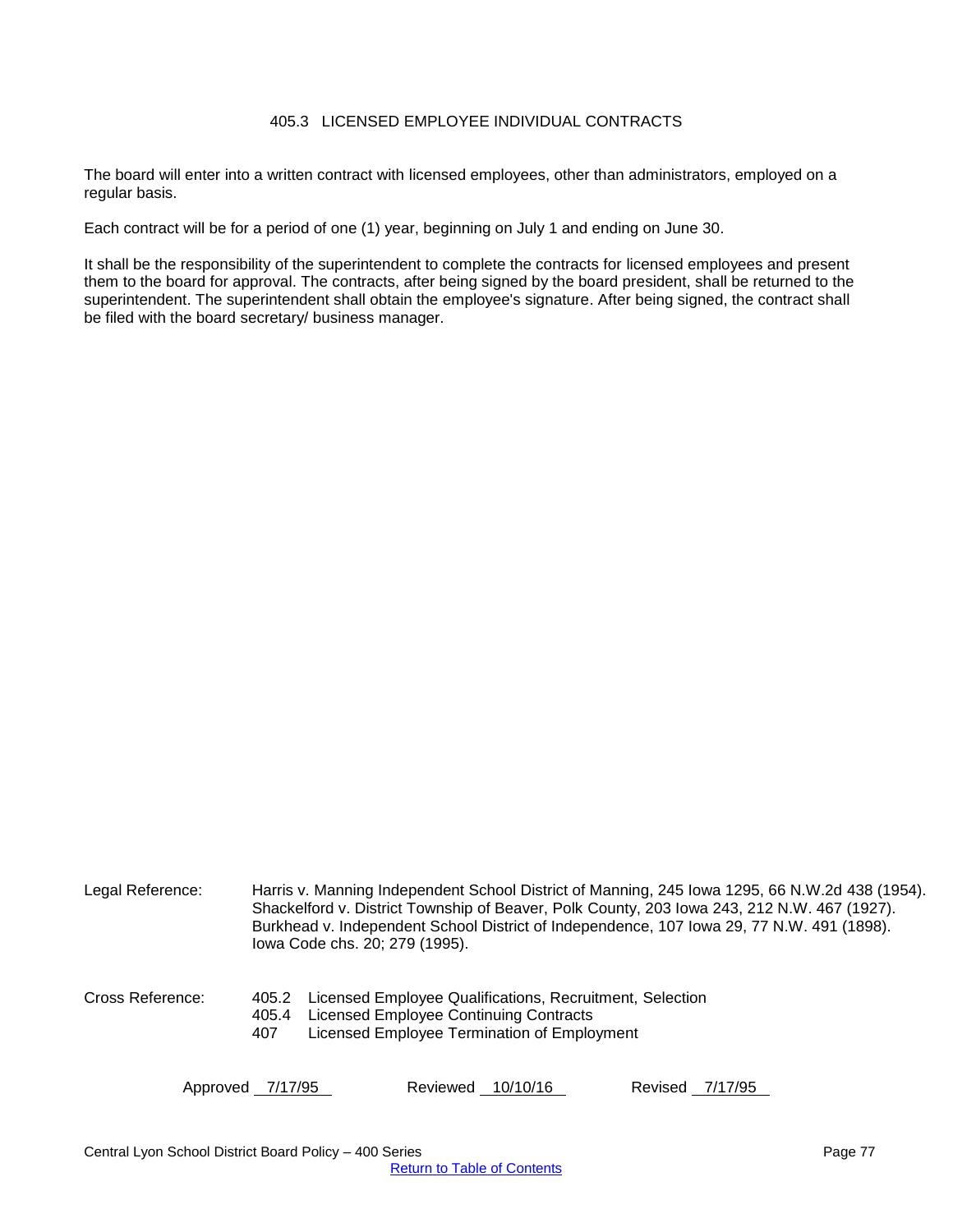## 405.4 LICENSED EMPLOYEE CONTINUING CONTRACTS

Contracts entered into with licensed employees, other than an administrator, will continue from year to year unless the contract states otherwise, is modified by mutual agreement between the board and the employee, or the contract is terminated by the board.

The first three (3) years of a continuing contract issued to a newly employed licensed employee shall be considered a probationary period. The board may waive this period, but must do so in writing. The probationary period may be extended for an additional year upon the consent of the licensed employee. In the event of termination of the employee's contract during this period, the board shall afford the licensed employee appropriate due process. The action of the board will be final.

Licensed employees whose contracts will be recommended for termination by the board will receive notice in accordance with the applicable statutory provisions and any applicable provisions of a collective bargaining agreement. The superintendent shall make a recommendation to the board for the termination of the licensed employee's contract.

Licensed employees who wish to resign, to be released from a contract, or to retire must comply with board policies in those areas.

| Legal Reference: | Ar-We-Va Community School District v. Long and Henkenius, 292 N.W.2d 402 (lowa 1980).<br>Bruton v. Ames Community School District, 291 N.W.2d 351 (lowa 1980).<br>Hartman v. Merged Area VI Community College, 270 N.W.2d 822 (lowa 1978).<br>Keith v. Community School District of Wilton in the Counties of Cedar and Muscatine, 262<br>N.W.2d 249 (lowa 1978).<br>lowa Code §§ 20; 272; 279.12-.19B, .27; 294.1 (1995). |
|------------------|----------------------------------------------------------------------------------------------------------------------------------------------------------------------------------------------------------------------------------------------------------------------------------------------------------------------------------------------------------------------------------------------------------------------------|
| Cross Reference: | Licensed Employee Individual Contracts<br>405.3<br>Licensed Employee Probationary Status<br>405.9<br>Licensed Employee Termination of Employment<br>407                                                                                                                                                                                                                                                                    |
| Approved 7/17/95 | Reviewed 10/10/16<br>Revised 7/17/95                                                                                                                                                                                                                                                                                                                                                                                       |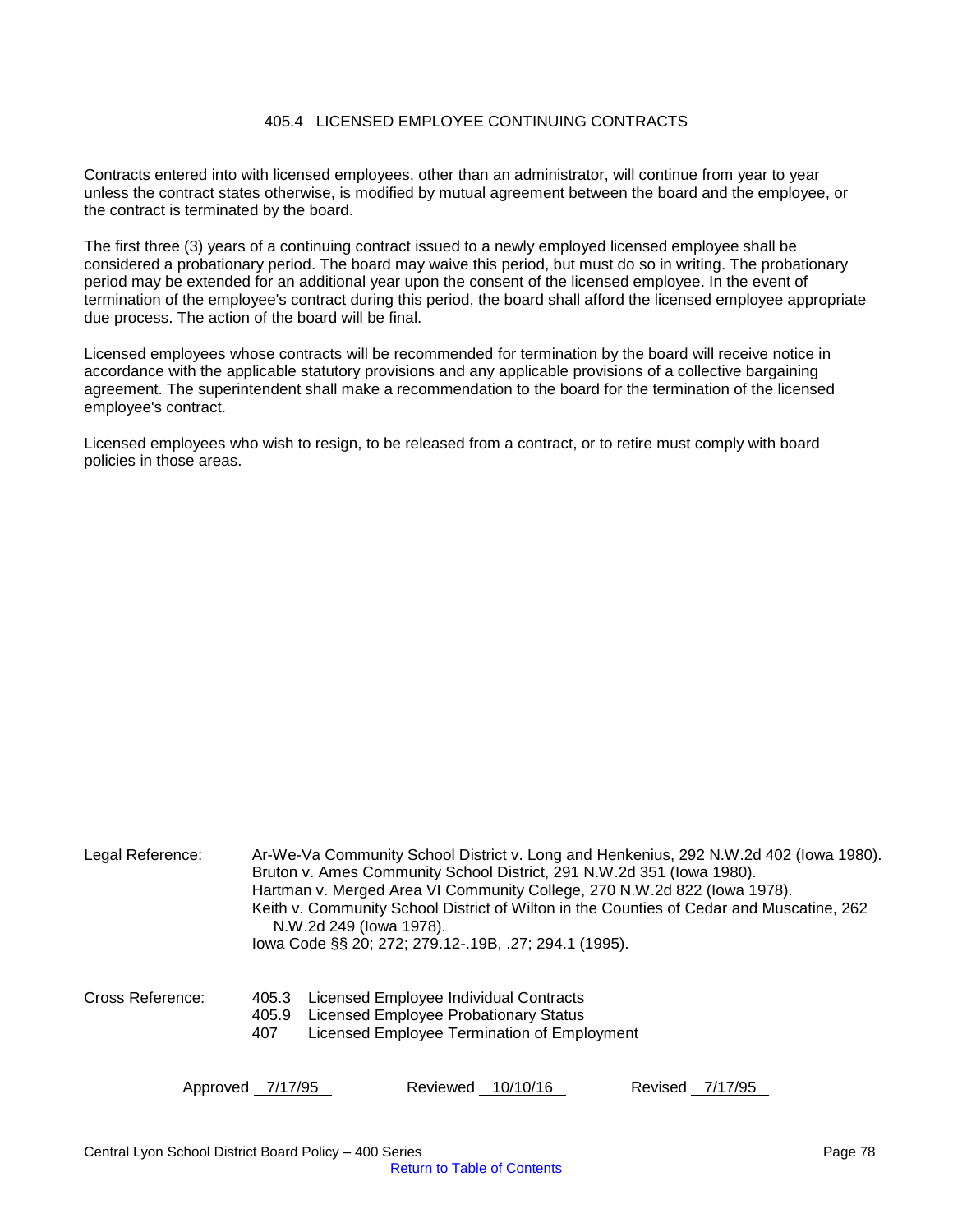### 405.5 LICENSED EMPLOYEE WORK DAY

The work day for licensed employees shall begin each day of the school year at a time established by the superintendent. Licensed employees who are employed only during the academic year shall have the same work day as other licensed employees. "Day" is defined as one (1) work day regardless of full-time or part-time status of an employee.

Licensed employees are to be in their assigned school building during the work day. Advance approval to be absent from the school building must be obtained from the building principal whenever the licensed employees must leave the school building during the work day.

The building principal is authorized to make changes in the work day in order to facilitate the education program. These changes shall be reported and approved by the superintendent.

The work day outlined in this policy is a minimum work day. Nothing in this policy prohibits licensed employees from working additional hours outside the work day.

The requirements stated in the Central Lyon Education Association Master Contract between employees in the Central Lyon Education Association certified collective bargaining unit and the board regarding work day of such employees shall be followed.

Legal Reference: Iowa Code §§ 20; 279.8 (1995).

Cross Reference: 200.2 Powers of the Board of Directors

Approved 7/17/95 Reviewed 10/10/16 Revised 7/17/95

Central Lyon School District Board Policy – 400 Series Page 79 November 2012 12:00 November 2013

[Return to Table of Contents](#page-0-0)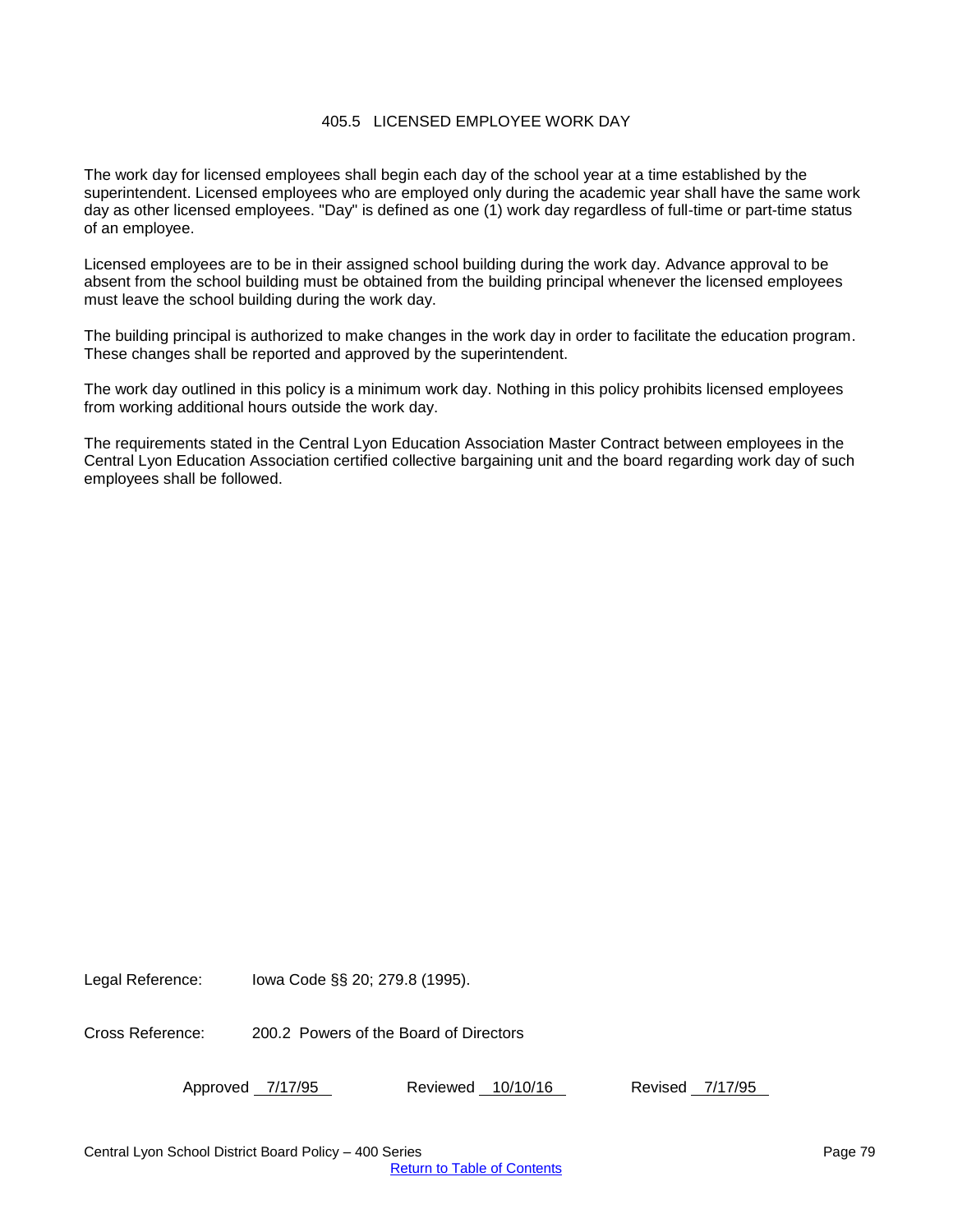# 405.6 LICENSED EMPLOYEE ASSIGNMENT

Determining the assignment of each licensed employee is the responsibility of and within the sole discretion of the board. In making such assignments, the board shall consider the qualifications of each licensed employee and the needs of the school district.

It shall be the responsibility of the superintendent to make recommendations to the board regarding the assignment of licensed employees.

The requirements stated in the Master Contract between employees in the Central Lyon Education Association certified collective bargaining unit and the board regarding assignment of such employees shall be followed.

Legal Reference: Iowa Code §§ 20.9; 279.8 (1995).

Cross Reference: 200.2 Powers of the Board of Directors

Approved 7/17/95 Reviewed 10/10/16 Revised 7/17/95

Central Lyon School District Board Policy – 400 Series Page 80 November 2012 12:00 November 2013

[Return to Table of Contents](#page-0-0)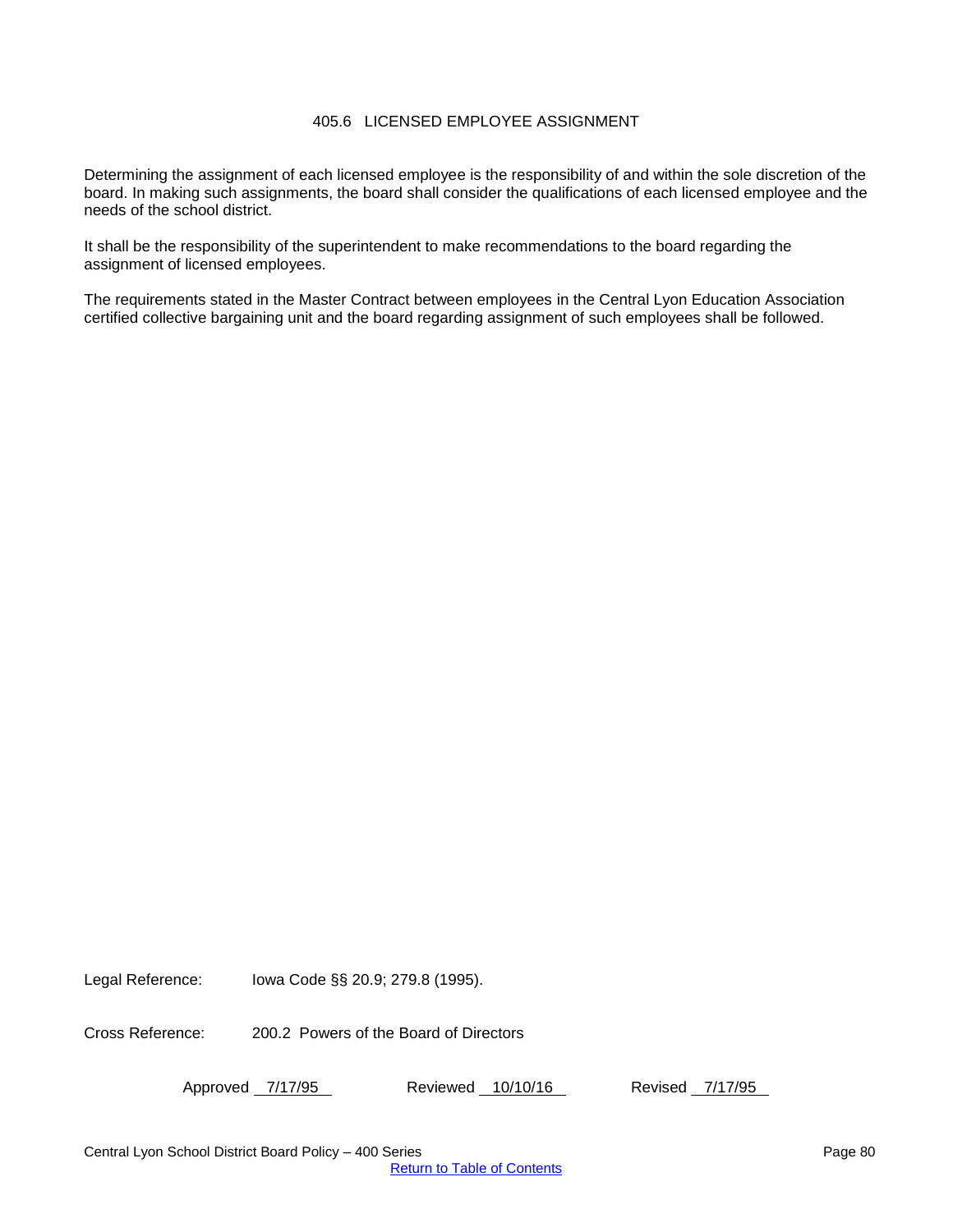### 405.7 LICENSED EMPLOYEE TRANSFERS

Determining the location where an employee's assignment will be carried out is the responsibility and within the sole discretion of the board. In making such assignments the board shall consider the qualifications of each licensed employee and the needs of the school district.

A transfer may be initiated by the employee, the building principal, or the superintendent. The final approval of all transfers must have the superintendent's approval.

It shall be the responsibility of the superintendent to notify the board regarding the transfer of licensed employees.

The requirements stated in the Central Lyon Education Association Master Contract between employees in the certified collective bargaining unit and the board regarding transfers of employees shall be followed.

Legal Reference: Iowa Code §§ 20.9; 216.14; 279.8 (1995).

Cross Reference: 405.2 Licensed Employee Qualifications, Recruitment, Selection 405.6 Licensed Employee Assignment

Approved 7/17/95 Reviewed 10/10/16 Revised 7/17/95

Central Lyon School District Board Policy – 400 Series Page 81 November 2012 12:00 Page 81 [Return to Table of Contents](#page-0-0)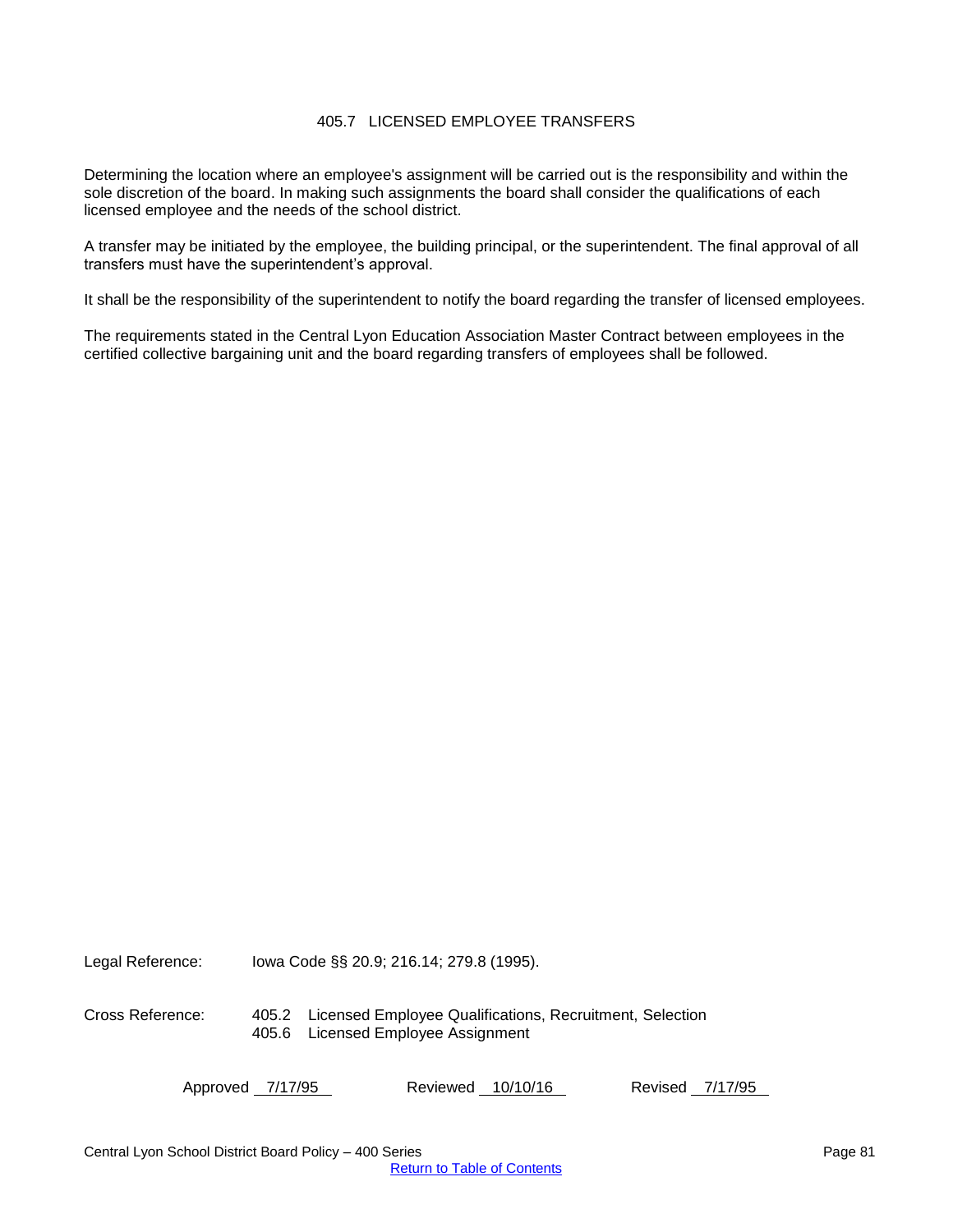### 405.8 LICENSED EMPLOYEE EVALUATION

Evaluation of licensed employees on their skills, abilities, and competence is an ongoing process supervised by the building principals and conducted by approved evaluators. The goal of the formal evaluation of licensed employees, other than administrators, but including extracurricular employees, is to improve the education program, to maintain licensed employees who meet or exceed the board's standards of performance, to clarify the licensed employee's role, to ascertain the areas in need of improvement, to clarify the immediate priorities of the board, and to develop a working relationship between the administrators and other employees.

The formal evaluation criteria is in writing and approved by the board. The formal evaluation will provide an opportunity for the evaluator and the licensed employee to discuss performance and the future areas of growth. The formal evaluation is completed by the evaluator, signed by the licensed employee and filed in the licensed employee's personnel file. This policy supports, and does not preclude, the ongoing informal evaluation of the licensed employee's skills, abilities and competence.

Licensed employees will be required to:

- Demonstrate the ability to enhance academic performance and support for and implementation of the school district's student achievement goals.
- Demonstrate competency in content knowledge appropriate to the teaching position.
- Demonstrate competency in planning and preparation for instruction.
- Use strategies to deliver instruction that meets the multiple learning needs of students.
- Use a variety of methods to monitor student learning.
- Demonstrate competence in classroom management.
- Engage in professional growth.
- Fulfill professional responsibilities established by the school district.

It is the responsibility of the superintendent to ensure licensed employees are evaluated. New and probationary licensed employees are evaluated at least twice each year.

The requirements stated in the Master Contract between employees in that certified collective bargaining unit and the board regarding evaluation of such employees will be followed.

| Legal Reference: |                | lowa Code §§ 20.9; 279.14, .19, .27 (2009).<br>281 I.A.C. Ch 83; 12.3(4). |          | Aplington Community School District v. PERB, 392 N.W.2d 495 (lowa 1986).<br>Saydel Education Association v. PERB, 333 N.W.2d 486 (lowa 1983). |         |          |
|------------------|----------------|---------------------------------------------------------------------------|----------|-----------------------------------------------------------------------------------------------------------------------------------------------|---------|----------|
| Cross Reference: | 405.2<br>405.9 |                                                                           |          | Licensed Employee Qualifications, Recruitment, Selection<br>Licensed Employee Probationary Status                                             |         |          |
| Approved 7/17/95 |                |                                                                           | Reviewed | 10/10/16                                                                                                                                      | Revised | 12/12/11 |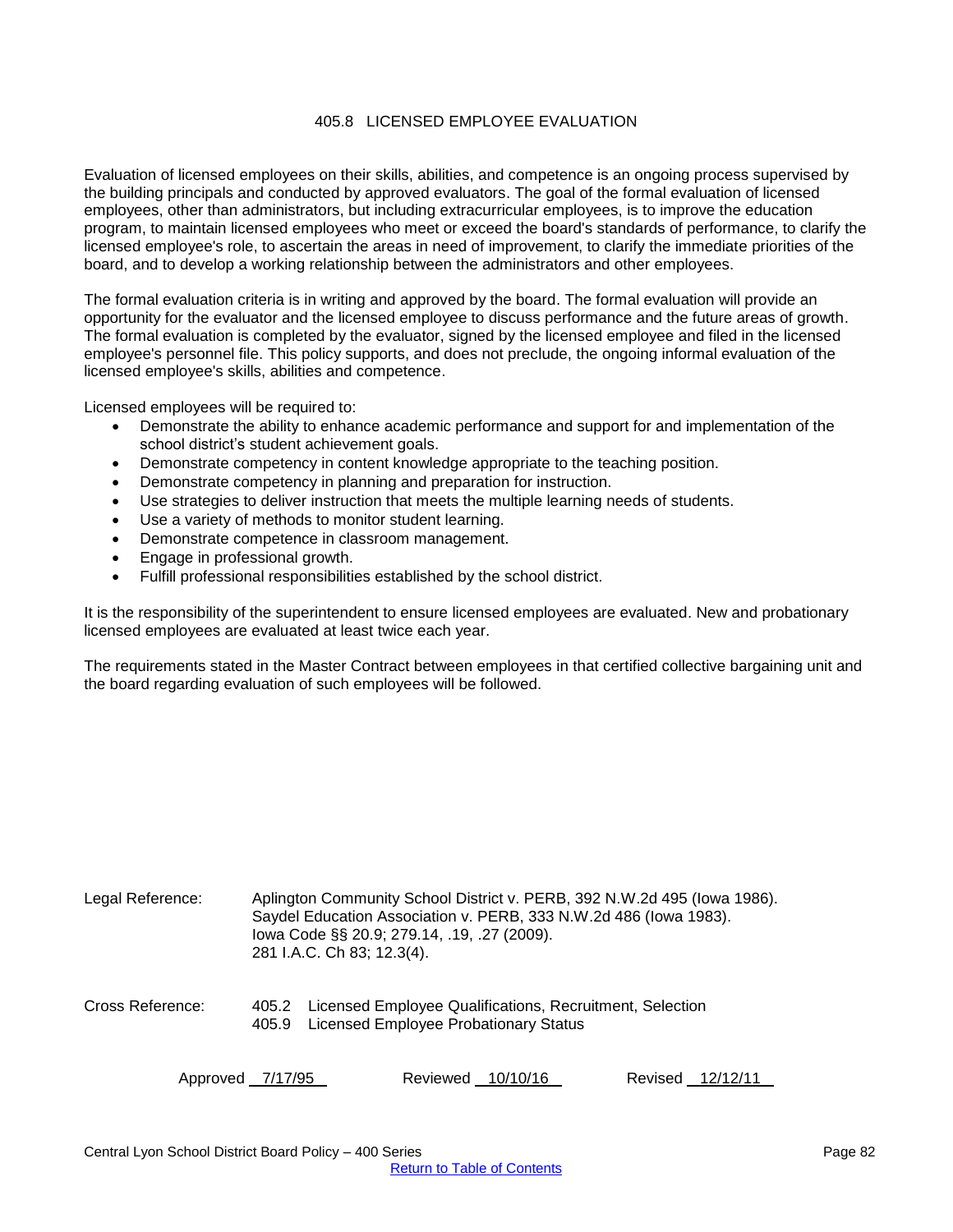# 405.9 LICENSED EMPLOYEE PROBATIONARY STATUS

The first three years of a new licensed employee's contract is a probationary period unless the employee has already successfully completed the probationary period in an Iowa school district. New employees who have successfully completed a probationary period in a previous Iowa school district will serve a one year probationary period. For purposes of this policy, an employee will have met the requirements for successfully completing a probationary period in another Iowa school district if, at the teacher's most recent performance evaluation, the teacher received at least a satisfactory or better evaluation and the individual has not engaged in conduct which would disqualify the teacher for a continuing contract.

Only the board, in its discretion, may waive the probationary period. The board may extend the probationary period for one additional year with the consent of the licensed employee. The board will make the decision to extend or waive a licensed employee's probationary status based upon the superintendent's recommendation. During this probationary period the board may terminate the licensed employee's contract at year-end or discharge the employee in concert with corresponding board policies.

Licensed employees may also serve a probationary period based upon their performance. Such probationary period is determined on a case-by-case basis in light of the circumstances surrounding the employee's performance as documented in the employee's evaluations and personnel file.

Legal Reference: Iowa Code §§ 279.12-.19B (1999).

Cross Reference: 405.4 Licensed Employee Continuing Contracts 405.8 Licensed Employee Evaluation

Approved 7/17/95 Reviewed 10/10/16 Revised 1/8/01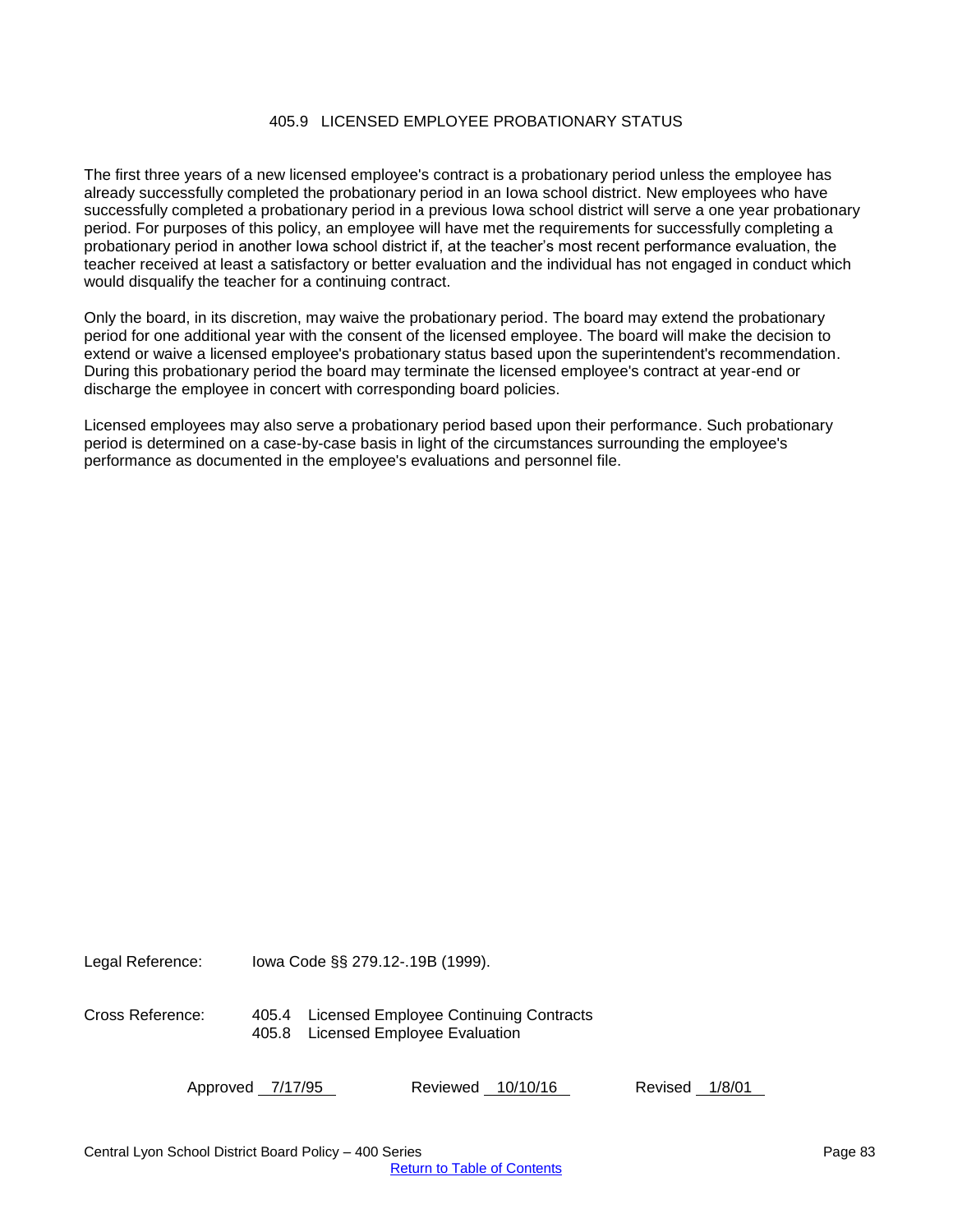#### 405.10 SCHOOL ACTIVITY PASS (GUIDELINES)

It shall be the policy of the Central Lyon Community School District to issue a courtesy pass to employees of the school district. The presence of staff members at activities is a positive affirmation of the importance of the extra-curricular activities in the total school educational program. The pass is issued in lieu of payment to the certified staff to work at the activities. The certified staff shall be assigned duties at the inception of the school year for various activities.

- 1. The pass entitles the certified employee and his or her spouse to Central Lyon School District events or activities.
- 2. The classified staff may receive a pass for his or her spouse by volunteering to work extra duty events or activities assignments at the inception of the school year.
- 3. This pass is not valid for IHSAA, IGHSAU, Siouxland Conference tournaments, state tournaments, or other specifically excluded events.
- 4. This pass is not transferable.

Passes will be issued annually at the beginning of each school year through the office of the Superintendent. The Building Principals will provide a list of employee and spouses names to the Superintendent no later than September 15 of said year. Employees hired during the school year will have a pass issued by within fifteen (15) working days after their first day of employment.

Approved 7/17/95 Reviewed 10/10/16 Revised 4/11/07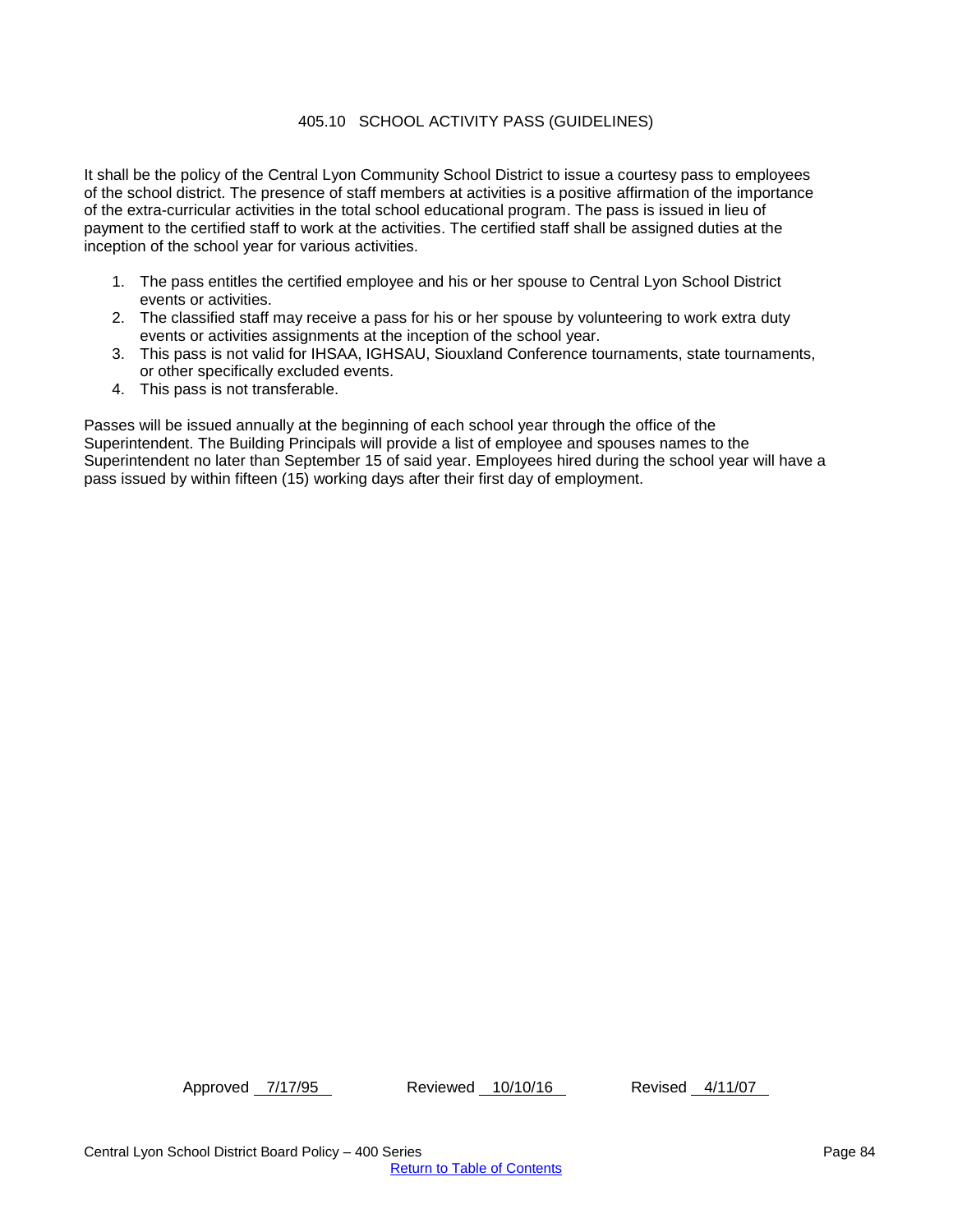# **406 LICENSED EMPLOYEE - COMPENSATION AND BENEFITS**

406.1 LICENSED EMPLOYEE SALARY

The requirements stated in the Central Lyon Education Association Master Contract between employees in the certified collective bargaining unit and the board regarding wages and salaries of such employees shall be followed.

Legal Reference: Iowa Code §§ 20.1, .4, .7, .9; 279.8 (1995).

Cross Reference: 405.1 Licensed Employees - General 406.2 Licensed Employee Salary Advancement

Approved 7/17/95 Reviewed 10/10/16 Revised 7/17/95

Central Lyon School District Board Policy – 400 Series Page 85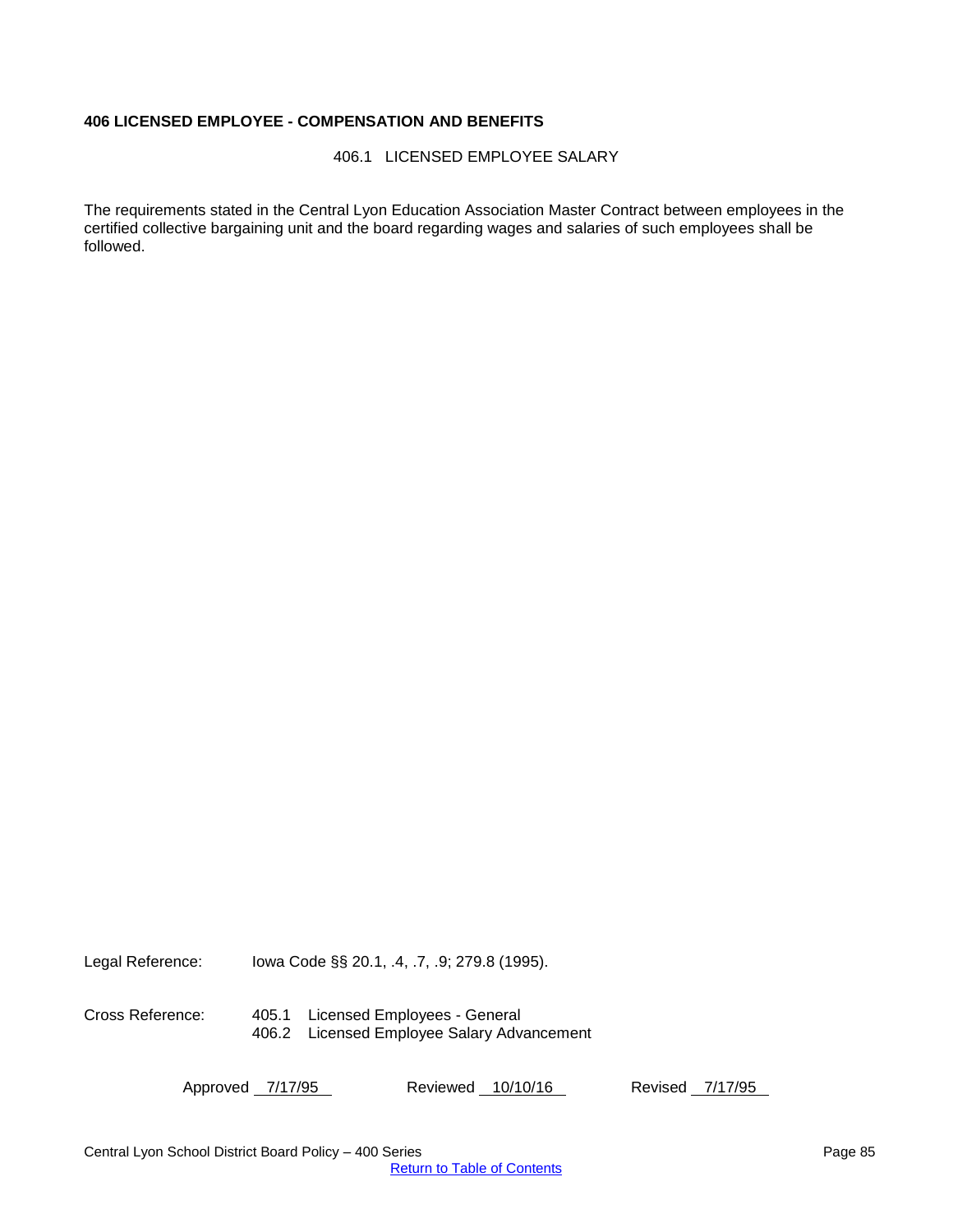# 406.2 LICENSED EMPLOYEE SALARY ADVANCEMENT

The requirements stated in the Central Lyon Education Association Master Contract between employees in the certified collective bargaining unit and the board regarding salary advancement of such employees shall be followed.

Legal Reference: Iowa Code §§ 20.1, .4, .7, .9; 279.8 (1995).

Cross Reference: 405.1 Licensed Employees - General Licensed Employee Compensation and Benefits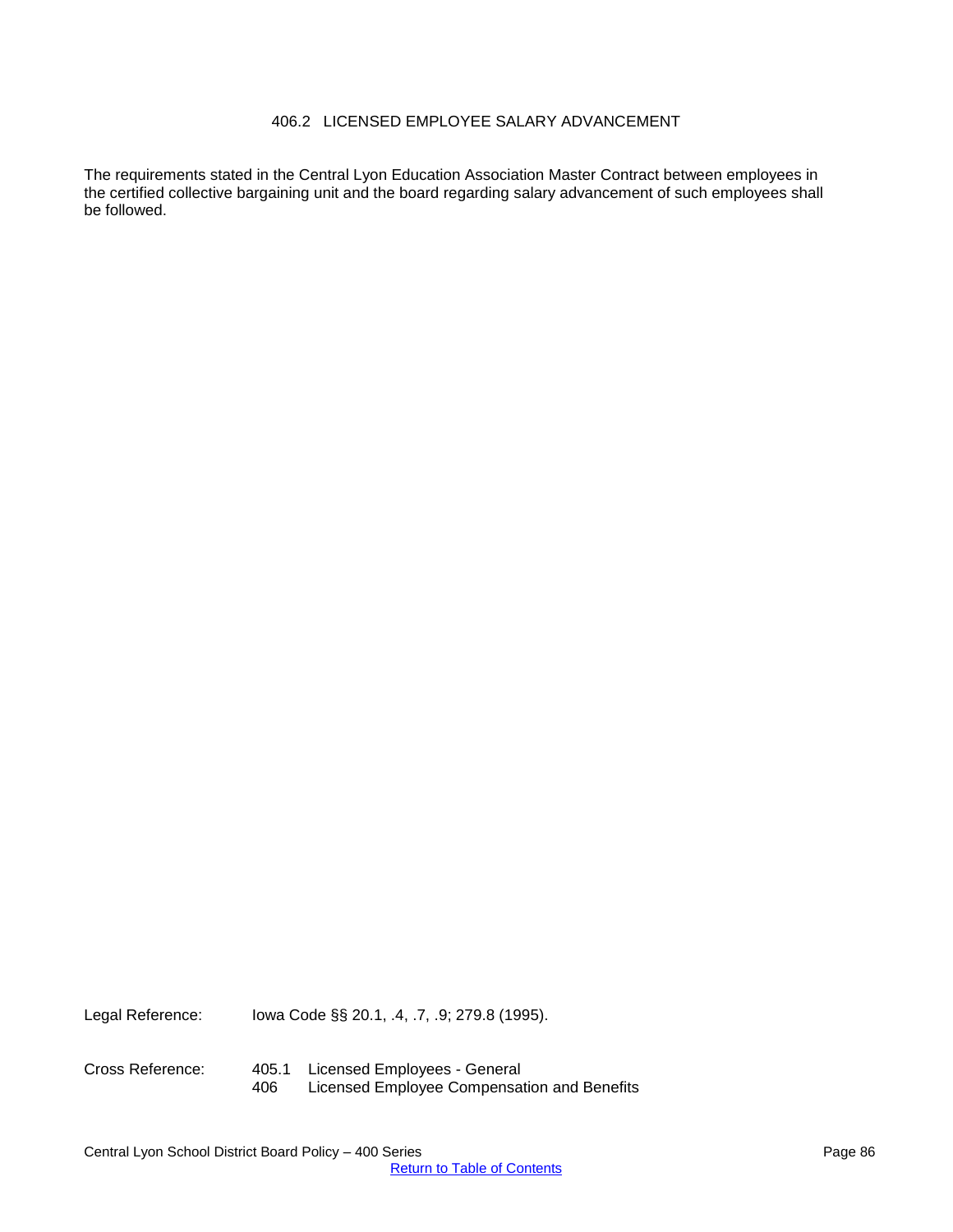# 406.3 LICENSED EMPLOYEE CONTINUED EDUCATION CREDIT

Continued education on the part of licensed employees may entitle them to advancement on the salary schedule. Licensed employees who have completed additional hours will be considered for advancement on the salary schedule. The board shall determine which licensed employees will advance on the salary schedule for continued education keeping in mind the financial condition of the school district, the education and experience of the licensed employee, the educational philosophy of the school district, and any other items deemed relevant by the board.

It shall be the responsibility of the superintendent to make a recommendation to the board for the advancement of a licensed employee on the salary schedule.

The requirements stated in the Central Lyon Education Association Master Contract between licensed employees in the certified collective bargaining unit and the board regarding continued education credit or staff development credits of such employees shall be followed.

Legal Reference: Iowa Code §§ 20.1, .4, .7, .9; 279.8 (1995).

Cross Reference: 405.1 Licensed Employees - General 406 Licensed Employee Compensation and Benefits

Approved 7/17/95 Reviewed 10/8/12 Revised 7/17/95

Central Lyon School District Board Policy – 400 Series Page 87 November 2012 12:30 November 2013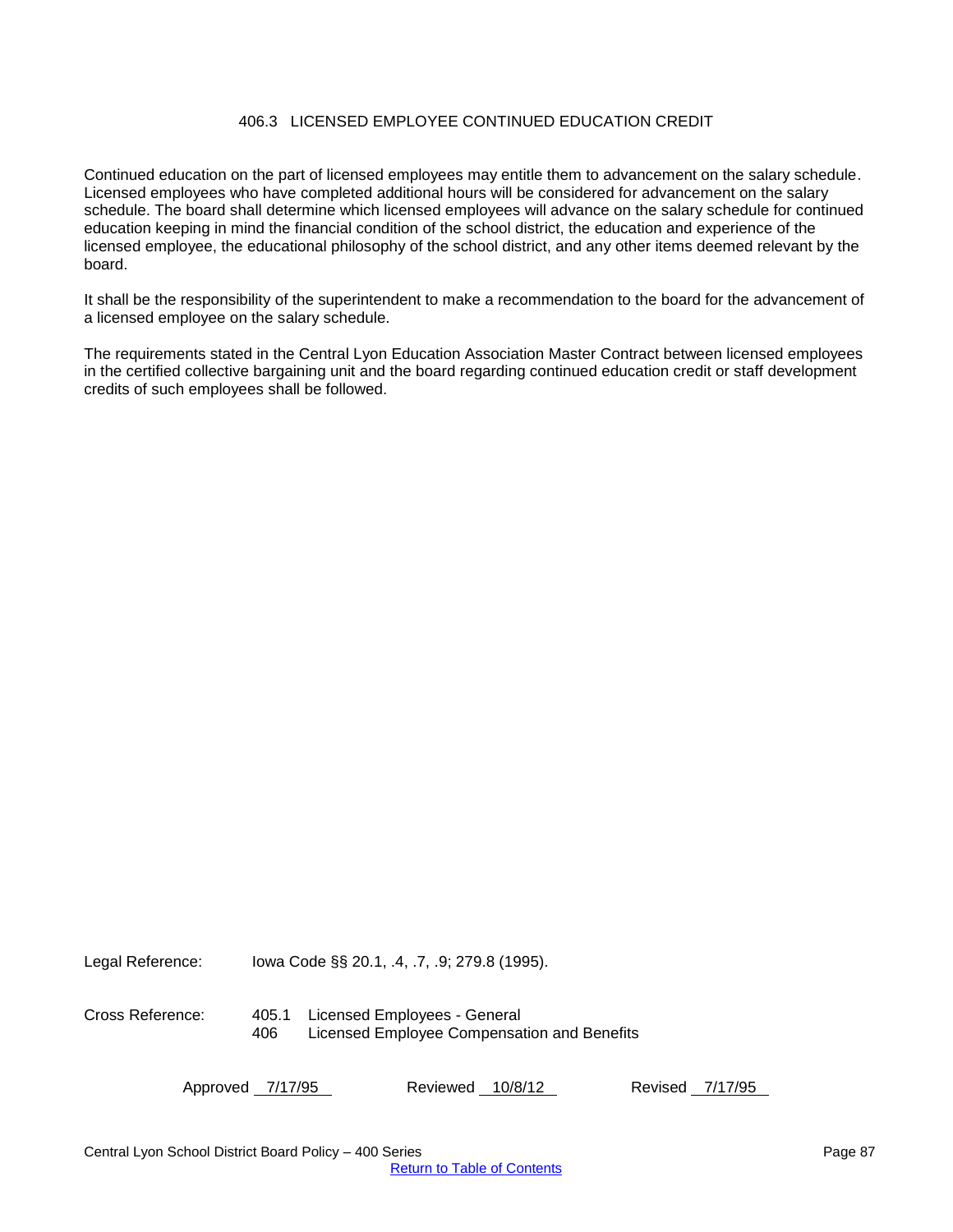### 406.4 LICENSED EMPLOYEE COMPENSATION FOR EXTRA DUTY

A licensed employee may volunteer or be required to take on extra duty with the Code of Iowa, with the extra duty being secondary to the major responsibility of the licensed employee. The board shall establish a salary schedule for extra duty licensed employee positions, keeping in mind the financial condition of the school district, the education and experience of the licensed employee, the educational philosophy of the school district, and other considerations as determined by the board.

Vacant extra duty positions, for which extra compensation will be earned, will be posted to allow qualified licensed employees to volunteer for the extra duty. If no licensed employee volunteers for extra duty, the superintendent may assign the extra duty positions to qualified licensed employees. The licensed employee shall receive compensation for the extra duty required to be performed.

It shall be the responsibility of the superintendent to report to the board as to which licensed employees shall have the extra duty for the board's review.

The requirements stated in the Central Lyon Education Association Master Contract between employees in the certified collective bargaining unit and the board regarding the compensation for extra duties of such employees shall be followed.

Legal Reference: Iowa Code §§ 20.1, .4, .7, .9; 279.8, .13-.15, .19A-B (1995). Cross Reference: 405.1 Licensed Employees - General 406 Licensed Employee Compensation and Benefits

Approved 7/17/95 Reviewed 10/8/12 Revised 7/17/95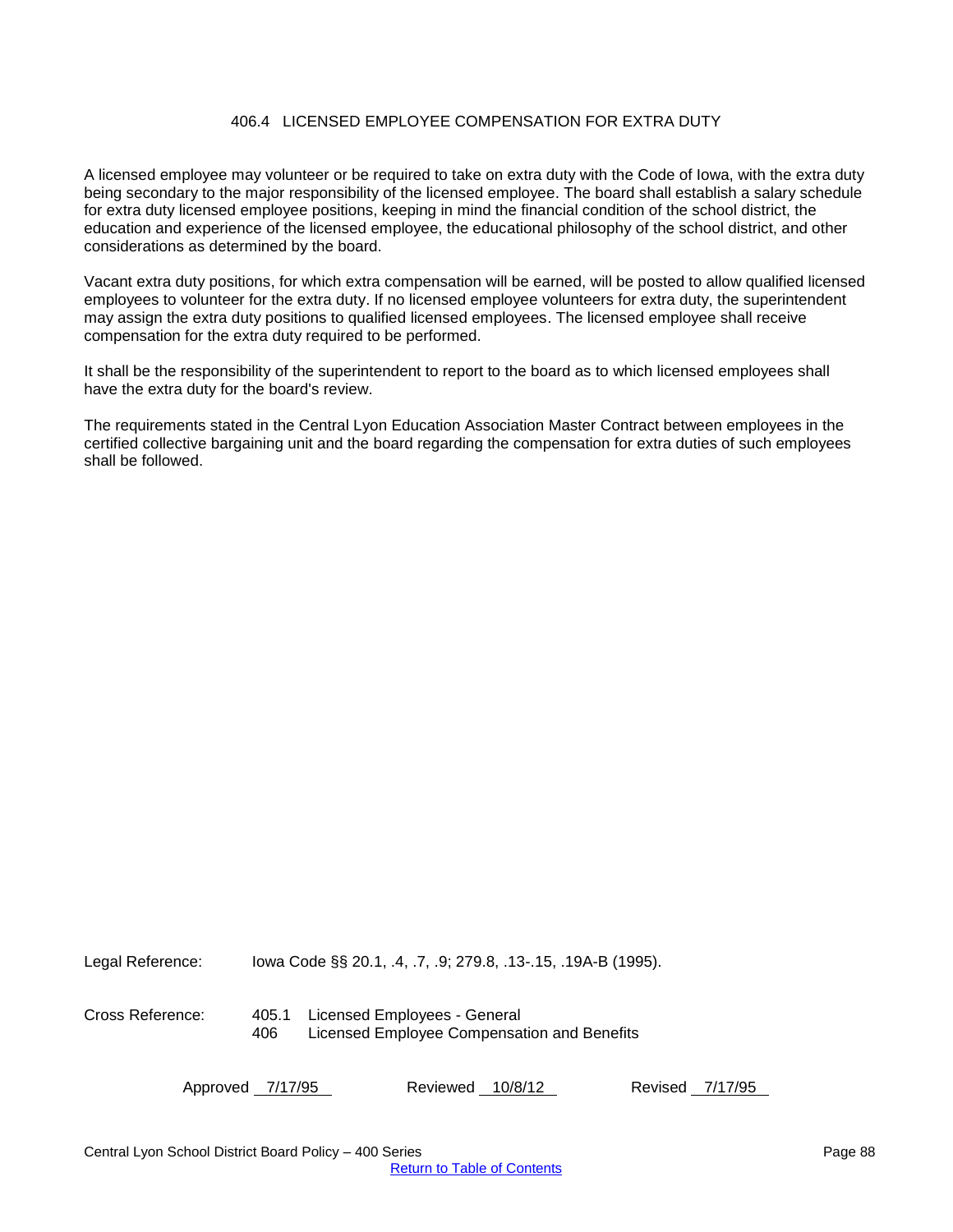### 406.5 LICENSED EMPLOYEE GROUP BENEFITS

Licensed employees may be eligible for group benefits as determined by the board and required by law. The board will select the group benefit program(s) and the insurance company or third party administrator which will provide or administer the program.

In accordance with the Patient Protection and Affordable Care Act (ACA), the board will offer licensed employees who work an average of at least thirty (30) hours per week or one hundred thirty (130) hours per month, based on the measurement method adopted by the board, with minimum essential coverage that is both affordable and provides minimum value. The board will have the authority and right to change or eliminate group benefit programs, other than the group health plan, for its licensed employees.

Licensed employees who work an average of at least thirty (30) hours per week or one hundred thirty (130) hours per month, based on the measurement method adopted by the board, are eligible to participate in the group health plan. Employers should maintain documents regarding eligible employees acceptance and rejection of coverage.

Full-time and regular part-time licensed employees who wish to purchase coverage for their spouse or dependents may do so by meeting the requirements of the applicable plan.

Licensed employees and their spouse and dependents may be allowed to continue coverage of the school district's group health program if they cease employment with the school district by meeting the requirements of the plan.

The requirements stated in the Master Contract between employees in the certified collective bargaining unit and the board regarding the group insurance benefits of such employees will be followed.

| Legal Reference: | lowa Code §§ 20.9; 85; 85B; 279.12, .27; 509; 509A; 509B (2013).<br>Internal Revenue Code § 4980H(c)(4); Treas. Reg. § 54.4980H-1(a)(21)(ii).<br>Shared Responsibility for Employers Regarding Health Coverage, 26 CFR Parts 1, 54<br>and 301, 78 Fed. Reg. 217, (Jan 2, 2013).<br>Shared Responsibility for Employers Regarding Health Coverage, 26 CFR Parts 1, 54<br>and 301, 79 Fed. Reg. 8543 (Feb. 12, 2014). |
|------------------|---------------------------------------------------------------------------------------------------------------------------------------------------------------------------------------------------------------------------------------------------------------------------------------------------------------------------------------------------------------------------------------------------------------------|
| Cross Reference: | Licensed Employee Defined<br>405.1<br><b>Payroll Deductions</b><br>706.2                                                                                                                                                                                                                                                                                                                                            |
| Approved         | Reviewed<br>7/17/95<br>10/10/16<br>Revised<br>10/10/16                                                                                                                                                                                                                                                                                                                                                              |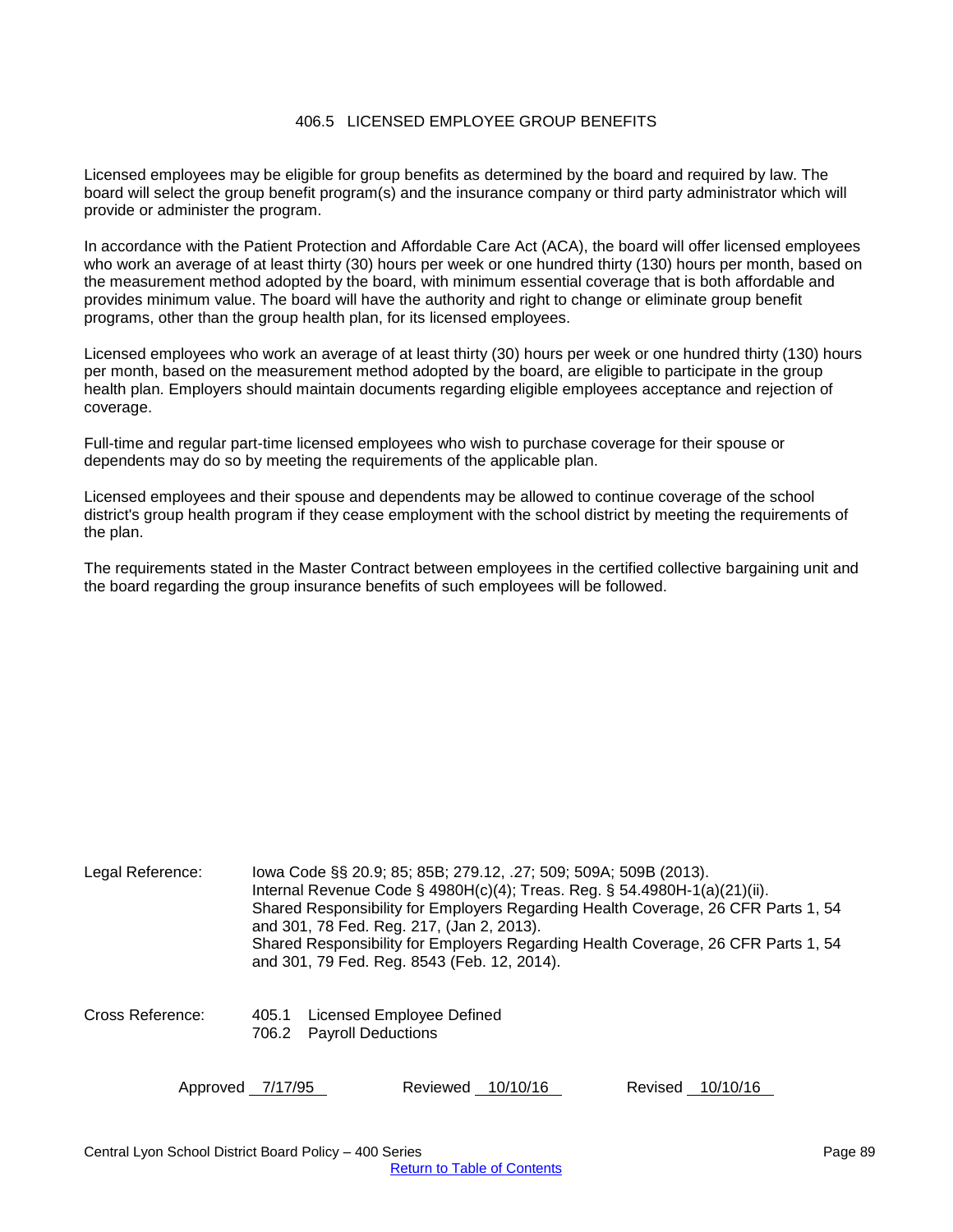# 406.6 LICENSED EMPLOYEE TAX SHELTER PROGRAMS

The board authorizes the administration to make a payroll deduction for licensed employees' tax sheltered annuity premiums purchased from a company or program chosen by the board and collective bargaining units.

Licensed employees wishing to have payroll deductions for tax sheltered annuities will make a written request to the superintendent.

The requirements stated in the Master Contract between employees in that certified collective bargaining unit and the board regarding the tax sheltered annuities of such employees will be followed.

Legal Reference: Small Business Job Protection Act of 1996, Section 1450(a), repealing portions of IRS REG § 1.403(b)-1(b)(3). Iowa Code §§ 20.9; 260C; 273; 294.16 (2009). 1988 Op. Att'y Gen. 38. 1976 Op. Att'y Gen. 462, 602. 1966 Op. Att'y Gen. 211, 220.

Cross Reference: 706 Payroll Procedures

Approved 7/17/95 Reviewed 10/8/12 Revised 10/8/12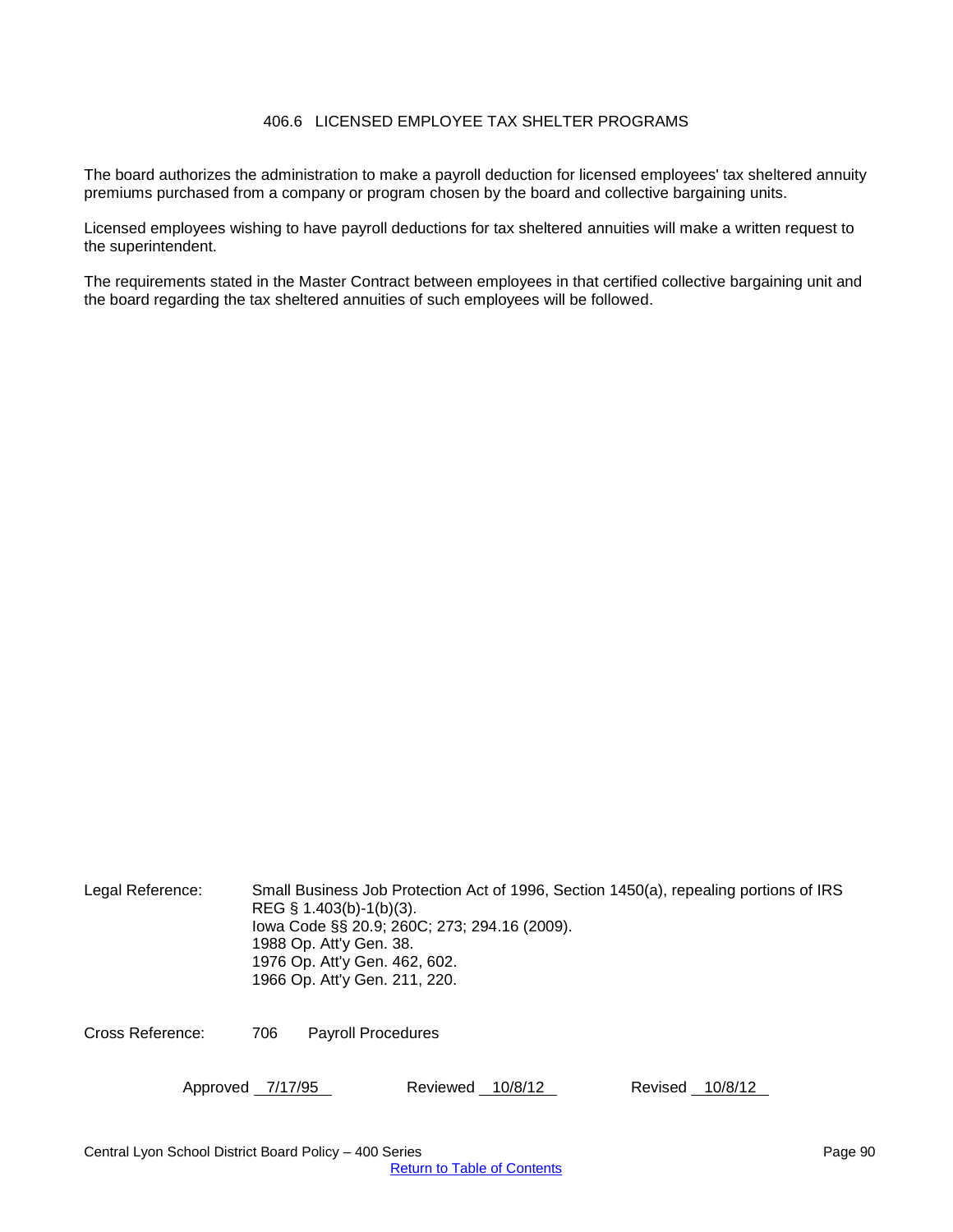### **407 LICENSED EMPLOYEE - TERMINATION OF EMPLOYMENT**

407.1 LICENSED EMPLOYEE RESIGNATION

A licensed employee who wishes to resign must notify the superintendent in writing within the time period set by the board for return of the contract. This applies to regular contracts for the licensed employee's regular duties and to an extracurricular contract for extra duty. Resignations of this nature will be accepted by the board.

The board may require an individual who has resigned from an extracurricular contract to accept the resigned position for only the subsequent school year when the board has made a good faith effort to find a replacement and the licensed employee is continuing to be employed by the school district.

Legal Reference: Iowa Code §§ 91A.2, .3, .5; 279.13, .19A (1995).

Cross Reference: 405.3 Licensed Employee Individual Contracts

405.4 Licensed Employee Continuing Contracts

Licensed Employee Termination of Employment

Approved 7/17/95 Reviewed 10/8/12 Revised 7/17/95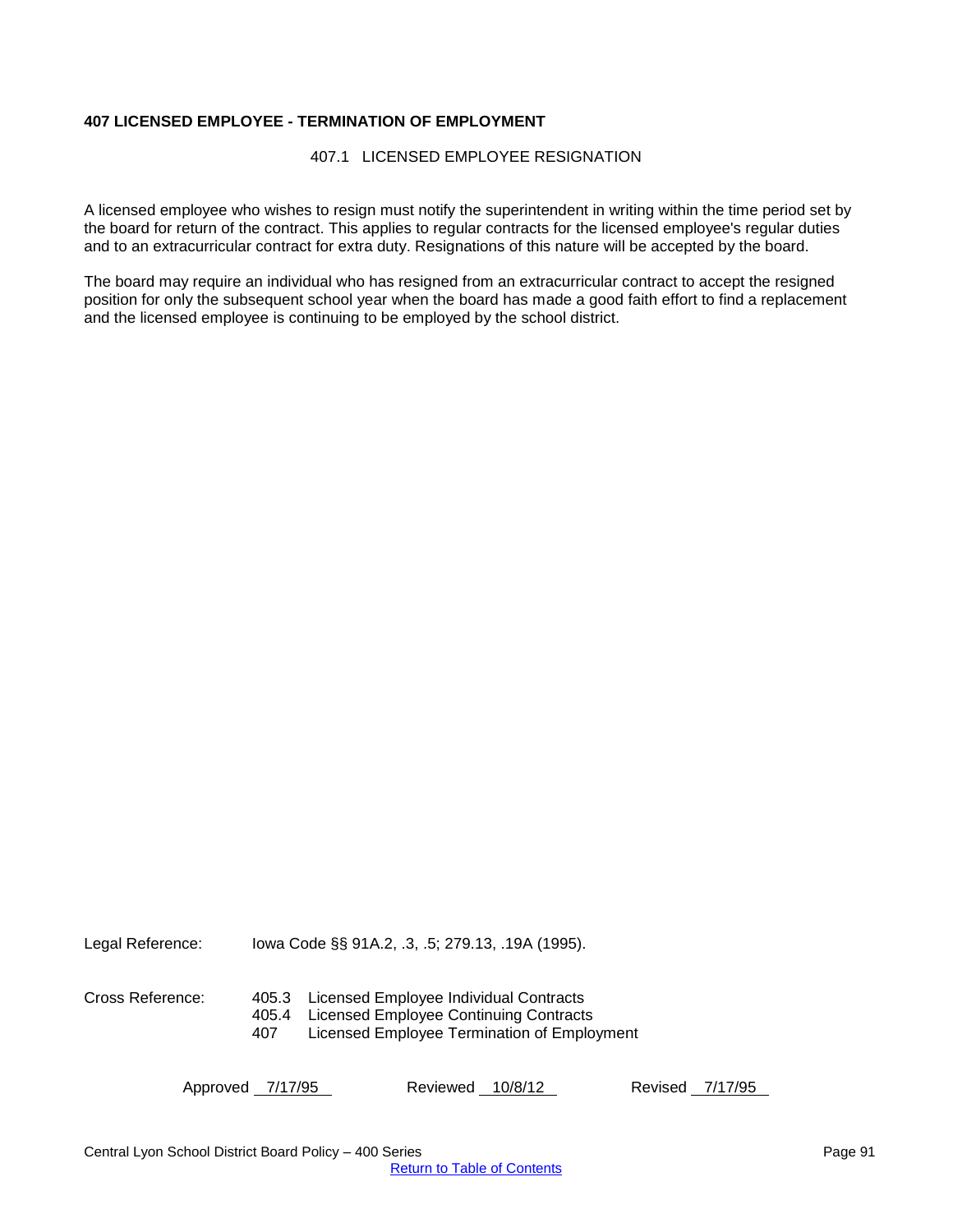## 407.2 LICENSED EMPLOYEE CONTRACT RELEASE

Licensed employees who wish to be released from an executed contract must give at least twenty-one (21) days notice to the superintendent. Licensed employees may be released at the discretion of the board. Only in unusual and extreme circumstances will the board release a licensed employee from a contract. The board shall have sole discretion to determine what constitutes unusual and extreme circumstances.

Release from a contract shall be contingent upon finding a suitable replacement. Licensed employees requesting release from a contract after it has been signed and before it expires will be required to pay the board actual costs for expenses incurred to locate and hire a suitable replacement.

The actual costs for replacement shall be paid within seven (7) workdays after the notice of termination or a date mutually agreed to by the superintendent of schools.

The costs may be deducted from the employee's salary. Payment of these costs shall be a condition for release from the contract at the discretion of the board. Failure of the licensed employee to pay these expenses may result in a cause of action being filed in small claims court and notification to the State of Iowa Board of Educational Examiners.

The superintendent is authorized to file a complaint with the Board of Educational Examiners against a licensed employee who leaves without proper release from the board.

| Legal Reference: |       | lowa Code §§ 216; 272; 279.13, .19A, .46 (1995).<br>1978 Op. Att'y Gen. 247.<br>1974 Op. Att'y Gen. 11, 322.                        |
|------------------|-------|-------------------------------------------------------------------------------------------------------------------------------------|
| Cross Reference: | 405.4 | 405.3 Licensed Employee Individual Contracts<br><b>Licensed Employee Continuing Contracts</b><br>407.3 Licensed Employee Retirement |

Approved 10/14/96 Reviewed 10/8/12 Revised 9/18/00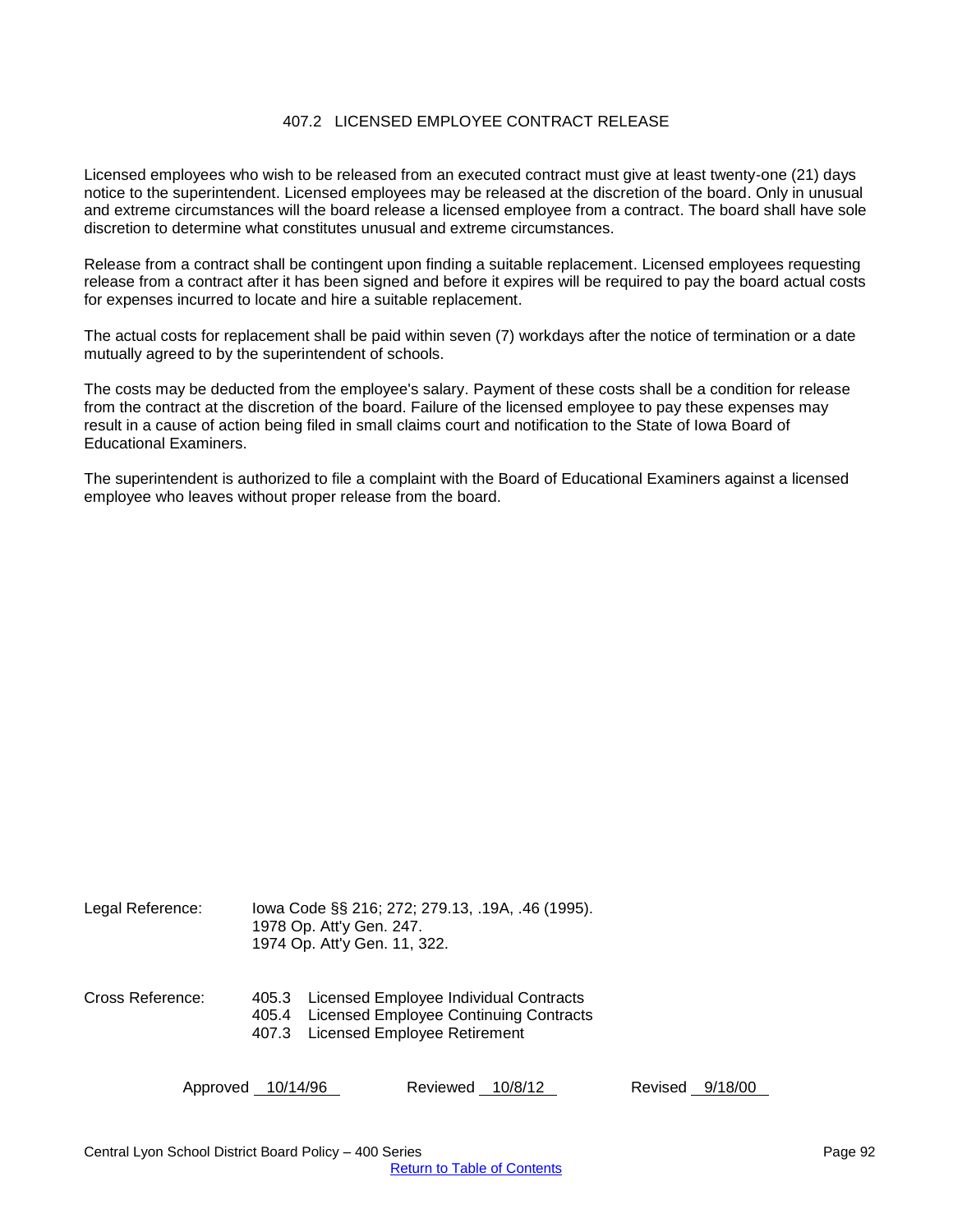#### 407.3 LICENSED EMPLOYEE RETIREMENT

Licensed employees who will complete their current contract with the board may apply for retirement. No licensed employee will be required to retire at a specific age.

Application for retirement will be considered made when the licensed employee states in writing to the superintendent, no later than the date set by the board for the return of the employee's contract to the board, the intent of the employee to retire. The letter must state the employee's desire to retire and be witnessed by another party other than the principal or the superintendent. Applications made after the date set by the board for the return of the employee's contract to the board may be considered by the board if special circumstances exist. It shall be within the discretion of the board to determine whether special circumstances exist.

Board action to approve a licensed employee's application for retirement shall be final and such action constitutes non-renewal of the employee's contract for the next school year.

Licensed employees who retire under this policy may qualify for retirement benefits through the Iowa Public Employees Retirement System.

Licensed employees and their spouse and dependents shall be allowed to continue coverage in the school district's group health insurance program at their own expense by meeting the requirements of the insurer.

| Legal Reference: | lowa Code §§ 97B; 216; 279.46 (1995).<br>581 LA.C. 21.<br>1978 Op. Att'y Gen. 247.<br>1974 Op. Att'y Gen. 11, 322.                                      |
|------------------|---------------------------------------------------------------------------------------------------------------------------------------------------------|
| Cross Reference: | Recognition for Service of Employees<br>401.8<br><b>Retirement Incentive - Certified</b><br>415.0<br>415.0A Early Retirement Incentive - Administration |

Approved 7/17/95 Reviewed 10/8/12 Revised 7/17/95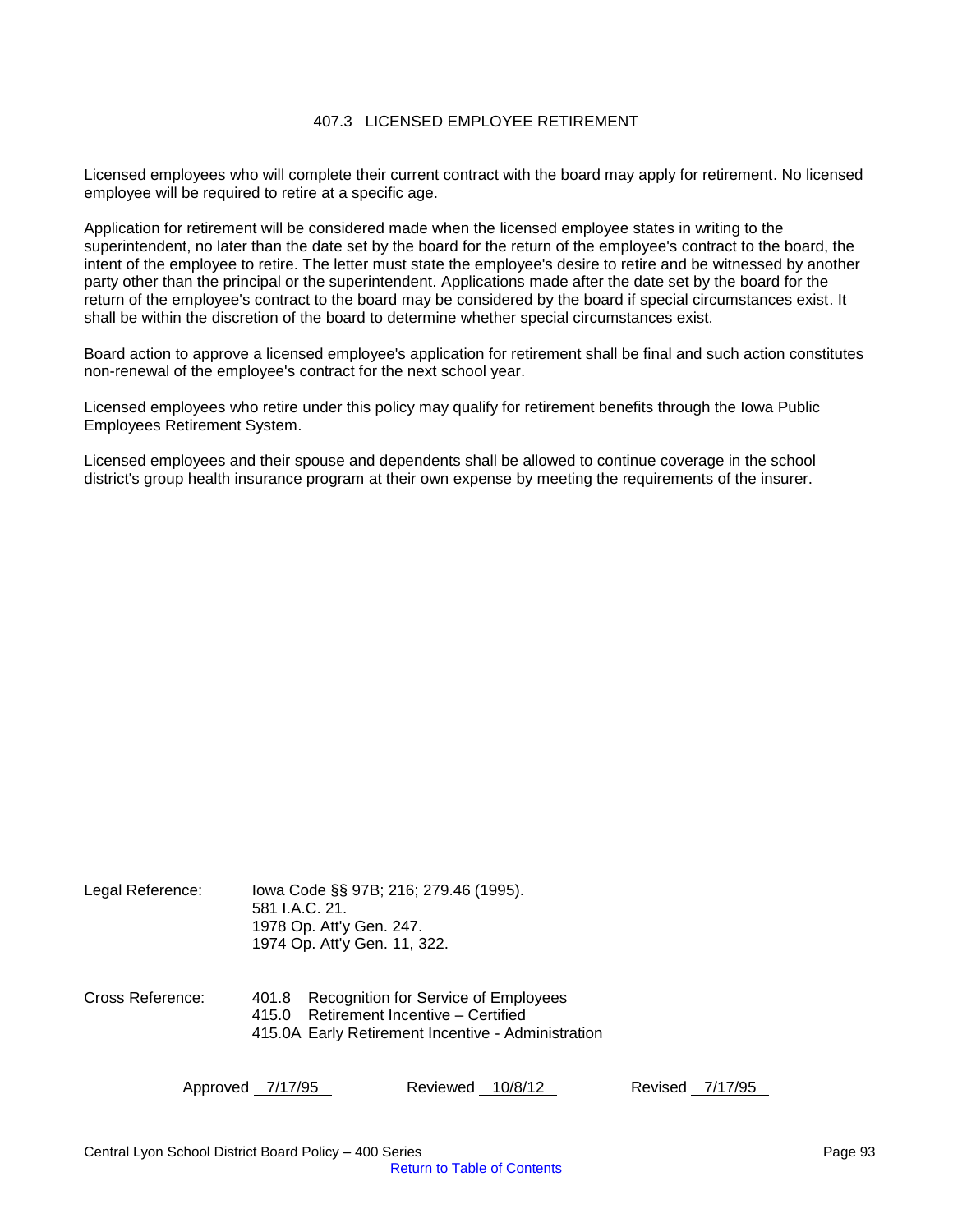# 407.4 LICENSED EMPLOYEE SUSPENSION

Licensed employees shall perform their assigned job, respect and follow board policy, and obey the law. The superintendent is authorized to suspend a licensed employee either pending board action on a discharge, for investigation of charges against the employee, or for disciplinary purposes. It shall be within the discretion of the superintendent to suspend a licensed employee with or without pay.

In the event of a suspension, appropriate due process shall be followed.

| Legal Reference: | (Iowa 1979). | Northeast Community Education Association v. Northeast Community School District,<br>402 N.W.2d 765 (lowa 1987).<br>McFarland v. Board of Education of Norwalk Community School District, 277 N.W.2d 901<br>lowa Code §§ 20.7, .24; 279.13, .15-.19, .27 (1995). |
|------------------|--------------|------------------------------------------------------------------------------------------------------------------------------------------------------------------------------------------------------------------------------------------------------------------|
| Cross Reference: | 404<br>407   | <b>Employee Conduct and Appearance</b><br>Licensed Employee Termination of Employment                                                                                                                                                                            |
| Approved         | 7/17/95      | Reviewed<br>10/10/16<br>Revised<br>7/17/95                                                                                                                                                                                                                       |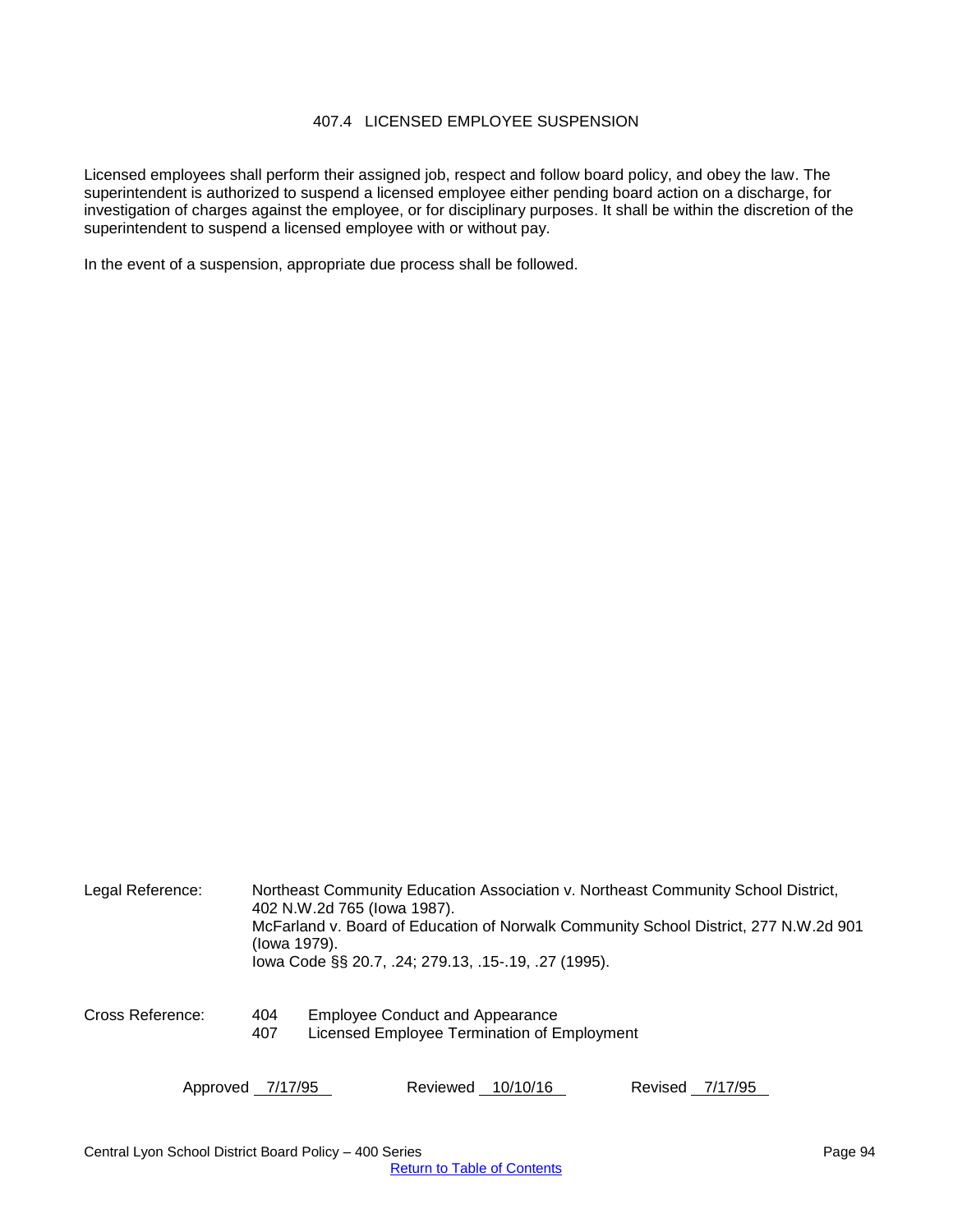# 407.5 LICENSED EMPLOYEE REDUCTION IN FORCE

The board has the exclusive authority to determine the appropriate number of licensed employees. A reduction of licensed employees may occur as a result of, but not be limited to, changes in the education program, staff realignment, changes in the size or nature of the student population, financial situation considerations, and other reasons deemed relevant by the board.

The reduction in licensed employees, other than administrators, will be done through normal attrition if possible. If normal attrition does not meet the necessary reduction in force required, the board may terminate licensed employees.

It is the responsibility of the superintendent to make a recommendation for termination to the board. The superintendent shall consider the following criteria in making the recommendations:

- Endorsements and educational preparation within the grade level and subject areas in which the employee is now performing;
- Relative skills, ability and demonstrated performance;
- Qualifications for co-curricular programs; and
- Number of continuous years of service to the school district. This will be considered only when the foregoing factors are relatively equal between licensed employees.

Due process for terminations due to a reduction in force will be followed.

The requirements stated in the Master Contract between employees in that certified collective bargaining unit and the board regarding the reduction in force of such employees will be followed.

Legal Reference: Iowa Code §§ 20.7, .24; 279.13, .15-.19, .27 (2001).

Cross Reference: 407.5 Licensed Employee Suspension 413.6 Classified Employee Reduction in Force 703 Budget

| Approved 12/10/01<br>Reviewed 10/10/16 | Revised 12/10/01 |
|----------------------------------------|------------------|
|----------------------------------------|------------------|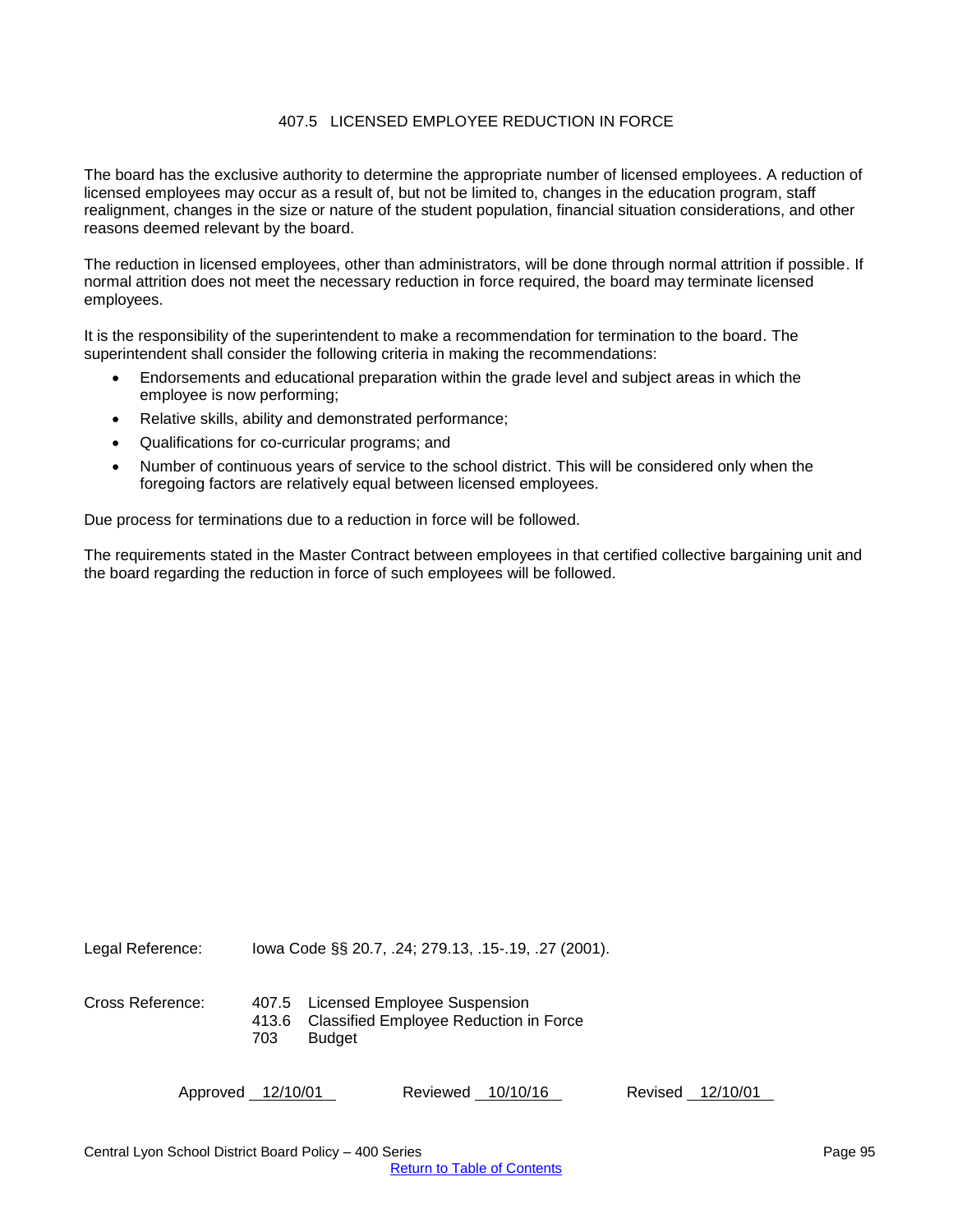# **408 LICENSED EMPLOYEE - PROFESSIONAL GROWTH**

# 408.2 LICENSED EMPLOYEE PUBLICATION OR CREATION OF MATERIALS

Materials created by licensed employees and the financial gain therefrom shall be the property of the school district if school materials and time were used in their creation and/or such materials were created in the scope of the licensed employee's employment. The licensed employee must seek prior written approval of the superintendent concerning such activities.

Legal Reference: Iowa Code § 279.8 (1995).

Cross Reference: 401.2 Employee Conflict of Interest 606.4 Student Production of Materials and Services

Approved 7/17/95 Reviewed 10/10/16 Revised 7/17/95

Central Lyon School District Board Policy – 400 Series Page 96 Page 96

[Return to Table of Contents](#page-0-0)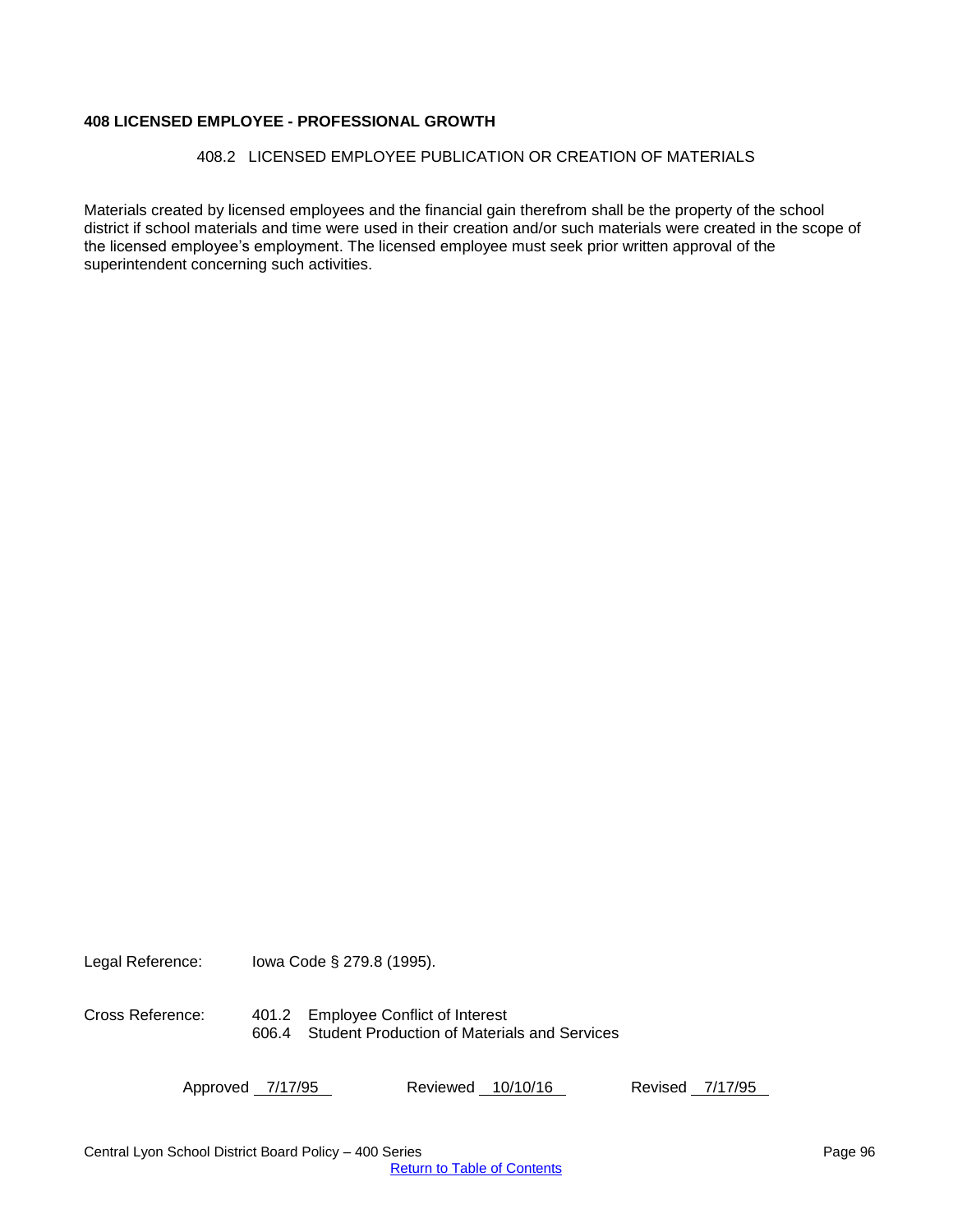#### 408.3 LICENSED EMPLOYEE TUTORING

Every effort will be made by the licensed employees to help students with learning problems before recommending that the parents/guardians engage a tutor. Since there are exceptional cases when tutoring will help students overcome learning deficiencies, tutoring by licensed employees may be approved by the superintendent.

Licensed employees may only tutor students other than those for whom the teacher is currently exercising teaching, administrative or supervisory responsibility unless approved by the superintendent.

Tutoring for a fee may not take place within school facilities or during regular school hours unless approved by the superintendent.

Legal Reference: Iowa Code §§ 20.7; 279.8 (1995).

Cross Reference: 401.2 Employee Conflict of Interest 402.6 Employee Outside Employment

Approved 7/17/95 Reviewed 10/10/16 Revised 7/17/95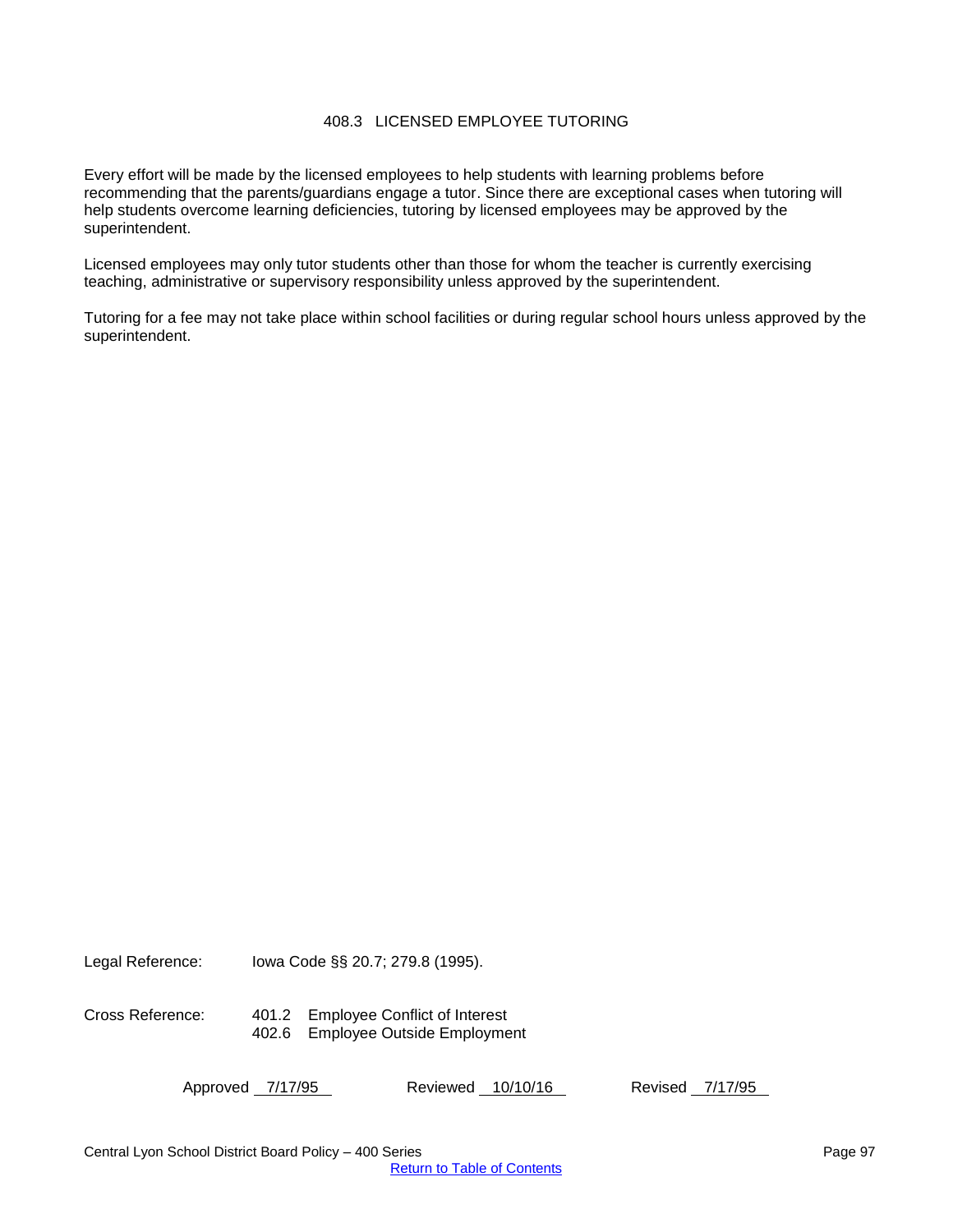# **409 LICENSED EMPLOYEE - VACATIONS AND LEAVES OF ABSENCE**

### 409.2 EMPLOYEE LEAVES OF ABSENCE

The board will offer the following leave to full-time regular licensed employees:

- Association Leave Leave for the Central Lyon Education Association for professional business
- Bereavement Leave Leave to mourn the loss of a family member or close friend
- Family and Medical Leave Act (FMLA) Leave for specified family and medical reasons
- Family/Emergency Leave Leave to care for a sick member of the employee's immediate family
- Jury Duty/Civic Responsibility Leave Leave for jury duty, legal summons, or other responsibilities
- Military Leave Leave for military service, including the national guard
- Personal Leave Leave to accomplish personal business that cannot be conducted outside the work day
- Political Leave Leave to run for elective public office
- Professional Leave Leave for the purpose of attending meetings and conferences
- Sick Bank Leave that is voluntarily to participate in during a contract year
- Sick Leave (personal illness) Leave for medically-related disability or illness
- Unpaid Leave *–* To excuse an involuntary absence not provided for in other leave policies of the board.

The board will offer the following leave to full-time regular classified employees:

- Bereavement Leave Leave to mourn the loss of a family member or close friend
- Family and Medical Leave Act (FMLA) Leave for specified family and medical reasons
- Family/Emergency Leave Leave to care for a sick member of the employee's immediate family
- Jury Duty/Civic Responsibility Leave Leave for jury duty, legal summons, or other responsibilities
- Military Leave Leave for military service, including the national guard
- Personal Leave Leave to accomplish personal business that cannot be conducted outside the work day
- Political Leave Leave to run for elective public office
- Professional Leave Leave for the purpose of attending meetings and conferences
- Sick Bank Leave that is voluntarily to participate in during a contract year
- Sick Leave (personal illness) Leave for medically-related disability or illness
- Unpaid Leave *–* To excuse an involuntary absence not provided for in other leave policies of the board.

The provisions of each leave offering will be detailed in the Master Contract and/or Employee Handbook.

Leave offered by the district will not be less than what is required by law. In the event of an emergency or unforeseen circumstance, the superintendent may authorize additional paid leave.

| Legal Reference: | Pub.L. 116-127    | 29 U.S.C. §§ 2601 et seq.<br>29 C.F.R. §§ 825; 826.<br>lowa Code §§ 20; 29A; 55; 85; 216; 279.40; 607A.<br>Whitney v. Rural Ind. School District, 232 Iowa 61, 4 N.W.2d 394 (1942).<br>Bewley v. Villisca Community School District, 299 N.W. 2d 904 (lowa 1980). |          |         |          |
|------------------|-------------------|-------------------------------------------------------------------------------------------------------------------------------------------------------------------------------------------------------------------------------------------------------------------|----------|---------|----------|
| Cross Reference: | 409.3             | 403.2 Employee Injury on the Job<br>Licensed Employee Family and Medical Leave                                                                                                                                                                                    |          |         |          |
|                  | Approved 10/14/20 | Reviewed                                                                                                                                                                                                                                                          | 05/18/21 | Revised | 05/18/21 |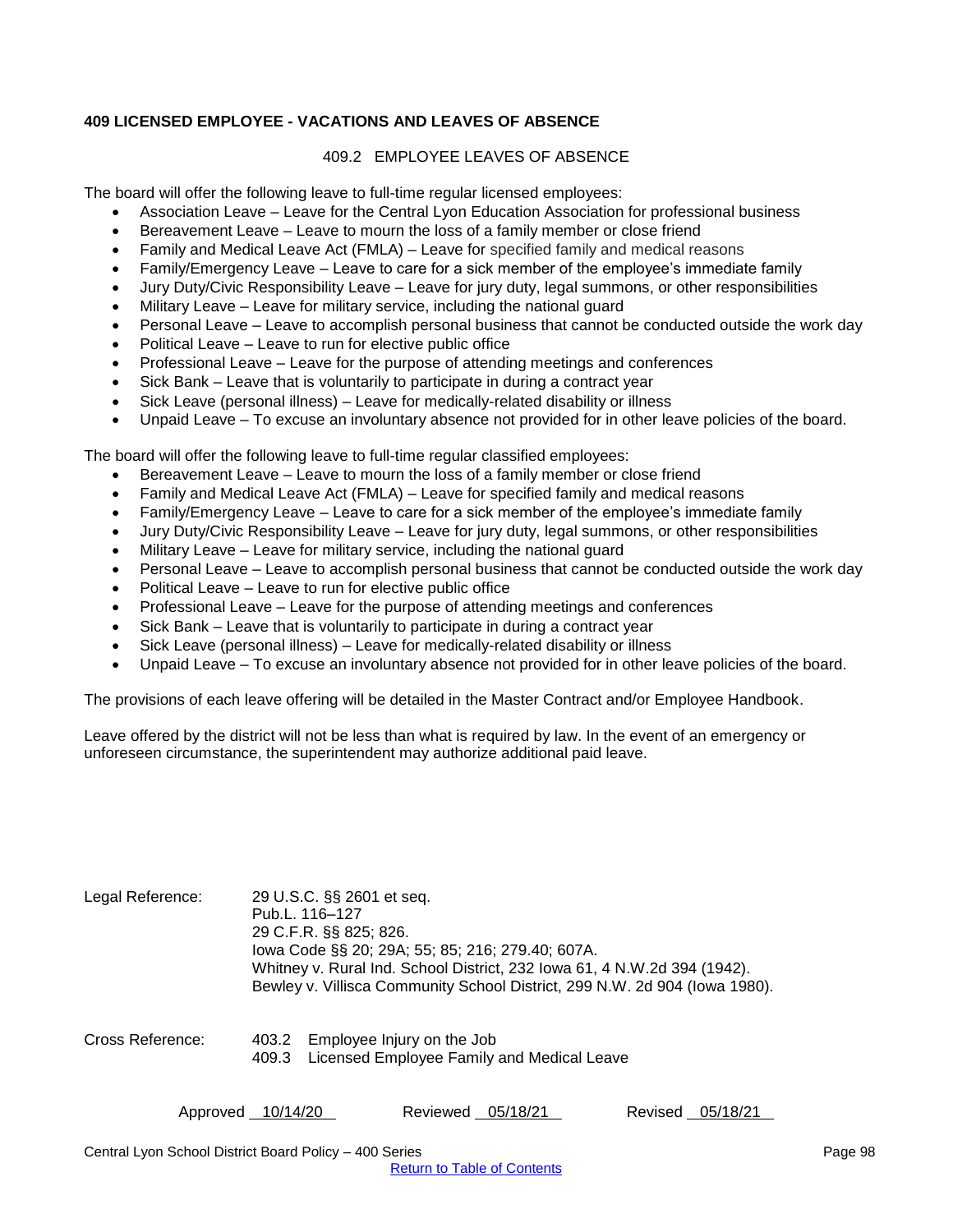### 409.3 EMPLOYEE FAMILY AND MEDICAL LEAVE

Unpaid family and medical leave will be granted up to 12 weeks per year to assist employees in balancing family and work life. For purposes of this policy, a year is defined as fiscal year. Requests for family and medical leave will be made to the superintendent.

Employees may be allowed to substitute paid leave for unpaid family and medical leave by meeting the requirements set out in the family and medical leave administrative rules. Employees eligible for family and medical leave must comply with the family and medical leave administrative rules prior to starting family and medical leave. It is the responsibility of the superintendent to develop administrative rules to implement this policy.

#### *NOTE: This policy is consistent with federal law regarding family and medical leave. The links below are to applicable forms on the U.S. Department of Labor Web site.*

Links: <https://www.dol.gov/whd/regs/compliance/posters/fmlaen.pdf> [WH-380-E Certification of Health Care Provider for Employee's Serious Health Condition \(PDF\)](http://www.dol.gov/whd/forms/WH-380-E.pdf) [WH-380-F Certification of Health Care Provider for Family Member's Serious Health Condition \(PDF\)](http://www.dol.gov/whd/forms/WH-380-F.pdf) [WH-381 Notice of Eligibility and Rights & Responsibilities \(PDF\)](http://www.dol.gov/whd/forms/WH-380-F.pdf) [WH-382 Designation Notice \(PDF\)](http://www.dol.gov/whd/forms/WH-382.pdff) [WH-384 Certification of Qualifying Exigency For Military Family Leave \(PDF\)](http://www.dol.gov/whd/forms/WH-384.pdf) [WH-385 Certification for Serious Injury or Illness of Covered Servicemember --](http://www.dol.gov/whd/forms/WH-385.pdf) for Military Family Leave (PDF)

| 29 U.S.C. §§ 2601 <i>et seq.</i>                                          |
|---------------------------------------------------------------------------|
| 29 C.F.R. § 825                                                           |
| lowa Code §§ 20; 85; 216; 279.40.                                         |
| Whitney v. Rural Ind. School. District, 232 Iowa 61, 4 N.W.2d 394 (1942). |
|                                                                           |
|                                                                           |

Cross Reference: 409.2 Employee Leave of Absence

Approved 7/17/95 Reviewed 10/14/20 Revised 10/14/20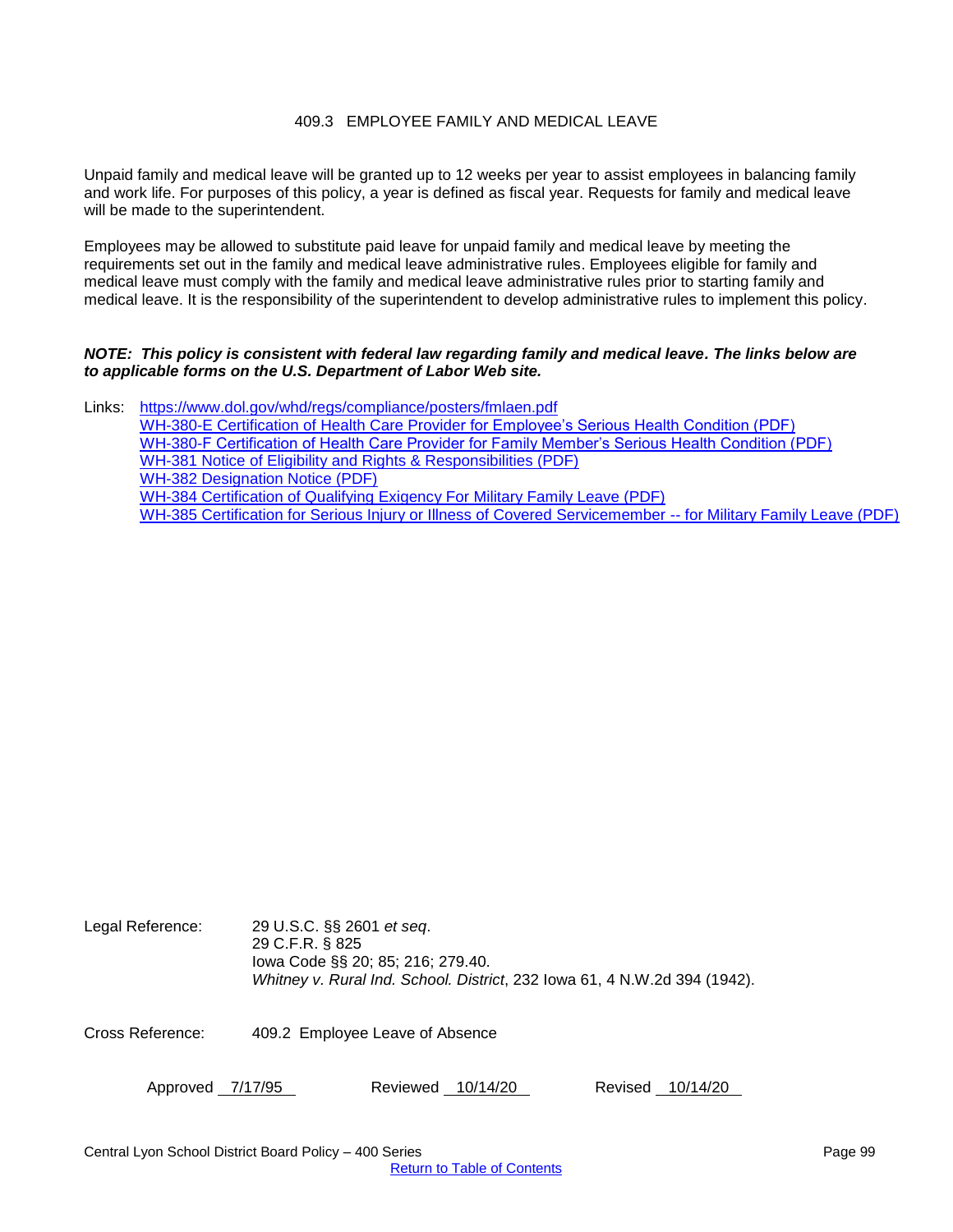# 409.3E1 EMPLOYEE FAMILY AND MEDICAL LEAVE NOTICE TO EMPLOYEES

This document is available at <https://www.dol.gov/sites/dolgov/files/WHD/legacy/files/fmlaen.pdf>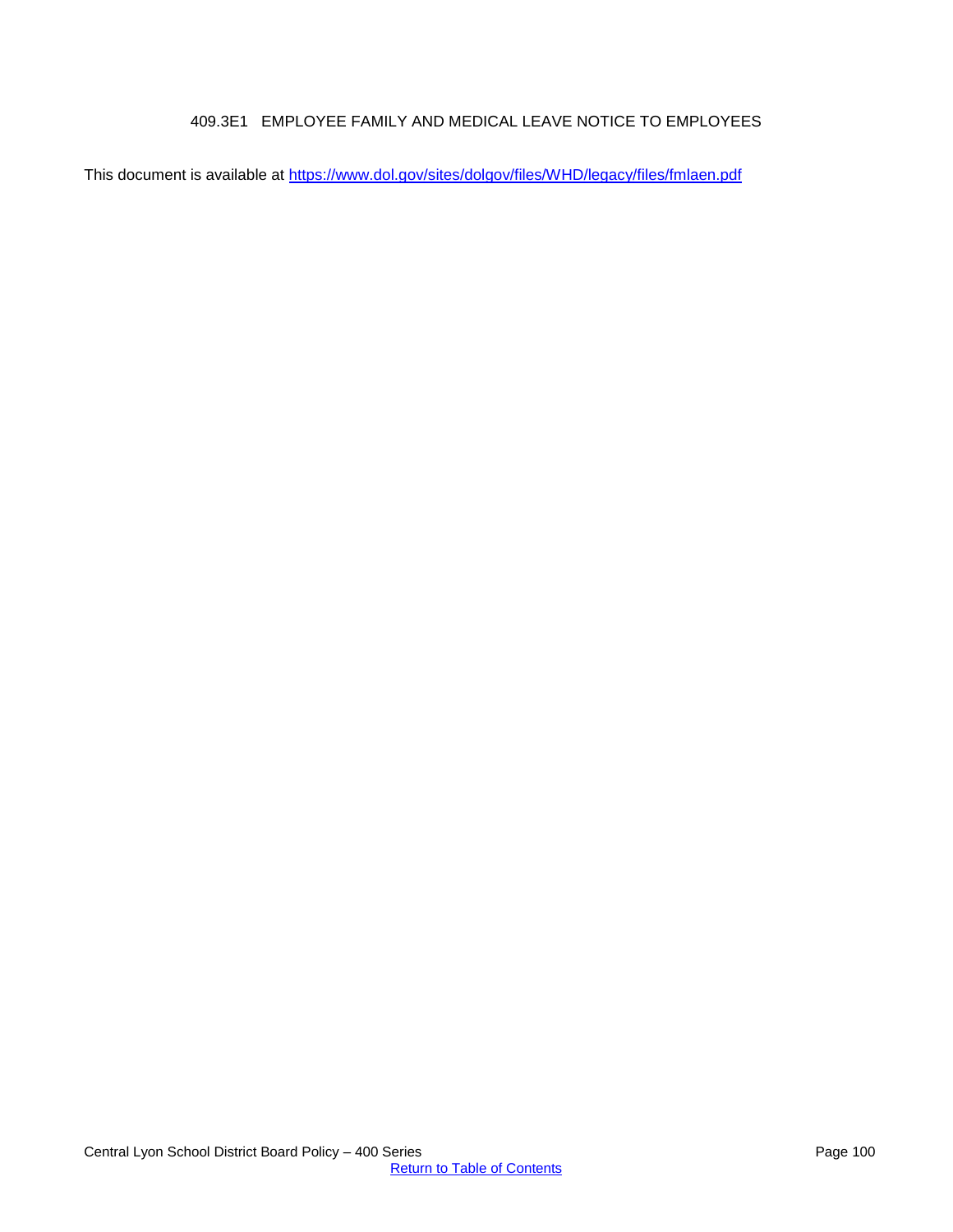## 409.3E2 EMPLOYEE FAMILY AND MEDICAL LEAVE REQUEST FORM

Date: **Date:** 

I, support tamily and medical leave for the following reason:

(check all that apply)

for the birth of my child;

for the placement of a child for adoption or foster care;

to care for my child who has a serious health condition;

to care for my parent who has a serious health condition;

to care for my spouse who has a serious health condition; or

because I am seriously ill and unable to perform the essential functions of my position.

because of a qualifying exigency arising out of the fact that my spouse; son or daughter; \_\_\_parent is on active duty or call to active duty status in support of a contingency operation as a member of the National Guard or Reserves.

Lecause I am the Let spouse; Let son or daughter; Let parent; Let next of kin of a covered service member with a serious injury or illness.

I acknowledge my obligation to provide medical certification of my serious health condition or that of a family member in order to be eligible for family and medical leave within 15 days of the request for certification.

I acknowledge receipt of information regarding my obligations under the family and medical leave policy of the school district.

I request that my family and medical leave begin on and I request leave as follows: (check one)

continuous

I anticipate that I will be able to return to work on .

intermittent leave for the:

- birth of my child or adoption or foster care placement subject to agreement by the district;
- serious health condition of myself, spouse, parent, or child when medically necessary;
	- because of a qualifying exigency arising out of the fact that my spouse; son or daughter; parent is on active duty or call to active duty status in support of a contingency operation as a member of the National Guard or Reserves.
	- because I am the  $\_\_$  spouse;  $\_\_$  son or daughter;  $\_\_$  parent;  $\_\_$ next of kin of a covered service member with a serious injury or illness.

Details of the needed intermittent leave:

I anticipate returning to work at my regular schedule on \_\_\_\_\_\_\_\_\_\_\_\_\_\_\_\_.

reduced work schedule for the:

birth of my child or adoption or foster care placement subject to agreement by the district;

serious health condition of myself, spouse, parent, or child when medically necessary;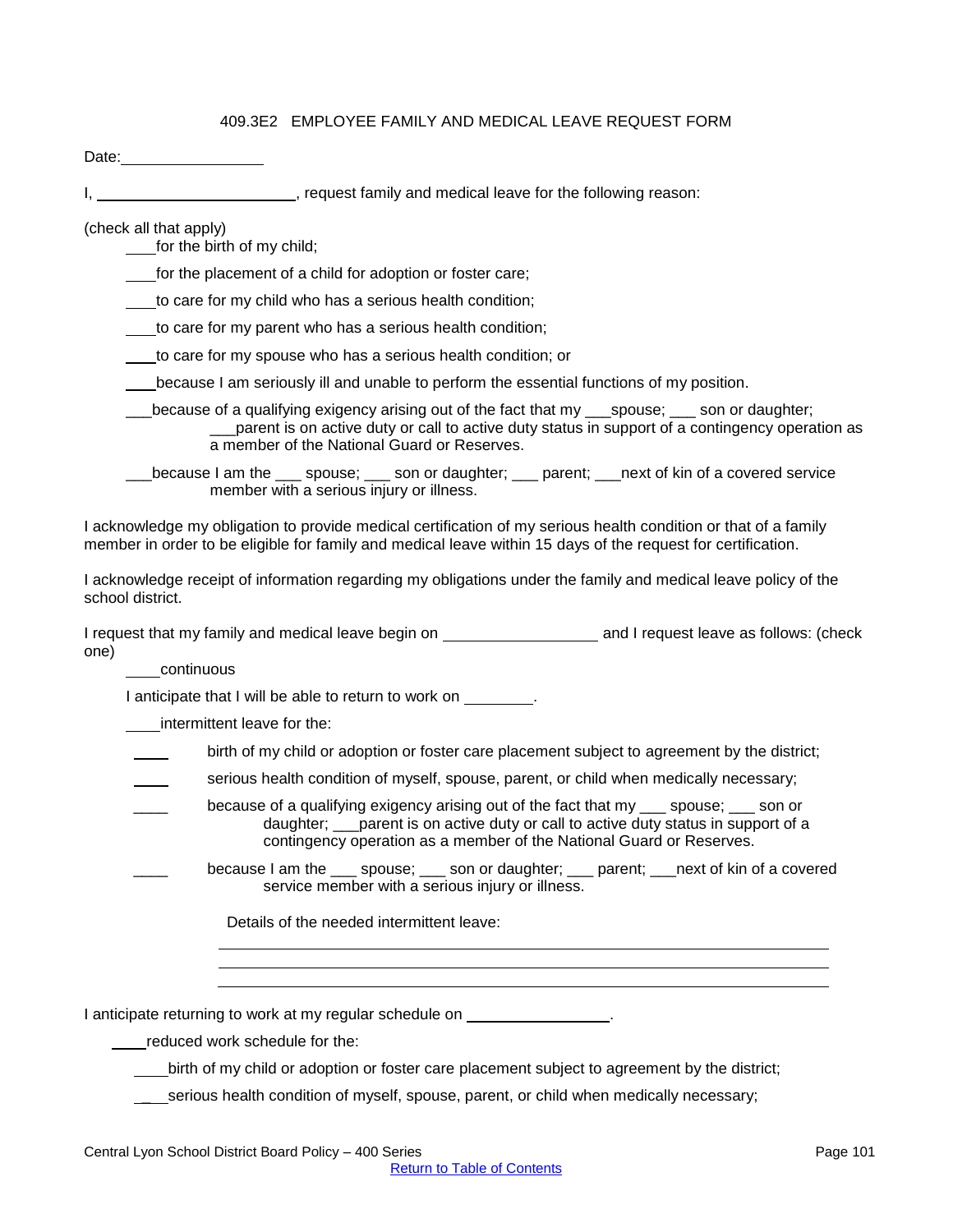because of a qualifying exigency arising out of the fact that my spouse; son or daughter; parent is on active duty or call to active duty status in support of a contingency operation as a member of the National Guard or Reserves.

because I am the spouse; son or daughter; parent; next of kin of a covered service member with a serious injury or illness.

Details of needed reduction in work schedule as follows:

I anticipate returning to work at my regular schedule on  $\blacksquare$ 

I realize I may be moved to an alternative position during the period of the family and medical intermittent or reduced work schedule leave. I also realize that with foreseeable intermittent or reduced work schedule leave, subject to the requirements of my health care provider, I may be required to schedule the leave to minimize interruptions to school district operations.

While on family and medical leave, I agree to pay my regular contributions to employer sponsored benefit plans. My contributions will be deducted from moneys owed me during the leave period. If no monies are owed me, I will reimburse the school district by personal check or cash for my contributions. I understand that I may be dropped from the employer-sponsored benefit plans for failure to pay my contribution.

I agree to reimburse the school district for any payment of my contributions with deductions from future monies owed to me or the school district may seek reimbursement of payments of my contributions in court.

I acknowledge that the above information is true to the best of my knowledge.

**Signed** 

**Date** 

If the employee requesting leave is unable to meet the above criteria, the employee is not eligible for family and medical leave.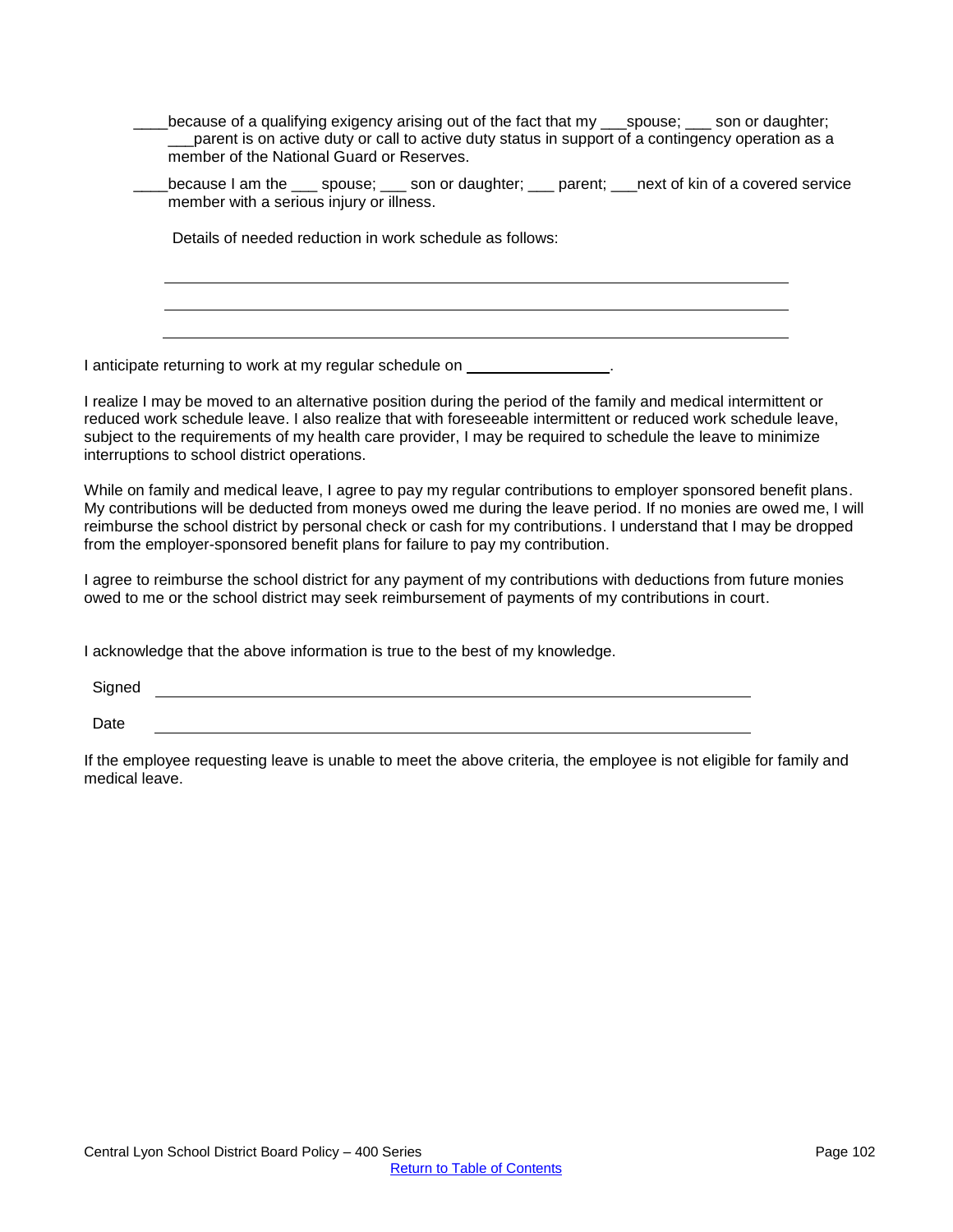# 409.3R1 EMPLOYEE FAMILY AND MEDICAL LEAVE REGULATION

- A. School district notice.
	- 1. The school district will post the notice in Exhibit 409.3E1 regarding family and medical leave.
	- 2. Information on the Family and Medical Leave Act and the board policy on family and medical leave, including leave provisions and employee obligations will be provided annually. The information will be in the Master Contract and/or Employee Handbook.
	- 3. When an employee requests family and medical leave, the school district will provide the employee with information listing the employee's obligations and requirements. Such information will include:
		- a. a statement clarifying whether the leave qualifies as family and medical leave and will, therefore, be credited to the employee's annual 12-week entitlement or 26-week entitlement depending on the purpose of the leave;
		- b. a reminder that employees requesting family and medical leave for their serious health condition or for that of an immediate family member must furnish medical certification of the serious health condition and the consequences for failing to do so or proof of call to active duty in the case of military family and medical leave;
		- c. an explanation of the employee's right to substitute paid leave for family and medical leave including a description of when the school district requires substitution of paid leave and the conditions related to the substitution; and
		- d. a statement notifying employees that they must pay and must make arrangements for paying any premium or other payments to maintain health or other benefits.
- B. Eligible employees.

Employees are eligible for family and medical leave if the following criteria is met.

- 1. The employee has worked for the school district for at least twelve months or 52 weeks (the months and weeks need not be consecutive); and,
- 2. The employee has worked at least 1,250 hours during the 12 months immediately before the date FMLA leave is to begin. Full-time professional employees who are exempt from the wage and hour law may be presumed to have worked the minimum hour requirement.

If the employee requesting leave is unable to meet the above criteria, the employee is not eligible for family and medical leave.

- C. Employee requesting leave -- two types of leave.
	- a. Foreseeable family and medical leave.
		- a. Definition leave is foreseeable for the birth or placement of an adopted or foster child with the employee or for planned medical treatment.
		- b. Employee must give at least thirty days notice for foreseeable leave. Failure to give the notice may result in the leave beginning thirty days after notice was received. For those taking leave due to military family and medical leave, notice should be given as soon as possible.
		- c. Employees must consult with the school district prior to scheduling planned medical treatment leave to minimize disruption to the school district. The scheduling is subject to the approval of the health care provider.
	- b. Unforeseeable family and medical leave.
		- a. Definition leave is unforeseeable in such situations as emergency medical treatment or premature birth.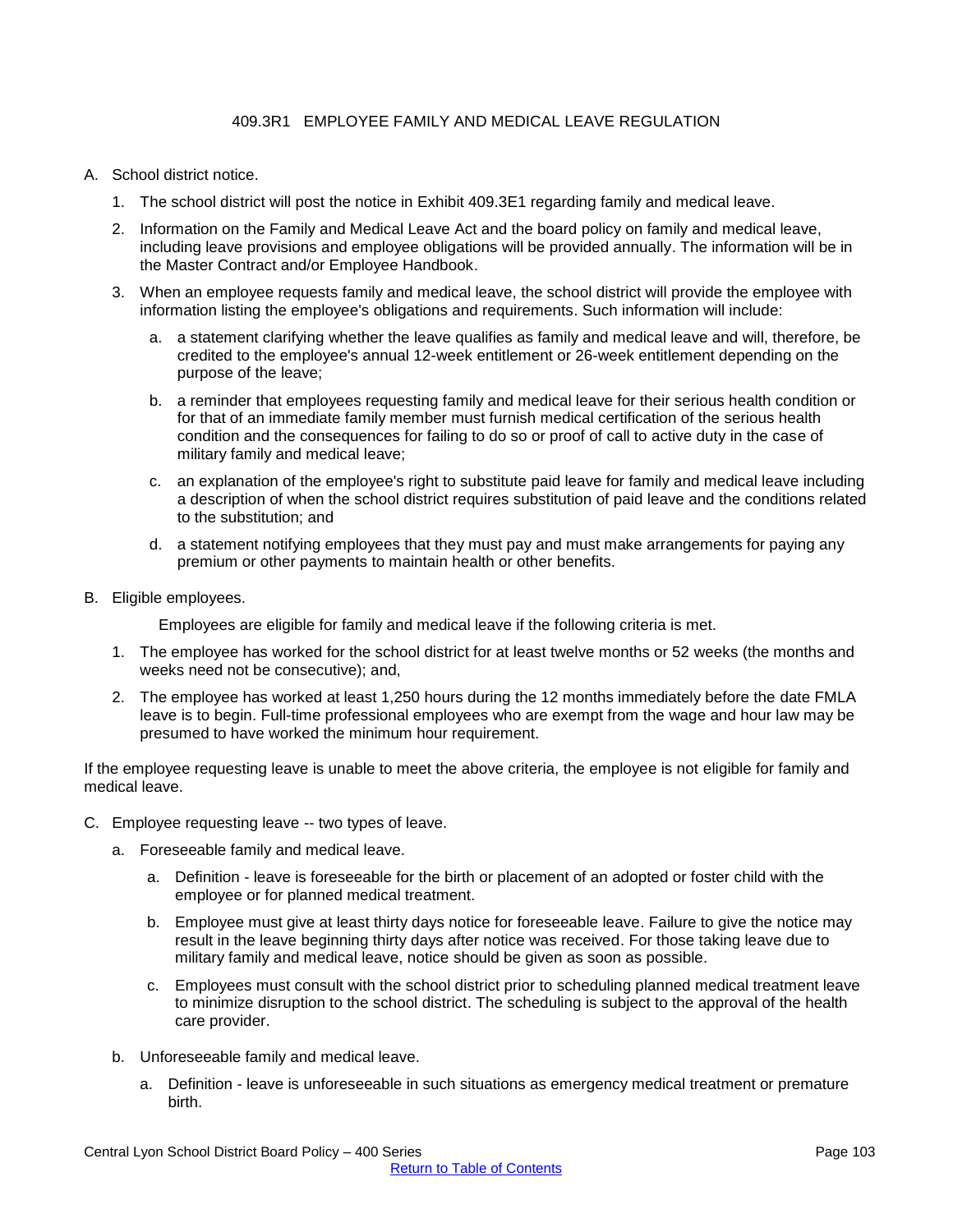- b. Employee must give notice as soon as possible but no later than one to two work days after learning that leave will be necessary.
- c. A spouse or family member may give the notice if the employee is unable to personally give notice.
- D. Eligible family and medical leave determination. The school district may require the employee giving notice of the need for leave to provide reasonable documentation or a statement of family relationship.
	- 1. Six purposes.
		- a. The birth of a son or daughter of the employee and in order to care for that son or daughter prior to the first anniversary of the child's birth;
		- b. The placement of a son or daughter with the employee for adoption or foster care and in order to care for that son or daughter prior to the first anniversary of the child's placement;
		- c. To care for the spouse, son, daughter or parent of the employee if the spouse, son, daughter or parent has a serious health condition; or
		- d. Employee's serious health condition that makes the employee unable to perform the essential functions of the employee's position.
		- e. because of a qualifying exigency arising out of the fact that an employee's spouse; son or daughter; \_\_\_ parent is on active duty or call to active duty status in support of a contingency operation as a member of the National Guard or Reserves.
		- f. because the employee is the spouse; \_\_\_ son or daughter; \_\_\_ parent; \_\_\_ next of kin of a covered service member with a serious injury or illness.
	- 2. Medical certification.
		- a. When required:
			- (1) Employees shall be required to present medical certification of the employee's serious health condition and inability to perform the essential functions of the job.
			- (2) Employees shall be required to present medical certification of the family member's serious health condition and that it is medically necessary for the employee to take leave to care for the family member.
			- (3) Employees shall be required to present certification of the call to active duty when taking military family and medical leave.
		- b. Employee's medical certification responsibilities:
			- (1) The employee must obtain the certification from the health care provider who is treating the individual with the serious health condition.
			- (2) The school district may require the employee to obtain a second certification by a health care provider chosen by and paid for by the school district if the school district has reason to doubt the validity of the certification an employee submits. The second health care provider cannot, however, be employed by the school district on a regular basis.
			- (3) If the second health care provider disagrees with the first health care provider, then the school district may require a third health care provider to certify the serious health condition. This health care provider must be mutually agreed upon by the employee and the school district and paid for by the school district. This certification or lack of certification is binding upon both the employee and the school district.
		- c. Medical certification will be required fifteen days after family and medical leave begins unless it is impracticable to do so. The school district may request recertification every thirty days. Recertification must be submitted within fifteen days of the school district's request.
		- d. Employees taking military caregiver family and medical leave to care for a family service member cannot be required to obtain a second opinion or to provide recertification.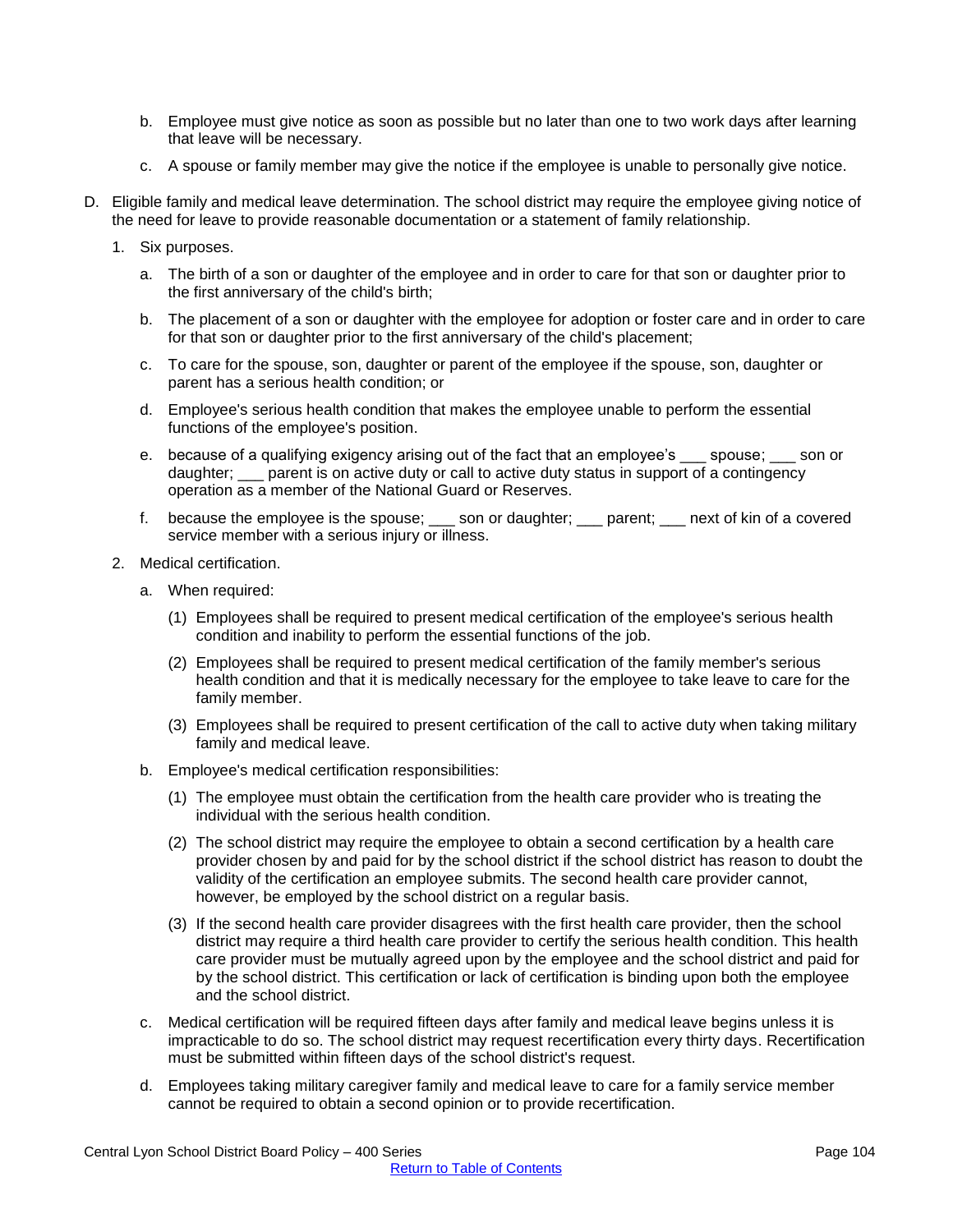- e. Family and medical leave requested for the serious health condition of the employee or to care for a family member with a serious health condition which is not supported by medical certification will be denied until such certification is provided.
- E. Entitlement.
	- 1. Employees are entitled to twelve weeks unpaid family and medical leave per year. Employees taking military caregiver family and medical leave to care for a family service member are entitled to 26 weeks of unpaid family and medical leave but only in a single 12-month period.
	- 2. A year is defined as fiscal year.
	- 3. If insufficient leave is available, the school district may:
		- a. Deny the leave if entitlement is exhausted
		- b. Award leave available
- F. Type of Leave Requested.
	- 1. Continuous employee will not report to work for set number of days or weeks.
	- 2. Intermittent employee requests family and medical leave for separate periods of time.
		- a. Intermittent leave is available for:
			- birth of my child or adoption or foster care placement subject to agreement by the district;
			- serious health condition of myself, spouse, parent, or child when medically necessary;
			- \_\_\_\_ because of a qualifying exigency arising out of the fact that my \_\_\_ spouse; \_\_\_ son or daughter; parent is on active duty or call to active duty status in support of a contingency operation as a member of the National Guard or Reserves;
			- because I am the spouse; son or daughter; see parent; see next of kin of a covered service member with a serious injury or illness.
		- b. In the case of foreseeable intermittent leave, the employee must schedule the leave to minimize disruption to the school district operation.
		- c. During the period of foreseeable intermittent leave, the school district may move the employee to an alternative position with equivalent pay and benefits. *(For instructional employees, see G below.)*
	- 3. Reduced work schedule employee requests a reduction in the employee's regular work schedule.
		- a. Reduced work schedule family and medical leave is available for:
			- **Solution** birth of my child or adoption or foster care placement subject to agreement by the district;
			- serious health condition of myself, spouse, parent, or child when medically necessary;
			- because of a qualifying exigency arising out of the fact that my \_\_\_ spouse; \_\_ son or daughter; \_\_\_ parent is on active duty or call to active duty status in support of a contingency operation as a member of the National Guard or Reserves;
			- because I am the spouse; son or daughter; sparent; sext of kin of a covered service member with a serious injury or illness.
		- b. In the case of foreseeable reduced work schedule leave, the employee must schedule the leave to minimize disruption to the school district operation.
		- c. During the period of foreseeable reduced work schedule leave, the school district may move the employee to an alternative position with equivalent pay and benefits. *(For instructional employees, see G below.)*
- G. Special Rules for Instructional Employees.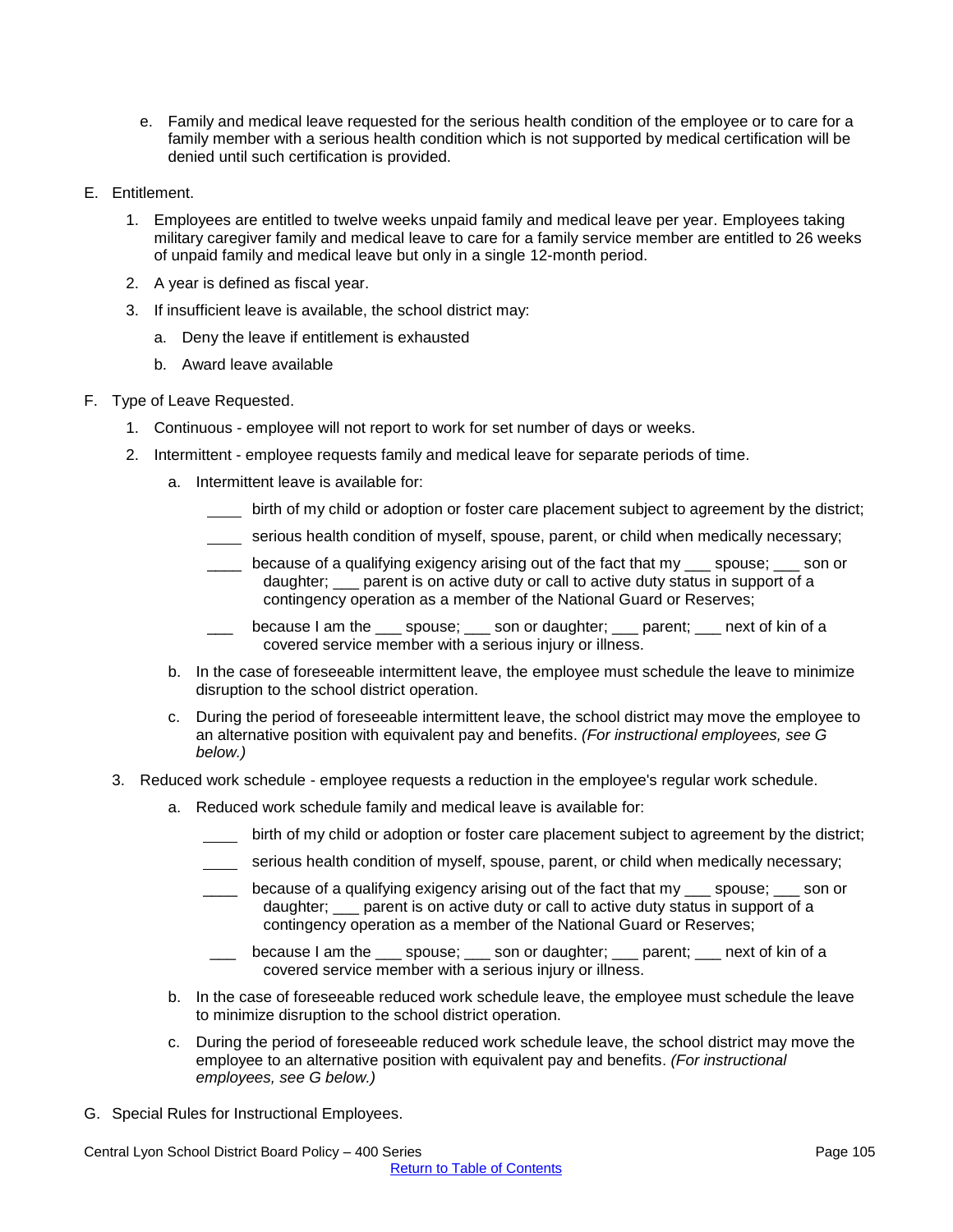- 1. Definition an instructional employee is one whose principal function is to teach and instruct students in a class, a small group or an individual setting. This includes, but is not limited to, teachers, coaches, driver's education instructors and special education assistants.
- 2. Instructional employees who request foreseeable medically necessary intermittent or reduced work schedule family and medical leave greater than twenty percent of the work days in the leave period may be required to:
	- a. Take leave for the entire period or periods of the planned medical treatment; or,
	- b. Move to an available alternative position, with equivalent pay and benefits, but not necessarily equivalent duties, for which the employee is qualified.
- 3. Instructional employees who request continuous family and medical leave near the end of a semester may be required to extend the family and medical leave through the end of the semester. The number of weeks remaining before the end of a semester does not include scheduled school breaks, such as summer, winter or spring break.
	- a. If an instructional employee begins family and medical leave for any purpose more than five weeks before the end of a semester, the school district may require that the leave be continued until the end of the semester if the leave will last at least three weeks and the employee would return to work during the last three weeks of the semester if the leave was not continued.
	- b. If the employee begins family and medical leave for a purpose other than the employee's own serious health condition during the last five weeks of a semester, the school district may require that the leave be continued until the end of the semester if the leave will last more than two weeks and the employee would return to work during the last two weeks of the semester.
	- c. If the employee begins family and medical leave for a purpose other than the employee's own serious health condition during the last three weeks of the semester and the leave will last more than five working days, the school district may require the employee to continue taking leave until the end of the semester.
- 4. The entire period of leave taken under the special rules is credited as family and medical leave. The school district will continue to fulfill the school district's family and medical leave responsibilities and obligations, including the obligation to continue the employee's health insurance and other benefits, if an instructional employee's family and medical leave entitlement ends before the involuntary leave period expires.
- H. Employee responsibilities while on family and medical leave.
	- 1. Employee must continue to pay health care benefit contributions or other benefit contributions regularly paid by the employee unless employee elects not to continue the benefits.
	- 2. The employee contribution payments will be deducted from any money owed to the employee or the employee will reimburse the school district at a time set by the superintendent.
	- 3. An employee who fails to make the health care contribution payments within thirty days after they are due will be notified that their coverage may be canceled if payment is not received within an additional 15 days.
	- 4. An employee may be asked to re-certify the medical necessity of family and medical leave for the serious medical condition of an employee or family member once every thirty days and return the certification within fifteen days of the request.
	- 5. The employee must notify the school district of the employee's intent to return to work at least once each month during their leave and at least two weeks prior to the conclusion of the family and medical leave.
	- 6. If an employee intends not to return to work, the employee must immediately notify the school district, in writing, of the employee's intent not to return. The school district will cease benefits upon receipt of this notification.
- I. Use of paid leave for family and medical leave.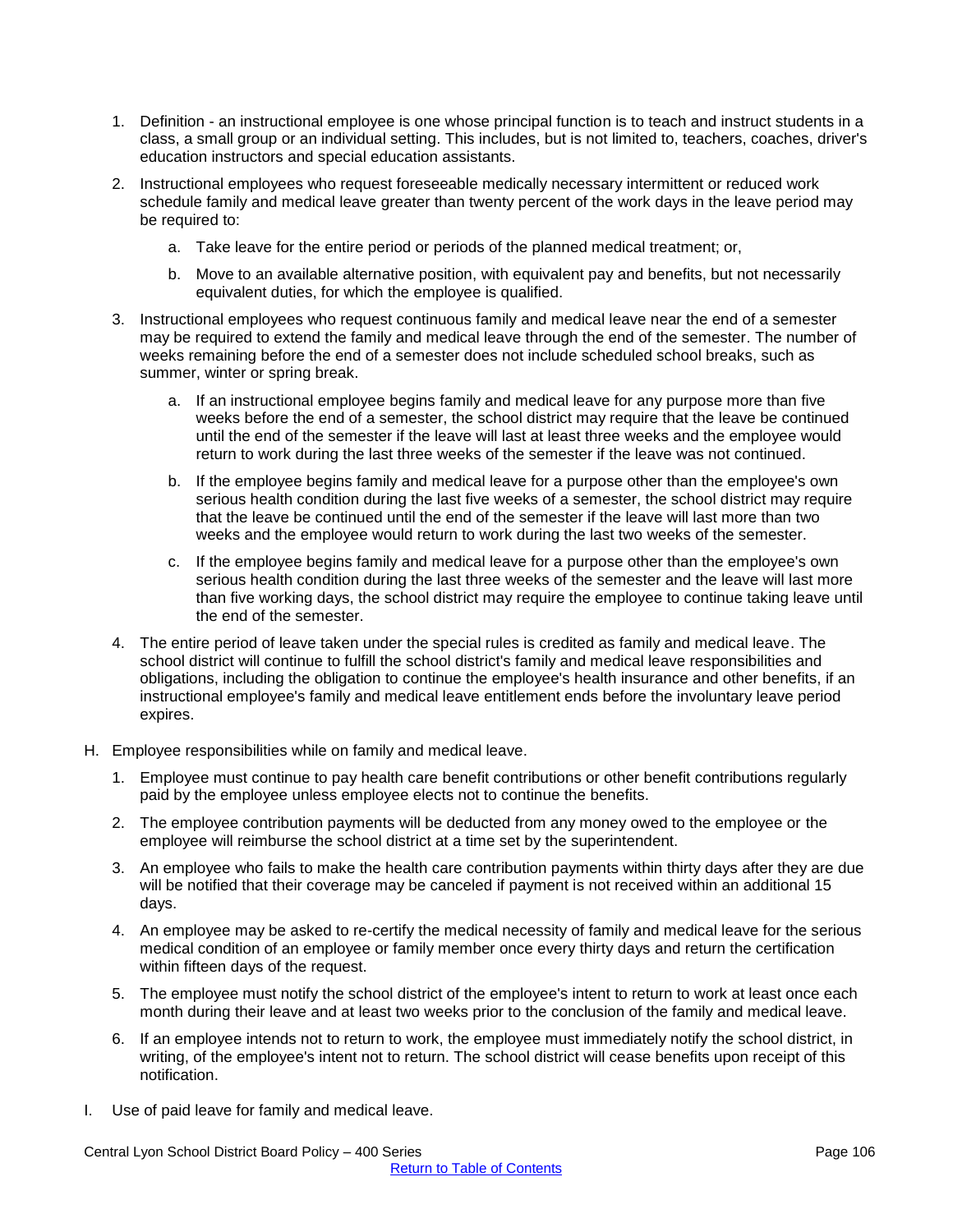### Option I:

An employee may substitute unpaid family and medical leave with appropriate paid leave available to the employee under board policy, individual contracts or the collective bargaining agreement. Paid leave includes, but is not limited to, sick leave, family illness leave, vacation, personal leave, bereavement leave and professional leave. When the school district determines that paid leave is being taken for an FMLA reason, the school district will notify the employee within two business days that the paid leave will be counted as FMLA leave.

### Option II:

- 1. An employee may substitute unpaid family and medical leave for the serious health condition of the employee with paid sick, vacation and personal leave. Upon the expiration of paid leave, the family and medical leave for the serious health condition of the employee is unpaid.
- 2. An employee may substitute unpaid family and medical leave for the serious health condition of an employee's family member or to care for a family service member with paid sick, vacation and personal leave. Upon the expiration of paid leave, the family and medical leave for the serious health condition of an employee's family member is unpaid.
- 3. An employee may substitute unpaid family and medical leave for the birth of a child of the employee and in order to care for that child prior to the first anniversary of the child's birth with sick, vacation and personal leave. Upon the expiration of paid leave, the family and medical leave for the birth of a child of the employee and in order to care for that child prior to the first anniversary of the child's birth is unpaid.
- 4. An employee may substitute unpaid family and medical leave for the placement of a child with the employee for adoption or foster care and in order to care for that child prior to the first anniversary of the child's placement or adoption with sick, vacation and personal leave. Upon the expiration of paid leave, the family and medical leave for the placement of a child with the employee for adoption or foster care and in order to care for the child prior to the first anniversary of the child's placement or adoption is unpaid.
- 5. An employee may substitute unpaid family and medical leave when a family service member is called to active duty or on call to active duty with sick, vacation and personal leave. Upon expiration of the paid leave, the leave is unpaid.
- 6. When the school district determines that paid leave is being taken for an FMLA reason, the school district will notify the employee within two business days that the paid leave will be counted as FMLA leave.

#### Option III:

- 1. An employee may substitute unpaid family and medical leave for the serious health condition of the employee with paid sick leave. Upon the expiration of paid leave, the family and medical leave for the serious health condition of the employee is unpaid.
- 2. An employee may substitute unpaid family and medical leave for the serious health condition of an employee's family member with paid sick leave or to care for a family service member. Upon the expiration of paid leave, the family and medical leave for the serious health condition of an employee's family member is unpaid.
- 3. An employee may substitute unpaid family and medical leave for the birth of a child of the employee and in order to care for that child prior to the first anniversary of the child's birth with sick and vacation leave. Upon the expiration of paid leave, the family and medical leave for the birth of a child of the employee and in order to care for that child prior to the first anniversary of the child's birth is unpaid.
- 4. An employee may substitute unpaid family and medical leave for the placement of a child with the employee for adoption or foster care and in order to care for that child prior to the first anniversary of the child's placement or adoption with sick and vacation leave. Upon the expiration of paid leave, the family and medical leave for prior to the first anniversary of the placement of a child with the employee for adoption or foster care is unpaid.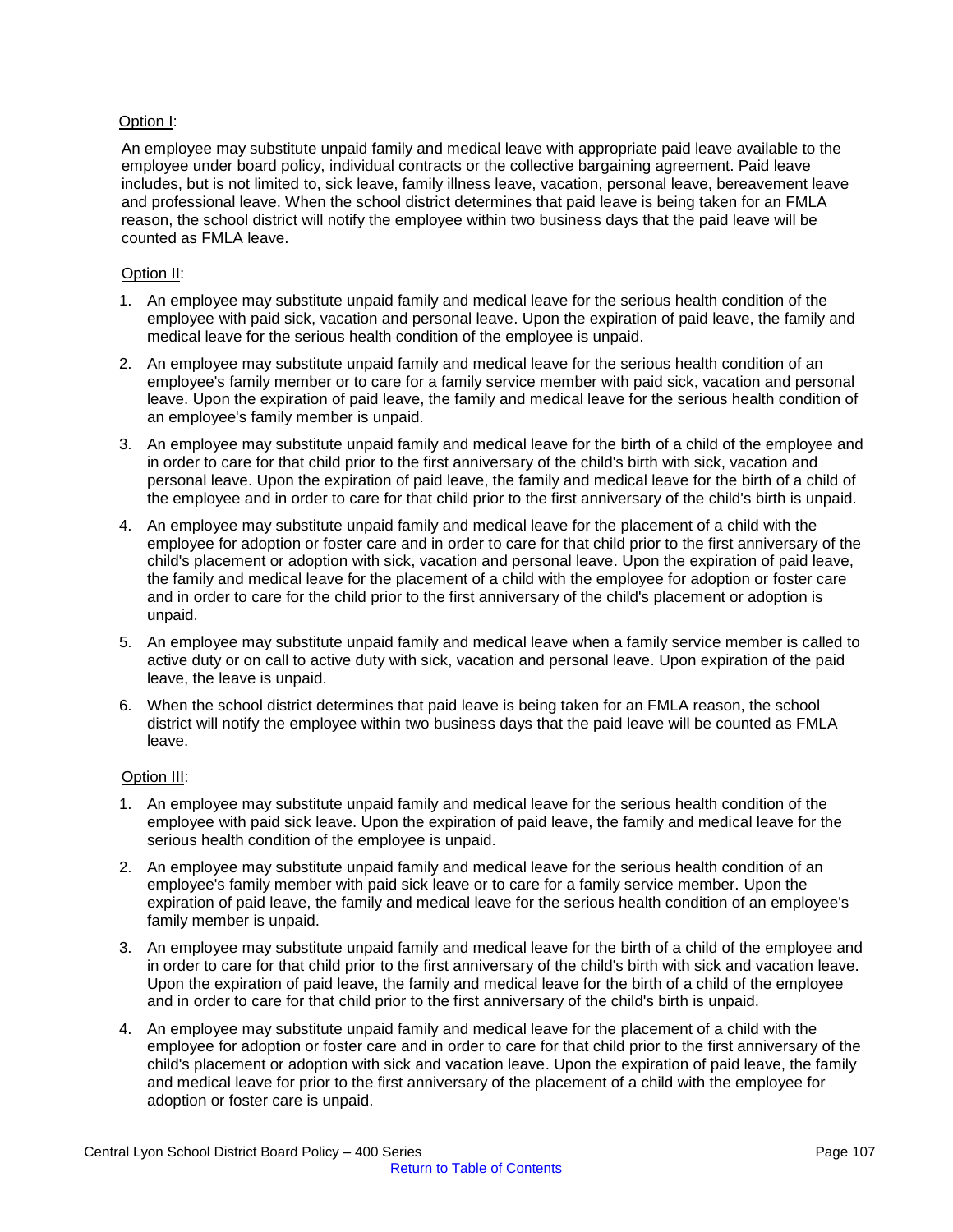- 5. An employee may substitute unpaid family and medical leave when a family service member is called to active duty or on call to active duty with sick and vacation leave. Upon expiration of the paid leave, the leave is unpaid.
- 6. When the school district determines that paid leave is being taken for an FMLA reason, the school district will notify the employee within two business days that the paid leave will be counted as FMLA leave.

# Option IV:

1. Family and medical leave is unpaid.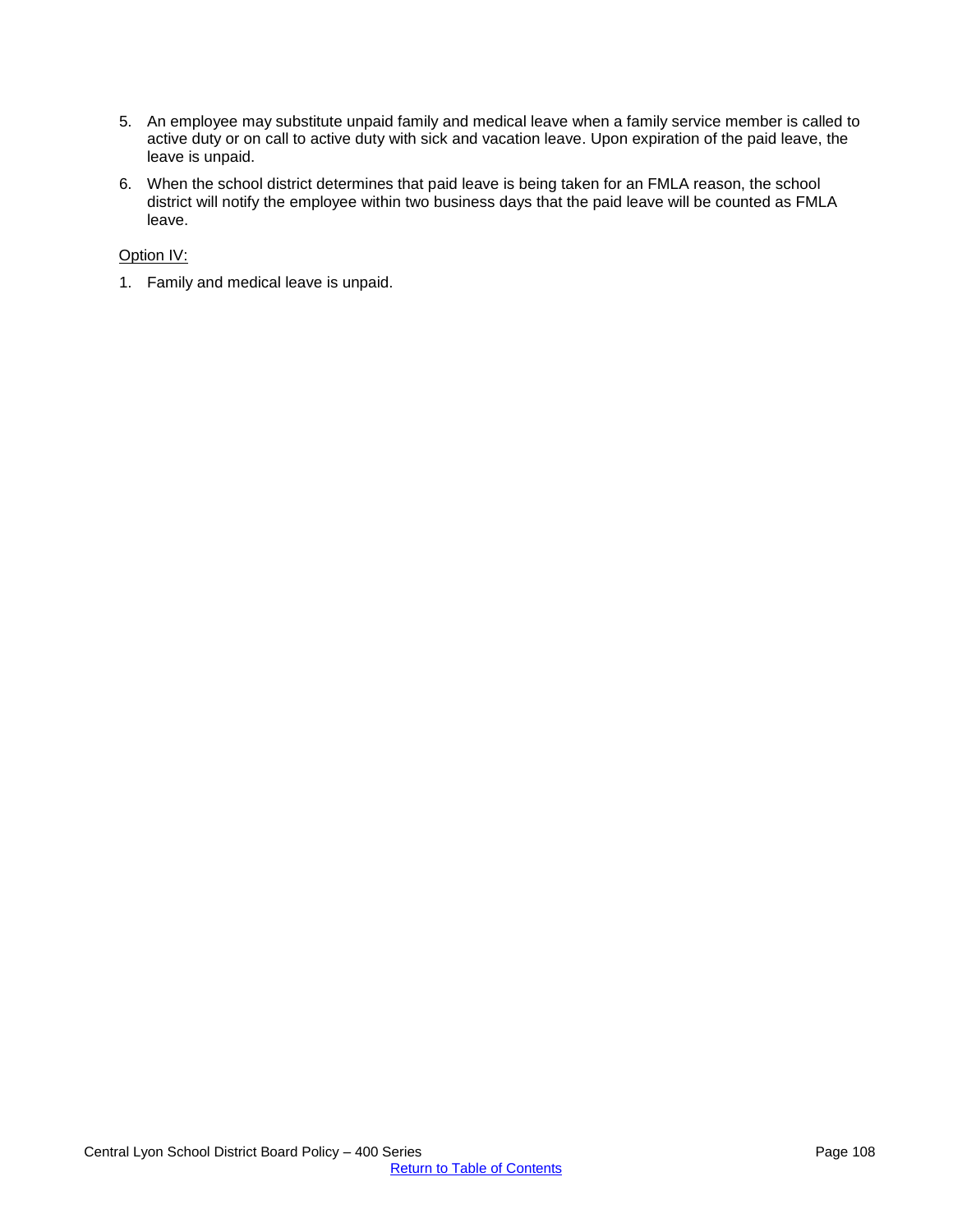### 409.3R2 EMPLOYEE FAMILY AND MEDICAL LEAVE DEFINITIONS

Active Duty - duty under a call or order to active duty under a provision of law referring to in section 101(a)(13) of title 10, U.S. Code.

Common Law Marriage - according to Iowa law, common law marriages exist when there is a present intent by the two parties to be married, continuous cohabitation, and a public declaration that the parties are husband and wife. There is no time factor that needs to be met in order for there to be a common law marriage.

Contingency Operation - has the same meaning given such term in section 101(a)(13) of title 10, U.S. Code.

Continuing Treatment - a serious health condition involving continuing treatment by a health care provider includes any one or more of the following:

- A period of incapacity (i.e., inability to work, attend school or perform other regular daily activities due to the serious health condition, treatment for or recovery from) of more than three consecutive calendar days and any subsequent treatment or period of incapacity relating to the same condition that also involves:
	- treatment two or more times by a health care provider, by a nurse or physician's assistant under direct supervision of a health care provider, or by a provider of health care services (e.g., physical therapist) under orders of, or in referral by, a health care provider; or
	- treatment by a health care provider on at least one occasion which results in a regimen of continuing treatment under the supervision of a health care provider.
- Any period of incapacity due to pregnancy or for prenatal care.
- Any period of incapacity or treatment for such incapacity due to a chronic serious health condition. A chronic serious health condition is one which:
	- Requires periodic visits for treatment by a health care provider or by a nurse or physician's assistant under direct supervision of a health care provider;
	- Continues over an extended period of time (including recurring episodes of a single underlying condition); and
	- May cause episodic rather than a continuing period of incapacity (e.g., asthma, diabetes, epilepsy, etc.).
- Any period of incapacity which is permanent or long-term due to a condition for which treatment may not be effective. The employee or family member must be under the continuing supervision of, but need not be receiving active treatment by, a health care provider. Examples include Alzheimer's, a severe stroke or the terminal stages of a disease.
- Any period of absence to receive multiple treatments (including any period of recovery from) by a health care provider or by a provider of health care services under orders of, or on referral by, a health care provider, either for restorative surgery after an accident or other injury, or for a condition that would likely result in a period of incapacity of more than three consecutive calendar days in the absence of medical intervention or treatment, such as cancer (chemotherapy, radiation, etc.), severe arthritis (physical therapy), kidney disease (dialysis).

Covered Servicemember - a current member of the Armed Forces, including a member of the National Guard or Reserves, who is undergoing medical treatment, recuperation, or therapy, is otherwise in outpatient status, or is otherwise on the temporary disability retired list, for a serious injury or illness.

Eligible Employee - The employee has worked for the district for at least twelve months and has worked at least 1250 hours within the previous year.

Essential Functions of the Job - those functions which are fundamental to the performance of the job. It does not include marginal functions.

Central Lyon School District Board Policy – 400 Series Page 109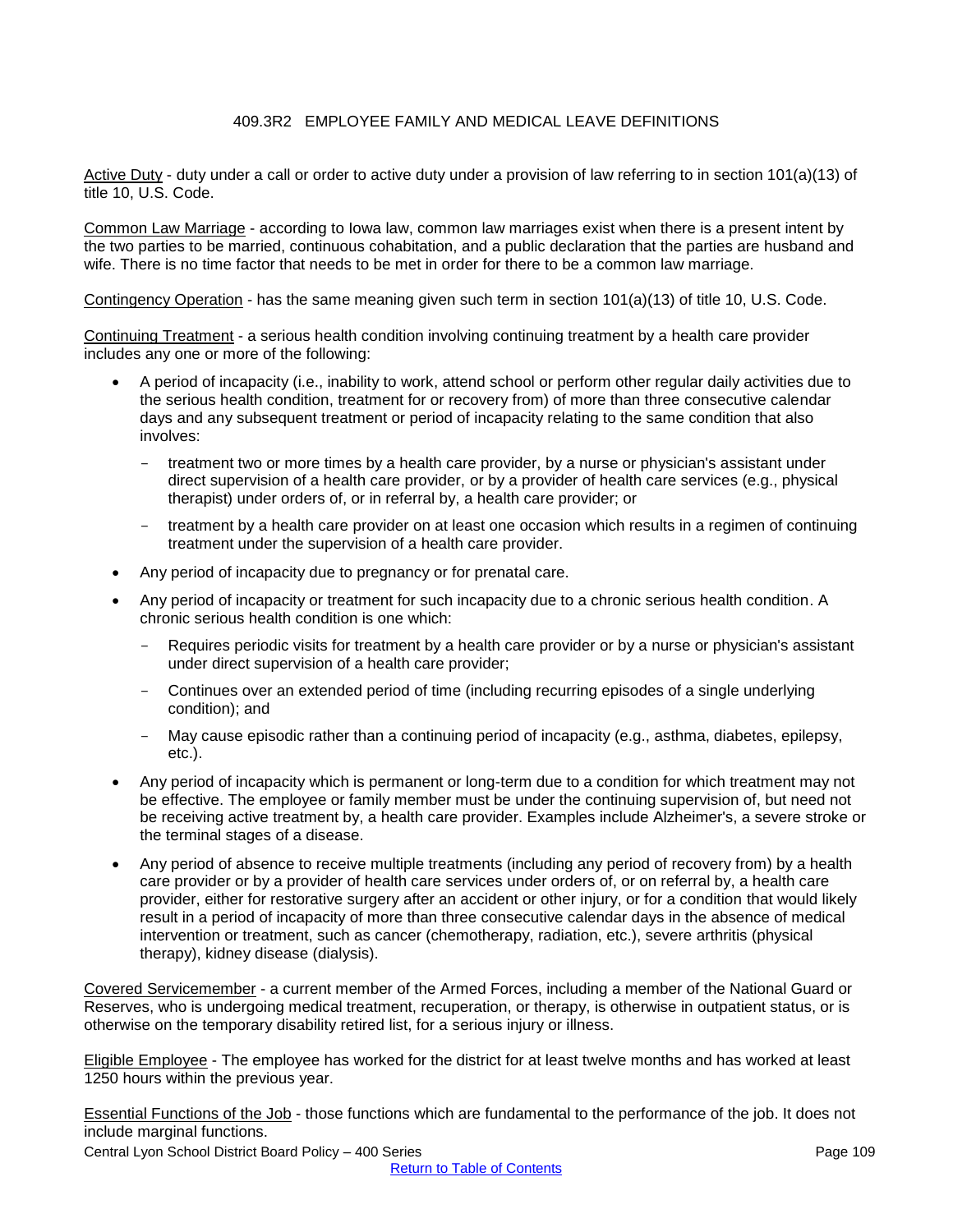Employment Benefits - all benefits provided or made available to employees by an employer, including group life insurance, health insurance, disability insurance, sick leave, annual leave, educational benefits, and pensions, regardless of whether such benefits are provided by a practice or written policy of an employer or through an "employee benefit plan."

Family Member - individuals who meet the definition of son, daughter, spouse or parent.

Group Health Plan - any plan of, or contributed to by, an employer (including a self-insured plan) to provide health care (directly or otherwise) to the employer's employees, former employees, or the families of such employees or former employees.

#### Health Care Provider -

- A doctor of medicine or osteopathy who is authorized to practice medicine or surgery by the state in which the doctor practices; or
- Podiatrists, dentists, clinical psychologists, optometrists, and chiropractors (limited to treatment consisting of manual manipulation of the spine to correct a subluxation as demonstrated by X ray to exist) authorized to practice in the state and performing within the scope of their practice as defined under state law; and
- Nurse practitioners and nurse-midwives, and clinical social workers who are authorized to practice under state law and who are performing within the scope of their practice as defined under state law; and
- Christian Science practitioners listed with the First Church of Christ Scientist in Boston, Massachusetts;
- Any health care provider from whom an employer or a group health plan's benefits manager will accept certification of the existence of a serious health condition to substantiate a claim for benefits;
- A health care provider as defined above who practices in a country other than the United States who is licensed to practice in accordance with the laws and regulations of that country.

*In Loco Parentis* - individuals who had or have day-to-day responsibilities for the care and financial support of a child not their biological child or who had the responsibility for an employee when the employee was a child.

Incapable of Self-Care - that the individual requires active assistance or supervision to provide daily self-care in several of the "activities of daily living" or "ADLs." Activities of daily living include adaptive activities such as caring appropriately for one's grooming and hygiene, bathing, dressing, eating, cooking, cleaning, shopping, taking public transportation, paying bills, maintaining a residence, using telephones and directories, using a post office, etc.

Instructional Employee - an employee employed principally in an instructional capacity by an educational agency or school whose principal function is to teach and instruct students in a class, a small group, or an individual setting, and includes athletic coaches, driving instructors, and special education assistants such as signers for the hearing impaired. The term does not include teacher assistants or aides who do not have as their principal function actual teaching or instructing, nor auxiliary personnel such as counselors, psychologists, curriculum specialists, cafeteria workers, maintenance workers, bus drivers, or other primarily noninstructional employees.

Intermittent Leave - leave taken in separate periods of time due to a single illness or injury, rather than for one continuous period of time, and may include leave or periods from an hour or more to several weeks.

Medically Necessary - certification for medical necessity is the same as certification for serious health condition.

"Needed to Care For" - the medical certification that an employee is "needed to care for" a family member encompasses both physical and psychological care. For example, where, because of a serious health condition, the family member is unable to care for his or her own basic medical, hygienic or nutritional needs or safety or is unable to transport himself or herself to medical treatment. It also includes situations where the employee may be needed to fill in for others who are caring for the family member or to make arrangements for changes in care.

Central Lyon School District Board Policy – 400 Series Page 110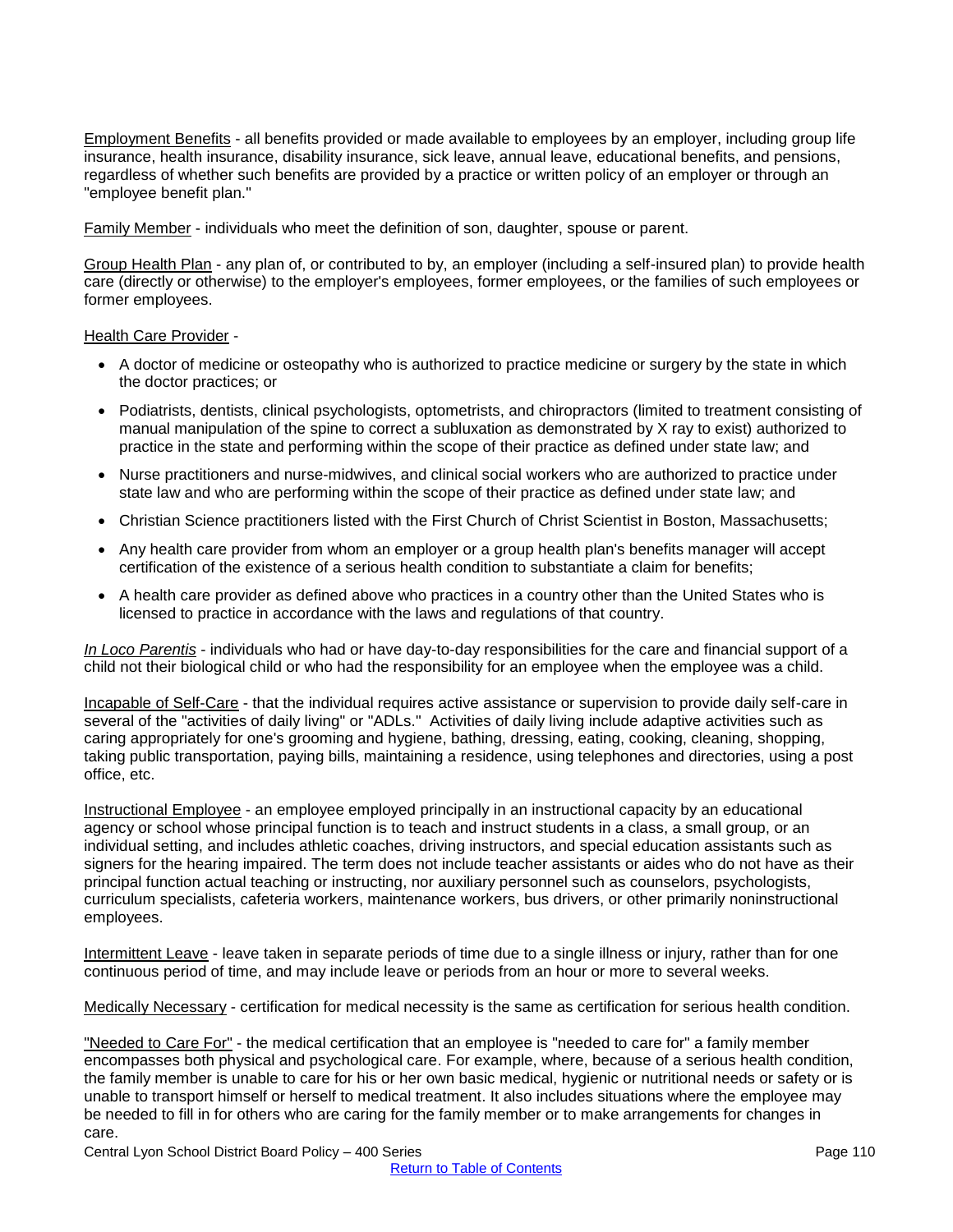#### Next of Kin - an individual's nearest blood relative

Outpatient Status - the status of a member of the Armed Forces assigned to:

- either a military medical treatment facility as an outpatient; or
- a unit established for the purpose of providing command and control of members of the Armed Forces receiving medical care as outpatients.

Parent - a biological parent or an individual who stands in loco parentis to a child or stood in loco parentis to an employee when the employee was a child. Parent does not include parent-in-law.

Physical or Mental Disability - a physical or mental impairment that substantially limits one or more of the major life activities of an individual.

Reduced Leave Schedule - a leave schedule that reduces the usual number of hours per workweek, or hours per workday, of an employee.

### Serious Health Condition -

- An illness, injury, impairment, or physical or mental condition that involves:
- Inpatient care (i.e. an overnight stay) in a hospital, hospice or residential medical care facility including any period of incapacity (for purposes of this section, defined to mean inability to work, attend school or perform other regular daily activities due to the serious health condition, treatment for or recovery from), or any subsequent treatment in connection with such inpatient care; or
- Continuing treatment by a health care provider. A serious health condition involving continuing treatment by a health care provider includes:
	- A period of incapacity (i.e., inability to work, attend school or perform other regular daily activities due to the serious health condition, treatment for or recovery from) of more than three consecutive calendar days, including any subsequent treatment or period of incapacity relating to the same condition, that also involves:
		- Treatment two or more times by a health care provider, by a nurse or physician's assistant under direct supervision of a health care provider, or by a provider of health care services (e.g., physical therapist) under orders or, or on referral by, a health care provider; or
		- $\circ$  Treatment by a health care provider on at least one occasion which results in a regimen of continuing treatment under the supervision of the health care provider.
	- Any period of incapacity due to pregnancy or for prenatal care.
	- Any period of incapacity or treatment for such incapacity due to a chronic serious health condition. A chronic serious health condition is one which:
		- $\circ$  Requires periodic visits for treatment by a health care provider or by a nurse or physician's assistant under direct supervision of a health care provider;
		- $\circ$  Continues over an extended period of time (including recurring episodes of s single underlying condition); and
		- $\circ$  May cause episodic rather than a continuing period of incapacity (e.g., asthma, diabetes, epilepsy, etc.).
	- A period of incapacity which is permanent or long-term due to a condition for which treatment may not be effective. The employee or family member must be under the continuing supervision of, but need not be receiving active treatment by, a health care provider. Examples include Alzheimer's a severe stroke or the terminal stages of a disease.
	- Any period of absence to receive multiple treatments (including any period of recovery from) by a health care provider or by a provider of health care services under orders of, or on referral by, a

Central Lyon School District Board Policy – 400 Series Page 111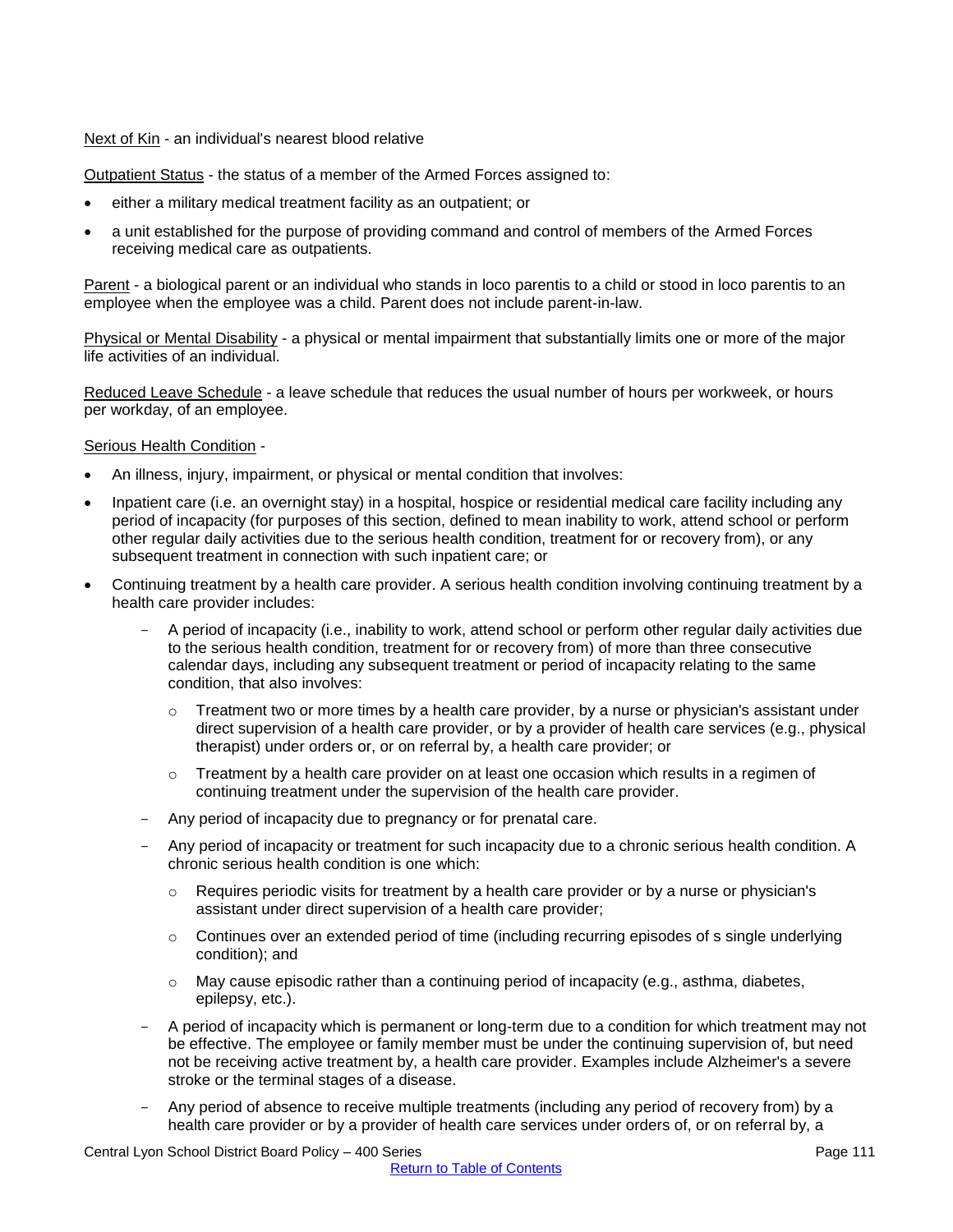health care provider, either for restorative surgery after an accident or other injury, or for a condition that would likely result in a period of incapacity of more than three consecutive calendar days in the absence of medical intervention or treatment, such as cancer (chemotherapy, radiation, etc.), severe arthritis (physical therapy), kidney disease (dialysis).

- Treatment for purposes of this definition includes, but is not limited to, examinations to determine if a serious health condition exists and evaluation of the condition. Treatment does not include routine physical examinations, eye examinations or dental examinations. Under this definition, a regimen of continuing treatment includes, for example, a course of prescription medication (e.g., an antibiotic) or therapy requiring special equipment to resolve or alleviate the health condition (e.g., oxygen). A regimen of continuing treatment that includes the taking of over-the-counter medications such as aspirin, antihistamines, or salves; or bed rest, drinking fluids, exercise and other similar activities that can be initiated without a visit to a health care provider, is not, by itself, sufficient to constitute a regimen of continuing treatment for purposes of FMLA leave.
- Conditions for which cosmetic treatments are administered (such as most treatments for acne or plastic surgery) are not "serious health conditions" unless inpatient hospital care is required or unless complications develop. Ordinarily, unless complications arise, the common cold, the flu, ear aches, upset stomach, ulcers, headaches other than migraine, routine dental or orthodontia problems, periodontal disease, etc., are examples of conditions that do not meet the definition of a serious health condition and do not qualify for FMLA leave. Restorative dental or plastic surgery after an injury or removal of cancerous growths are serious health conditions provided all the other conditions of this regulation are met. Mental illness resulting from stress or allergies may be serious health conditions, but only if all the conditions of this section are met.
- Substance abuse may be a serious health condition if the conditions of this section are met. However, FMLA leave may only be taken for treatment for substance abuse by a health care provider or by a provider of health care on referral by a health care provider. On the other hand, absence because of the employee's use of the substance, rather than for treatment, does not qualify for FMLA leave.
- Absence attributable to incapacity under this definition qualify for FMLA leave even though the employee or the immediate family member does not receive treatment from a health care provider during the absence, and even if the absence does not last more than three days. For example, an employee with asthma may be unable to report for work due to the onset of an asthma attack or because the employee's health care provider has advised the employee to stay home when the pollen count exceeds a certain level. An employee who is pregnant may be unable to report to work because of severe morning sickness.

Serious Injury or Illness - an injury or illness incurred by a member of the Armed forces, including the National Guard or Reserves in the line of duty on active duty in the Armed Forces that may render the member medically unfit to perform the duties of the member's office, grade, rank, or rating.

Son or daughter - a biological child, adopted child, foster child, stepchild, legal ward, or a child of a person standing in loco parentis. The child must be under age 18 or, if over 18, incapable of self-care because of a mental or physical disability.

Spouse - a husband or wife recognized by Iowa law including common law marriages.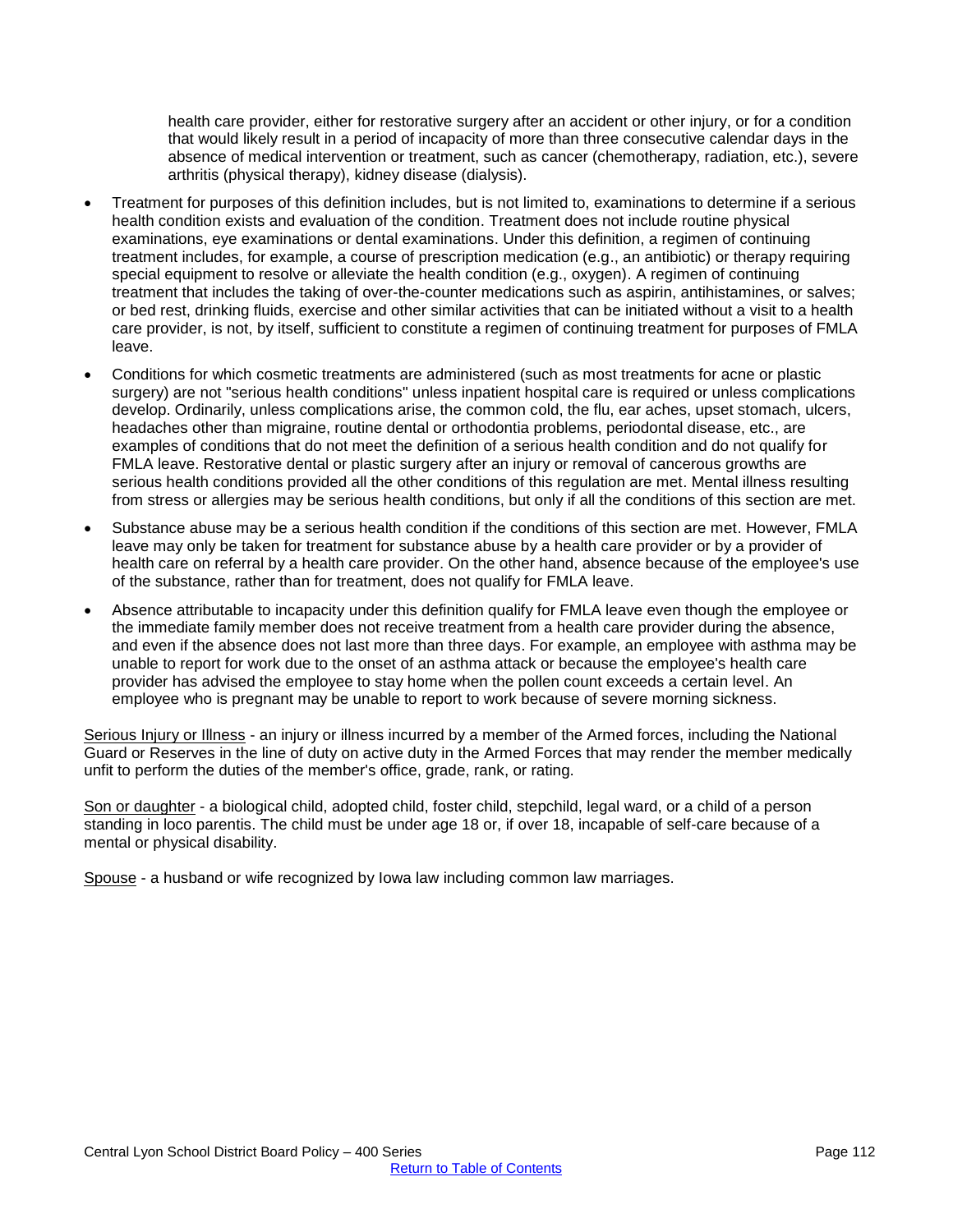#### **410 OTHER LICENSED EMPLOYEES**

### 410.1 SUBSTITUTE TEACHERS

The Central Lyon School Board position is that it is critical to provide the most qualified substitute teachers for the students and staff of the Central Lyon Schools. The substitute shall be licensed by the State of Iowa. It shall be the responsibility of the building principal to fill absences with qualified substitute teachers.

#### **Substitute Teaching**

- A. The teacher will inform his/her building principal in case of absence and the building principal will secure a substitute teacher. Teachers will have pertinent written lesson plans available so that a substitute can perform his/her duties in relation to the instructional program in an educational environment beneficial to the students.
- B. The building principal shall attempt to secure a substitute who is certified in the subject area and grade level for which the substitute will be responsible to teach. If that is not feasible, the building principal shall attempt to secure a substitute in either the subject or grade level. If not able to meet this standard, the building principal shall select the best substitute available.
- C. The building principal shall have the discretion to select substitutes who best meet the student, staff, and building needs as to education and disciplinary standards.

#### PER DIEM SUBSTITUTES:

Substitute teachers shall be reimbursed at the rate set by the Board of Education annually.

#### LONG TERM SUBSTITUTES:

After ten (10) consecutive workdays the certified substitute (long term) will be placed at the beginning BA level of the Salary Schedule less five dollars (\$5.00) of the daily rate. Long-term subs will be issued a letter of agreement and shall not be considered contracted teachers during their tenure as long term subs unless provided said contract.

When long term substitute's services are no longer needed, the sub will return to per diem substitute rate.

Final decisions on substitute reimbursements shall be made at the discretion of the Superintendent or his/her designee. It is the discretion of the Superintendent to a pay long term substitute, who has worked for one full semester or more, the District's beginning teacher wage.

| Legal References: | lowa Association of School Boards v. PERB, 400 N.W.2d 571 (lowa 1987).<br>lowa Code §§ 20.1, .4(5), .9 (1995).<br>281 J.A.C. 12.4. |                                 |                   |  |                                                                |  |
|-------------------|------------------------------------------------------------------------------------------------------------------------------------|---------------------------------|-------------------|--|----------------------------------------------------------------|--|
| Cross Reference:  |                                                                                                                                    | 405.1 Licensed Employee Defined |                   |  | 405.2 Licensed Employee Qualifications, Recruitment, Selection |  |
| Approved 7/17/95  |                                                                                                                                    |                                 | Reviewed 10/10/16 |  | Revised 1/12/15                                                |  |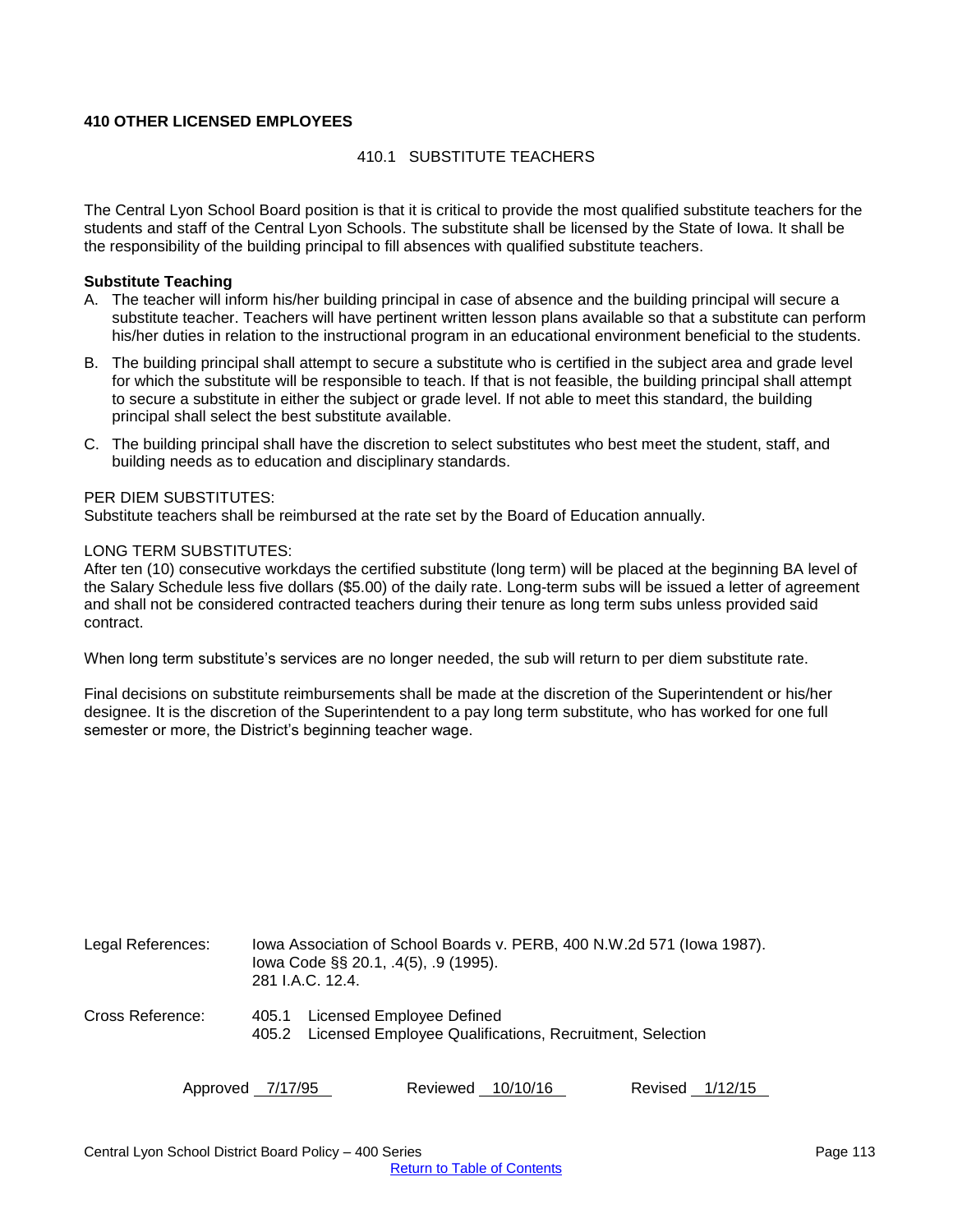### 410.2 SUMMER SCHOOL LICENSED EMPLOYEES

The Central Lyon CSD shall offer summer school options in accordance with law and may, in its discretion offer additional programming during the summer recess. Licensed employees who volunteer or who are appointed to deliver the summer education program are compensated in addition to their regular duties during the school academic year, unless such arrangements are made prior to determining the employee's compensation for the year.

Licensed employees will be given the opportunity to volunteer for the positions available. If the board determines a course must be offered and no licensed employee volunteers for the position, the board will make the necessary arrangements to fill the position. The board will consider applications from volunteers of current licensed employees in conjunction with other applications.

It is the responsibility of the superintendent to make a recommendation to the board regarding the need for and the delivery of the summer education program.

Legal Reference: Iowa Code §§ 279.8, .68; 280.14 (20135).

Cross Reference: 603.2 Summer School Instruction 505.2 Student Promotion – Retention – Acceleration

Approved 7/17/95 Reviewed 10/10/16 Revised 10/10/16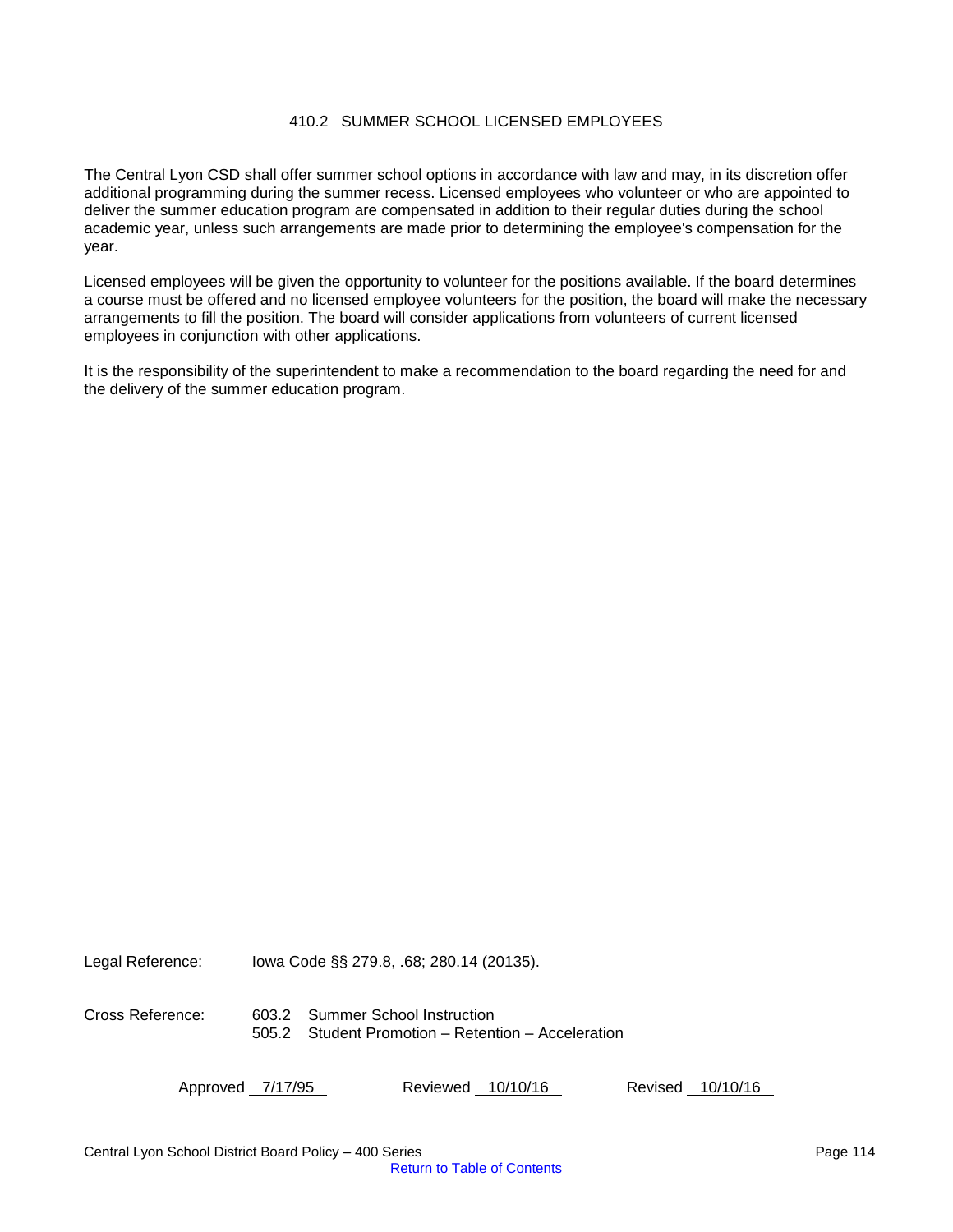### **411 CLASSIFIED EMPLOYEES – GENERAL**

#### 411.1 CLASSIFIED EMPLOYEE DEFINED

Classified employees are employees who are not administrators or employees in positions which require an Iowa Department of Education teaching license and who are employed to fulfill the duties listed on their job description on a monthly or hourly basis. Classified employees shall include, but not be limited to, teacher and paraprofessionals, custodial and maintenance employees, clerical employees, food service employees, bus drivers, and temporary help for summer or other maintenance. The position may be full-time or part-time.

It shall be the responsibility of the superintendent to establish job specifications and job descriptions for classified employee positions. Job descriptions may be approved by the board.

Classified employees required to hold a license for their position must present evidence of their current license to the board secretary/business manager prior to payment of wages each year.

Legal Reference: Iowa Code §§ 20; 279.8 (1995).

Cross Reference: 405.1 Licensed Employee Defined

- 411.2 Classified Employee Qualifications, Recruitment, Selection
- 412.3 Classified Employee Group Insurance Benefits

Approved 7/17/95 Reviewed 10/10/16 Revised 7/17/95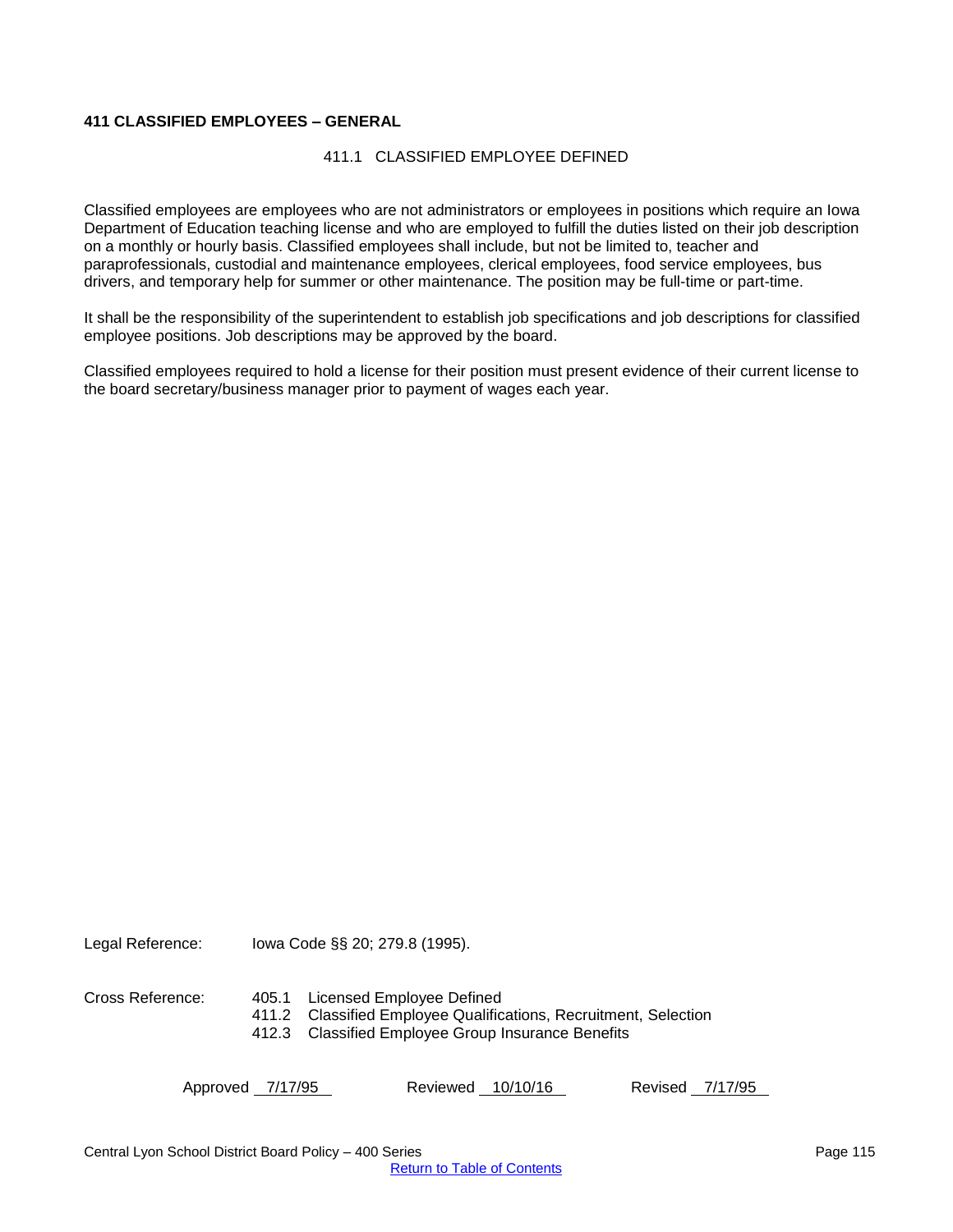### 411.2 CLASSIFIED EMPLOYEE - QUALIFICATIONS, RECRUITMENT, SELECTION

Persons interested in a classified employee position will have an opportunity to apply and qualify for classified employee positions in the school district without regard to age, race, creed, color, sex, national origin, religion, sexual orientation, gender identity or disability. Job applicants for classified employee positions will be considered on the basis of the following:

- Training, experience, and skill;
- Nature of the occupation;
- Demonstrated competence; and
- Possession of, or ability to obtain, state license if required for the position.

All job openings shall be submitted to the Iowa Department of Education for posting on Teach Iowa, the online state job posting system. Additional announcements of the position may occur is in a manner which the superintendent believes will inform potential applicants about the position. Whenever possible, the preliminary screening of applicants will be conducted by the administrator who will be directly supervising and overseeing the person being hired.

The superintendent has the authority to hire, without board approval, bus drivers, custodians, education associates, maintenance staff, clerical personnel, and food service workers.

| Legal Reference: |                       | 29 U.S.C. §§ 621-634.<br>42 U.S.C. §§ 2000e; 12101 et seq.<br>lowa Code §§ 20; 35C; 216; 256.27; 279.13.<br>281 I.A.C. 12.<br>282 J.A.C. 14.<br>1980 Op. Att'y Gen. 367. |
|------------------|-----------------------|--------------------------------------------------------------------------------------------------------------------------------------------------------------------------|
| Cross Reference: | 401.1<br>410.1<br>411 | <b>Equal Employment Opportunity</b><br><b>Substitute Teachers</b><br><b>Classified Employees - General</b>                                                               |

NOTE: Marital status is not protected class for employees. The class may be added at the discretion of the board.

The law now gives the board the authority to delegate hiring of classified staff to the superintendent if it's stated in board policy. The board has to specify in policy the classified positions the superintendent is authorized to hire. For more detailed discussion of this issue, see IASB's Policy Primer, Vol. 17 #6 – June 18, 2004.

| Legal Reference: | 29 U.S.C. §§ 621-634 (2006).                |
|------------------|---------------------------------------------|
|                  | 42 U.S.C. §§ 2000e et seq. (2006)           |
|                  | 42 U.S.C. §§ 12101 et seq. (2006)           |
|                  | lowa Code §§ 35C; 216; 279.8; 294.1 (2009). |
|                  |                                             |

| Reviewed 10/10/16<br>Approved 7/17/95 | Revised 10/10/16 |
|---------------------------------------|------------------|
|---------------------------------------|------------------|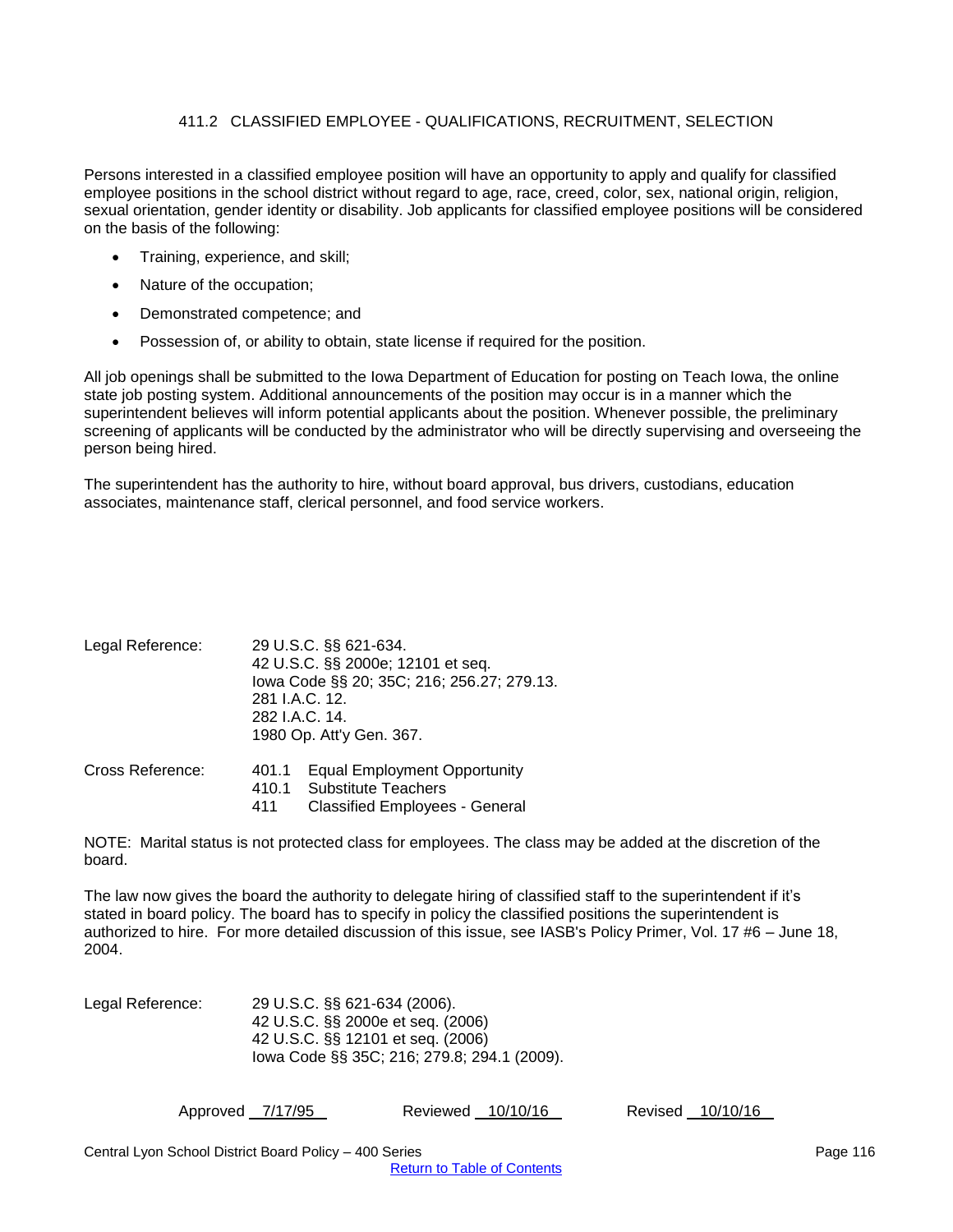### 411.3 CLASSIFIED EMPLOYEE EMPLOYMENT

The board may offer an employment letter with classified employees employed on a regular basis. The employment letter will state the terms of employment.

Either the employee or the board must give notice of the intent to cancel employment with a thirty (30) day notice. This notice will not be required when the employee is terminated during a probationary period or for cause.

Classified employees shall receive a job description stating the specific performance responsibilities of their position.

It shall be the responsibility of the superintendent to draw up and process the classified employment letter and present them to the board for approval.

Under legal guidance from the district's attorney on March 8, 2012, it was recommended that the district should only offer contracts to any employee that is covered by the continuing contract law such as certified teachers. Bus drivers are covered for other legal reasons. Iowa is an at-will state; therefore, a contract is not necessary or advised for classified personnel.

Legal Reference: Iowa Code §§ 20; 279.7A; 285.5(9) (2003).

- 
- Cross Reference: 411 Classified Employees General
	- 412.1 Classified Employee Compensation
	- 412.2 Classified Employee Wage and Overtime Compensation<br>413 Classified Employee Termination of Employment
	- Classified Employee Termination of Employment

Approved 7/17/95 Reviewed 10/10/16 Revised 10/8/12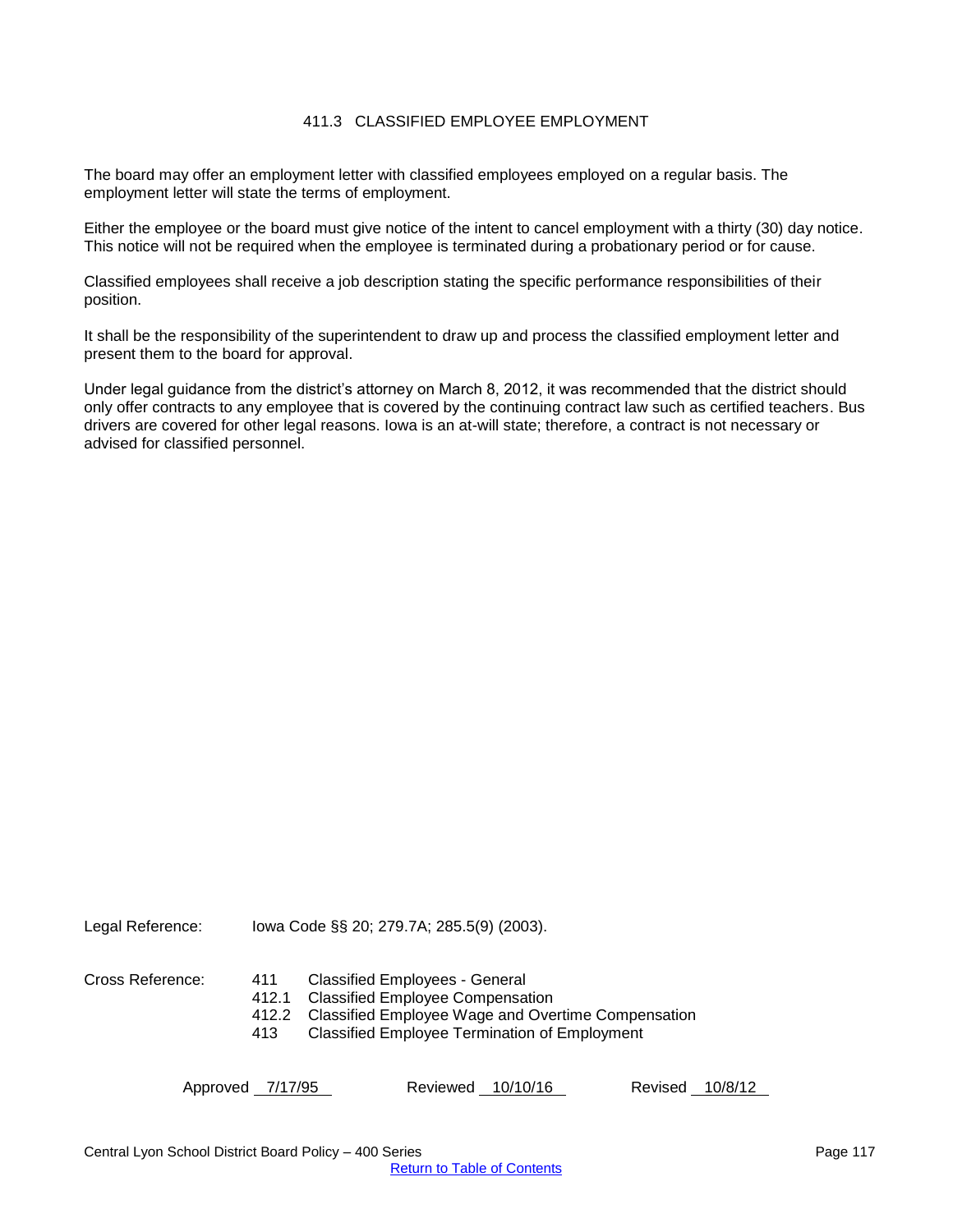### 411.4 CLASSIFIED EMPLOYEE LICENSING/CERTIFICATION

Classified employees who require a special license or other certification shall keep them current at their own expense with the exception of the district bus drivers who shall have their CDL licensing costs paid by the district. Licensing requirements needed for a position will be considered met if the employee meets the requirements established by law and by the Iowa Department of Education for the position.

The special license or certification may be paid for by the District with prior approval and/or at the discretion of the Superintendent.

Legal Reference: Iowa Code §§ 272.6; 285.5(9) (1995). 281 I.A.C. 12.4(10); 36; 43.12-.24.

Cross Reference: 411.2 Classified Employee Qualifications, Recruitment, Selection

Approved 7/17/95 Reviewed 10/10/16 Revised 10/8/12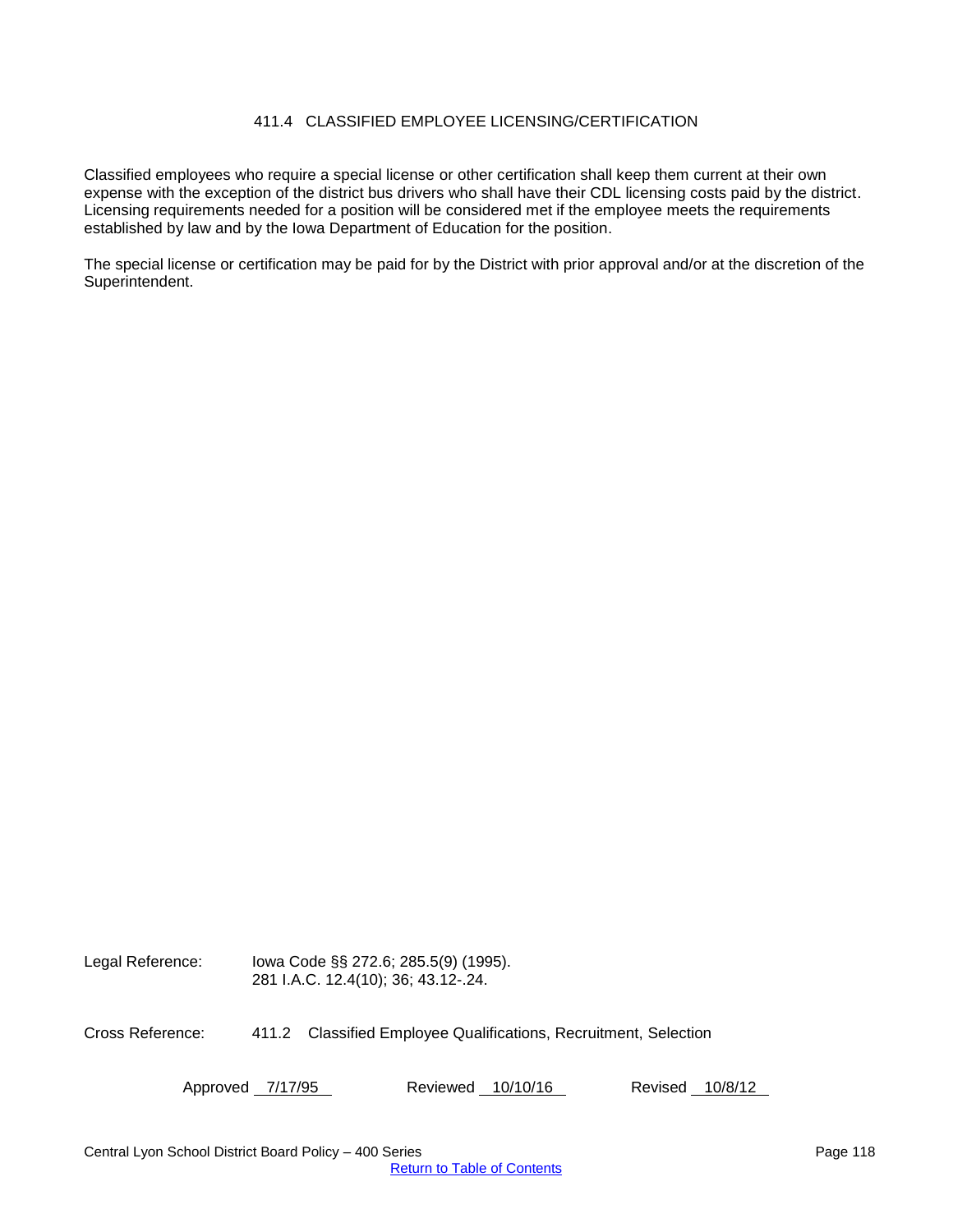## 411.5 CLASSIFIED EMPLOYEE ASSIGNMENT

Determining the assignment of each classified employee is the responsibility of the superintendent and within the sole discretion of the board. In making such assignments, the superintendent shall consider the qualifications of each classified employee and the needs of the school district.

It shall be the responsibility of the superintendent to assign classified employees and report such assignments to the board.

Legal Reference: Iowa Code §§ 20; 279.8 (1995).

Cross Reference: 200.2 Powers of the Board of Directors 411.6 Classified Employee Transfers

Approved 7/17/95 Reviewed 10/10/16 Revised 7/17/95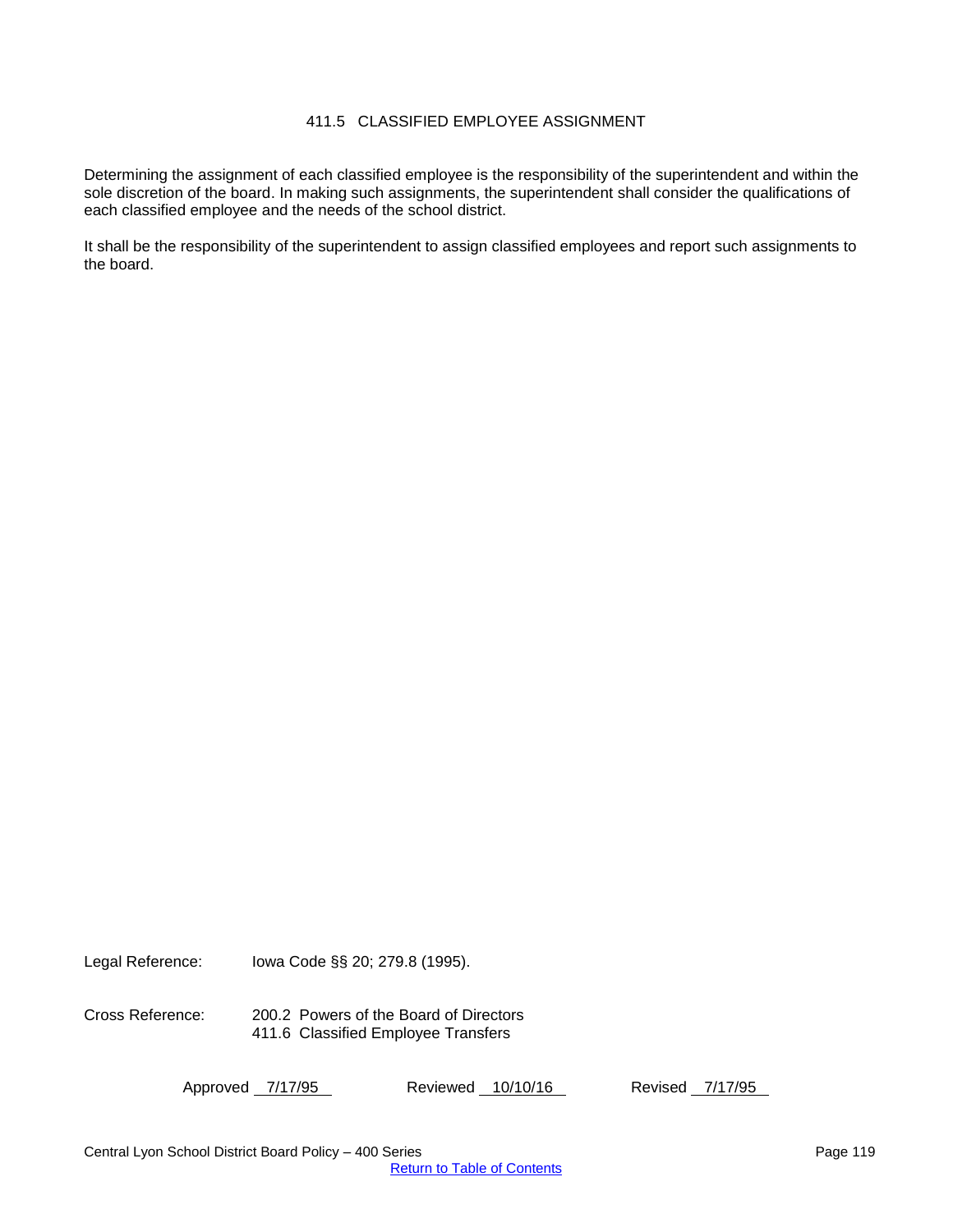## 411.6 CLASSIFIED EMPLOYEE TRANSFERS

Determining the location where a classified employee's assignment will be performed is the responsibility of the superintendent and within the sole discretion of the board. In making such assignments each year the superintendent shall consider the qualifications of each classified employee and the needs of the school district.

A transfer may be initiated by the employee, the principal, supervisor or the superintendent.

It shall be the responsibility of the superintendent to transfer classified employees and report such transfers to the board.

| Legal Reference: | 29 U.S.C. §§ 621-634 (1988).<br>42 U.S.C. §§ 2000e et seq. (1988)<br>42 U.S.C. §§ 12101 et seq. (Supp. 1990).<br>lowa Code §§ 20.9; 35C; 216; 279.8; 294.1 (1995). |  |                                      |                                                                  |                 |  |
|------------------|--------------------------------------------------------------------------------------------------------------------------------------------------------------------|--|--------------------------------------|------------------------------------------------------------------|-----------------|--|
| Cross Reference: |                                                                                                                                                                    |  | 411.5 Classified Employee Assignment | 411.2 Classified Employee Qualifications, Recruitment, Selection |                 |  |
|                  | Approved 7/17/95                                                                                                                                                   |  | Reviewed 10/10/16                    |                                                                  | Revised 7/17/95 |  |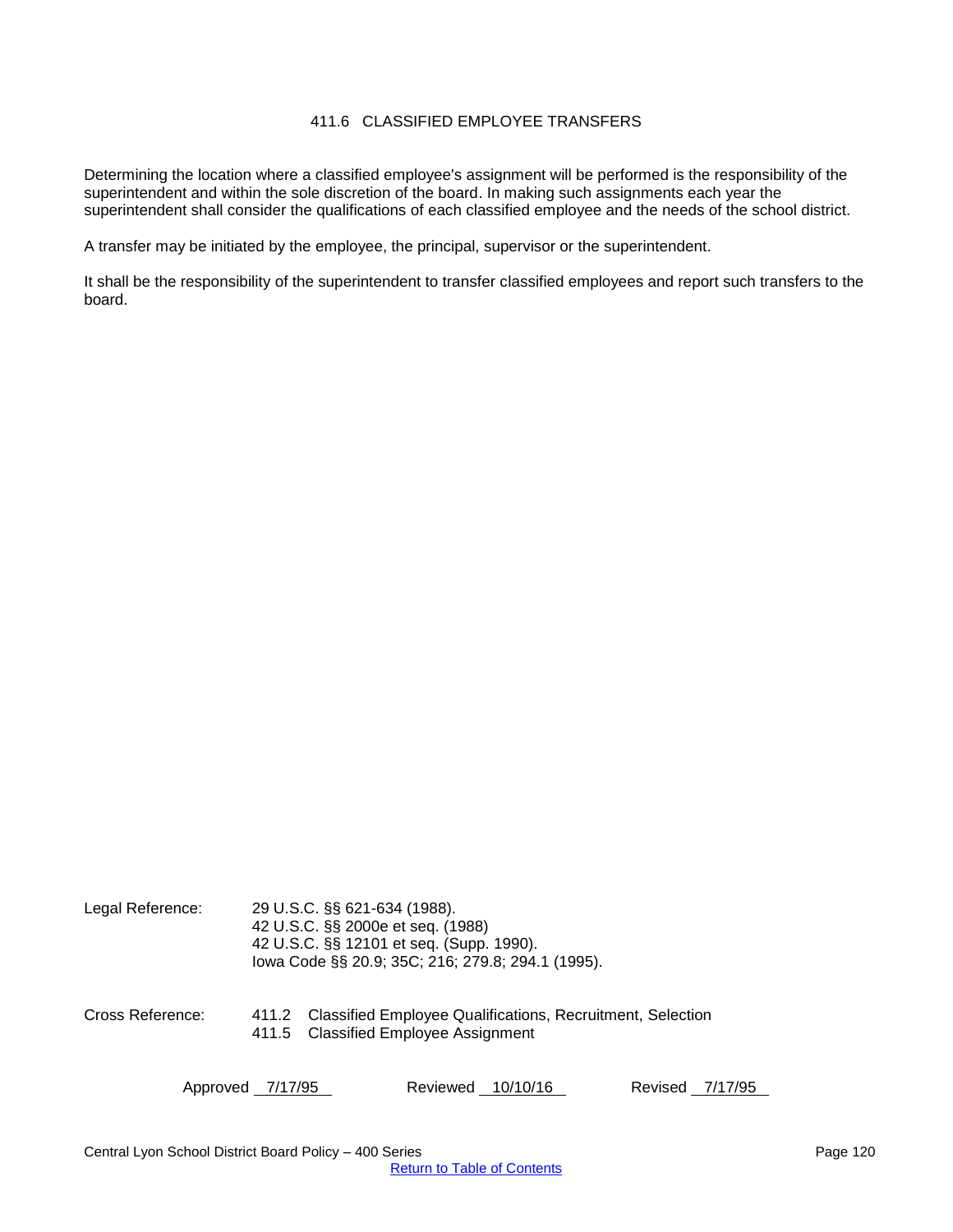# 411.7 CLASSIFIED EMPLOYEE EVALUATION

Evaluation of classified employees on their skills, abilities, and competence is an ongoing process supervised by the superintendent or his/her designee. The goal of the formal evaluation of classified employees is to maintain classified employees who meet or exceed the board's standards of performance, to clarify each classified employee's role, to ascertain the areas in need of improvement, to clarify the immediate priorities of the board, and to develop a working relationship between the administrators and other employees.

It is the responsibility of the superintendent to ensure classified employees are formally evaluated annually. New and probationary classified employees are formally evaluated at least twice a year.

| Legal Reference: | Aplington Community School District v. PERB, 392 N.W.2d 495 (lowa 1986).<br>Saydel Education Association v. PERB, 333 N.W.2d 486 (lowa 1983).<br>lowa Code §§ 20.9; 279.14 (2009).<br>281 I.A.C. Ch 83; 12.3(4). |  |                   |                                                                                                                   |         |         |
|------------------|------------------------------------------------------------------------------------------------------------------------------------------------------------------------------------------------------------------|--|-------------------|-------------------------------------------------------------------------------------------------------------------|---------|---------|
| Cross Reference: |                                                                                                                                                                                                                  |  |                   | 411.2 Classified Employee Qualifications, Recruitment, Selection<br>411.8 Classified Employee Probationary Status |         |         |
| Approved 7/17/95 |                                                                                                                                                                                                                  |  | Reviewed 10/10/16 |                                                                                                                   | Revised | 12/6/11 |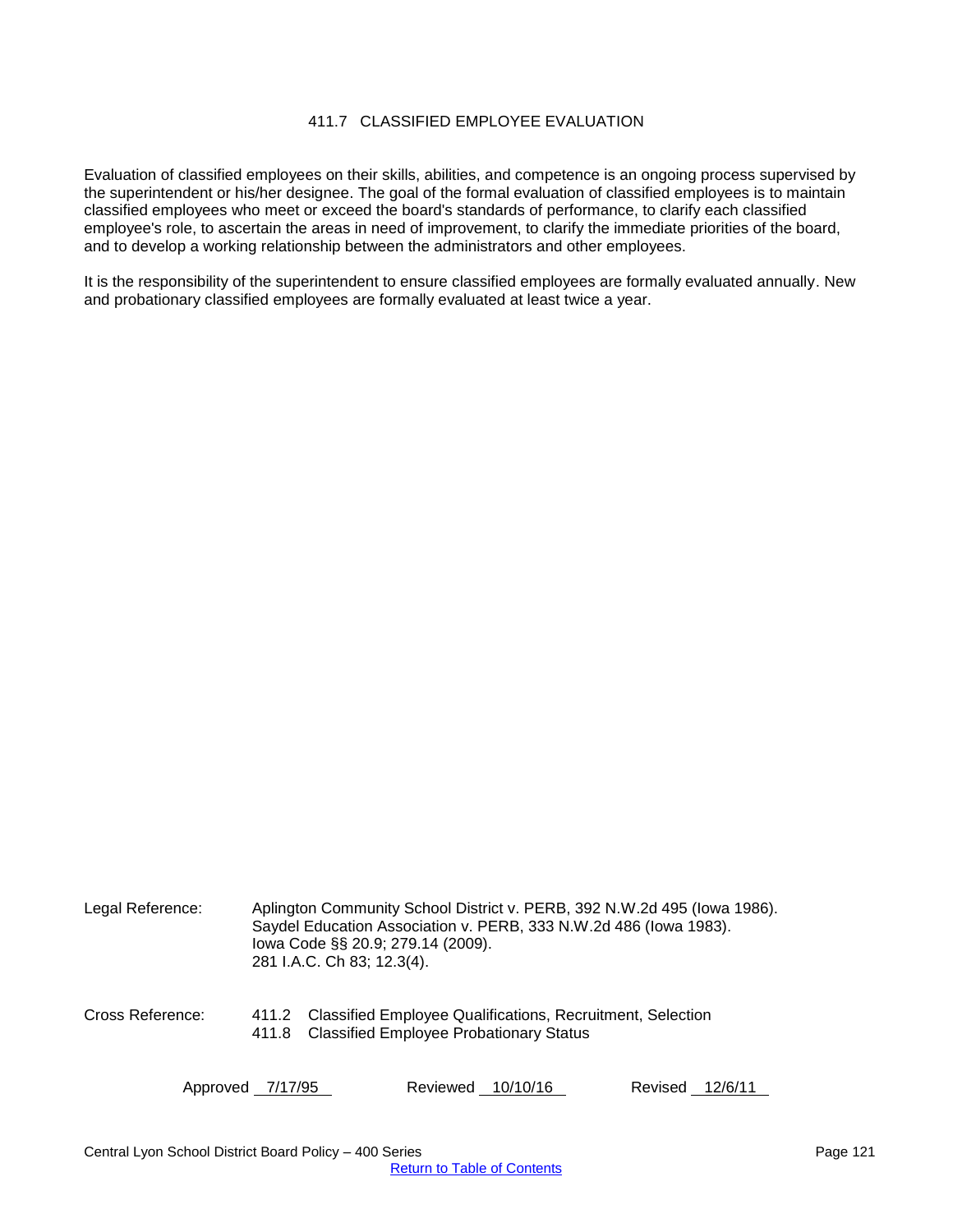### 411.8 CLASSIFIED EMPLOYEE PROBATIONARY STATUS

The first year of a newly employed classified employee's employment shall be a probationary period. The term "day" shall be defined as one (1) work day regardless of full-time or part-time status of the employee. New employees, regardless of experience, shall be subject to this probationary period.

"New" employees includes individuals who are being hired for the first time by the Central Lyon school district and those who may have been employed by the school district in the past, but have not been employed by the board during the school year prior to the one for which contracts are being issued.

Only the superintendent, upon board approval, may waive the probationary period and must do so in writing.

Legal Reference: Iowa Code §§ 20; 279.8 (1995).

Cross Reference: 411.3 Classified Employee Contracts 411.7 Classified Employee Evaluation

Approved 7/17/95 Reviewed 10/10/16 Revised 7/17/95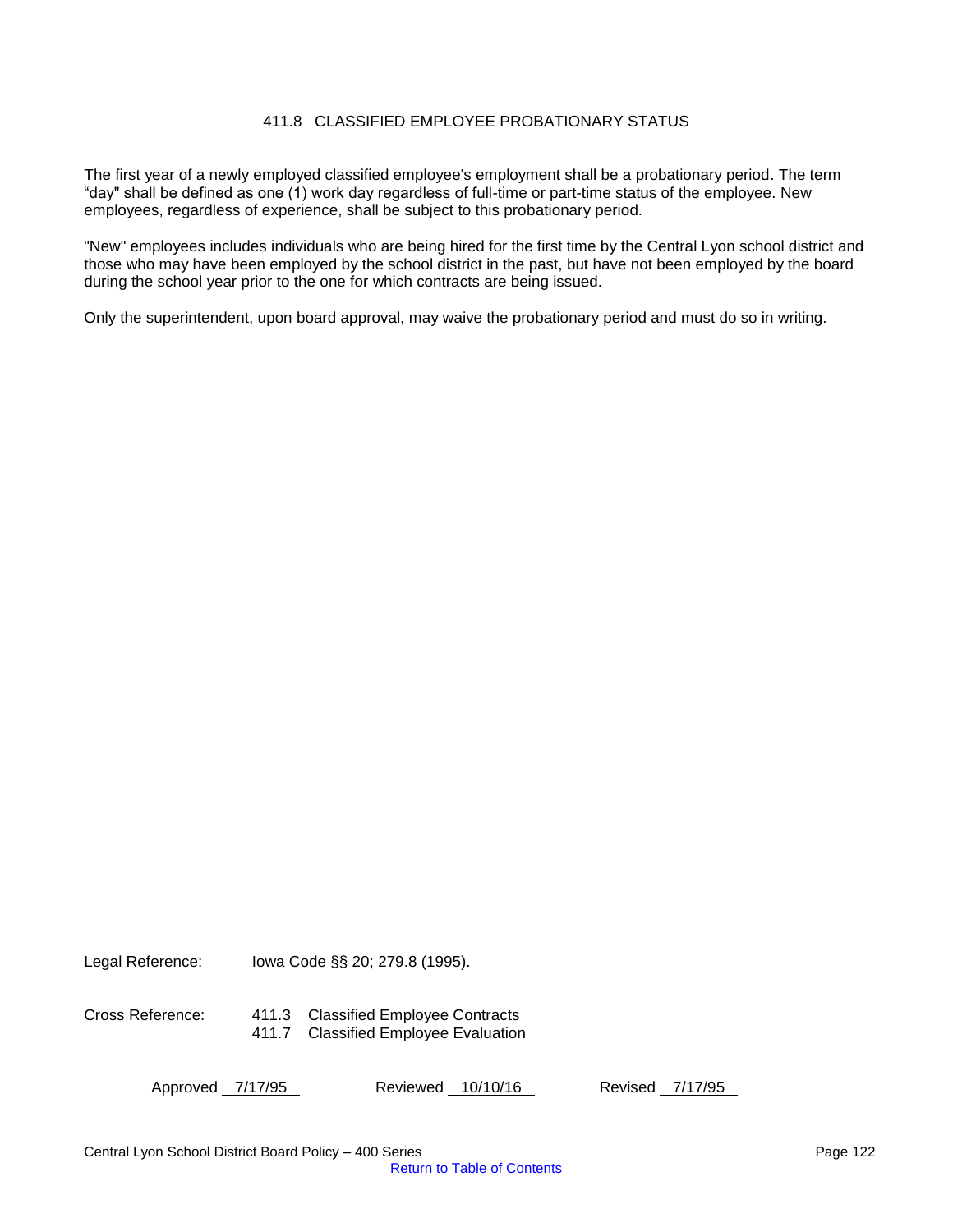# **412 CLASSIFIED EMPLOYEE – COMPENSATION AND BENEFITS**

### 412.1 CLASSIFIED EMPLOYEE COMPENSATION

The board shall determine the compensation to be paid for the classified employees' positions, keeping in mind the education and experience of the classified employee, the educational philosophy of the school district, the financial condition of the school district and any other considerations as deemed relevant by the board.

It shall be the responsibility of the superintendent to make a recommendation to the board annually regarding the compensation of classified employees.

Legal Reference: Iowa Code §§ 20.1, .4, .7, .9; 279.8 (1995). Cross Reference: 411.3 Classified Employee Contracts 412.2 Classified Employee Wage and Overtime Compensation

Approved 7/17/95 Reviewed 10/10/16 Revised 7/17/95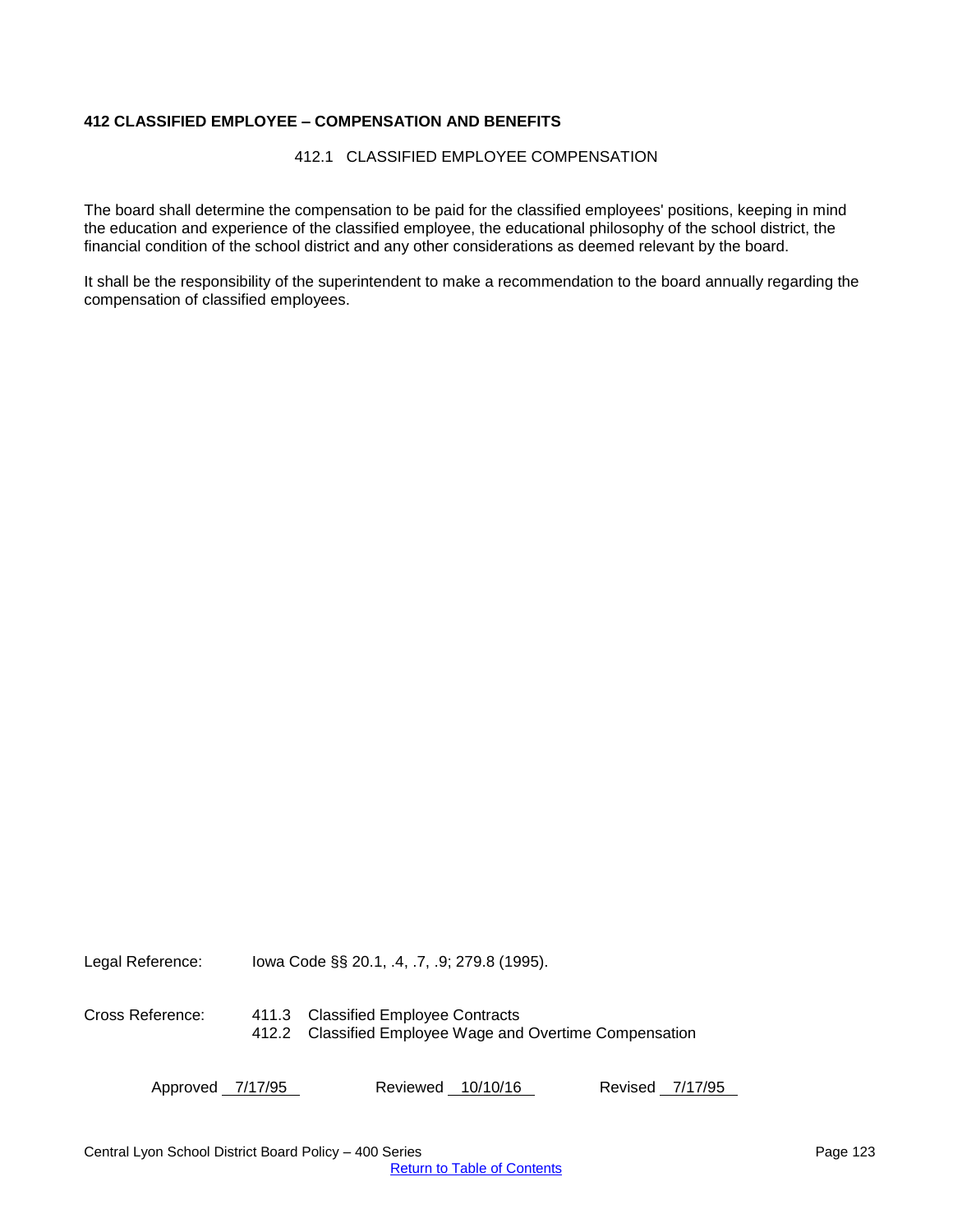# 412.2 CLASSIFIED EMPLOYEE WAGE AND OVERTIME COMPENSATION

Each non-exempt employee compensated on an hour-by-hour basis, whether full-or part-time, permanent or temporary, will be paid no less than the prevailing minimum wage. Whenever a non-exempt employee must work more than forty (40) hours in a given work week, the employee shall be compensated at one and one-half (1/2) times their regular hourly wage rate. This compensation shall be in the form of overtime pay or compensatory time. Compensatory time shall be accumulated and used in accordance with the Fair Labor Standards Act. Overtime will not be permitted without prior authorization of the building principal of designee.

Each non-exempt employee paid on an hour-by-hour basis must complete, sign, and turn in a daily time record showing the actual number of hours worked. Failure of the employee to maintain, or falsification of, a daily time record will be grounds for disciplinary action.

It is the responsibility of the board secretary/business manager to maintain wage records.

| Legal Reference: | Garcia v. San Antonio Metropolitan Transit Authority, 469 U.S. 528 (1985).<br>29 U.S.C. §§ 206 et seq. (1988).<br>29 C.F.R. Pt. 511-800 (1993). |                                                                                 |                 |  |
|------------------|-------------------------------------------------------------------------------------------------------------------------------------------------|---------------------------------------------------------------------------------|-----------------|--|
| Cross Reference: | 412.1                                                                                                                                           | 411.3 Classified Employee Employment<br><b>Classified Employee Compensation</b> |                 |  |
|                  | Approved 7/17/95                                                                                                                                | Reviewed 10/10/16                                                               | Revised 10/8/12 |  |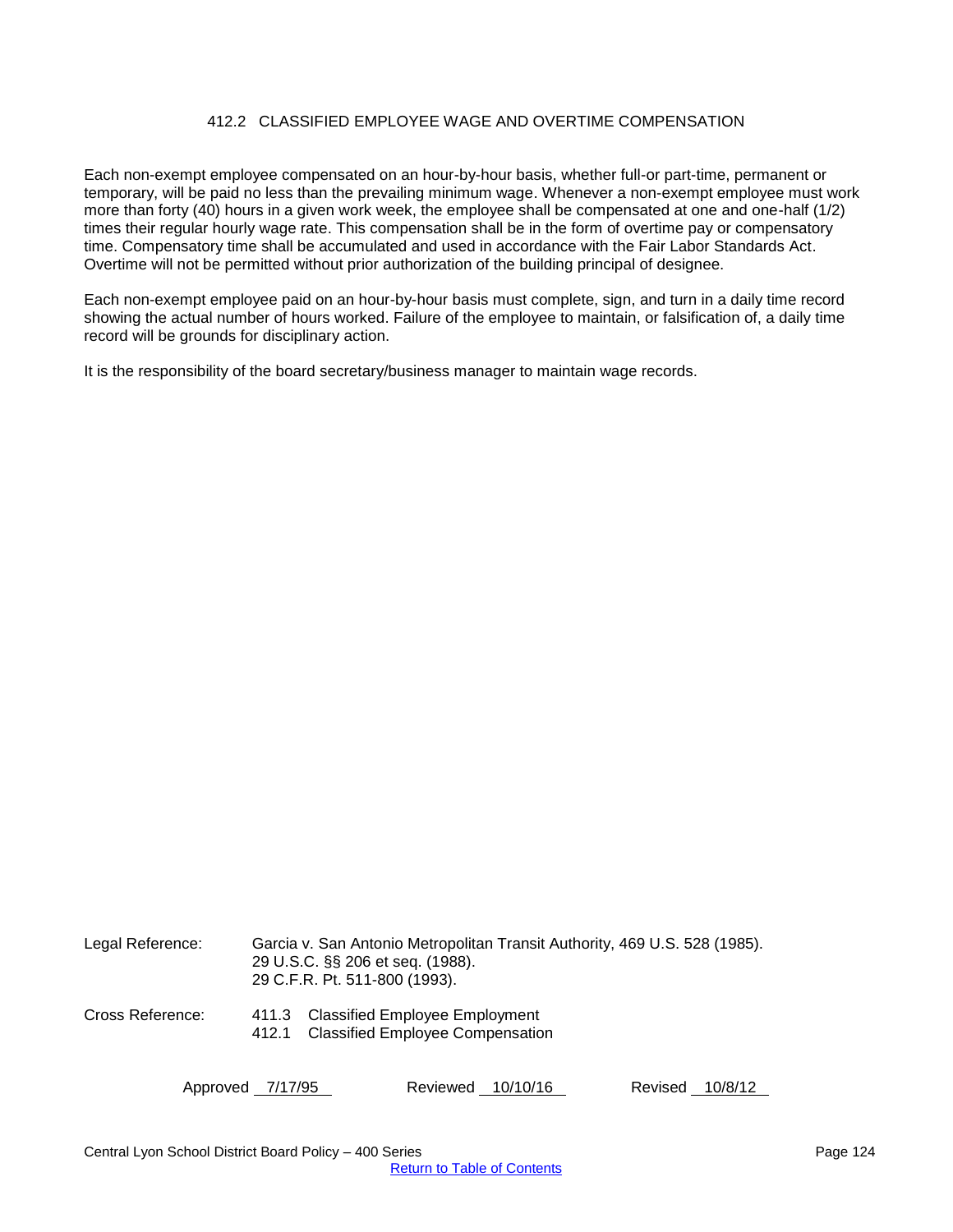### 412.3 CLASSIFIED EMPLOYEE GROUP BENEFITS

Classified employees may be eligible for group benefits as determined by the board and required by law. The board will select the group benefit program(s) and the insurance company or third party administrator which will provide or administer the program.

In accordance with the Patient Protection and Affordable Care Act (ACA), the board will offer classified employees, who work an average of at least thirty (30) hours per week or one hundred thirty (130) hours per month, based on the measurement method adopted by the board, with minimum essential coverage that is both affordable and provides minimum value. The board will have the authority and right to change or eliminate group benefit programs, other than the group health plan, for its licensed employees.

Classified employees, who work an average of at least thirty (30) hours per week or one hundred thirty (130) hours per month, based on the measurement method adopted by the board, are eligible to participate in the group health plan. Employers should maintain documents regarding eligible employees acceptance and rejection of coverage.

NOTE: Beginning on January 1, 2015, school districts that employ an average of at least 50 full-time employees (including an equivalent for part-time employees), are required to offer health coverage to full-time employees (and their dependents) or pay a penalty tax under the ACA Employer Mandate. Districts with 50-99 full-time employees (including an equivalent for part-time employees) may have until their 2016 plan year before compliance is required, if certain conditions are satisfied. Option I assumes a school district employs at least 50 full-time employees (including an equivalent for part-time employees) and is subject to the ACAs Employer Mandate. Boards can edit Option I to reflect their district's actual coverage (e.g., additional group insurance plans offered by the districts, which may include: life and long-term disability group insurance plans).

NOTE: For a more detailed discussion of this issue, see IASB's Special Report, A School District's Responsibilities under the Federal Patient Protection and Affordable Care Act (ACA), December 2014.

| Legal Reference: | lowa Code §§ 20.9; 85; 85B; 279.12; 509; 509A; 509B (2013).<br>Internal Revenue Code § 4980H(c)(4); Treas. Reg. § 54.4980H-1(a)(21)(ii).<br>Shared Responsibility for Employers Regarding Health Coverage, 26 CFR Parts 1, 54<br>and 301, 78 Fed. Reg. 217, (Jan 2, 2013).<br>Shared Responsibility for Employers Regarding Health Coverage, 26 CFR Parts 1, 54<br>and 301, 79 Fed. Reg. 8543 (Feb. 12, 2014). |
|------------------|----------------------------------------------------------------------------------------------------------------------------------------------------------------------------------------------------------------------------------------------------------------------------------------------------------------------------------------------------------------------------------------------------------------|
| Cross Reference: | <b>Classified Employee Defined</b><br>411.1                                                                                                                                                                                                                                                                                                                                                                    |

Approved 7/17/95 Reviewed 10/10/16 Revised 10/10/16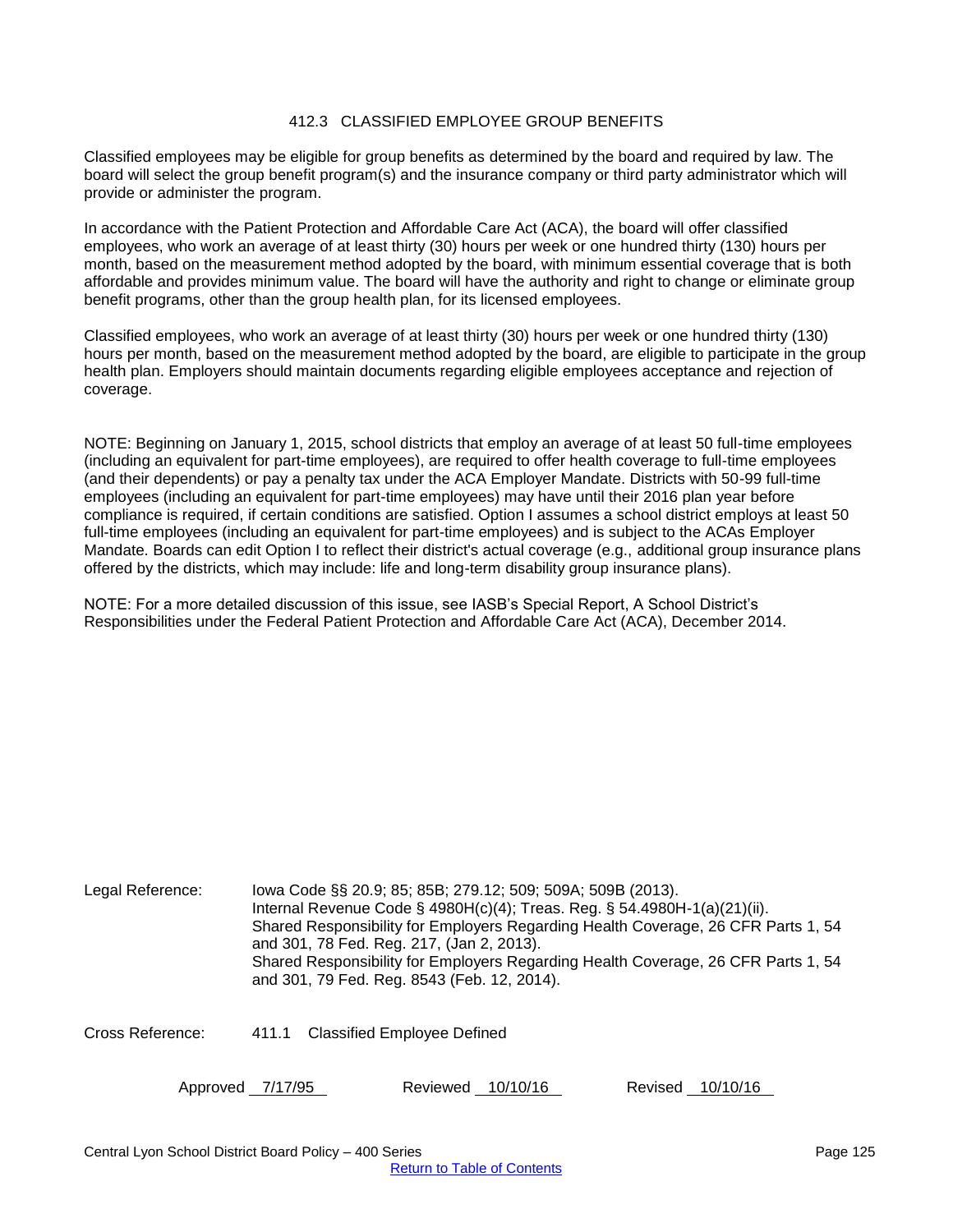# 412.4 CLASSIFIED EMPLOYEE TAX SHELTER PROGRAMS

The board authorizes the administration to make a payroll deduction for classified employees' tax sheltered annuity premiums purchased from a company or program chosen by the board and collective bargaining units.

Classified employees wishing to have payroll deductions for tax sheltered annuities will make a written request to the board secretary/business manager.

Legal Reference: Small Business Job Protection Act of 1996, Section 1450(a), repealing portions of IRS REG § 1.403(b)-1(b)(3). Iowa Code §§ 20.9; 260C; 273; 294.16 (2009). 1988 Op. Att'y Gen. 38. 1976 Op. Att'y Gen. 462, 602. 1966 Op. Att'y Gen. 211, 220.

Cross Reference: 706 Payroll Procedures

Approved 7/17/95 Reviewed 10/10/16 Revised 10/8/12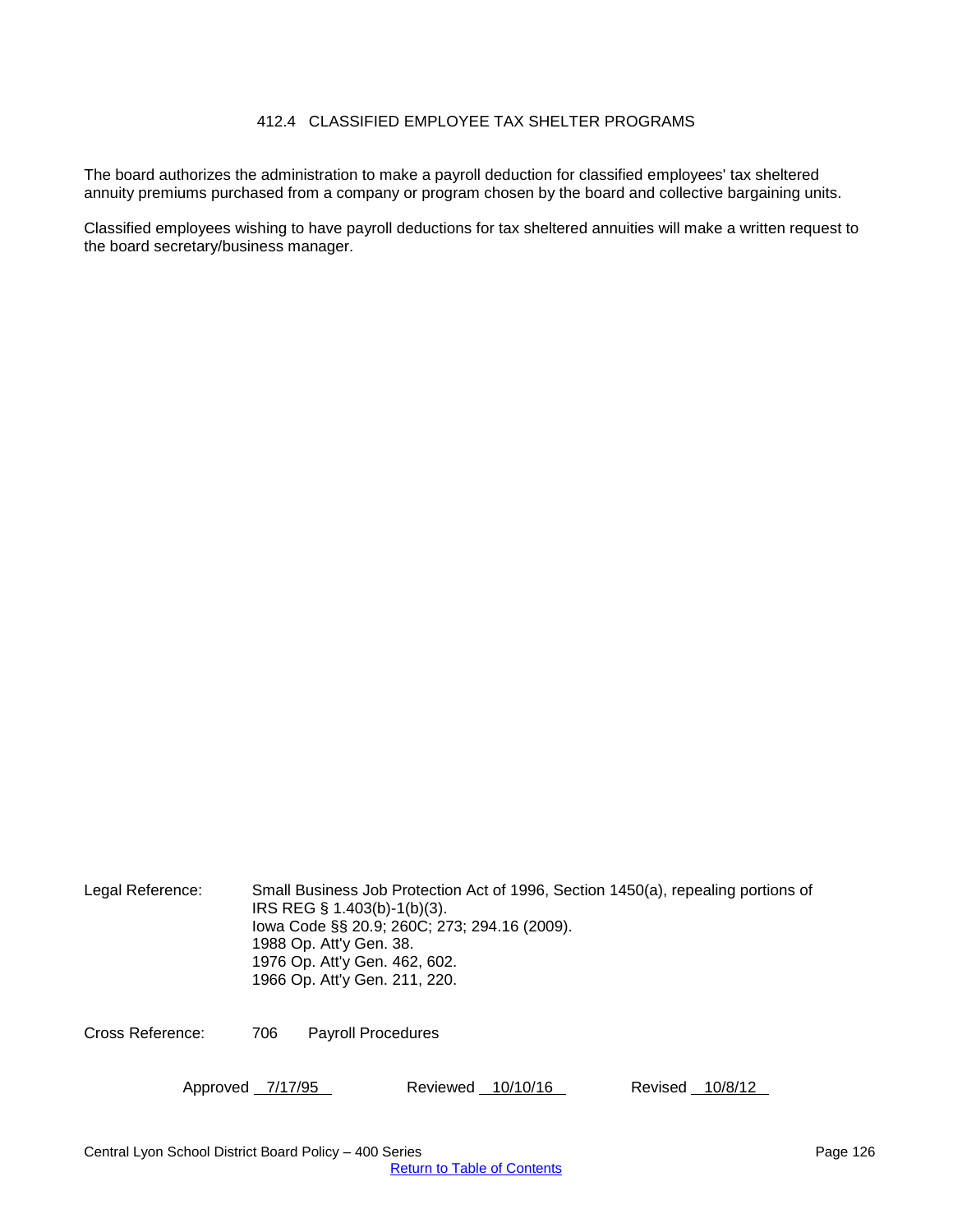## **413 CLASSIFIED EMPLOYEE - TERMINATION OF EMPLOYMENT**

413.1 CLASSIFIED EMPLOYEE RESIGNATION

Classified employees who wish to resign during the school year shall give the board notice of their intent to resign two weeks (14) days prior to their last working day and final date of employment.

Notice of the intent to resign shall be in writing to the superintendent.

Legal Reference: Iowa Code §§ 91A.2, .3, .5; 279.19A; 285.5(9) (1995).

Cross Reference: 411.3 Classified Employee Contracts Classified Employee Termination of Employment

Approved 7/17/95 Reviewed 10/10/16 Revised 10/10/16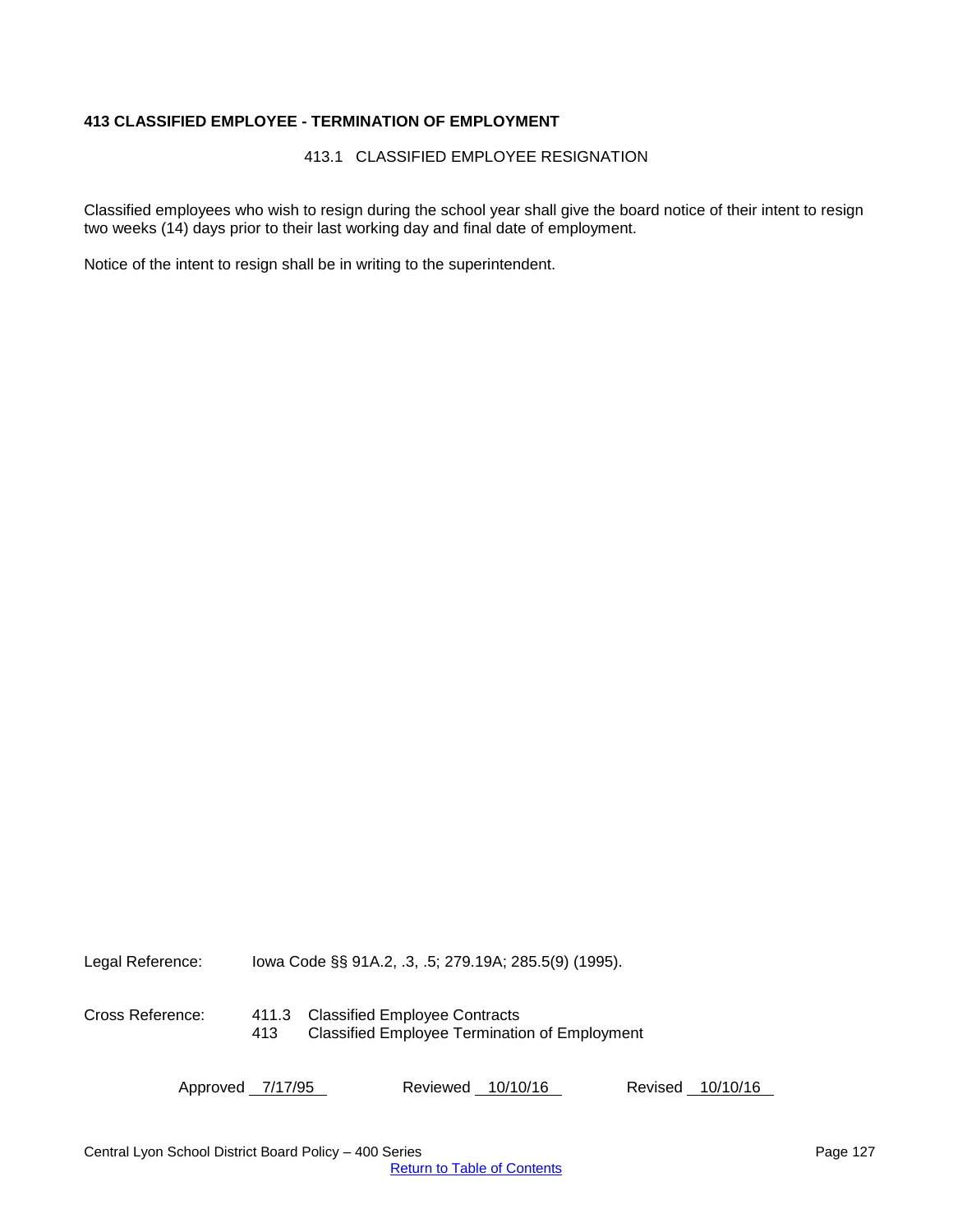### 413.2 CLASSIFIED EMPLOYEE RETIREMENT

Classified employees who will complete their current work agreement with the board may apply for retirement. No classified employee will be required to retire at any specific age.

Application for retirement will be considered made when the classified employee states in writing to the superintendent the employee's intent to retire.

Board action to approve a classified employee's application for retirement shall be final, and such action constitutes termination of the employee's work agreement effective the day of the employee's retirement.

Classified employees and their spouse and dependents who have group insurance coverage through the school district may be allowed to continue coverage of the school district's group health insurance program if the employee is at least 55 years old and has been employed by the district for a minimum of 10 years. The insurance coverage will be at their own expense by meeting the requirements of the insurer.

Legal Reference: 29 U.S.C. §§ 621 et seq. (1988). Iowa Code §§ 91A.2, .3, .5; 97B; 216; 279.19A, .46 (1995). 581 I.A.C. 21. 1978 Op. Att'y Gen. 247. 1974 Op. Att'y Gen. 11, 322.

Cross Reference: 401.8 Recognition for Service of Employees

Approved 7/17/95 Reviewed 10/10/16 Revised 7/8/12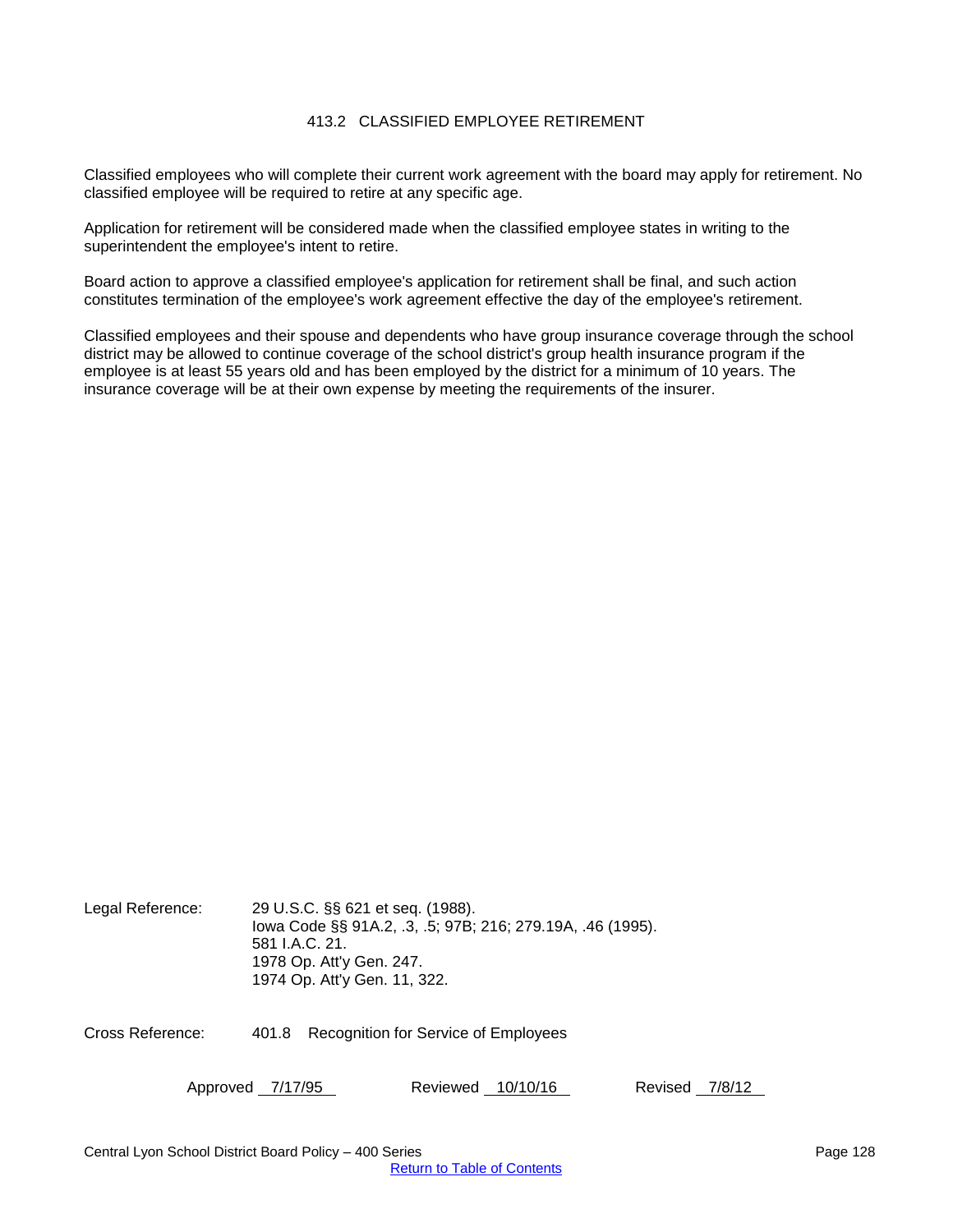# 413.3 CLASSIFIED EMPLOYEE SUSPENSION

Classified employees shall perform their assigned job, respect and follow board policy and obey the law. The superintendent is authorized to suspend a classified employee, pending board action on a discharge, during investigation of charges against the employee, or for disciplinary purposes. It shall be within the discretion of the superintendent to suspend a classified employee with or without pay.

In the event of a suspension, due process will be followed.

| Legal Reference: |            | Northeast Community Education Association v. Northeast Community School District,<br>402 N.W.2d 765 (lowa 1987).<br>McFarland v. Board of Education, of Norwalk Community School District, 277 N.W.2d<br>901 (lowa 1979).<br>lowa Code §§ 20.7, .24 (1995). |
|------------------|------------|-------------------------------------------------------------------------------------------------------------------------------------------------------------------------------------------------------------------------------------------------------------|
| Cross Reference: | 404<br>413 | <b>Employee Conduct and Appearance</b><br><b>Classified Employee Termination of Employment</b>                                                                                                                                                              |
| Approved         | 7/17/95    | Reviewed<br>10/10/16<br>Revised<br>7/17/95                                                                                                                                                                                                                  |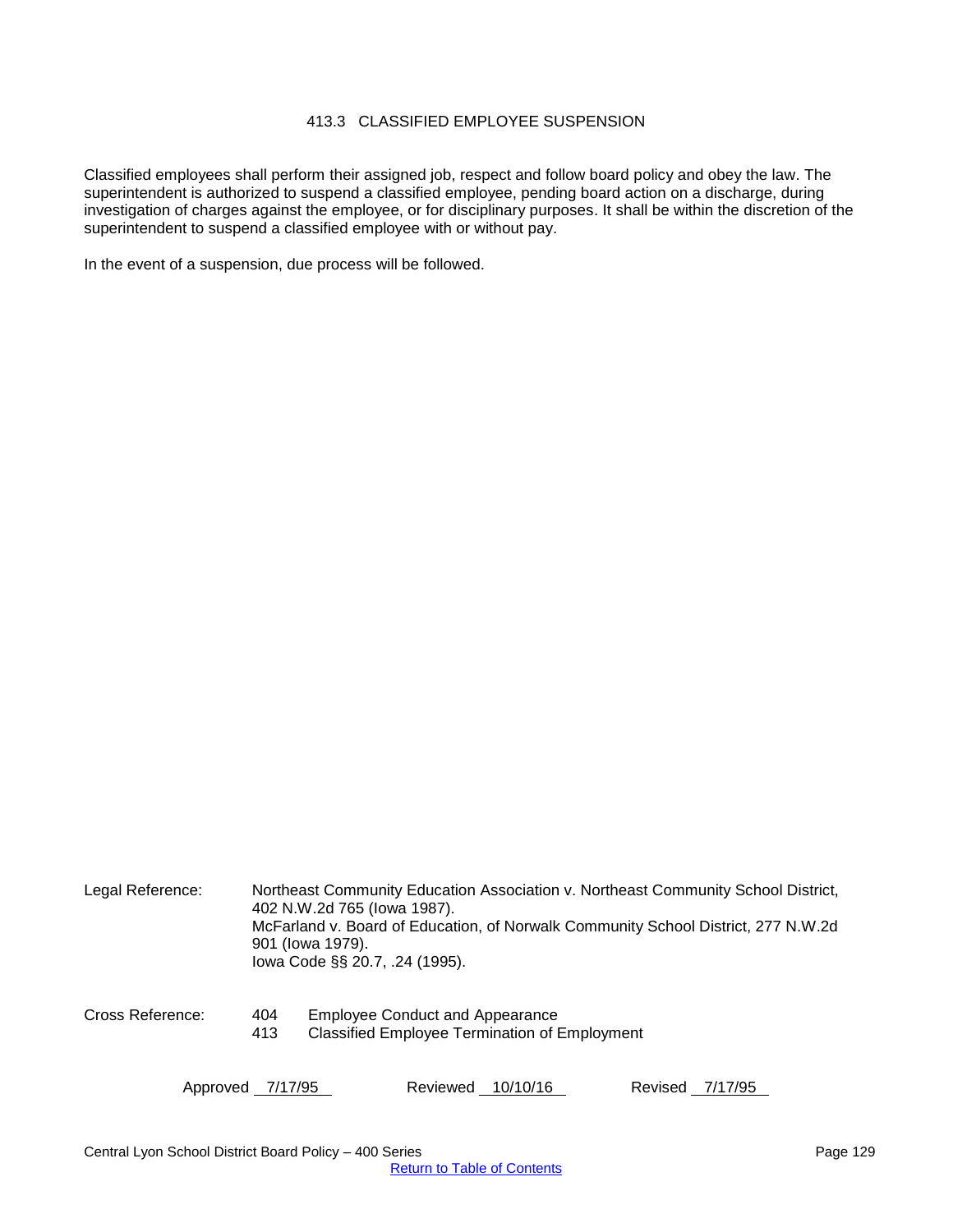## 413.4 CLASSIFIED EMPLOYEE DISMISSAL

The board believes classified employees should perform their jobs, respect board policy and obey the law. Due process procedures shall be followed.

It shall be the responsibility of the superintendent to make a recommendation for dismissal to the board. A classified employee may be dismissed for any reason, including, but not limited to, incompetence, willful neglect of duty, reduction in force, willful violation of board policy or administrative regulations, or a violation of the law or for any other reason which is not in violation of the law.

Legal Reference: Iowa Code §§ 20.7, .24 (1995).

Cross Reference: 404 Employee Conduct and Appearance

- 413.3 Classified Employee Suspension
	- 413.5 Classified Employee Reduction in Force

| Approved 7/17/95 |  | Reviewed 10/10/16 | Revised 10/8/12 |  |
|------------------|--|-------------------|-----------------|--|
|------------------|--|-------------------|-----------------|--|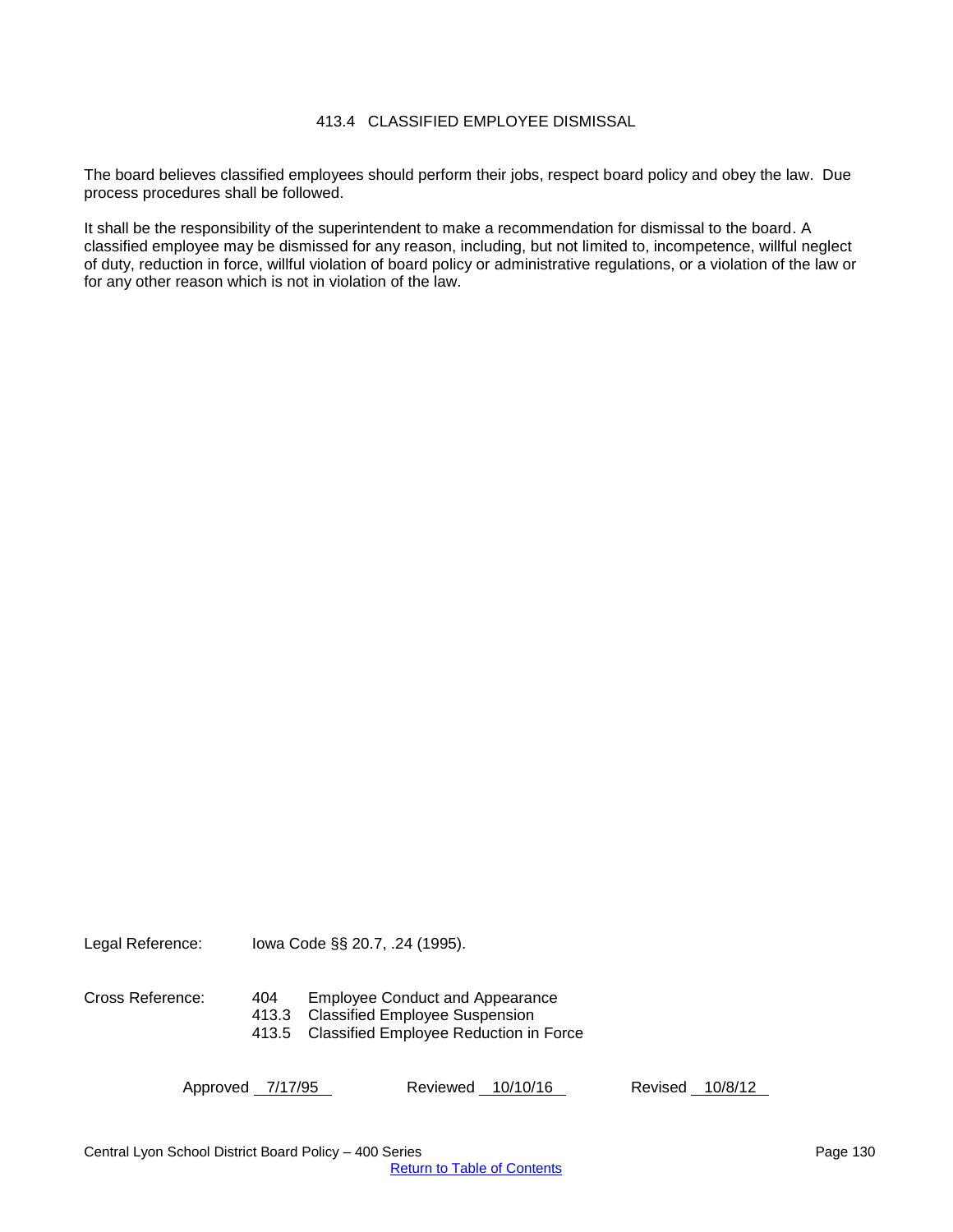# 413.5 CLASSIFIED EMPLOYEE REDUCTION IN FORCE

It is the exclusive power of the board to determine when a reduction in classified employees is necessary. Employees who are terminated due to a reduction in force shall be given thirty (30) days notice. Due process will be followed for terminations due to a reduction in force.

It shall be the responsibility of the superintendent to make a recommendation for termination to the board. The superintendent will consider the relative qualifications, skills, ability and demonstrated performance through evaluation procedures in making the recommendations.

Legal Reference: Iowa Code §§ 20.7, .24 (1995).

Cross Reference: 407.5 Licensed Employee Reduction in Force

- 413.3 Classified Employee Suspension<br>413.4 Classified Employee Dismissal
- 413.4 Classified Employee Dismissal
- **Budget**

| Approved 7/17/95 |  | Reviewed 10/10/16 |  | Revised 7/17/95 |  |
|------------------|--|-------------------|--|-----------------|--|
|------------------|--|-------------------|--|-----------------|--|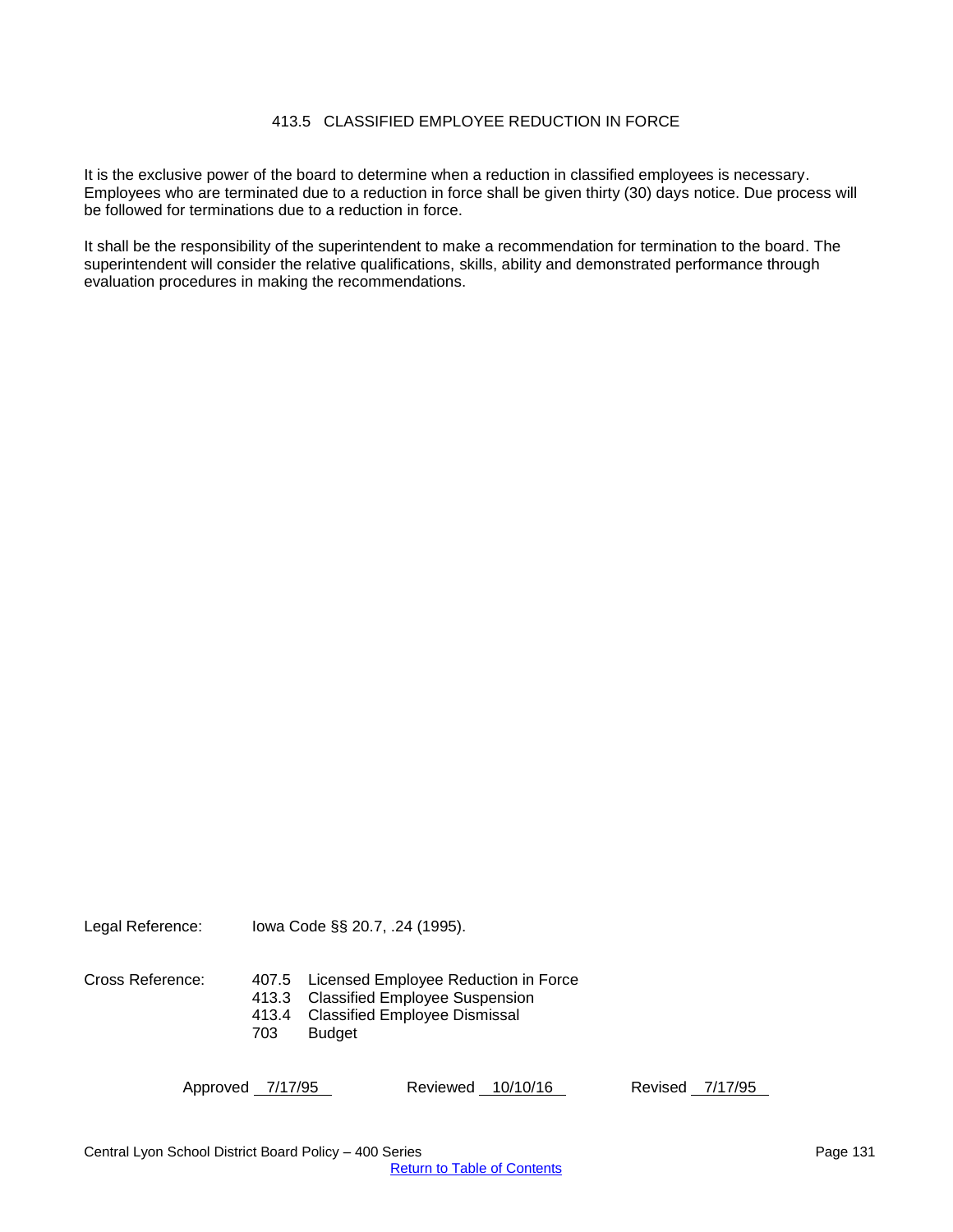## **414 CLASSIFIED EMPLOYEE PROFESSIONAL PURPOSES LEAVE**

Professional purposes leave may be granted to classified employees for the purpose of attending meetings and conferences directly related to their assignments. Application for the leave must be presented to the superintendent ten (10) working days prior to the meeting or conference.

It shall be within the discretion of the superintendent to grant professional purposes leave. The leave may be denied on the day before or after a vacation or holiday, on special days when services are needed, when it would cause undue interruption of the education program and school district operations, or for other reasons deemed relevant by the superintendent.

Cross Reference: 408.1 Licensed Employee Professional Development

**Classified Employees - General** 

Approved 7/17/95 Reviewed 10/10/20 Revised 7/17/95

Legal Reference: Iowa Code § 279.8 (1995).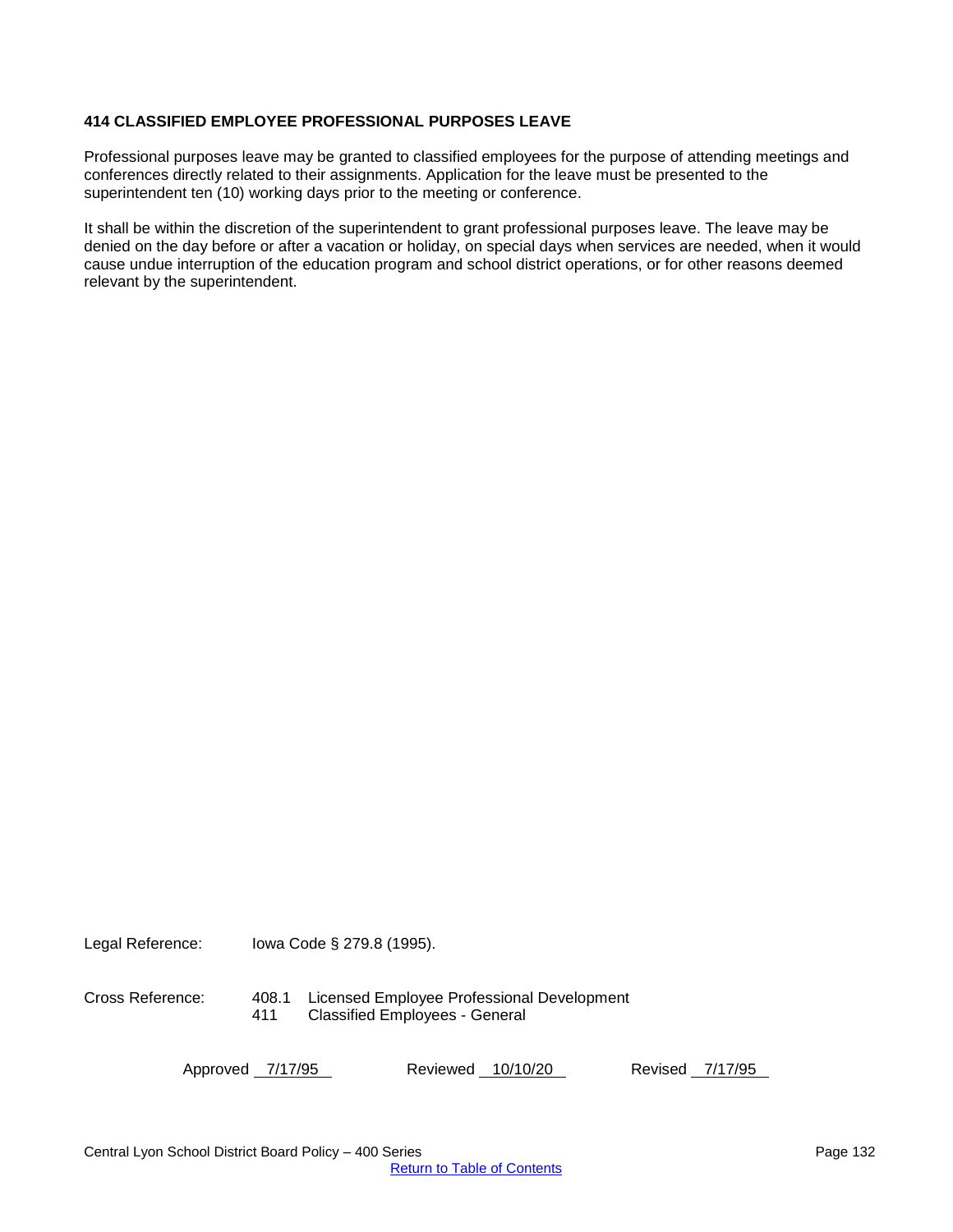### **415 EARLY RETIREMENT PROGRAM FOR CENTRAL LYON COMMUNITY SCHOOL DISTRICT**

#### 415.1 EARLY RETIREMENT INCENTIVE – LICENSED TEACHING STAFF

*Available for all eligible employees reaching the Rule of 88 in that year may elect.*

The Central Lyon Community School District shall provide the following benefits for early retirement:

- 1. Licensed teaching staff shall be eligible to elect early retirement if they meet the following criteria:
	- a. Have attained age 55 by June 30, of the eligible to elect year.
	- b. Meet the Rule 88 for IPERS, which is a combination of years of service and age.
	- c. Have completed the equivalent of 10 years of continuous full-time employment in the district.
- 2. This early retirement benefit is not available for persons who have received a notice of termination under chapter 279 of the *Iowa Code*, or on an intensive assistance, or are in a probationary status.
- 3. The early retirement benefit is not available to a person who is on an extended unpaid leave of absence.
- 4. Persons qualifying for this retirement shall receive as compensation a benefit equal to \$30,000 dollars (\$30,000), to be paid by the district to a Health Reimbursement. Arrangement to be used as directed by the employee for eligible medical expenses and premiums. Compensation will be distributed in the amount of \$6,000 per year for five (5) years.
- 5. This policy is available for eligible employees reaching the rule of 88 in the school year of election. Election must be made on the forms provided by **January 7th** of the year of retirement.
- 6. The medical insurance program may be modified on an annual basis by the District.
- 7. These early retirement benefits are a one-time benefit and any individual electing early retirement will be required to acknowledge that any future employment which is performed at the request of the District shall not entitle the employee to elect on a second occasion an early retirement benefit or claim any rights under the Age Discrimination in Employment Act.

\_\_\_\_\_\_\_\_\_\_\_\_\_\_\_\_\_\_\_\_\_\_\_\_\_\_\_\_\_\_\_ \_\_\_\_\_\_\_\_\_\_\_\_\_\_\_\_\_\_\_\_\_\_\_\_\_\_\_\_\_\_\_\_\_\_\_\_

Retiring Employee **Date** Date Superintendent of Schools Date

Approved 2/20/01 Reviewed 3/8/21 Revised 3/8/21